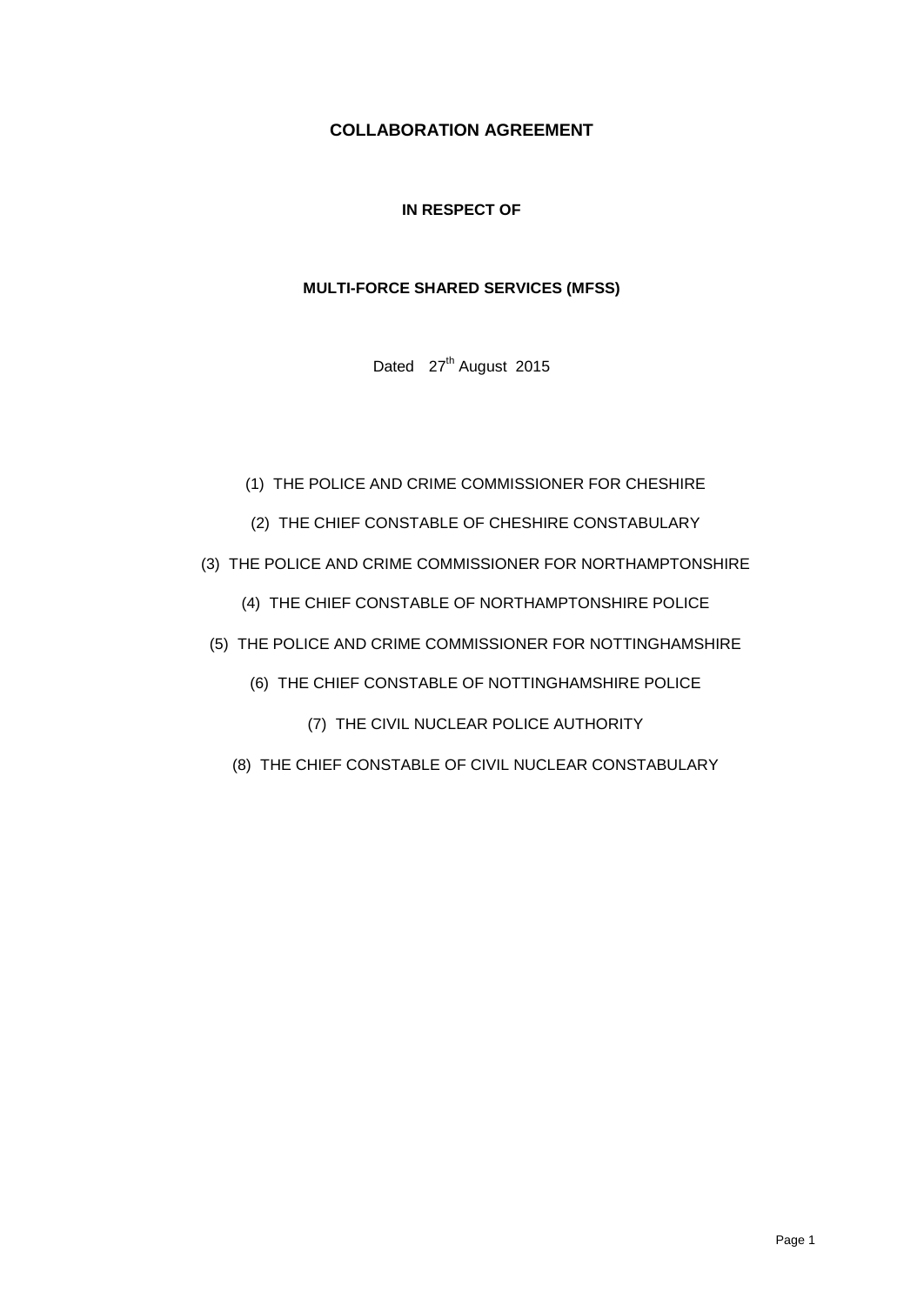# **Contents**

|              | <b>PART 1 - GENERAL PROVISIONS</b>                           | $\boldsymbol{9}$ |
|--------------|--------------------------------------------------------------|------------------|
| $\mathbf 1$  | <b>Definitions</b>                                           | 9                |
| $\mathbf{2}$ | Interpretation                                               | 14               |
|              | <b>PART 2 - THE MULTI-FORCE SHARED SERVICES</b>              | 17               |
| 3            | <b>Termination of Original Agreement</b>                     | 17               |
| 4            | Northamptonshire and Nottinghamshire                         | 17               |
| 5            | <b>New Partner Deed of Adherence</b>                         | 17               |
| 6            | <b>On-boarding process</b>                                   | 17               |
| 7            | <b>Service reporting</b>                                     | 18               |
|              | <b>PART 3 - THE MULTI-FORCE SHARED SERVICES BODIES</b>       | 19               |
| 8            | <b>Establishment of the MFSS Bodies</b>                      | 19               |
| 9            | <b>Obligations of the MFSS Bodies</b>                        | 19               |
| 10           | <b>Changes in the MFSS Bodies</b>                            | 19               |
| 11           | Voting and decision making                                   | 19               |
| 12           | <b>Meetings of the MFSS Bodies</b>                           | 19               |
|              | <b>PART 4 - SUPPORT FOR THE MULTI-FORCES SHARED SERVICES</b> | 20               |
| 13           | <b>Support for the Multi-Force Shared Services</b>           | 20               |
| 14           | <b>MFSS Staff</b>                                            | 20               |
| 15           | <b>Secondment of staff</b>                                   | 20               |
| 16           | <b>Transfer of staff</b>                                     | 26               |
| 17           | <b>Making available staff</b>                                | 26               |
| 18           | <b>MFSS Premises</b>                                         | 28               |
| 19           | <b>MFSS Property</b>                                         | 29               |
| 20           | <b>Capgemini Services</b>                                    | 30               |
| 21           | Other property                                               | 35               |
|              | <b>PART 5 - BUSINESS OBJECTIVES.</b>                         | 36               |
| 22           | <b>Business Objectives</b>                                   | 36               |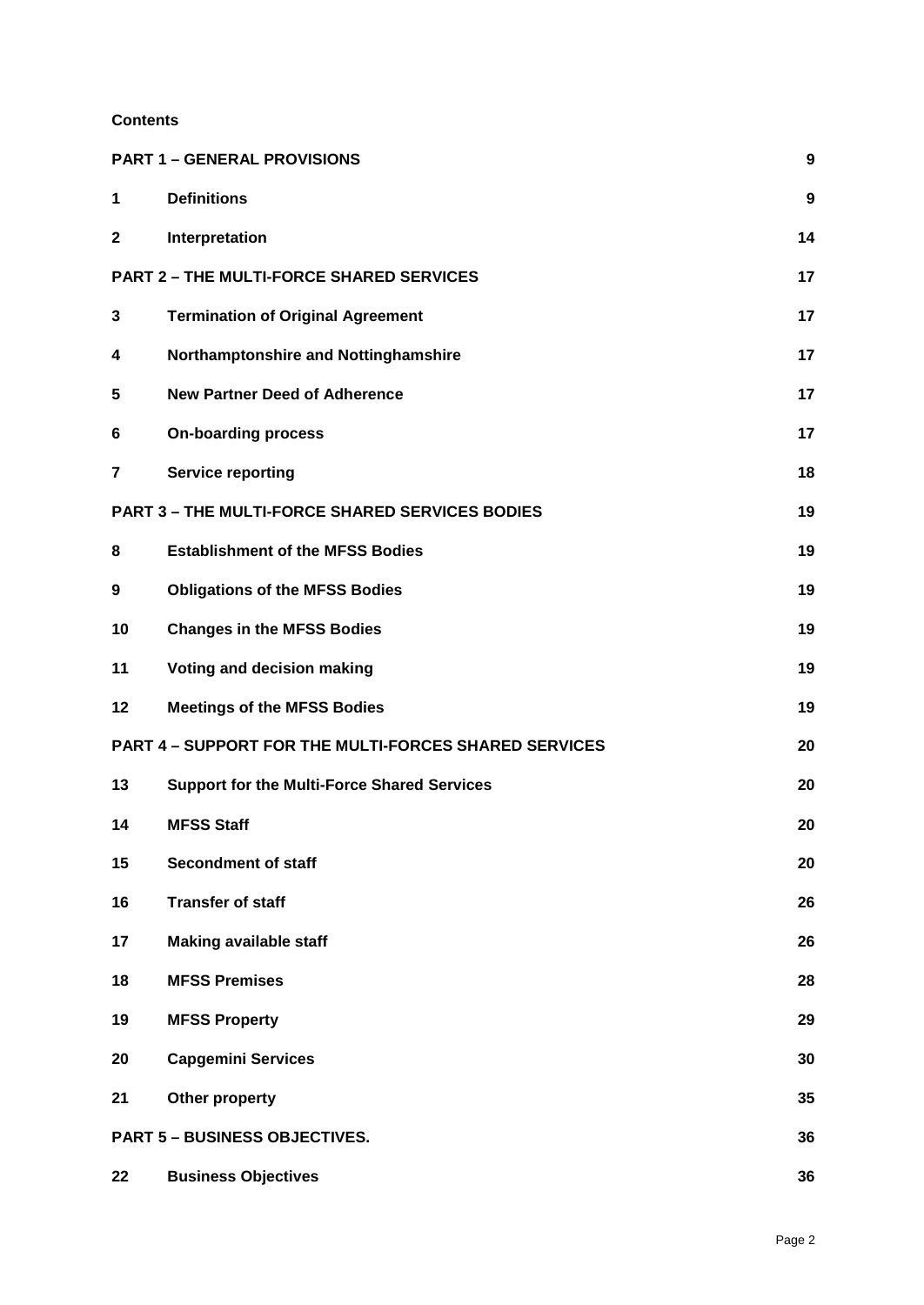| 23                                                    | <b>Co-operation</b>                               | 36 |
|-------------------------------------------------------|---------------------------------------------------|----|
| 24                                                    | <b>Annual review</b>                              | 37 |
| 38<br><b>PART 6 - RISK MANAGEMENT</b>                 |                                                   |    |
| 25                                                    | Risk register and risk and issues logs            | 38 |
| 26                                                    | <b>Risk analysis report</b>                       | 39 |
| 27                                                    | <b>Business Continuity Plan</b>                   | 39 |
|                                                       | <b>PART 7 - MFSS COSTS</b>                        | 41 |
| 28                                                    | <b>Payments</b>                                   | 41 |
| 29                                                    | <b>Definition of Approved Costs</b>               | 41 |
| 30                                                    | <b>Definition of Excluded Costs</b>               | 42 |
| 31                                                    | <b>Consolidated Budget</b>                        | 42 |
| 32                                                    | <b>Sharing of MFSS Costs</b>                      | 43 |
| 33                                                    | <b>Calculation and payment of adjustments</b>     | 43 |
| 34                                                    | <b>Changes to the MFSS Costs</b>                  | 43 |
| 35                                                    | <b>Interest</b>                                   | 44 |
| 36                                                    | Value added tax-                                  | 44 |
| 37                                                    | Open book accounts                                | 45 |
| 38                                                    | <b>Purchase orders</b>                            | 45 |
| 46<br><b>PART 8 - RECORDS, REPORTING AND AUDITING</b> |                                                   |    |
| 39                                                    | <b>Reports</b>                                    | 46 |
| 40                                                    | <b>Records</b>                                    | 46 |
| 41                                                    | <b>Other information</b>                          | 46 |
| 42                                                    | <b>Records and reports</b>                        | 47 |
| 43                                                    | <b>Early warning</b>                              | 47 |
| 44                                                    | <b>Audit of Capgemini</b>                         | 47 |
| 45                                                    | <b>Examination by Audit Bodies</b>                | 47 |
| 46                                                    | Audit and inspection by the MFSS Management Board | 48 |
|                                                       | <b>PART 9 - CHANGE CONTROL PROCEDURE</b>          | 52 |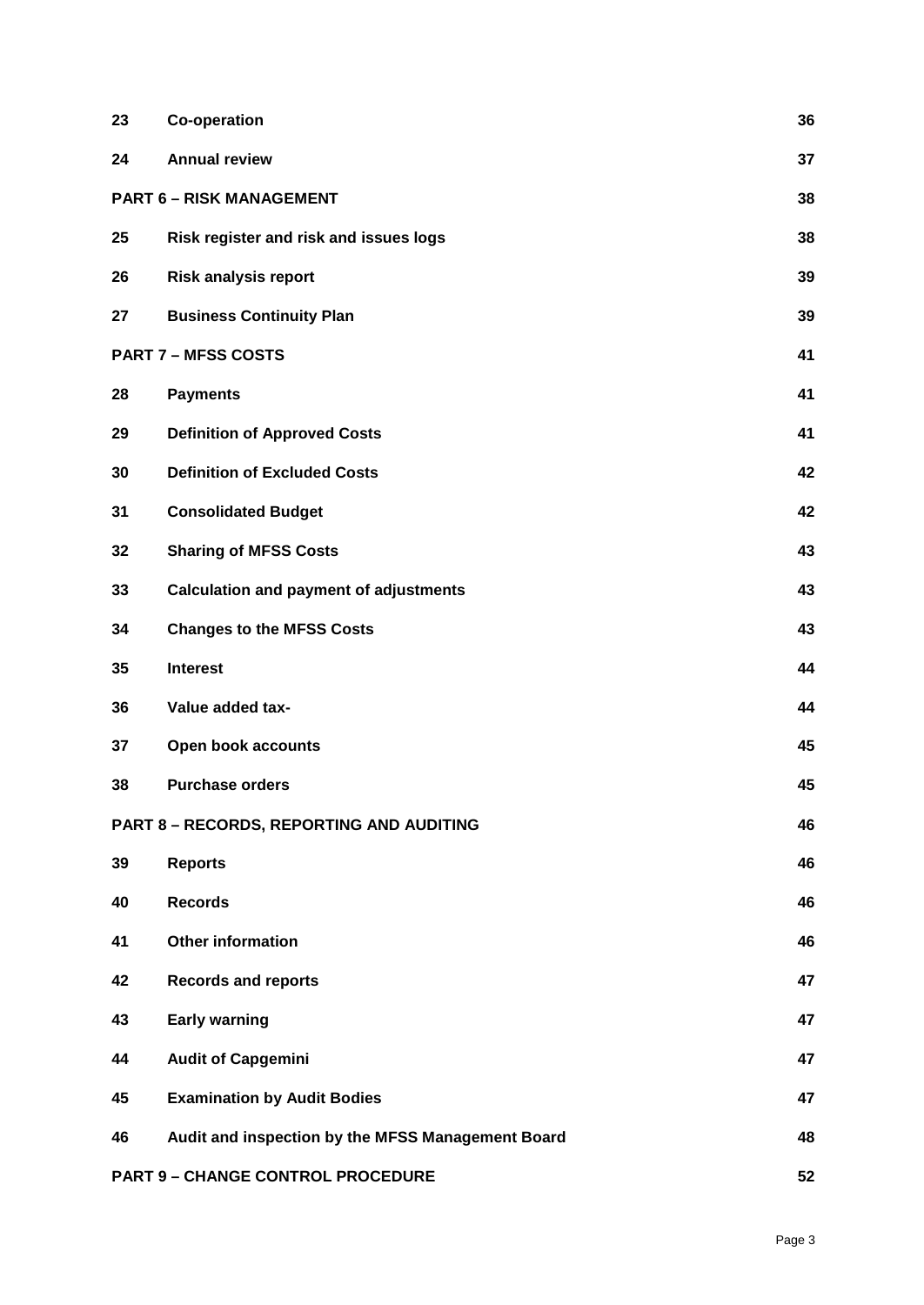| 47 | <b>Agreement of changes</b>                                           | 52 |
|----|-----------------------------------------------------------------------|----|
| 48 | <b>Proposal of Changes</b>                                            | 52 |
| 49 | <b>Withdrawal of Changes</b>                                          | 52 |
| 50 | <b>Prioritisation of Changes</b>                                      | 52 |
| 51 | <b>Evaluation of Changes</b>                                          | 52 |
| 52 | <b>Approval of Changes</b>                                            | 53 |
| 53 | <b>Record of Changes</b>                                              | 53 |
| 54 | <b>Invalid amendments</b>                                             | 54 |
|    | <b>PART 10 - DISPUTE RESOLUTION PROCEDURE</b>                         | 55 |
| 55 | <b>Dispute Resolution Procedure</b>                                   | 55 |
| 56 | <b>Definitions</b>                                                    | 55 |
| 57 | <b>Dispute resolution timetable</b>                                   | 56 |
| 58 | <b>Introduction</b>                                                   | 56 |
| 59 | <b>Escalation</b>                                                     | 57 |
| 60 | <b>Mediation</b>                                                      | 58 |
| 61 | <b>Expert determination</b>                                           | 61 |
| 62 | <b>Arbitration</b>                                                    | 62 |
| 63 | <b>Urgent relief</b>                                                  | 62 |
|    | PART 11 - FREEDOM OF INFORMATION, CONFIDENTIALITY AND DATA PROTECTION | 63 |
| 64 | <b>Freedom of Information</b>                                         | 63 |
| 65 | <b>Confidentiality</b>                                                | 64 |
| 66 | <b>Publicity</b>                                                      | 66 |
| 67 | Data protection                                                       | 66 |
| 68 | <b>Malicious Software</b>                                             | 68 |
|    | <b>PART 12 - REPRESENTATIONS, WARRANTIES AND LIABILITY</b>            | 69 |
| 69 | <b>Representations and warranties</b>                                 | 69 |
| 70 | <b>Standard of conduct</b>                                            | 70 |
| 71 | Force majeure                                                         | 70 |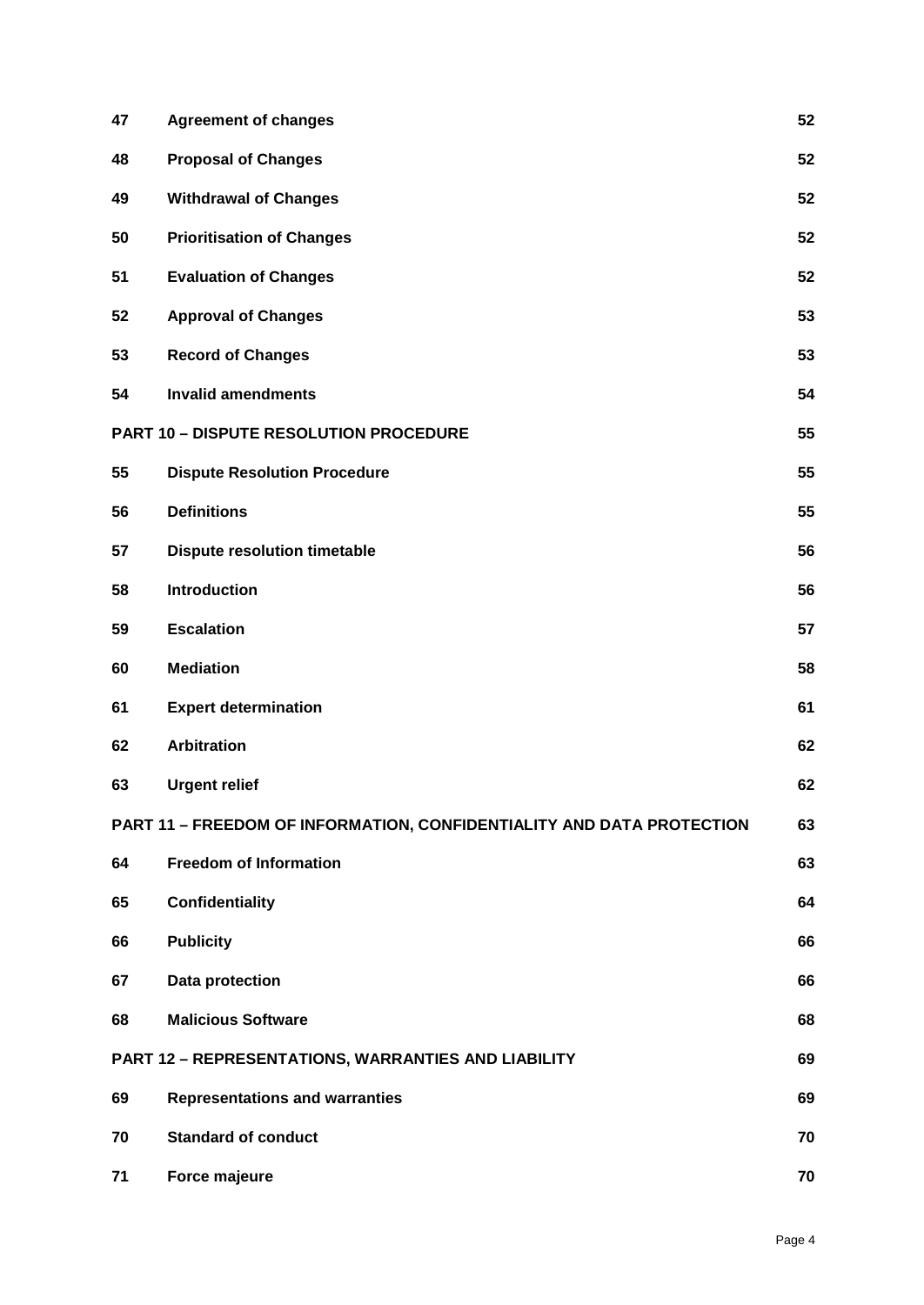| 72 | <b>Insurance</b>                                  | 71 |
|----|---------------------------------------------------|----|
| 73 | <b>Limitations on liability</b>                   | 72 |
| 74 | Claims for damages by third parties               | 73 |
|    | <b>PART 13 - TERM AND TERMINATION</b>             | 74 |
| 75 | <b>Term</b>                                       | 74 |
| 76 | <b>Termination</b>                                | 74 |
| 77 | <b>Survival</b>                                   | 76 |
| 78 | <b>Termination activities</b>                     | 76 |
| 79 | <b>Termination Costs</b>                          | 79 |
|    | <b>PART 14 - MISCELLANEOUS</b>                    | 81 |
| 80 | <b>Bribery</b>                                    | 81 |
| 81 | Conflict of interest and prevention of corruption | 81 |
| 82 | Whistleblowing                                    | 82 |
| 83 | <b>Non-discrimination</b>                         | 82 |
| 84 | <b>Assignment and novation</b>                    | 82 |
| 85 | Waiver                                            | 83 |
| 86 | <b>Relationship of the Partners</b>               | 83 |
| 87 | <b>Authorised representatives</b>                 | 83 |
| 88 | Invalidity and severability                       | 83 |
| 89 | <b>Further assurances</b>                         | 83 |
| 90 | <b>Entire agreement</b>                           | 84 |
| 91 | Third party rights                                | 84 |
| 92 | <b>Notices</b>                                    | 84 |
| 93 | <b>Counterparts</b>                               | 85 |
| 94 | <b>Governing law and jurisdiction</b>             | 85 |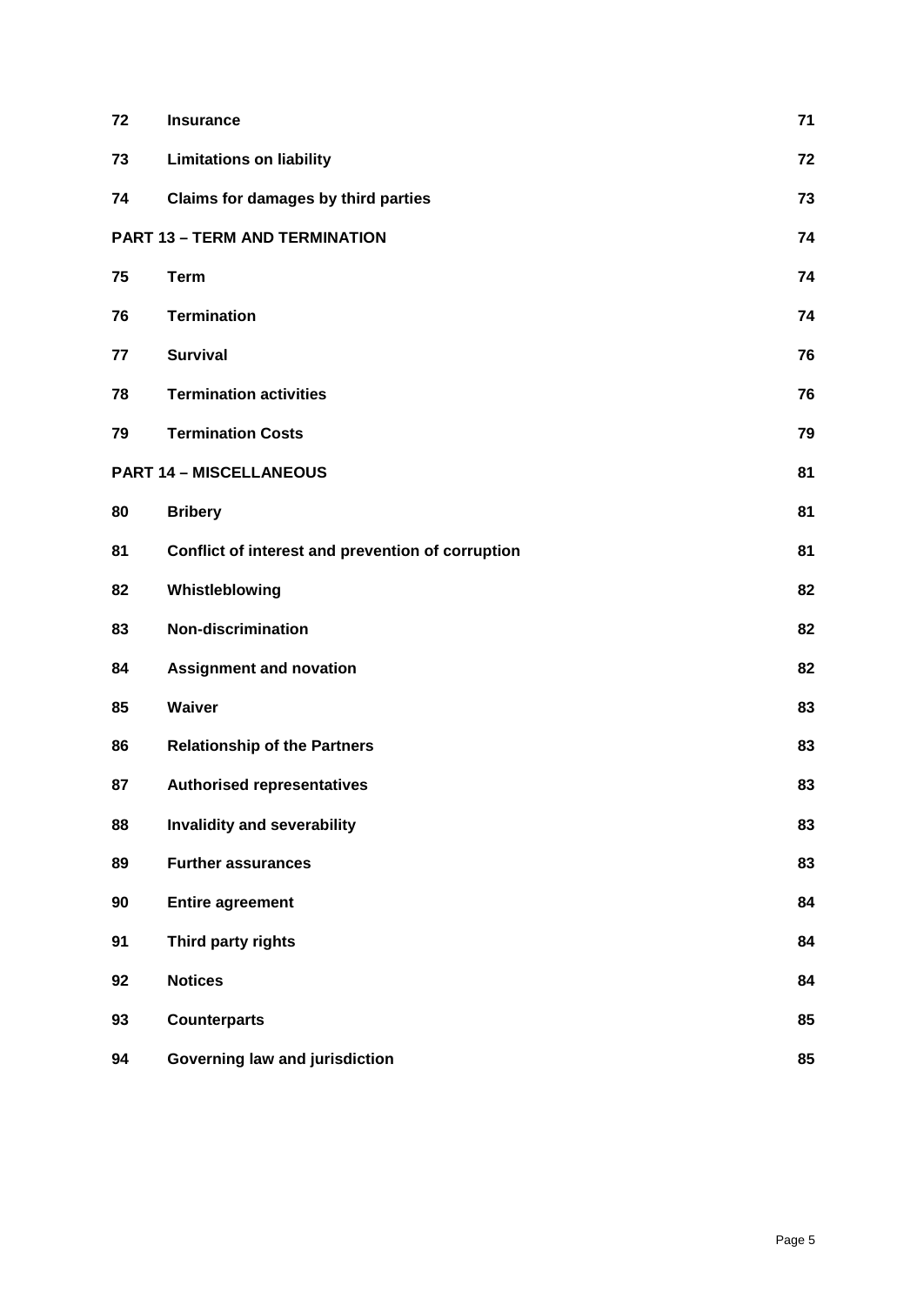| Schedule 1 - The Multi-Force Shared Services                     | 86  |
|------------------------------------------------------------------|-----|
| Schedule 2 – Support for the MFSS                                | 89  |
| <b>Schedule 3 - The MFSS Bodies</b>                              | 91  |
| Schedule 4 - On-Boarding Activities and On-boarding Project Plan | 98  |
| <b>Schedule 5 - Meetings</b>                                     | 99  |
| Schedule 6 - Records and reports                                 | 100 |
| <b>Schedule 7 - Commercially Sensitive Information</b>           | 102 |
| <b>Schedule 8 - Agreed Proportion</b>                            | 103 |
| Schedule 9 – Deed of Adherence                                   | 104 |
| Appendix 1 - Capgemini Agreement                                 |     |
| <b>Appendix 2 - Business Continuity Plan</b>                     |     |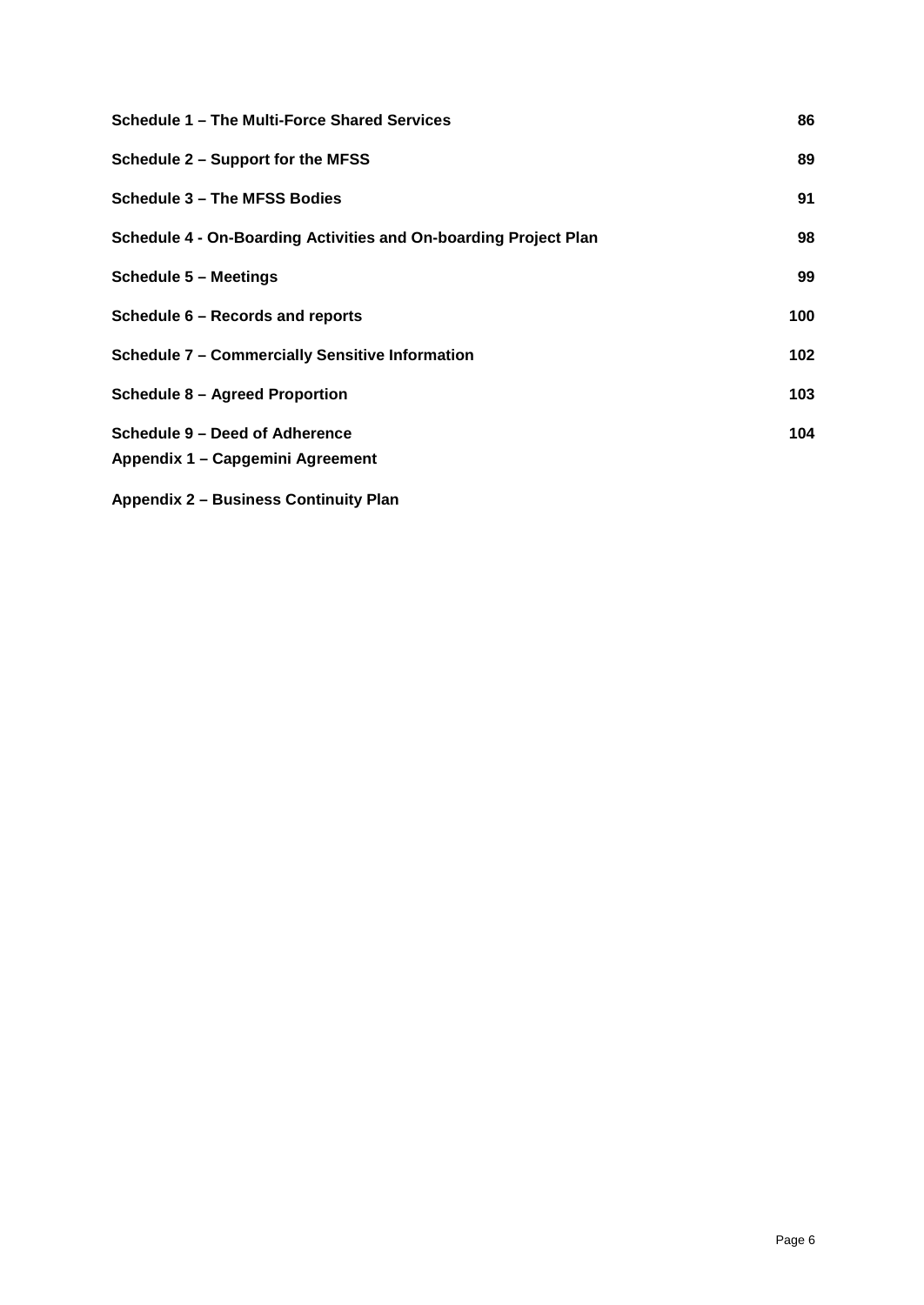#### **Between**

- (1) **Police and Crime Commissioner for Cheshire** of Constabulary HQ, Clemonds Hey, Oakmere Road, Winsford CW7 2UA (hereinafter referred to collectively with the second party as **Cheshire**); and
- (2) **The Chief Constable of Cheshire Constabulary** of Constabulary HQ, Clemonds Hey, Oakmere Road, Winsford CW7 2UA (hereinafter referred to collectively with the first party as **Cheshire**); and
- (3) **Police and Crime Commissioner for Northamptonshire** of Wootton Hall, Northamptonshire NN4 0JQ (hereinafter referred to collectively with the fourth party as **Northamptonshire**); and
- (4) **The Chief Constable of Northamptonshire Police** of Wootton Hall, Northamptonshire NN4 0JQ (hereinafter referred to collectively with the third party as **Northamptonshire**); and
- (5) **Police and Crime Commissioner for Nottinghamshire** of Arnot Hill house, Arnot Hill Park, Arnold, Nottingham, NG5 6LU (hereinafter referred to collectively with the sixth party as **Nottinghamshire**); and
- (6) **The Chief Constable of Nottinghamshire Police** of Sherwood Lodge, Arnold, NG5 8PP (hereinafter referred to collectively with the fifth party as **Nottinghamshire**).

#### **Background**

(7) Cheshire and Northamptonshire set up a shared services centre of excellence (**MFSS**) for the provision of HR, finance, purchasing services, estates and facilities and logistics services (**Multi-Force Shared Services**).

- A The MFSS went live with all services between  $1<sup>st</sup>$  April 2012 and 31 $<sup>st</sup>$  March 2013.</sup>
- B Cheshire is acting as lead force on behalf of the MFSS , meaning that, in accordance with the provisions of this Agreement:
	- staff working in the MFSS who are not employed by Cheshire will be seconded to it; and
	- Cheshire will contract with third party suppliers to provide goods and services necessary for the provision of the Multi-Force Shared Services.
- C Cheshire, and Northamptonshire have agreed to terminate the Original Agreement and that it shall be replaced and superseded by the terms of this Agreement.
- D Cheshire, Northamptonshire and Nottinghamshire confirm that this Agreement is in the interests of the efficiency and/or effectiveness of one or more Policing Bodies or Policing Forces and that it has been drafted in accordance with the statutory guidance for police collaboration from the Home Office, dated October 2012.
- E If another police force decides to join the MFSS, then the New Partner will sign a Deed of Adherence with amended versions of the Schedules, showing the Relevant Services to be provided to the New Partner, any phased roll-out of the Relevant Services, the support to be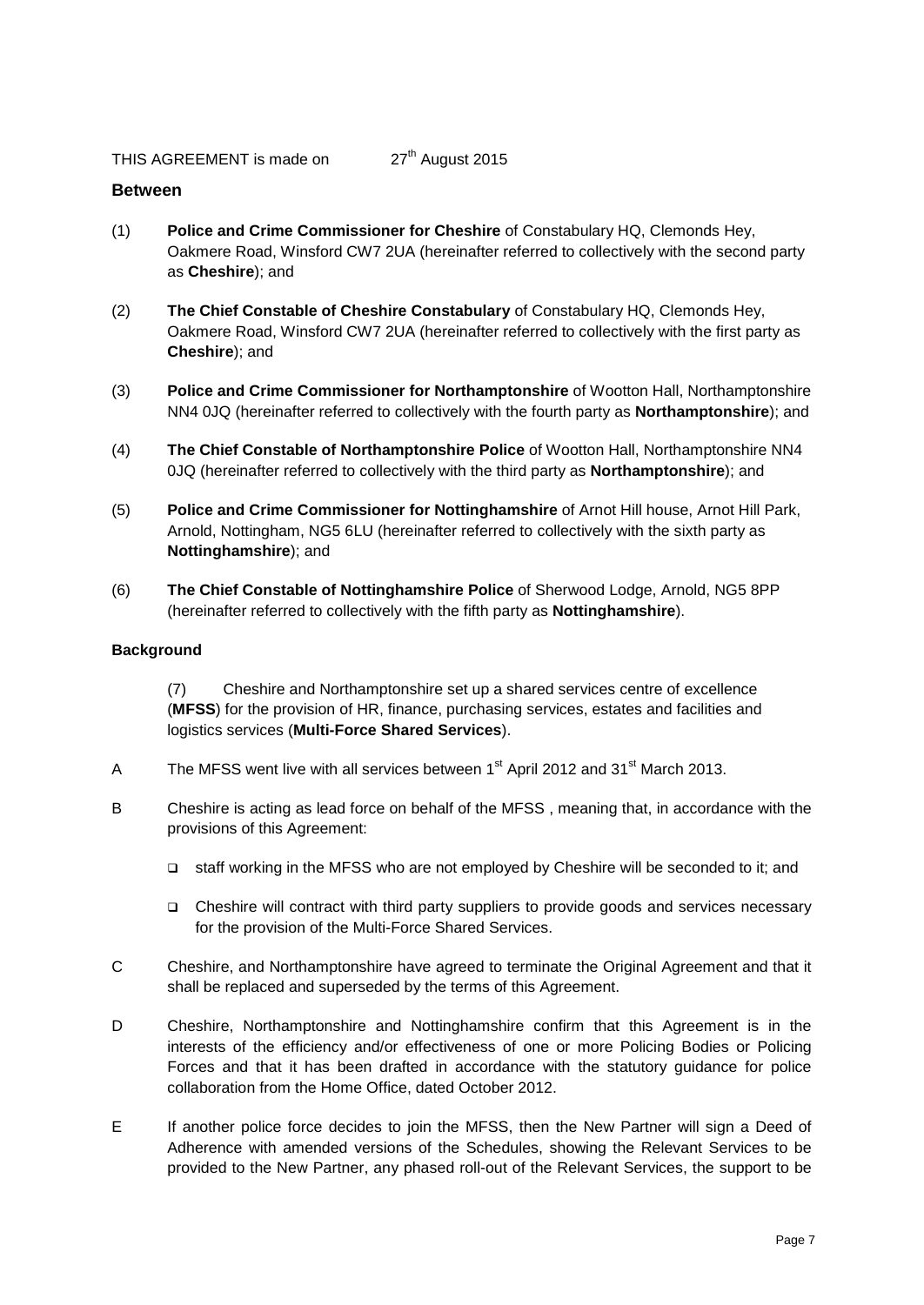provided by each Partner (including the New Partner), any changes to the Approved Costs, the updated Agreed Proportion and any other amendments necessary as a result of the New Partner joining the MFSS.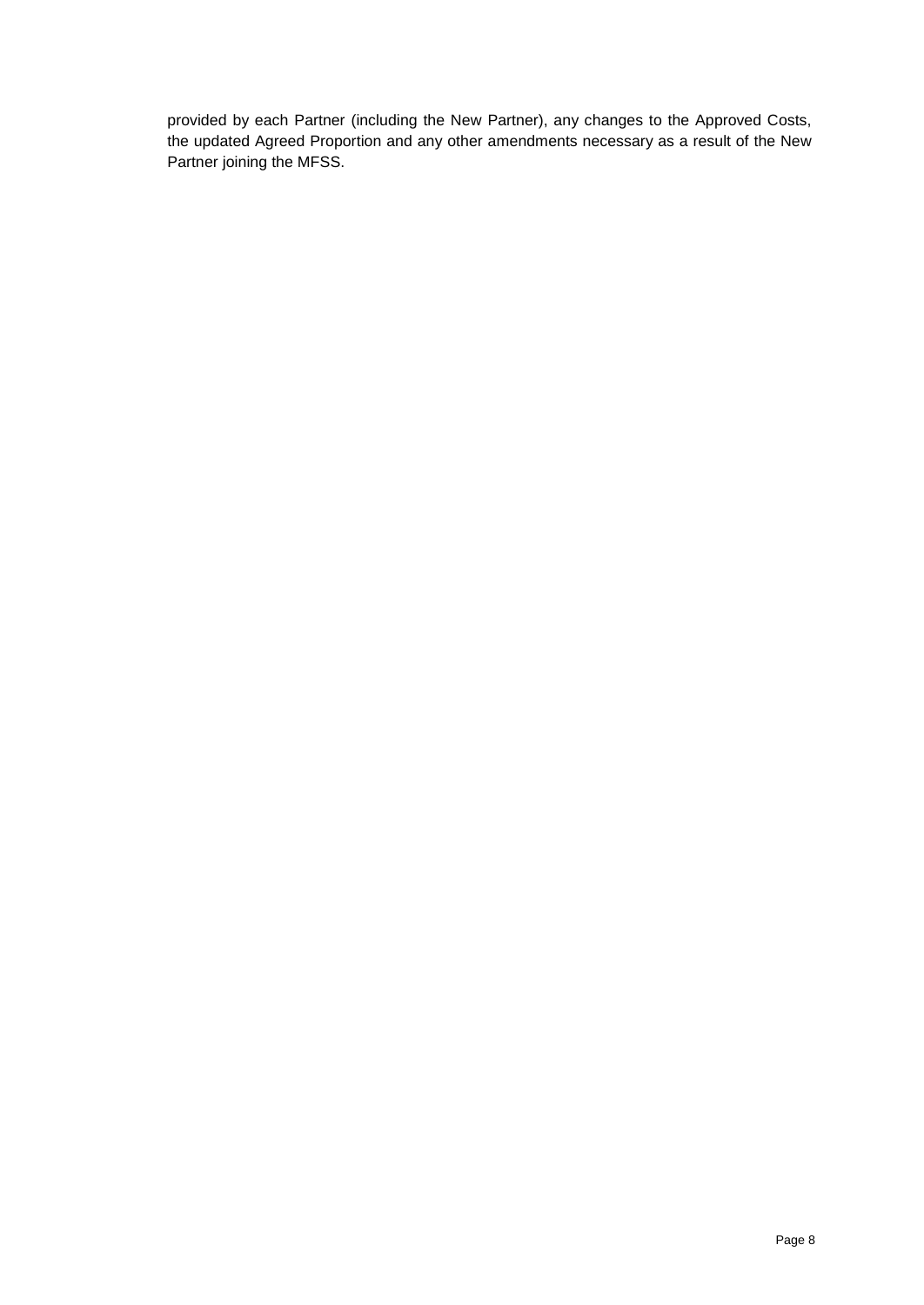# <span id="page-8-0"></span>**PART 1 – GENERAL PROVISIONS**

# <span id="page-8-1"></span>**1 Definitions**

In this Agreement, unless expressly stated otherwise, the following words and expressions will have the meaning given to them:

| <b>Agreed Proportion</b>                                      | is defined in Schedule 8.                                                                                                                                                                                                                                                                                                                                                                                                                                                                                                                                                                                                                                                                                                                                                                                                                                                                     |
|---------------------------------------------------------------|-----------------------------------------------------------------------------------------------------------------------------------------------------------------------------------------------------------------------------------------------------------------------------------------------------------------------------------------------------------------------------------------------------------------------------------------------------------------------------------------------------------------------------------------------------------------------------------------------------------------------------------------------------------------------------------------------------------------------------------------------------------------------------------------------------------------------------------------------------------------------------------------------|
| <b>Approved Costs</b>                                         | means the costs defined in Clause 29 (Definition of<br>Approved Costs), as amended from time to time by the<br>Partners.                                                                                                                                                                                                                                                                                                                                                                                                                                                                                                                                                                                                                                                                                                                                                                      |
| <b>Business Continuity Plan</b>                               | means the business continuity plan to be drafted by the<br>Head of Shared Services in accordance with Clause 27<br>(Business Continuity Plan) and amended from time to<br>time by the Partners.                                                                                                                                                                                                                                                                                                                                                                                                                                                                                                                                                                                                                                                                                               |
| <b>Business Objectives</b>                                    | is defined in Clause 22 (Business Objectives).                                                                                                                                                                                                                                                                                                                                                                                                                                                                                                                                                                                                                                                                                                                                                                                                                                                |
| Capgemini                                                     | means Capgemini UK plc.                                                                                                                                                                                                                                                                                                                                                                                                                                                                                                                                                                                                                                                                                                                                                                                                                                                                       |
| <b>Capgemini Agreement</b>                                    | means the agreement entered into by Cheshire and<br>Capgemini on 30 December 2010, as amended from time<br>to time by Cheshire and Capgemini a copy of which is<br>annexed to this Agreement at Appendix 1.                                                                                                                                                                                                                                                                                                                                                                                                                                                                                                                                                                                                                                                                                   |
| Change                                                        | has the meaning given in Clause 48 (Proposal of<br>Changes).                                                                                                                                                                                                                                                                                                                                                                                                                                                                                                                                                                                                                                                                                                                                                                                                                                  |
| <b>Change Control Procedure</b>                               | means the change control procedure set out in Part 9<br>(Change Control Procedure).                                                                                                                                                                                                                                                                                                                                                                                                                                                                                                                                                                                                                                                                                                                                                                                                           |
| <b>Sensitive</b><br><b>Commercially</b><br><b>Information</b> | information<br>Schedule 7<br>contained<br>in<br>the<br>means<br>(Commercially Sensitive Information).                                                                                                                                                                                                                                                                                                                                                                                                                                                                                                                                                                                                                                                                                                                                                                                         |
| <b>Confidential Information</b>                               | means any information, however it is conveyed, disclosed<br>by a Partner or Capgemini (or its employees, officers,<br>representatives, agents or advisers (Related Persons))<br>(Disclosing Party) to another Partner or Partners (or its<br>or their Related Persons) (Receiving Party) that relates<br>to the business, affairs, developments, trade secrets,<br>know-how, personnel and suppliers of the Disclosing<br>Party, including Intellectual Property Rights and all<br>documents and information supplied in the course of<br>proceedings under the Dispute Resolution Procedure or<br>the rules of any other dispute resolution procedure to<br>which a Dispute is referred in accordance with this<br>Agreement, together with all information derived from the<br>above, and any other information clearly designated as<br>being confidential (whether or not it is marked as |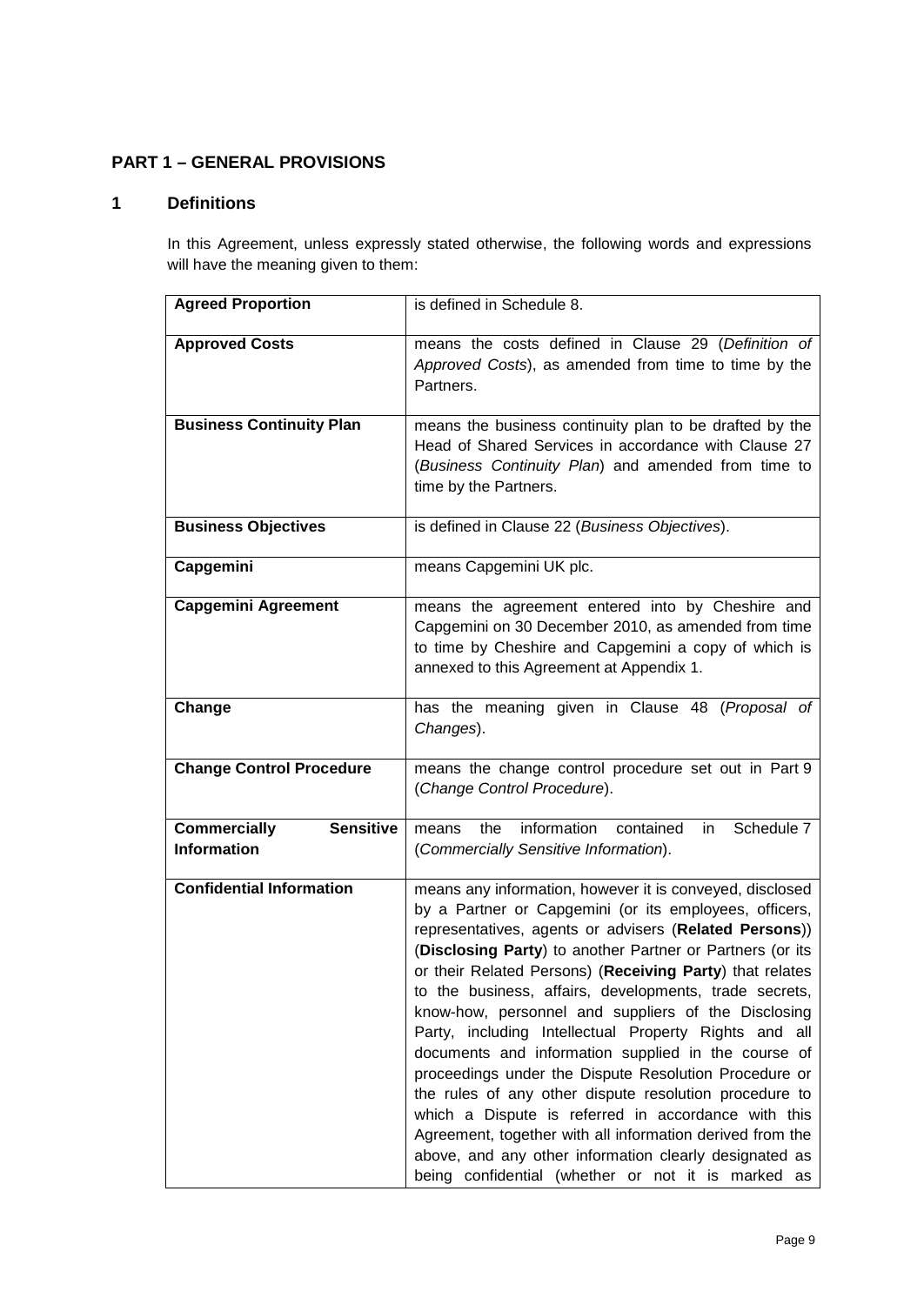|                                     | or which ought reasonably to<br>"confidential")<br>be<br>considered to be confidential.                                                                                                                                                                                                                                                                                                                                                                                                                                                       |
|-------------------------------------|-----------------------------------------------------------------------------------------------------------------------------------------------------------------------------------------------------------------------------------------------------------------------------------------------------------------------------------------------------------------------------------------------------------------------------------------------------------------------------------------------------------------------------------------------|
| <b>Consolidated Budget</b>          | means the budget referred to in Clause 31 (Consolidated<br>Budget) as amended from time to time by the Partners.                                                                                                                                                                                                                                                                                                                                                                                                                              |
| <b>Contracting Authority</b>        | means any contracting authority as defined in Regulation<br>5(2) of the Public Contracts (Works, Services and Supply)<br>(Amendment) Regulations 2000, other than the Partners.                                                                                                                                                                                                                                                                                                                                                               |
| Data                                | means all information, text, drawings, diagrams, images<br>or sounds, which are:                                                                                                                                                                                                                                                                                                                                                                                                                                                              |
|                                     | embodied in any electronic or tangible medium; and<br>(a)                                                                                                                                                                                                                                                                                                                                                                                                                                                                                     |
|                                     | supplied or in respect of which access is granted to<br>(b)<br>one Partner by any other Partner, in relation to the<br>provision of Relevant Services; or                                                                                                                                                                                                                                                                                                                                                                                     |
|                                     | output or produced by a Partner in providing,<br>(c)<br>receiving and/or in connection with the Relevant<br>Services.                                                                                                                                                                                                                                                                                                                                                                                                                         |
| <b>Deed of Adherence</b>            | means a deed in the form set out in Schedule 9.                                                                                                                                                                                                                                                                                                                                                                                                                                                                                               |
| <b>Developed Materials</b>          | has the meaning given in Clause 20.11.1 (Intellectual<br>Property Rights).                                                                                                                                                                                                                                                                                                                                                                                                                                                                    |
| <b>Dispute</b>                      | dispute, difference<br>or<br>question<br>0f<br>means<br>any<br>interpretation arising out of or in connection with this<br>Agreement or its subject matter or formation (including<br>non-contractual disputes and claims)., including any<br>dispute, difference or question of interpretation relating to<br>the Relevant Services, failure to agree in accordance with<br>the Change Control Procedure or any matter where this<br>Agreement directs the Partners to resolve an issue by<br>reference to the Dispute Resolution Procedure. |
| <b>Dispute Resolution Procedure</b> | means the dispute resolution procedure set out in Part 10<br>(Dispute Resolution Procedure).                                                                                                                                                                                                                                                                                                                                                                                                                                                  |
| <b>Escalation Process</b>           | has the meaning given in Clause 59 (Escalation).                                                                                                                                                                                                                                                                                                                                                                                                                                                                                              |
| <b>Excluded Costs</b>               | means the costs defined in Clause 30 (Definition of<br>Excluded Costs), as amended from time to time by the<br>Partners.                                                                                                                                                                                                                                                                                                                                                                                                                      |
| <b>Expert</b>                       | means the person appointed by the Partners<br>- in<br>accordance with Clause 61 (Expert determination).                                                                                                                                                                                                                                                                                                                                                                                                                                       |
| <b>Head of Shared Services</b>      | is defined in Schedule 3 (The MFSS Bodies).                                                                                                                                                                                                                                                                                                                                                                                                                                                                                                   |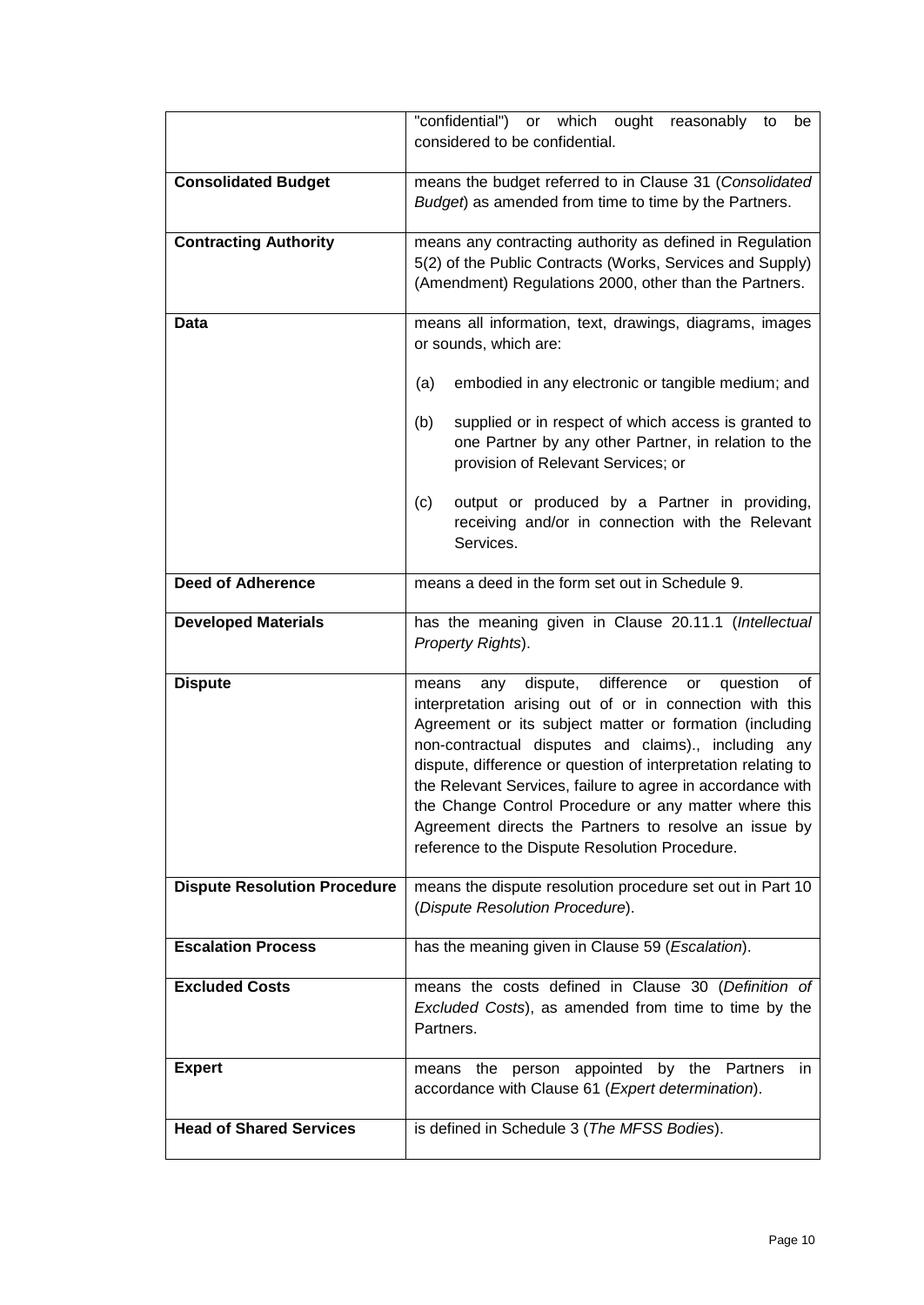| <b>Insolvency Event</b>             | means the occurrence of any of the following events (or<br>any event analogous to any of the following in a<br>jurisdiction other than England and Wales) in relation to                                                                                                                                                                                                                                                                                                                                                                                                               |
|-------------------------------------|----------------------------------------------------------------------------------------------------------------------------------------------------------------------------------------------------------------------------------------------------------------------------------------------------------------------------------------------------------------------------------------------------------------------------------------------------------------------------------------------------------------------------------------------------------------------------------------|
|                                     | the relevant entity:                                                                                                                                                                                                                                                                                                                                                                                                                                                                                                                                                                   |
|                                     | the entity passing a resolution for its winding up or<br>(a)<br>a court of competent jurisdiction making an order<br>for the entity to be wound up or dissolved or the<br>entity being otherwise dissolved;                                                                                                                                                                                                                                                                                                                                                                            |
|                                     | (b)<br>the filing of a notice of intention to appoint of an<br>administrator of, the filing of a notice of appointment<br>of an administrator of, or the making of an<br>administration order in relation to the entity or the<br>appointment of a receiver or administrative receiver<br>of, or an encumbrancer taking possession of or<br>levying distress over, or selling, the whole or any<br>part of the entity's undertaking, assets, rights or<br>revenue;                                                                                                                     |
|                                     | the entity proposing to enter into, or entering into,<br>(c)<br>an arrangement, compromise or composition in<br>satisfaction of its debts with its creditors or any<br>class of them or taking steps to obtain a moratorium<br>or making an application to a court of competent<br>jurisdiction for protection from its creditors;                                                                                                                                                                                                                                                     |
|                                     | (d)<br>the entity being unable to pay its debts or being<br>deemed unable to pay its debts within the meaning<br>of section 123 of the Insolvency Act 1986; or                                                                                                                                                                                                                                                                                                                                                                                                                         |
|                                     | the entity proposing to enter into, or entering into,<br>(e)<br>any arrangement, compromise or composition in<br>satisfaction of its debts with its creditors.                                                                                                                                                                                                                                                                                                                                                                                                                         |
|                                     | However, a resolution by the relevant entity or a court<br>order that such entity be wound up for the purpose of a<br>bona fide reconstruction or amalgamation will not amount<br>to an Insolvency Event, provided the Partners (other than<br>the entity subject to the Insolvency Event) have been<br>informed of, and have consented to, the implementation<br>of such reconstruction or amalgamation. The Partners<br>(not subject to the Insolvency Event) will act reasonably<br>in deciding whether to consent to the implementation of<br>such reconstruction or amalgamation. |
| <b>Intellectual Property Rights</b> | patents, trademarks, service marks, domain<br>mean<br>names, design rights (whether registrable or otherwise),<br>applications for any of the foregoing, copyrights,<br>database rights, know-how, trade or business names and<br>other similar rights or obligations, whether registrable or<br>not, in any country (including but not limited to the UK) for                                                                                                                                                                                                                         |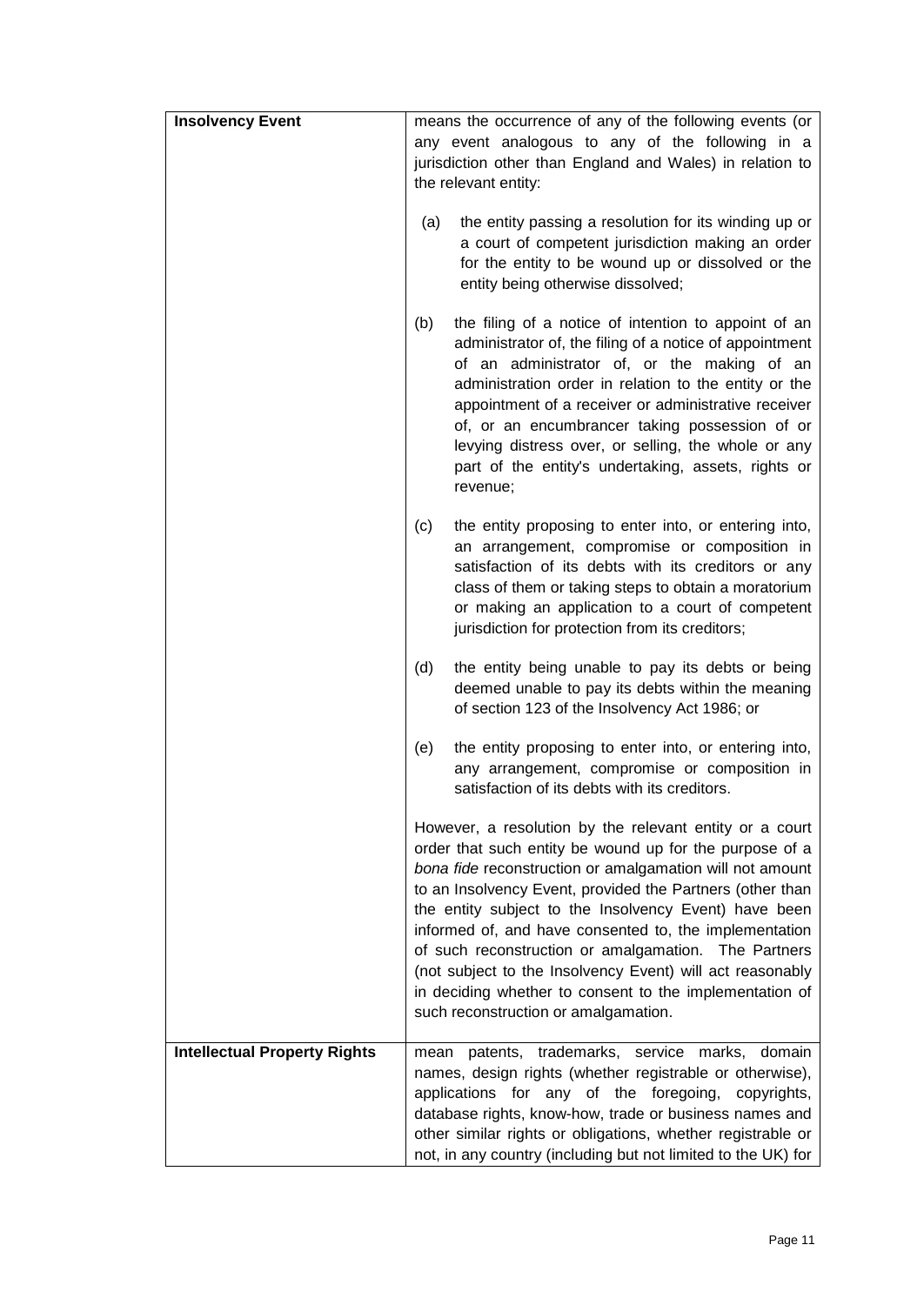|                                 | the full term of the rights together with any extensions.                                                                                                                                                                                                                                                                                                |
|---------------------------------|----------------------------------------------------------------------------------------------------------------------------------------------------------------------------------------------------------------------------------------------------------------------------------------------------------------------------------------------------------|
| Law                             | means any applicable law, statute, by-law, regulation,<br>order, regulatory policy, guidance or industry code, rule of<br>court or directive or requirement of any Regulatory Body,<br>delegated or subordinate legislation or notice of any<br>Regulatory Body.                                                                                         |
| <b>Mediator</b>                 | independent third<br>appointed<br>party<br>the<br>means<br>in.<br>accordance with Clause 60 (Mediation).                                                                                                                                                                                                                                                 |
| <b>MFSS Bodies</b>              | means the                                                                                                                                                                                                                                                                                                                                                |
|                                 | the Head of Shared Services;<br>(a)                                                                                                                                                                                                                                                                                                                      |
|                                 | the MFSS Management Board; and<br>(b)                                                                                                                                                                                                                                                                                                                    |
|                                 | the MFSS Joint Committee<br>(c)                                                                                                                                                                                                                                                                                                                          |
|                                 | "MFSS<br>Body"<br>shall<br>and<br>be<br>construed<br>accordingly.                                                                                                                                                                                                                                                                                        |
| <b>MFSS</b>                     | means the shared services centre of excellence originally<br>set up by Cheshire and Northamptonshire pursuant to the<br>Original Agreement to provide the Multi-Force Shared<br>Services.                                                                                                                                                                |
| <b>MFSS Commencement Date</b>   | means 1 <sup>st</sup> April 2012;                                                                                                                                                                                                                                                                                                                        |
| <b>MFSS Costs</b>               | means all of the costs of running the MFSS including the<br>Approved Costs and excluding the Excluded Costs.                                                                                                                                                                                                                                             |
| <b>MFSS Hardware</b>            | means the hardware to be purchased by Cheshire from<br>Capgemini pursuant to the Capgemini Agreement or from<br>other third parties in relation to the MFSS.                                                                                                                                                                                             |
| <b>MFSS Joint Committee</b>     | means the joint committee of the Partners, formed under<br>the provisions of sections 101 and 102 of the Local<br>Government Act 1972 to secure the efficient and effective<br>governance of this Agreement (as specifically effected<br>pursuant to section 23 Police Act 1996 (as amended))<br>and as further defined in Schedule 3 (The MFSS Bodies). |
| <b>MFSS Network Connections</b> | means the network connections and components to be<br>provided by Capgemini to Cheshire pursuant to the<br>Capgemini Agreement.                                                                                                                                                                                                                          |
| <b>MFSS Premises</b>            | is defined in Clause 18 (MFSS Premises).                                                                                                                                                                                                                                                                                                                 |
| <b>MFSS Property</b>            | is defined in Clause 19 (MFSS Property).                                                                                                                                                                                                                                                                                                                 |
| <b>MFSS Software</b>            | means the software to be purchased by Cheshire either<br>from Capgemini pursuant to the Capgemini Agreement or                                                                                                                                                                                                                                           |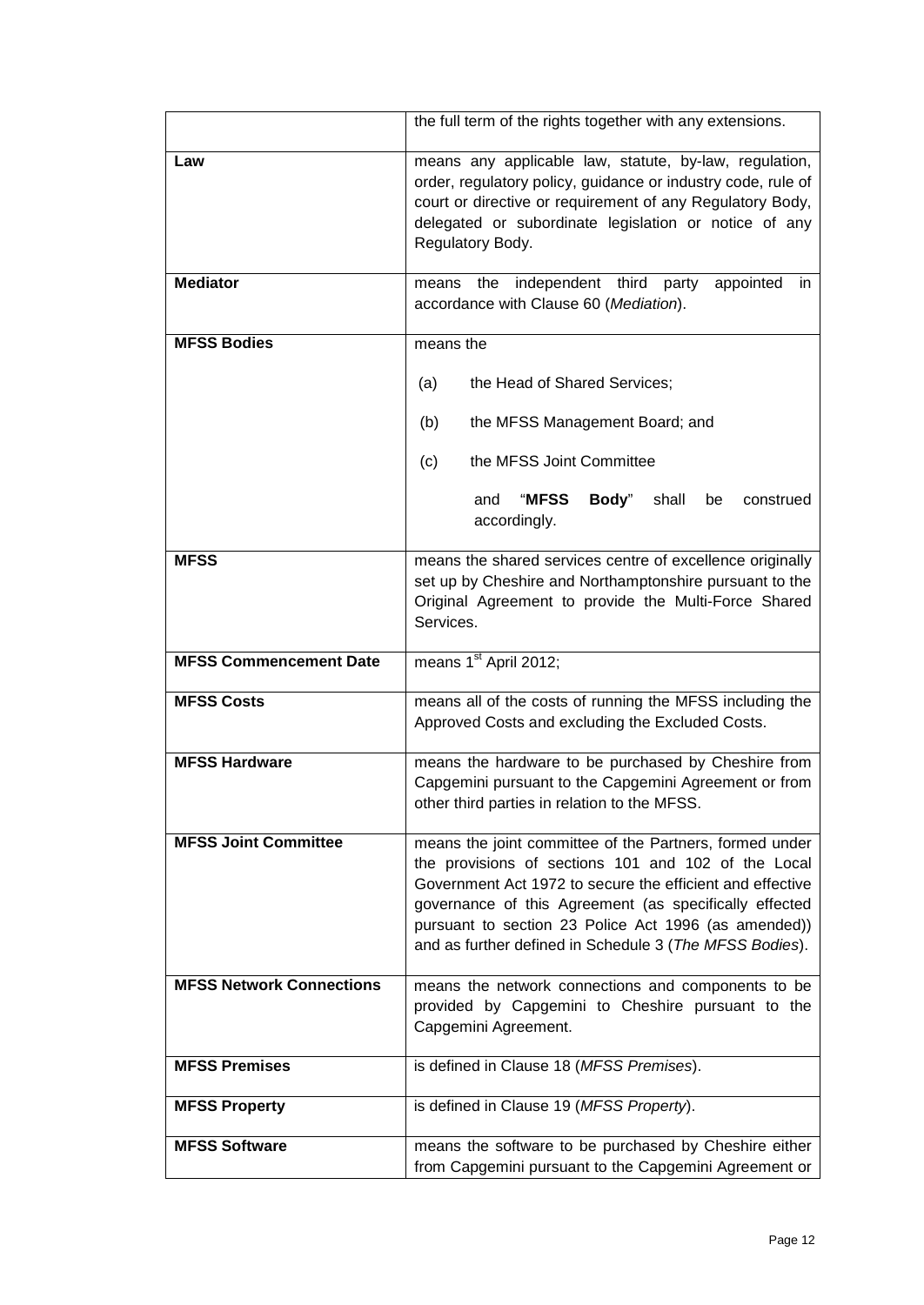|                                    | from other third parties in relation to the MFSS.                                                                                                                                                                                                                                       |
|------------------------------------|-----------------------------------------------------------------------------------------------------------------------------------------------------------------------------------------------------------------------------------------------------------------------------------------|
| <b>MFSS Management Board</b>       | is defined in Schedule 3 (The MFSS Bodies).                                                                                                                                                                                                                                             |
| <b>MFSS System</b>                 | means the computer system comprising the MFSS<br>Hardware, the MFSS Software and the MFSS Network<br>Connections and any software, hardware or components<br>provided by a Partner pursuant to Clause 19 (MFSS<br>Property).                                                            |
| <b>Multi-Force Shared Services</b> | means all of the services provided by the MFSS, as<br>defined in Schedule 1 (The Multi-Force Shared Services).                                                                                                                                                                          |
| <b>New Partner</b>                 | means any new Police and Crime Commissioner or other<br>policing body who joins the MFSS after the date of this<br>Agreement and who adheres to the terms of this<br>by signing a Deed of Adherence<br>Agreement<br>in.<br>accordance with Clause 5 (New Partner Deed of<br>Adherence). |
| <b>Non-Lead Partner</b>            | means any Partner other than Cheshire.                                                                                                                                                                                                                                                  |
| <b>On-boarding Activities</b>      | means the activities described in Schedule 4 (On-<br>boarding Activities and the On-boarding Project Plan).                                                                                                                                                                             |
| <b>On-boarding Project Plan</b>    | means the plan set out in Schedule 4 (On-boarding<br>Activities and the On-boarding Project Plan).                                                                                                                                                                                      |
| <b>Original Agreement</b>          | means the Collaboration Agreement dated 13 November<br>Cheshire<br>2012<br>entered<br>into<br>between<br>and<br>Northamptonshire.                                                                                                                                                       |
| <b>Partner</b>                     | means Cheshire, Northamptonshire, Nottinghamshire and<br>any and all New Partners.                                                                                                                                                                                                      |
| <b>Phase</b>                       | means the relevant phase (if any) in the roll out of the<br>Relevant Services in accordance with the On-boarding<br>Project Plan.                                                                                                                                                       |
| <b>Project Data</b>                | means:                                                                                                                                                                                                                                                                                  |
|                                    | all data relating to procedures for provision of the<br>(a)<br>Multi-Force Shared Services (or any part of them)<br>generated by or on behalf of any Partner or<br>Capgemini;                                                                                                           |
|                                    | (b)<br>all<br>drawings,<br>reports,<br>documents,<br>plans,<br>formulae, calculations and other data relating to<br>the provision of the Multi-Force Shared Services;<br>and                                                                                                            |
|                                    | (c)<br>any other materials, documents and or data<br>acquired, brought into existence or used in                                                                                                                                                                                        |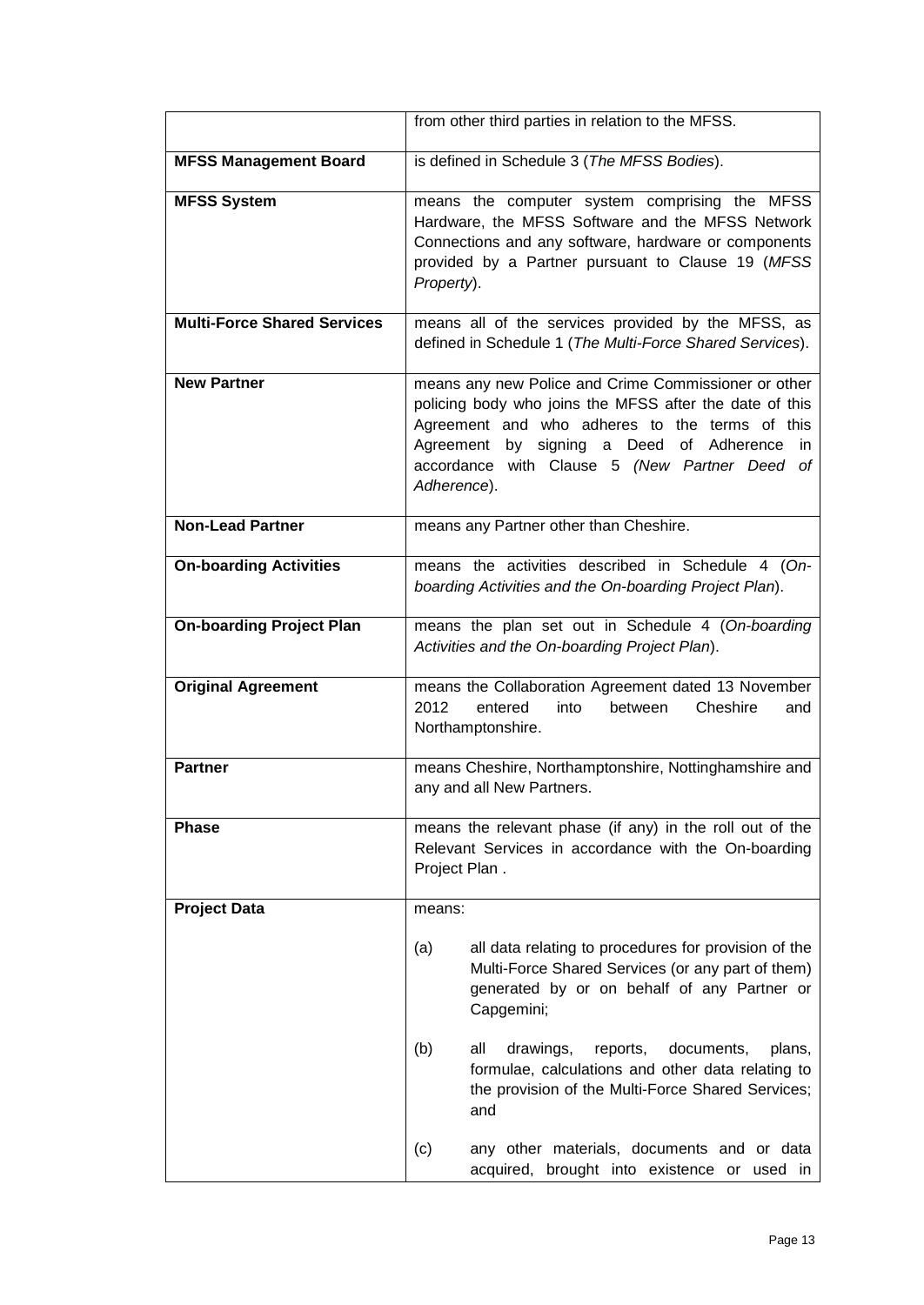|                                                | relation to the Multi-Force Shared Services,                                                                                                                                                                                                                                                                                                                                                                                                            |
|------------------------------------------------|---------------------------------------------------------------------------------------------------------------------------------------------------------------------------------------------------------------------------------------------------------------------------------------------------------------------------------------------------------------------------------------------------------------------------------------------------------|
|                                                | in each case which are not Data.                                                                                                                                                                                                                                                                                                                                                                                                                        |
| Quarter                                        | means a period of three months starting on any of the<br>Quarter Days, provided that the first Quarter will be the<br>period commencing on the MFSS Commencement Date<br>and ending on the day immediately preceding the next<br>Quarter Day and the last Quarter will be the period<br>ending on the last day of the term of this Agreement and<br>commencing on the immediately preceding Quarter Day<br>and Quarterly will be construed accordingly. |
| <b>Quarter Days</b>                            | means 1 January, 1 April, 1 July and 1 October and<br>Quarter Day will be construed accordingly.                                                                                                                                                                                                                                                                                                                                                        |
| <b>Regulatory Bodies</b>                       | means those government departments and regulatory,<br>statutory and other entities, committees and bodies<br>which, whether under statute, rules, regulations, codes of<br>practice or otherwise, are entitled to regulate, investigate,<br>or influence the matters dealt with in this Agreement or<br>any other affairs of the Partners and "Regulatory Body"<br>shall be construed accordingly.                                                      |
|                                                |                                                                                                                                                                                                                                                                                                                                                                                                                                                         |
| <b>Relevant</b><br><b>Commencement</b><br>Date | is defined in Schedule 4.                                                                                                                                                                                                                                                                                                                                                                                                                               |
| <b>Relevant Services</b>                       | means those parts of the MFSS Services to be provided<br>by the MFSS to the relevant Partner, as specified in<br>Schedule 1 (as amended by any Deed of Adherence or<br>by agreement of the Partners).                                                                                                                                                                                                                                                   |
| <b>Replacement Supplier</b>                    | means the entity (whether the relevant Partner itself or a<br>third party) that will provide any services which are<br>substantially similar to any of the Relevant Services and<br>which a Partner receives in substitution for any of the<br>Relevant Services<br>following termination of those<br>Relevant Services or this Agreement (as appropriate).                                                                                             |
| <b>Termination Costs</b>                       | has the meaning given in Clause 79 (Definition of<br>Termination Costs).                                                                                                                                                                                                                                                                                                                                                                                |
| <b>TUPE</b>                                    | means the Transfer of Undertakings (Protection of<br>Employment) Regulations 2006.                                                                                                                                                                                                                                                                                                                                                                      |

# <span id="page-13-0"></span>**2 Interpretation**

In this Agreement, unless expressly stated otherwise: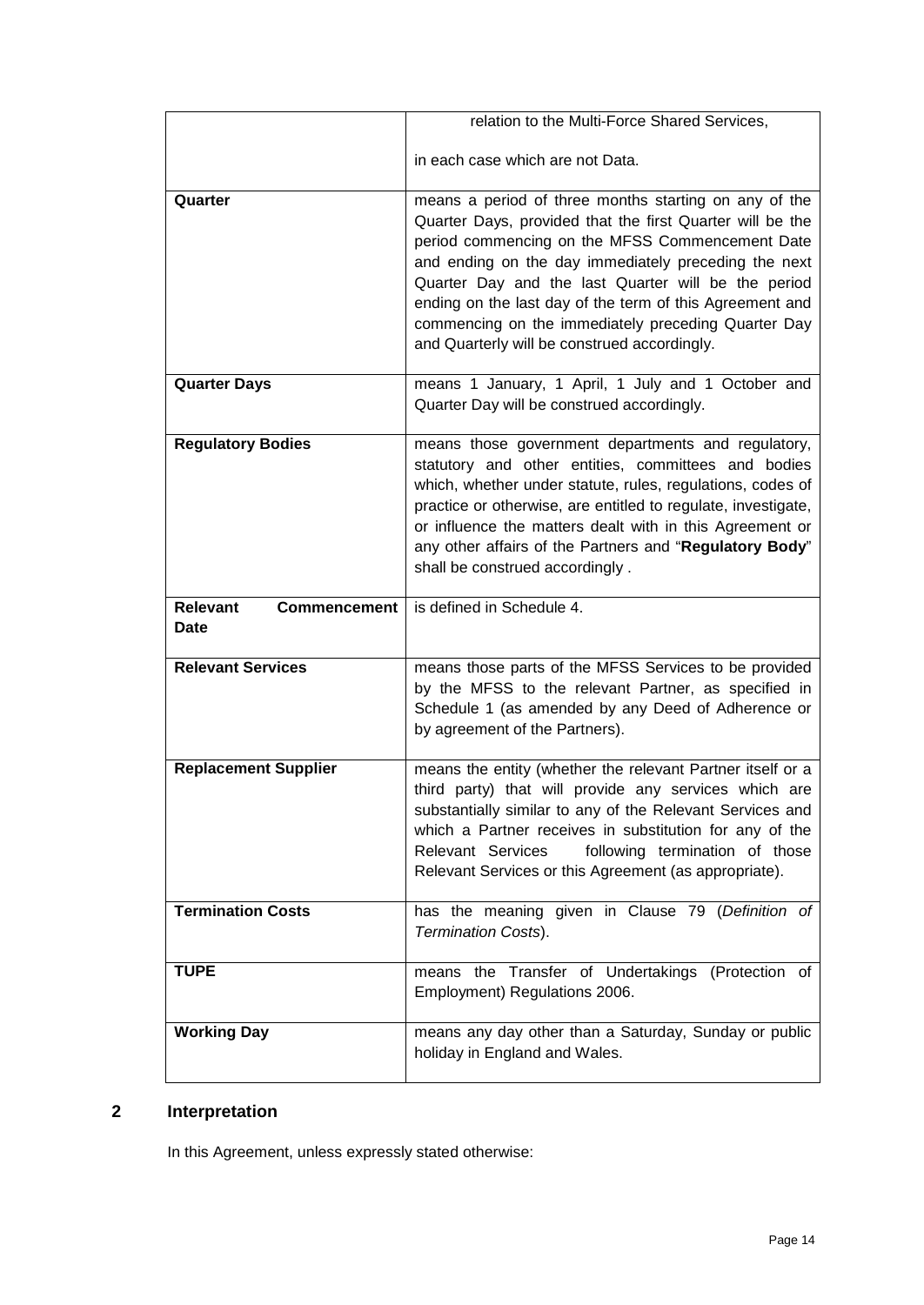- (a) **Agreement**: references to this Agreement means:
	- (i) the Clauses;
	- (ii) the Schedules; and
	- (iii) any other documents referred to or attached to the above documents;
- (b) **Singular**: the singular includes the plural and vice versa;
- (c) **Gender**: reference to a gender includes the other gender and the neuter;
- (d) **Law**: references to the Law include statutes, by-laws, regulations, rules, subordinate or delegated legislation and orders. Any reference to Laws is to that legislation as at the date of signature of this Agreement but where the reference relates to an obligation arising or to be performed after the date of signature of this Agreement, it refers to any replacement, restatement or variation of that legislation from time to time:
- (e) **Clauses**: references to Clauses are, unless otherwise provided, references to the Clauses of this Agreement;
- (f) **Schedules**: references to Schedules are, unless otherwise provided, references to the schedules to this Agreement. All the Schedules are integral parts of this Agreement;
- (g) **This Clause**: the expression this Clause or this Schedule, unless followed by the number of a specific part of the Clause or Schedule, refers to the whole Clause or Schedule in which it occurs;
- (h) **Calendar**: references to days, months or years mean calendar days, months or years unless stated to the contrary;
- (i) **Time**: references to time are to London time;
- (j) **Software**: Software or software includes system files, routines and templates;
- (k) **Headings**: the headings in this Agreement are for ease of reference only and will not affect its interpretation;
- (l) **Amendments to this Agreement**: references to this Agreement or any other document are references to this Agreement or that other document, as varied, novated, supplemented or replaced from time to time and include all Schedules and Annexes;
- (m) **Successors in title and transferees**: a reference to any person, including a Partner, includes that person's lawful successors in title and transferees (unless the transfer to the successor in title or transferee was in breach of this Agreement);
- (n) **Related words**: where this Agreement defines a word or expression, related words and expressions have a consistent meaning;
- (o) **Accounting terms**: accounting terms will be construed so as to be consistent with generally accepted accounting principles;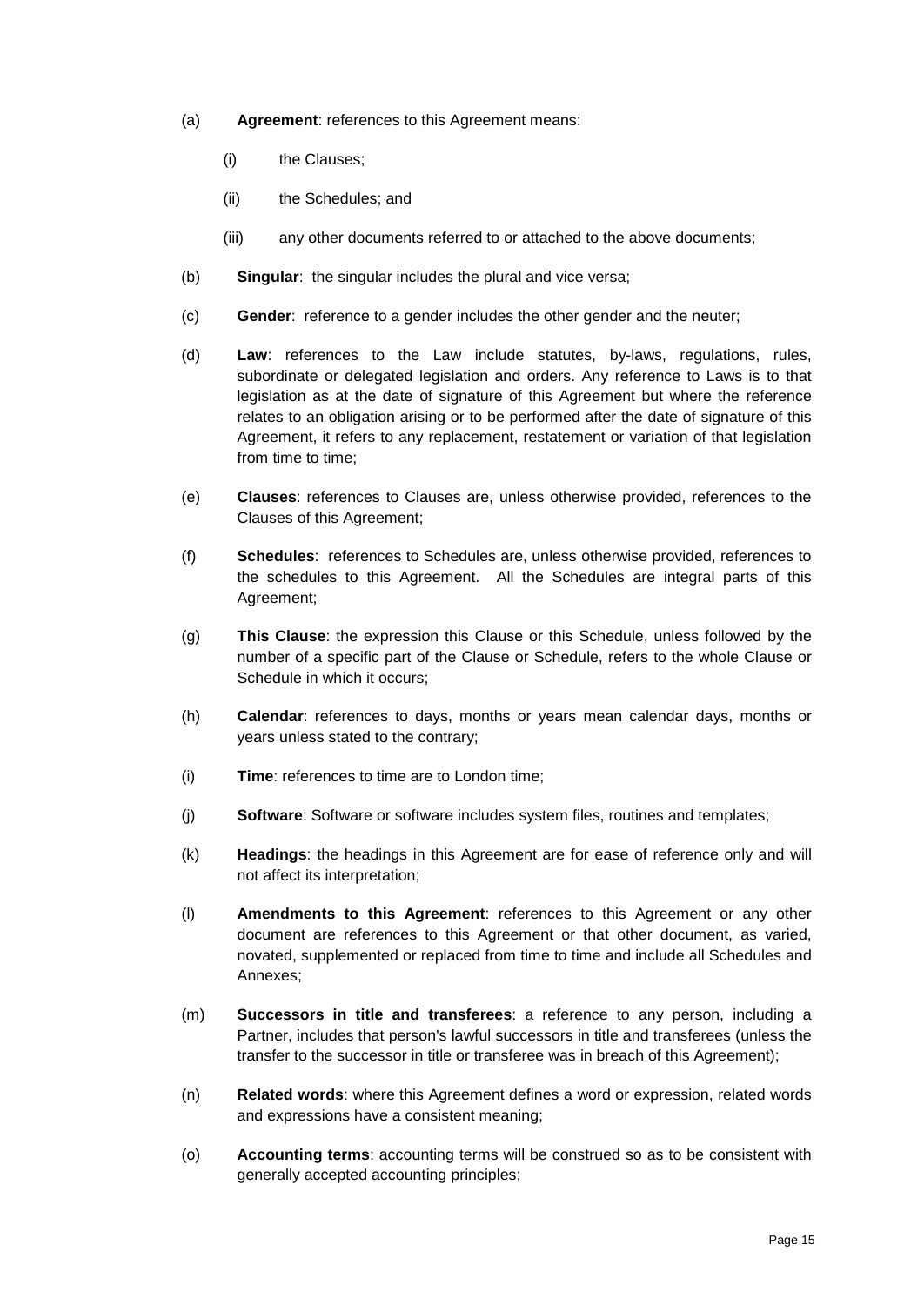- (p) **Dates**: a reference to a date is to the day commencing on such date;
- (q) **Agreed form documents**: a document in agreed form is a document which is previously agreed in writing in accordance with Clause [11](#page-18-4) (*Voting and decision making*); and
- (r) **Obligation to act reasonable**: unless expressly provided otherwise, any reference in this Agreement to a Partner being required to act reasonably or not to act unreasonably (or any similar or analogous expression or phrase) will be construed as if the test of reasonableness was an objective test of the reasonableness (or otherwise) of that Partner, and the test will take into account such questions of regulatory requirements, safety, security and funding availability which might properly be expected to form part of the judgment of that Partner.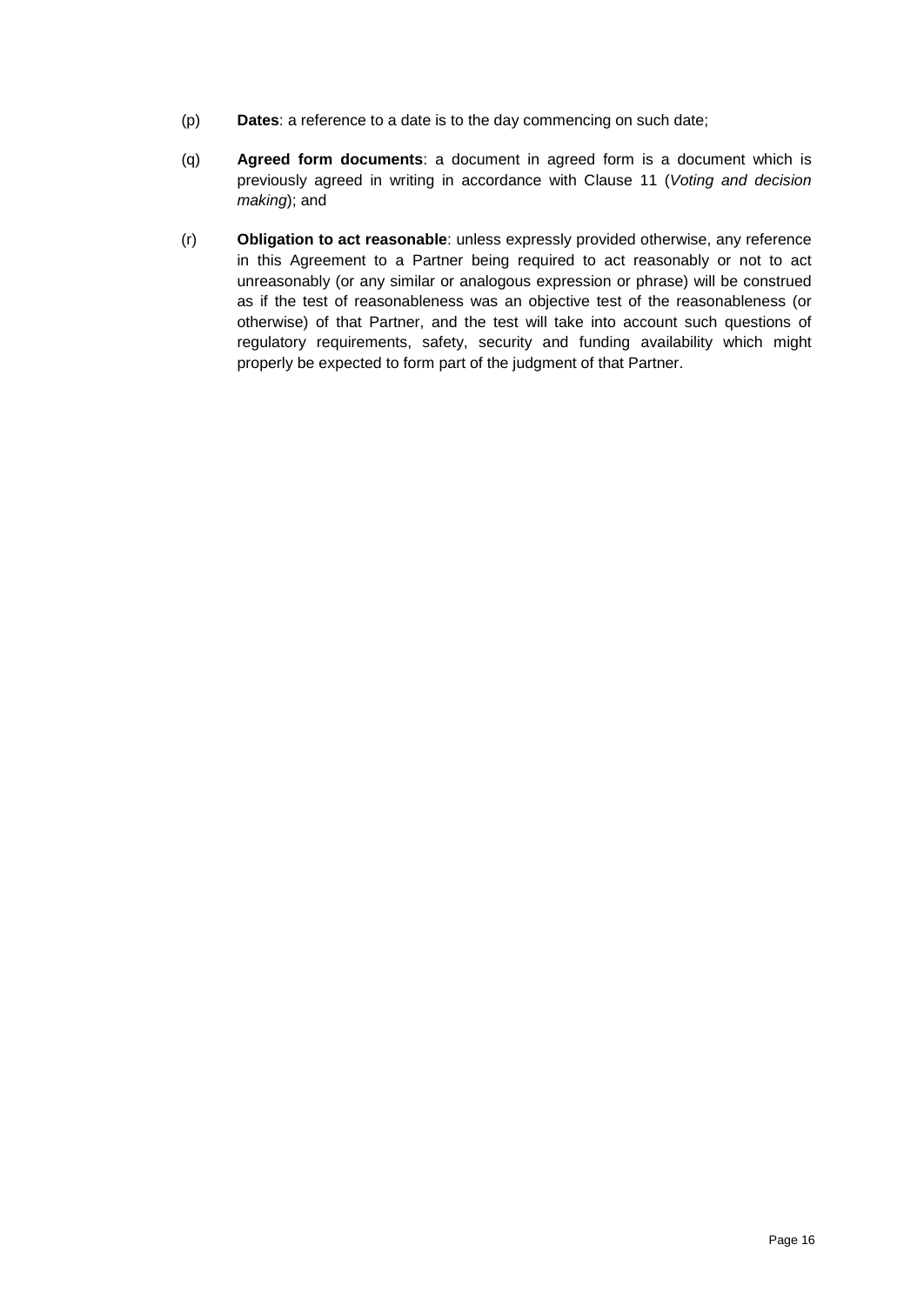# <span id="page-16-0"></span>**PART 2 – THE MULTI-FORCE SHARED SERVICES**

### <span id="page-16-1"></span>**3 Termination of Original Agreement**

- 3.1 The Original Agreement is terminated with effect from the date of this Agreement.
- 3.2 Save as provided in Clause 3.3, Cheshire and Northamptonshire hereby mutually release each other from their obligations under the Original Agreement as at and with effect from the date of this Agreement.
- 3.3 Termination of the Original Agreement shall not affect or prejudice any claim or demand that Cheshire or Northamptonshire may have against each other under or in connection with the Original Agreement arising before the date of this Agreement.

# <span id="page-16-2"></span>**4 Northamptonshire and Nottinghamshire**

- 4.1 The MFSS shall provide the Relevant Services to Northamptonshire in accordance with this Agreement with effect from the date of this Agreement.
- 4.2 The MFSS shall provide the Relevant Services to Nottinghamshire in accordance with this Agreement, once the On-boarding Activities for Nottinghamshire have been completed. The On-boarding Activities and On-boarding Project Plan for Nottinghamshire are set out in Schedule 4 (*On-boarding Activities and On-boarding Project Plan).*
- 4.3 The MFSS and Nottinghamshire will maintain and update the On-boarding Activities and the On-boarding Project Plan for Nottinghamshire as necessary in accordance with the Change Control Procedure.

# <span id="page-16-3"></span>**5 New Partner Deed of Adherence**

- 5.1 If a Police and Crime Commissioner wishes to join the MFSS, he or she shall execute a Deed of Adherence. On executing the Deed of Adherence, he or she shall be bound by the terms of this Agreement and shall become a New Partner for the purposes of this Agreement.
- 5.2 The Partners agree and hereby authorise Cheshire to sign any Deed of Adherence for and on behalf of the MFSS.

### <span id="page-16-4"></span>**6 On-boarding process**

- 6.1 The MFSS shall provide the Relevant Services to the New Partner in accordance with this Agreement, once the On-boarding Activities for the New Partner have been completed.
- 6.2 The MFSS and the New Partner will agree a project plan for the On-boarding Activities to ensure that the On-boarding Activities are carried out efficiently and in a timely manner before the Relevant Commencement Date (**On-boarding Project Plan**).
- 6.3 A description of the On-Boarding Activities and the On-boarding Project Plan for the New Partner will be set out in the relevant Deed of Adherence and attached to Schedule 4 (*On-Boarding Activities and the On-boarding Project Plan*).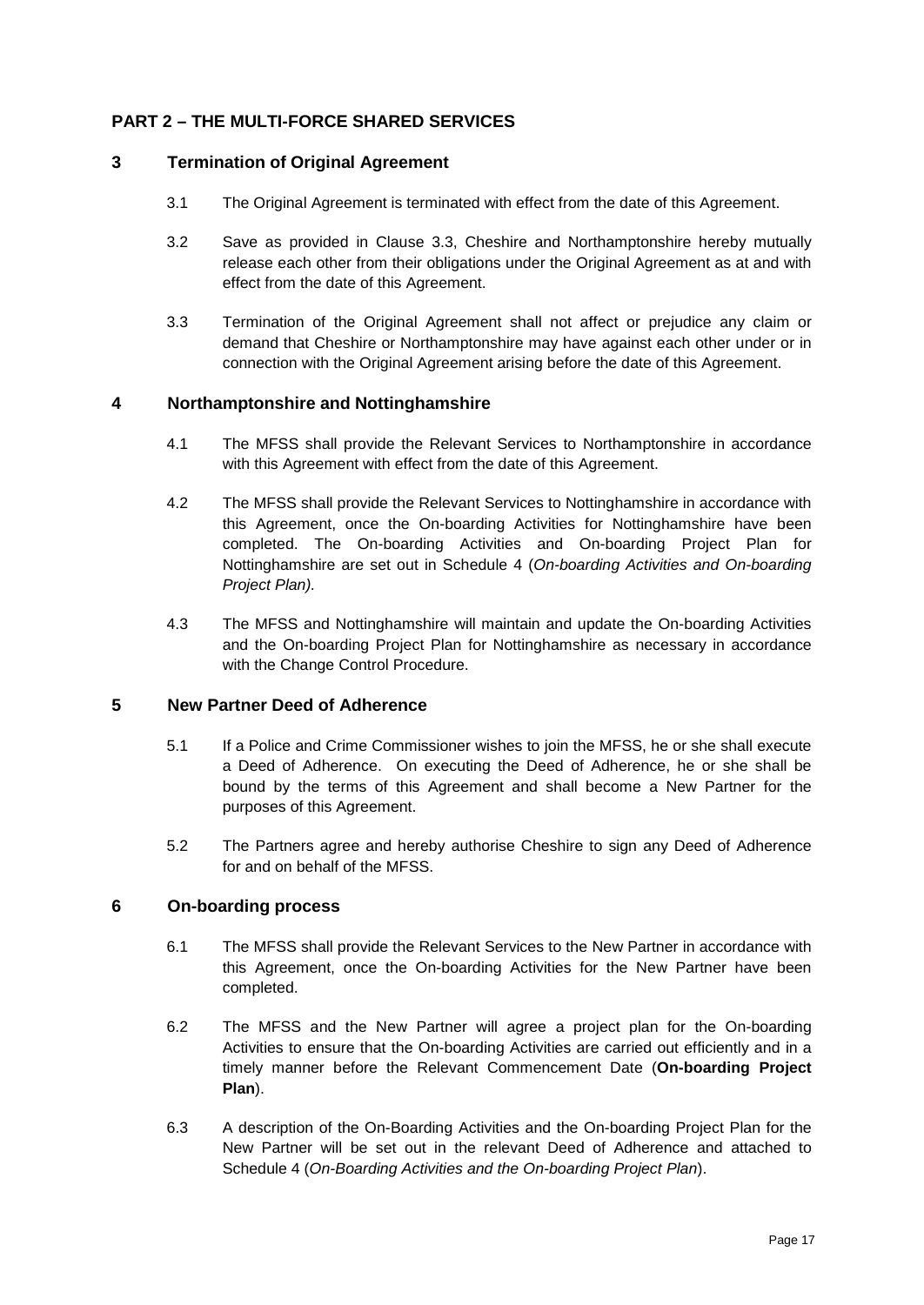- 6.4 The MFSS and the New Partner will maintain and update the On-Boarding Activities and the On-boarding Project Plan for the New Partner as necessary in accordance with the Change Control Procedure.
- 6.5 Each Partner agrees to co-operate with the other Partners (as reasonably necessary) to enable the On-Boarding Activities to be completed.

# <span id="page-17-0"></span>**7 Service reporting**

- 7.1 The Head of Shared Services will:
	- (a) monitor progress against any and all On-boarding Project Plan(s);
	- (b) report to the MFSS Management Board on progress against any and all Onboarding Project Plan(s) at each monthly meeting of the MFSS Management Board; and
	- (c) within 10 Working Days of the end of each month, provide each Partner with individual monthly reports on the performance of the MFSS and provision of the Relevant Services.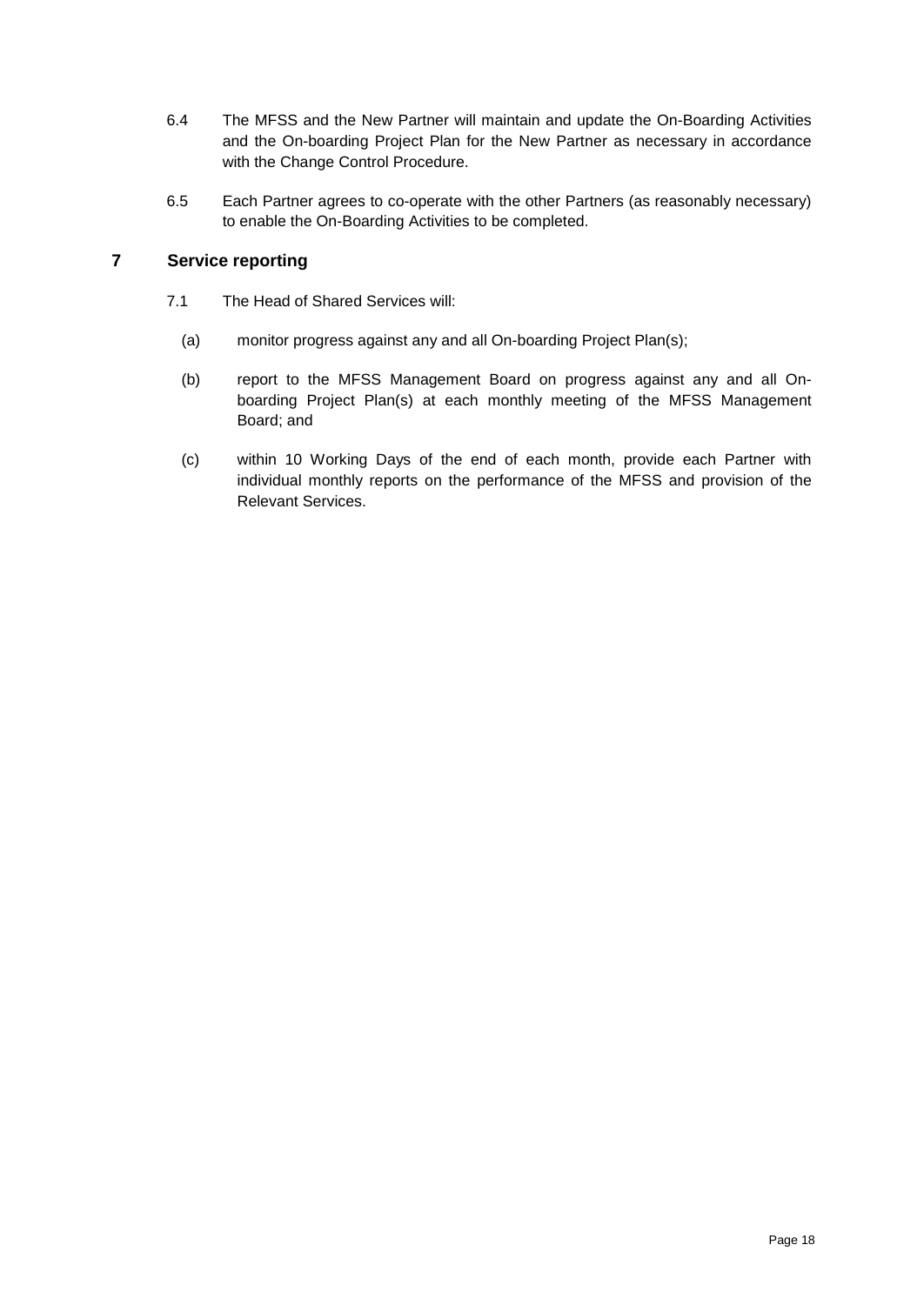# <span id="page-18-0"></span>**PART 3 – THE MULTI-FORCE SHARED SERVICES BODIES**

#### <span id="page-18-1"></span>**8 Establishment of the MFSS Bodies**

The Partners will maintain the MFSS Bodies specified in Schedule 3 (*The MFSS Bodies*).

### <span id="page-18-2"></span>**9 Obligations of the MFSS Bodies**

Where this Agreement states that any of the MFSS Bodies will carry out a particular action, the intention is that the Partners will use all reasonable endeavours to ensure that the relevant body, team or manager will carry out the relevant action.

### <span id="page-18-3"></span>**10 Changes in the MFSS Bodies**

- 10.1 A New Partner shall be entitled to appoint a representative to the MFSS Management Board and to the MFSS Joint Committee and each such representative will be set out in the relevant Deed of Adherence.
- 10.2 Subject to Clause 10.1, the Partners will agree any change in the MFSS Bodies under the Change Control Procedure.

#### <span id="page-18-4"></span>**11 Voting and decision making**

- 11.1 Subject to Clause 47.2, all decisions of the Partners will be taken on the basis of agreement between all Partners, subject to any delegated authority granted to MFSS Bodies to agree Changes described in Schedule 3 (*The MFSS Bodies*).
- 11.2 If the Partners are unable to agree on any matter, the matter will be referred to the Dispute Resolution Procedure.

### <span id="page-18-5"></span>**12 Meetings of the MFSS Bodies**

12.1 The MFSS Bodies will convene meetings at the times specified and in accordance with Schedule 5 (*Meetings*).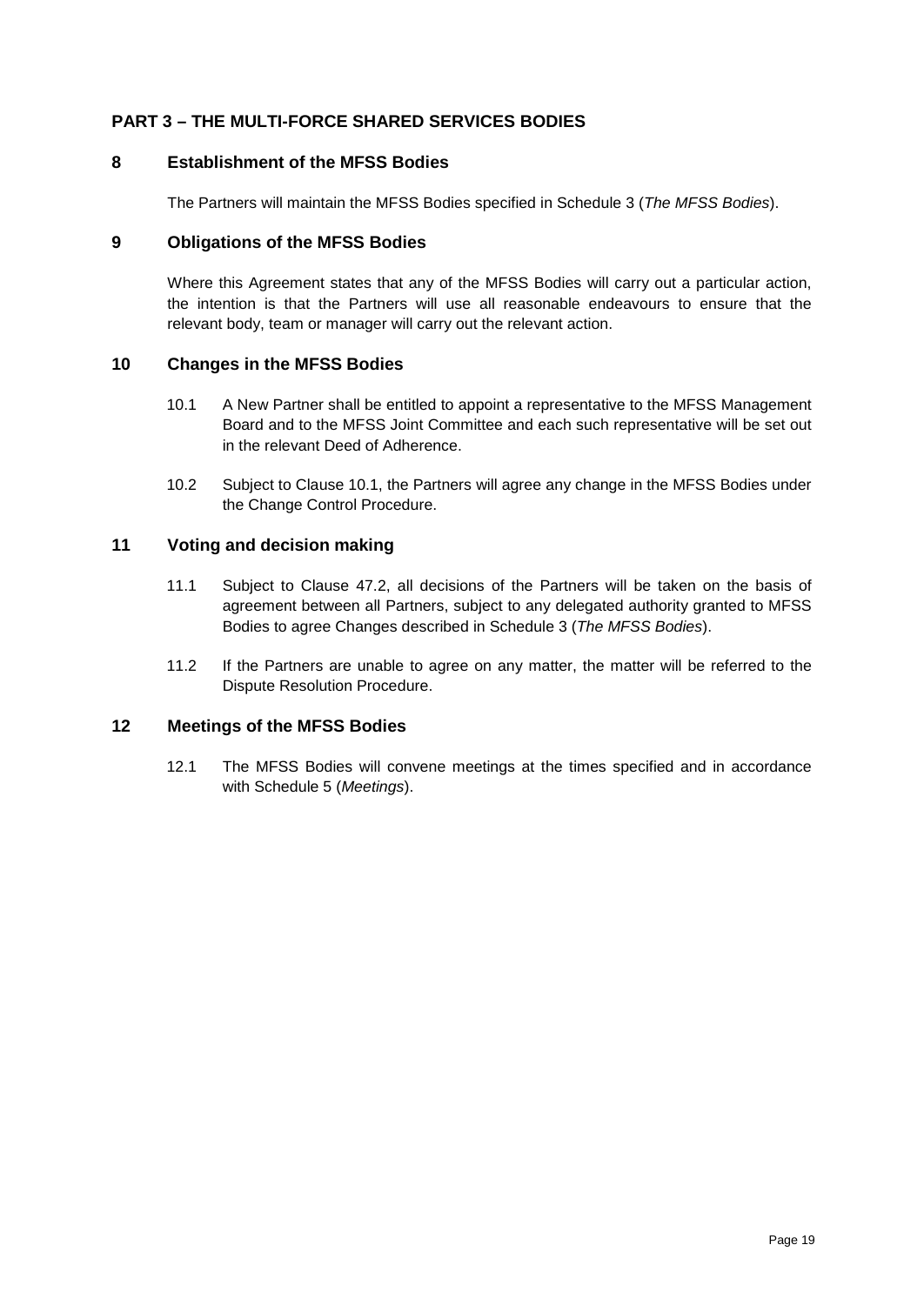# <span id="page-19-0"></span>**PART 4 – SUPPORT FOR THE MULTI-FORCES SHARED SERVICES**

### <span id="page-19-1"></span>**13 Support for the Multi-Force Shared Services**

[Schedule](#page-88-0) 2 (*Support for the Multi-Force Shared Services*) specifies which Partner will provide which type of support for the Multi-Force Shared Services including:

- (a) premises for the MFSS, which will be provided in accordance with Clause [18](#page-27-0) (*MFSS Premises*); and
- (b) hardware, software, agreements, data, documentation, materials and information, which will be provided in accordance with Clause [19](#page-28-0) (*MFSS Property*) or [20](#page-29-0) (*Capgemini Services*).

### <span id="page-19-2"></span>**14 MFSS Staff**

If [Schedule](#page-88-0) 2 (*Support for the Multi-Force Shared Services*) states that:

- (a) particular individuals will be seconded by a Non-Lead Partner to Cheshire (as the lead force), then the relevant Non-Lead Partner will second the individual to Cheshire on the terms set out in Clause [15](#page-19-3) (*Secondment of staff*); and
- (b) particular individuals will be transferred from one Partner to another Partner, then Clause [16](#page-25-0) (*Transfer of Staff*) will apply.

#### <span id="page-19-3"></span>**15 Secondment of staff**

#### 15.1 **Definitions**

15.1.1 In this Clause, unless expressly stated otherwise, the following words and expressions will have the meaning given to them:

| <b>Employer</b>            | means whichever Partner employs the Secondee at the<br>date of this Agreement or the relevant Deed of<br>Adherence.                                                                                                                                                                                                                                                                                                                                                                                                                                                                                                                    |
|----------------------------|----------------------------------------------------------------------------------------------------------------------------------------------------------------------------------------------------------------------------------------------------------------------------------------------------------------------------------------------------------------------------------------------------------------------------------------------------------------------------------------------------------------------------------------------------------------------------------------------------------------------------------------|
| <b>Employment Contract</b> | the terms of employment between each<br>means<br>Secondee and the Employer, as amended from time to<br>time in accordance with the usual procedures of the<br>Employer                                                                                                                                                                                                                                                                                                                                                                                                                                                                 |
| <b>Management Issues</b>   | means all those matters under the relevant Employment<br>Contract requiring action, investigation and/or decisions<br>by the Employer, including in particular (by way of<br>illustration only and without limitation) appraisals and<br>performance issues; pay reviews and the award of other<br>payments and benefits under the Employment Contract;<br>periods of annual, sick or other leave; absence of a<br>Secondee for any other reason; any complaint about a<br>Secondee, including a complaint that a Secondee has<br>acted outside the agreed terms of reference; and any<br>complaint or grievance raised by a Secondee. |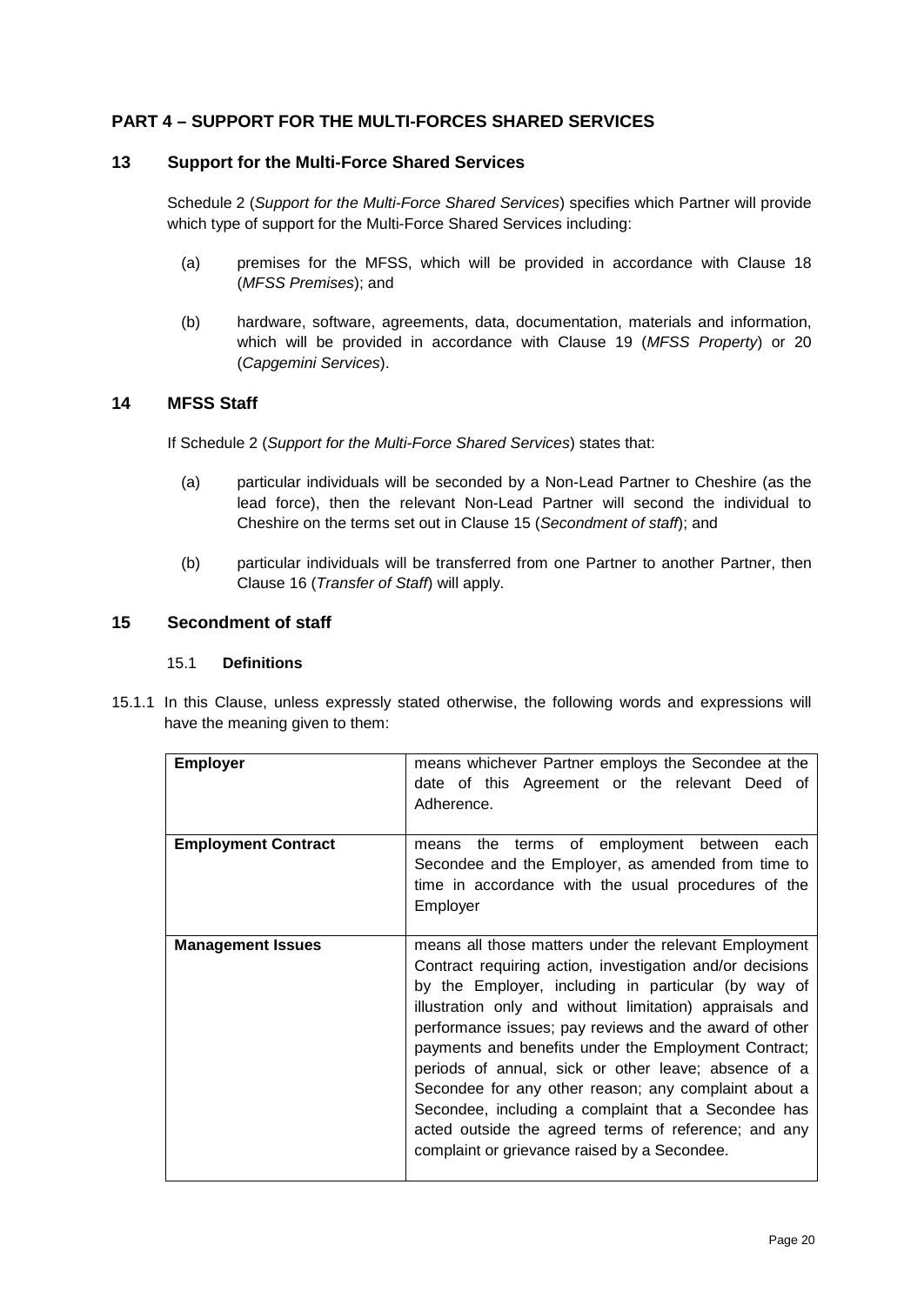| <b>Secondee</b>            | means any individual to be seconded, as specified in<br>Schedule 2 (Support for the Multi-Force Shared<br>Services) (as amended from time to time).                                        |
|----------------------------|--------------------------------------------------------------------------------------------------------------------------------------------------------------------------------------------|
| <b>Secondment</b>          | means the secondment of each Secondee by the<br>Employer to Cheshire on the terms of this Agreement.                                                                                       |
| <b>Secondment Period</b>   | defined in<br>15.2<br>period<br>as<br>Clause<br>the<br>means<br>(Secondment).                                                                                                              |
| <b>Secondment Services</b> | means the Multi-Force Shared Services functions or such<br>other services to be undertaken by the relevant<br>Secondee as may be agreed by the Employer and<br>Cheshire from time to time. |

#### 15.2 **Secondment**

- <span id="page-20-0"></span>15.2.1 The Employer will second the Secondee(s) to Cheshire on either a full-time or part-time basis (as specified in [Schedule](#page-88-0) 2 (*Support for the Multi-Force Shared Services*)) for the Secondment Period to provide the Secondment Services in accordance with the terms of this Agreement.
- 15.2.2 The Secondment Period will commence on the date specified in [Schedule](#page-88-0) 2 (*Support for the Multi-Force Shared Services*) and will continue until:
	- (a) expiry or earlier termination of this Agreement;
	- (b) termination of the provision of the Relevant Services to the Employer;
	- (c) terminated by Cheshire or the Employer giving not less than one month's prior written notice to the Employer or Cheshire (as appropriate) at any time; or
	- (d) terminated in accordance with Clause [15.10](#page-23-0) (*Summary termination*).

#### 15.3 **Secondment Services**

- 15.3.1 The Employer will procure that the Secondees will provide the Secondment Services at the location for the Secondment Services as agreed between the Employer and Cheshire.
- 15.3.2 The Employer will procure that the Secondees will work such hours as are reasonable and necessary for the proper performance of the Secondment Services.
- 15.3.3 The Employer will procure each Secondee will during his/her Secondment:
	- (a) unless prevented by incapacity, devote the whole of his/her working time, attention and abilities to the Secondment Services, except to the extent that [Schedule](#page-88-0) 2 (*Support for the Multi-Force Shared Services*) states that the Secondment is on a part-time basis;
	- (b) faithfully and diligently serve the MFSS and use his/her best endeavours to promote, protect, develop and extend the business of the MFSS and in particular act in accordance with any agreed terms of reference;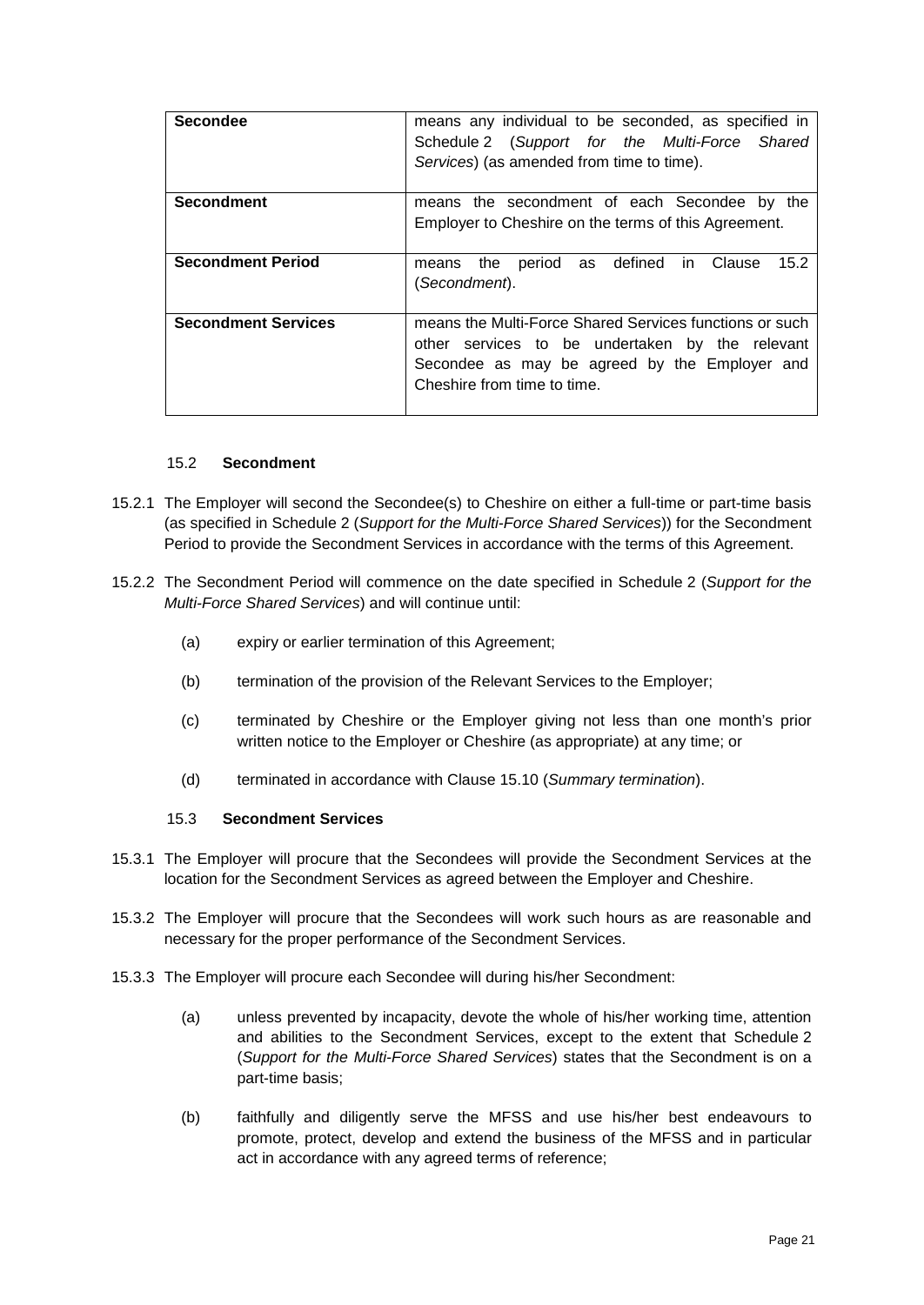- (c) not enter into any arrangement on behalf of the MFSS which is outside the normal course of business or his/her normal duties or which contains unusual or onerous terms; and
- (d) promptly make such reports to the Head of Shared Services on any matters concerning the affairs of the MFSS and at such times as are reasonably required.

### 15.4 **Secondees' employment**

- 15.4.1 Each Employment Contract will remain in force during the Secondment Period.
- 15.4.2 The Employer will use reasonable endeavours (subject to consultation and agreement with the relevant staff) to make any necessary changes to the terms of each Employment Contract so that it can second the relevant Secondee to Cheshire to provide the Secondment Services in accordance with the terms of this Agreement.
- 15.4.3 Neither Cheshire nor any Non-Lead Partner will, (and will ensure that the Secondee shall not) do anything that will breach the relevant Employment Contract and no Partner (other than the Employer) will have any authority to vary the terms of the Employment Contract or make any representations to the Secondee in relation to the terms of the Employment Contract.
- 15.4.4 The MFSS and each of the Partners (other than the Employer) will provide the Employer with such information and assistance as it may reasonably require to carry out its obligations as a Secondee's employer.
- 15.4.5 Where [Schedule](#page-88-0) 2 (*Support for the Multi-Force Shared Services*) states that a Secondment is on a part-time basis, the relevant Secondee may be required to undertake some work for the Employer during the Secondment Period. The Employer will liaise with the MFSS to agree the basis upon which the Secondee's time will be allocated between the Employer and the MFSS and will endeavour to apportion the Secondee's time in a way that accommodates the reasonable operational requirements of the MFSS.
- 15.4.6 Clause [20.11](#page-33-1) (*Intellectual Property Rights*) will apply to all documents, manuals, hardware and software provided for the Employee's use by the MFSS, and any data or documents (including copies) produced, maintained or stored on the MFSS's computer systems or other electronic equipment (including mobile phones).

### 15.5 **Payments**

- <span id="page-21-0"></span>15.5.1 The Employer will:
	- (a) continue to pay each Secondee's salary and any allowances, provide any benefits due to that Secondee or his/her dependants, make any payments to third parties in relation to that Secondee and make any deductions that it is required to make from the Secondee's salary and other payments; and
	- (b) refund each Secondee all reasonable travel, accommodation and other expenses wholly, exclusively and necessarily incurred by that Secondee during the Secondment Period in or in connection with the exercise of the Secondment Services, if such expenses are evidenced in such manner as the MFSS may specify from time to time.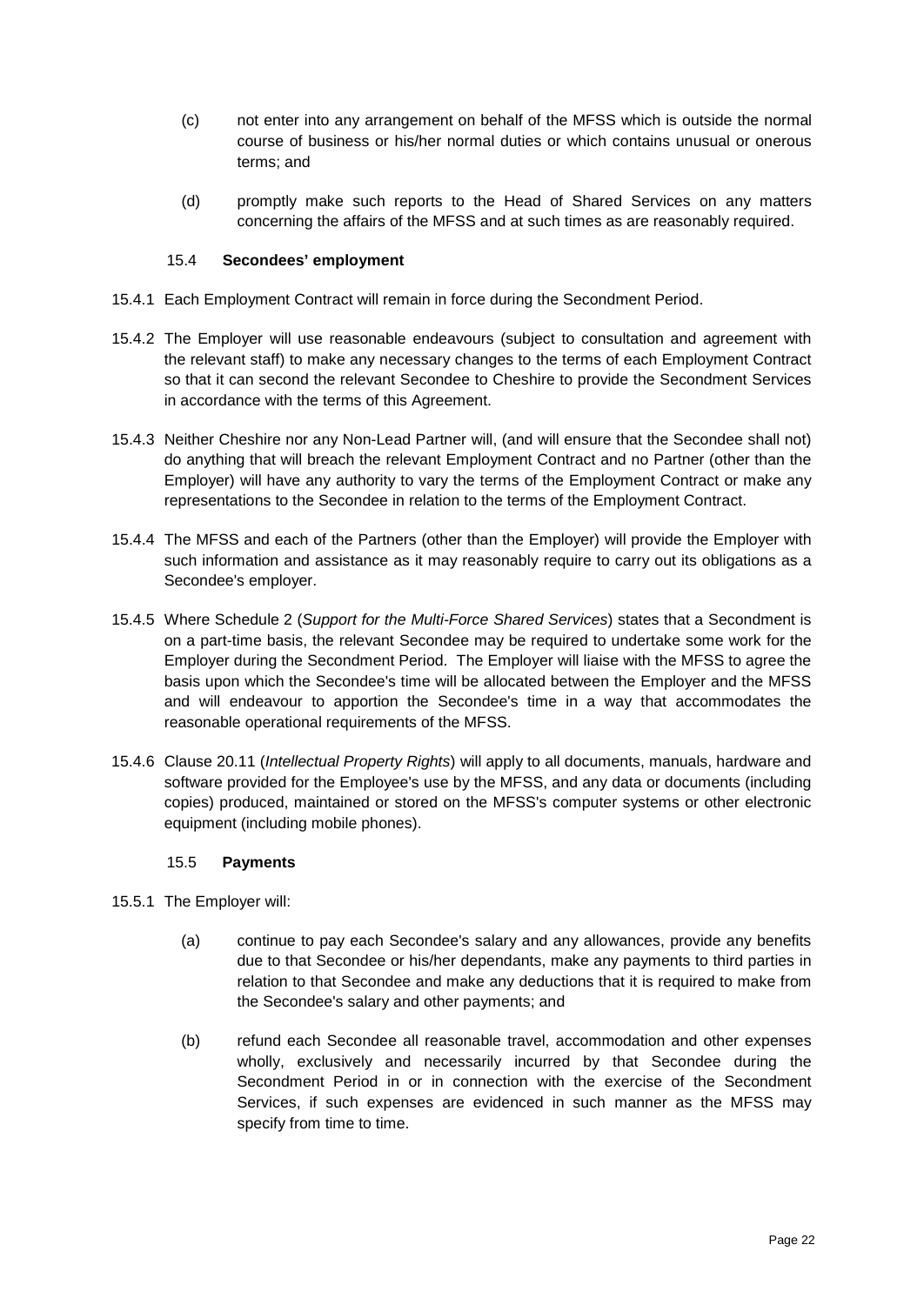15.5.2 Part 7 (*MFSS Costs*) describes the adjustments that will be made by the Partners to ensure that each Partner pays the agreed percentage of the costs referred to in Clause [15.5.1](#page-21-0) (*Payments*).

### 15.6 **Management during a Secondment**

- 15.6.1 The Employer will continue to deal with any Management Issues concerning a Secondee during the Secondment Period, where relevant following consultation with the Head of Shared Services.
- 15.6.2 The Head of Shared Services will have day-to-day control of a Secondee's activities and will be responsible for ensuring that the Secondee acts in accordance with all agreed terms of reference. But he or she will, as soon as reasonably practicable, refer any Management Issues concerning the Secondee that come to his or her attention to the Employer.
- 15.6.3 Each Partner will inform the other Partners as soon as reasonably practicable of any other significant matter of which it is (or becomes) aware that may arise during the Secondment Period relating to a Secondee or his/her employment.
- 15.6.4 The Employer will use its reasonable endeavours to procure that a Secondee will notify the Head of Shared Services if the Secondee identifies any actual or potential conflict of interest between the MFSS, Cheshire and the Employer during the Secondment Period.

# 15.7 **Leave**

- 15.7.1 The Secondees will continue to be eligible for sick pay, holiday pay and any absence entitlements in accordance with their Employment Contract, and will remain subject to the Employer's approval and notification procedures.
- 15.7.2 The Employer will consult with the Head of Shared Services before approving any holiday request made by a Secondee.

### 15.8 **Data protection**

The Employer will ensure that each Secondee has consented to the Head of Shared Services processing data relating to the Secondees for legal, personnel, administrative and management purposes and in particular to the processing of any "sensitive personal data" (as defined in the Data Protection Act 1998) relating to that Secondee, including, as appropriate, data about his/her:

- (a) physical or mental health or condition to monitor sick leave and take decisions as to the Secondee's fitness for work; and
- (b) racial or ethnic origin or religious or similar beliefs in order to monitor compliance with the equal opportunities legislation.

### 15.9 **Confidentiality**

- 15.9.1 The Employer will use its reasonable endeavours to procure that no Secondee will:
	- (a) (except in the proper course of the Secondment Services, as required by law or as authorised by the Head of Shared Services) during the Secondment Period or after its termination (howsoever arising) use or communicate to any person, company or other organisation whatsoever (and will use his best endeavours to prevent the use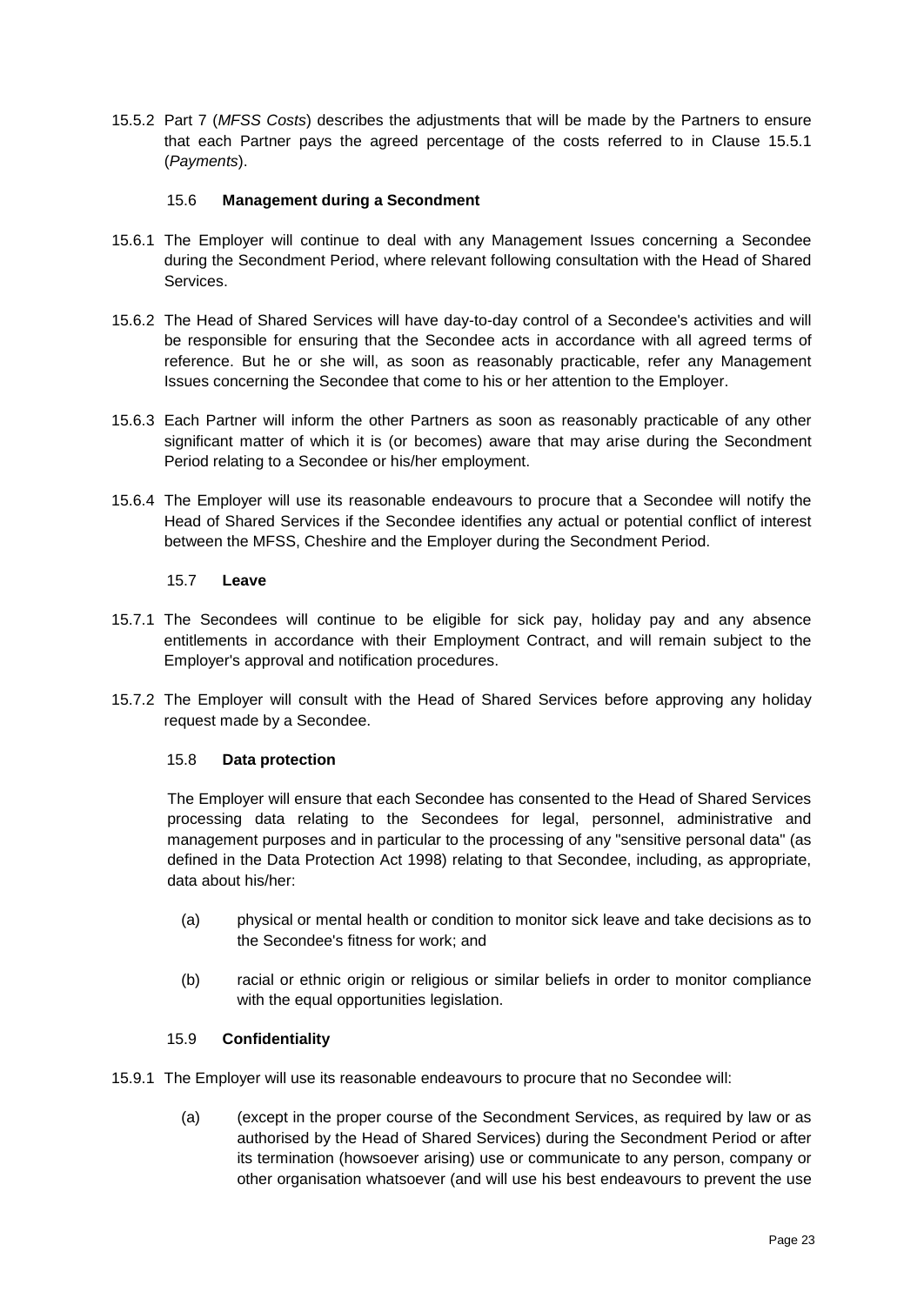or communication of) any Confidential Information relating to the MFSS (or any of the other Partners) that the Secondee creates, develops, receives or obtains during the Secondment Period. This restriction does not apply to any information that is or comes in the public domain other than through the relevant Secondee's unauthorised disclosure; or

- (b) make (other than for the benefit of the MFSS ) any record (whether on paper, computer memory, disc or otherwise) containing Confidential Information relating to the MFSS or use such records (or allow them to be used) other than for the benefit of the MFSS. All such records (and any copies of them) will be the property of the MFSS and will be handed over to Head of Shared Services by the relevant Secondee on the termination of this Agreement or at the request of the Head of Shared Services at any time during the Secondment Period.
- 15.9.2 Nothing in this Agreement will prevent any Secondee from disclosing information that he/she is entitled to disclose under the Public Interest Disclosure Act 1998, provided that the disclosure is made in accordance with the provisions of that Act.

### 15.10 **Summary termination**

- <span id="page-23-0"></span>15.10.1The Employer may terminate the Secondment of any Secondee with immediate effect without notice or payment in lieu of notice on the termination of the Employment Contract as a result of the Secondee's gross misconduct, resignation or retirement. Any delay by the Employer in exercising such right to terminate will not constitute a waiver of such rights.
- 15.10.2The MFSS Management Board may, in liaison with the Head of Shared Services, terminate the Secondment of any Secondee with immediate effect without notice or payment in lieu of notice:
	- (a) on the termination of the Employment Contract;
	- (b) upon the decision of the MFSS Management Board to authorise removal of the Secondee from the MFSS; or
	- (c) if the Employer is guilty of any serious or (after warning) repeated breach of the terms of this Agreement.

Any delay by the MFSS Management Board in exercising such right to terminate will not constitute a waiver of such rights.

### <span id="page-23-1"></span>15.11 **Obligations following termination**

Upon termination of each Secondment, howsoever arising, the Employer will use its reasonable endeavours to procure that the relevant Secondee will:

(a) deliver to the MFSS all documents (including, correspondence, lists of clients or customers, plans, drawings, accounts and other documents of whatsoever nature and all copies thereof, whether on paper, computer disc or otherwise) made, compiled or acquired by him/her during the Secondment and relating to the business or affairs of the MFSS or its or their clients, customers or suppliers and any other property of the MFSS which is in his/her possession, custody, care or control;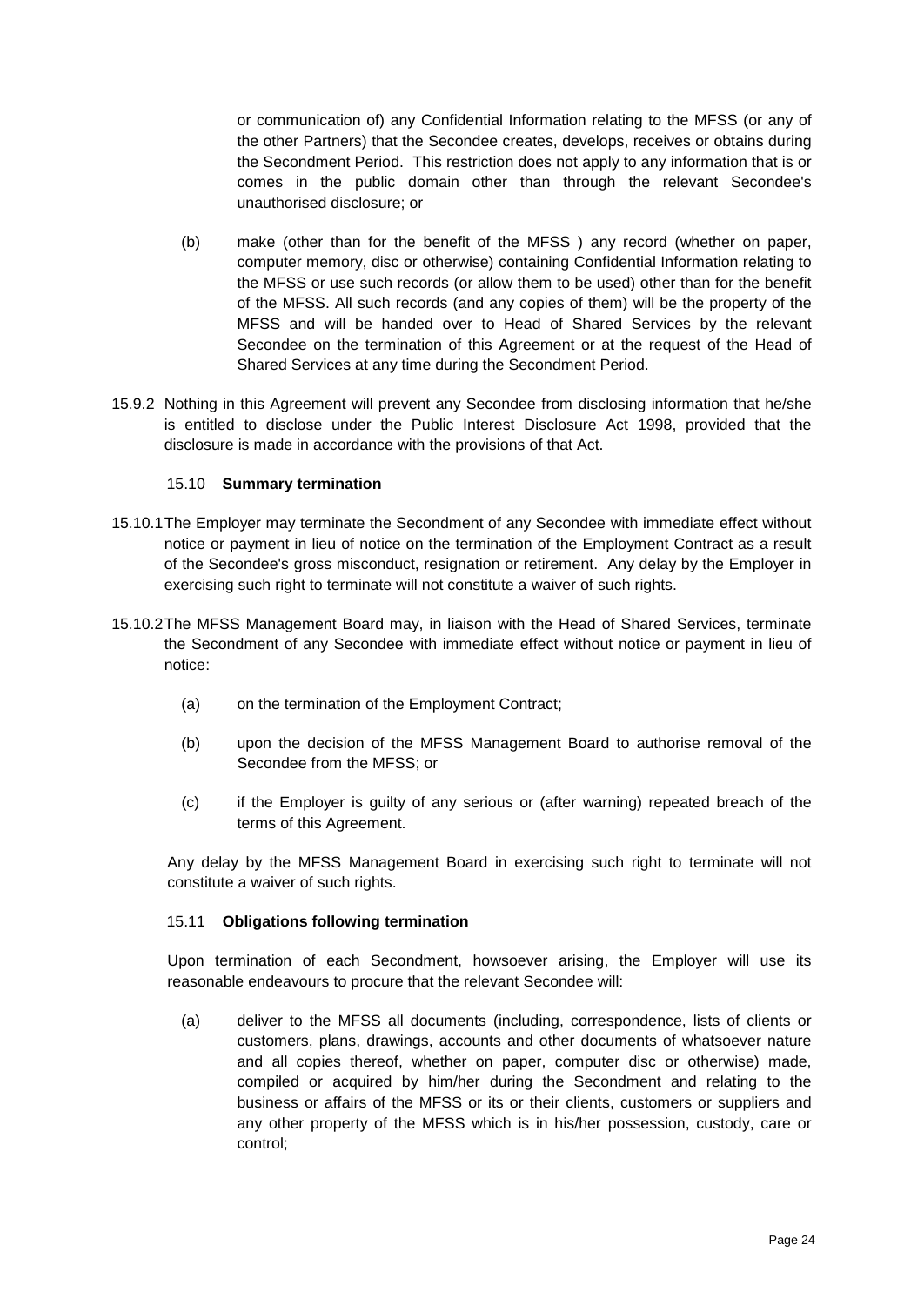- (b) irretrievably delete any information relating to the business of the MFSS stored on any magnetic or optical disc or memory and all matter derived from such sources which is in his/her possession, custody, care or control outside the premises of the MFSS; and
- (c) confirm in writing and produce such evidence as is reasonable to prove compliance with his/her obligations under this Clause [15.11](#page-23-1) (*Obligations following termination*).

### 15.12 **Replacement of Secondees**

In the event of the termination of a Secondment pursuant to Clause 15.10.2, the Employer will use its reasonable endeavours to provide an appropriate replacement Secondee. Insofar as is possible, the Employer will endeavour to provide a Secondee whose skills and experience are equivalent to those of the Secondee being replaced. The acceptability of any proposed Secondee will be determined at the discretion of the Head of Shared Services.

#### 15.13 **Liability**

- 15.13.1The Employer will take out and maintain in full force with a reputable insurance company for the Secondment Period adequate insurance to cover any loss, injury and damage caused by or to a Secondee in the course of providing the Secondment Services.
- 15.13.2During the Secondment Period, the MFSS will fulfil all duties relating to a Secondee's health, safety and welfare as if the MFSS was his/her employer and will comply with the Employer's reasonable requests in connection with the Employer's duties in relation to that Secondee.
- 15.13.3Each Partner (other than the Employer) acknowledges that during the Secondment Period the Employer is not responsible for the way in which the relevant Secondee provides the Secondment Services and waives all and any claims that it may have against the Employer arising out of any act or omission of that Secondee during the Secondment Period whilst acting in accordance with the agreed terms of reference as directed by the Head of Shared Services.
- 15.13.4Part 7 (*MFSS Costs*) describes the adjustments which will be made by the Partners to ensure that each Partner pays the agreed percentage of the costs relating to any loss, injury, damage or costs suffered, sustained or incurred by:
	- (a) a Secondee in relation to any loss, injury, damage or costs arising out of any act or omission by the MFSS or any Partner during the Secondment Period; or
	- (b) a third party, in relation to any loss, injury, damage or costs arising out of any act or omission of the Secondee,

in either case whilst acting in accordance with the agreed terms of reference and as directed by the Head of Shared Services during the Secondment Period.

#### 15.14 **Non-Application of TUPE to Secondment Services**

The Partners do not consider that the secondment of employees contemplated by this Clause 15 is one to which TUPE will apply.

#### 15.15 **Indemnity by the Partners**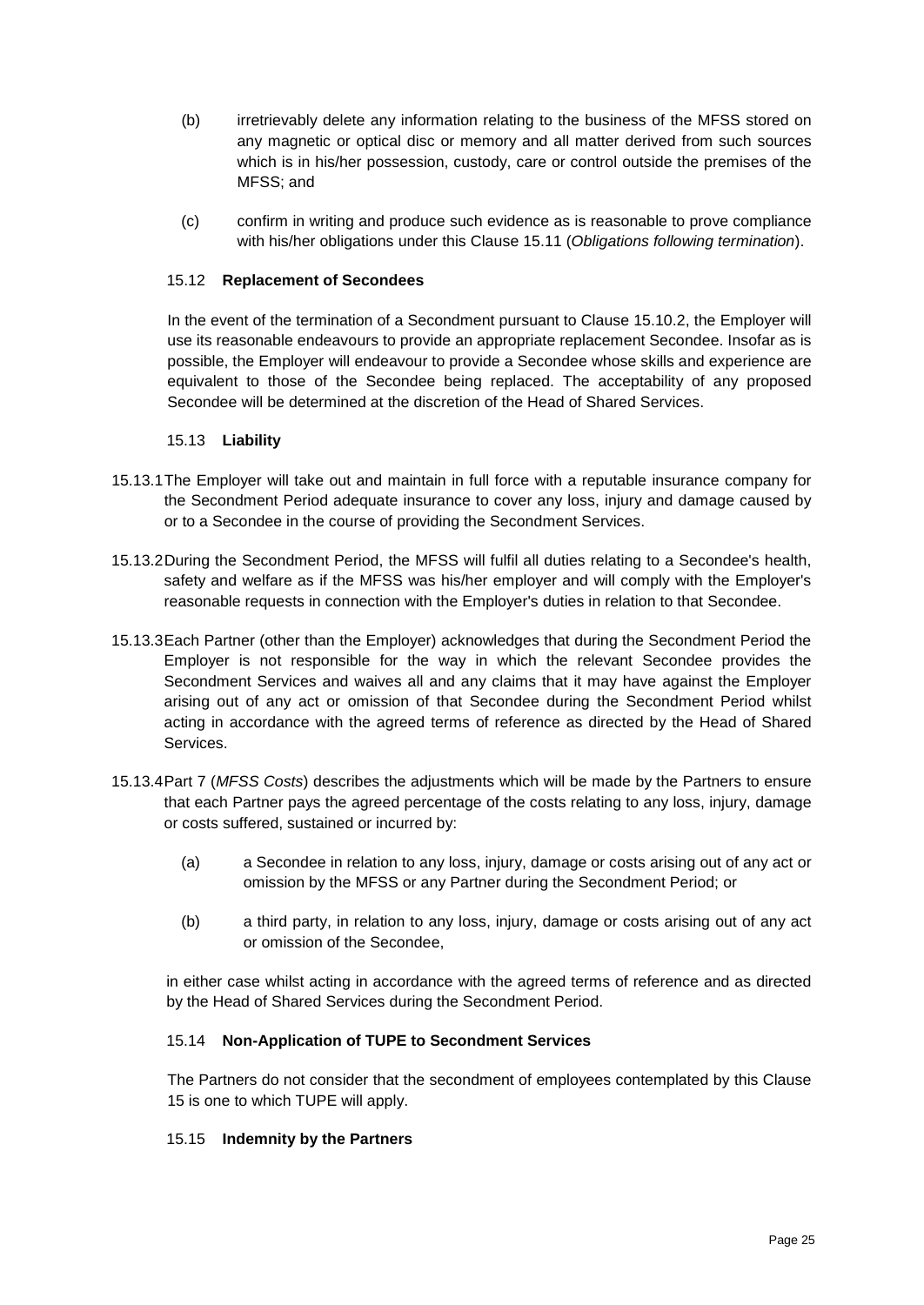Notwithstanding the Partners' belief that TUPE does not apply to any secondment pursuant to this Clause 15, in the event that any employees of any Partner (**Party 1**) should contend that their employment should have transferred to any other Partner (**Party 2**) under TUPE, Party 1 will indemnify Party 2 against all liabilities, losses, charges, costs, claims or demands in connection with Party 1's employees employment or termination of their employment (to include Party 1's obligation to consult with appropriate representatives of affected employees) save for any claims, proceedings, liability, expenses, awards or costs (including legal costs) in connection with Party 2's failure to comply with its obligations under TUPE.

# <span id="page-25-0"></span>**16 Transfer of staff**

# <span id="page-25-1"></span>**16.1. Transfer on Commencement of Services**

The Partners recognise that TUPE may apply to the provision of Multi-Force Shared Services under this Agreement, but should TUPE apply, the Partners agree that:

- 16.1.1. The police staff concerned shall transfer from the relevant Non-Lead Partner to Cheshire on the Relevant Commencement Date
- 16.1.2. Each Non-Lead Partner shall supply to Cheshire a list, as at the Relevant Commencement Date, detailing the identity, number, age, sex, length of service, job title, grade and terms and conditions of employment of and other matters affecting each of those employees who it is expected, if they remain in the employment of those Non-Lead Partners would be transferring employees, and hereby warrants the accuracy or completeness of this information. Should any information be inaccurate or incomplete, the Non-Lead Partner supplying the information agrees to indemnify the other Partners in respect of any claim that may arise as a result of inaccurate or incomplete information (together with associated costs of any such claim).
- 16.1.3. In the event that the information provided by the relevant Non-Lead Partner in accordance with Clause 16.1.2 becomes inaccurate, whether due to changes to the employment and personnel details of the affected employees made subsequent to the original provision of such information or by reason of the Non-Lead Partner becoming aware that the information originally given was inaccurate, the Non-Lead Partner shall notify Cheshire of the inaccuracies and provide the amended information.
- 16.1.4. The Partners shall take all reasonable steps, including co-operation with reasonable requests for information, to ensure that any relevant transfer pursuant to this Agreement takes place smoothly with the least possible disruption to the Partners and to the employees who transfer.
- 16.1.5. Each Non-Lead Partner shall supply to Cheshire, no later than 5 Working Days prior to the transfer date of any staff, true copies of their union recognition agreement(s) and Cheshire shall, in accordance with TUPE, recognise the trade unions representing transferring employees after the transfer to the same extent as they were recognised by the other participating Partners before the transfer date.
- 16.1.6. Cheshire, shall as soon as reasonably practicable and in any event within 5 Working Days following a written request by any Non-Lead Partner, provide details of any measures which it envisages it will take in relation to any employees who are, or who will be, the subject of a relevant transfer.
- 16.1.7. Should any transferred employee be subject of redeployment and therefore at risk of dismissal by reason of redundancy the Partners agree to use their best endeavours to identify suitable alternative employment for such persons.
- 16.1.8. The Non-Lead Partners expressly agree and warrant that the service of all staff transferring to Cheshire in accordance with this Agreement or, who after transferring to Cheshire, subsequently return to the original employing Non-Lead Partner or transfer to the another participating Non-Lead Partner, shall have their service recognised within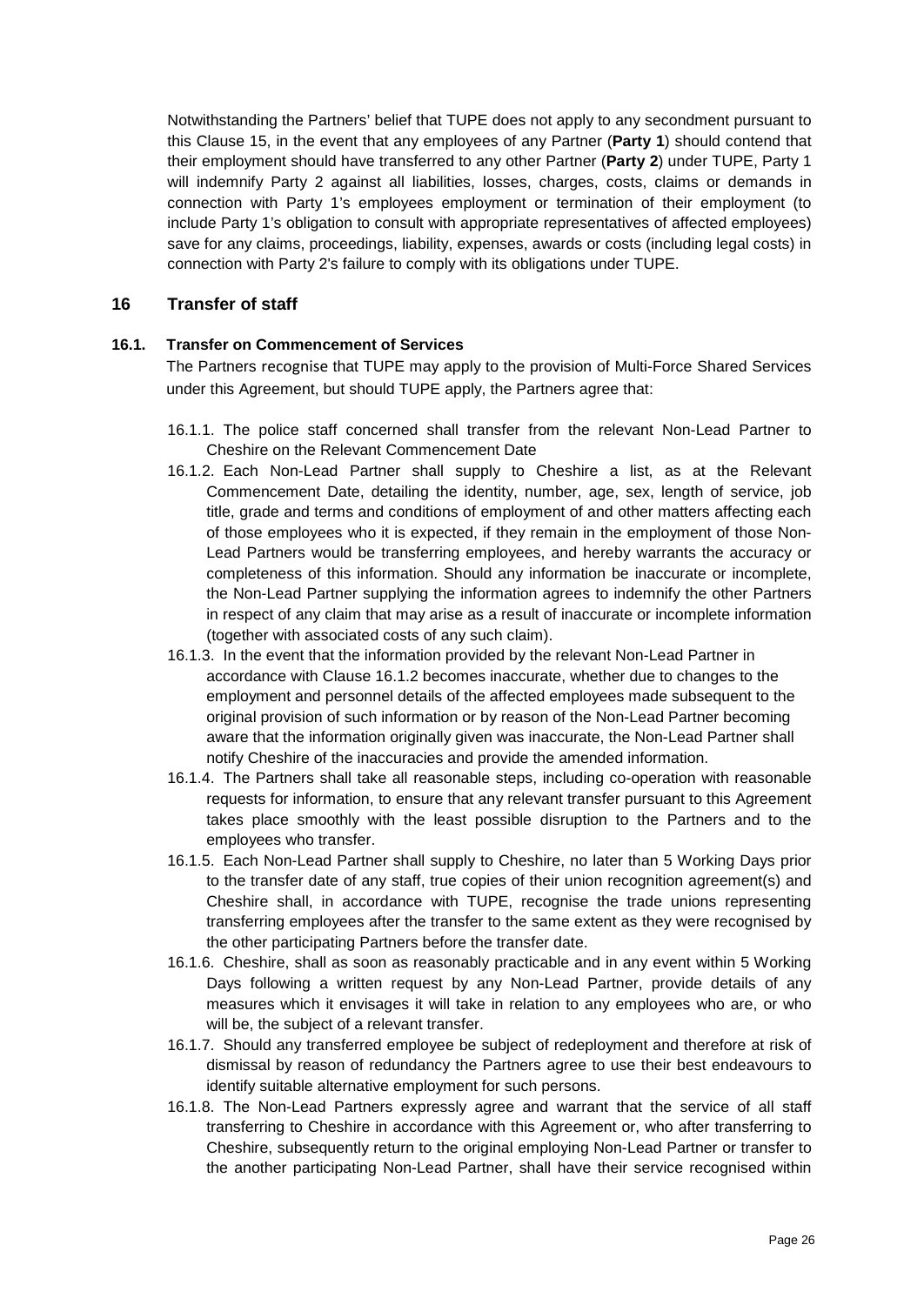the other participating Non-Lead Partners and Cheshire, for all employment and employment related purposes (i.e. employment will be considered as continuous service), including membership of the Local Government Pension Scheme.

16.1.9. In the event of redundancies within the MFSS as a result of a transfer under TUPE, the relevant Non-Lead Partner (who was the original employer of the employee being made redundant) will indemnify Cheshire against all liabilities, losses, charges, costs, claims or demands in connection with the termination of their employment (to include the Non-Lead Partner's obligation to consult with appropriate representatives of affected employees) save for any claims, proceedings, liability, expenses, awards or costs (including legal costs) in connection with Cheshire's failure to comply with its obligations under TUPE.

### 16.2. **Transfer on Exit**

- 16.2.1. The Partners recognise that TUPE may apply on termination or expiry of this Agreement in whole or in part, and should TUPE apply, the police staff concerned shall transfer from Cheshire to the relevant Non-Lead Partner or a third party.
- 16.2.2. During the period of six (6) months preceding the expiry of this Agreement or following a notice to terminate this Agreement and within twenty (20) Working Days of being so requested by the relevant Non-Lead Partner, Cheshire shall fully and accurately disclose to the relevant Partner for the purposes of TUPE all information relating to its employees engaged in providing the Multi-Force Shared Services under this Agreement, in particular, but not necessarily restricted to the following:
	- 16.2.2.1. the total number of staff whose employment is liable to be terminated on expiry or termination of this Agreement but for any operation of law; and
	- 16.2.2.2. for each person, age and gender, details of their salary, and pay settlements covering that person which related to future dates but which have already been agreed and their redundancy entitlements (the names of individual members of employed staff do not have to be given); and
	- 16.2.2.3. full information about the other terms and conditions on which the affected staff are employed (including but not limited to their working arrangements), or about where that information can be found; and
	- 16.2.2.4. details of pension entitlements, if any; and
	- 16.2.2.5. job titles of the members of staff affected and the qualifications required for each position.
- 16.2.3. Cheshire shall permit the relevant Non-Lead Partner to use the information for the purposes of TUPE and retendering of services similar to the Multi-Force Shared Services. Cheshire will co-operate with the retendering by allowing any alternative or prospective new supplier to communicate with and meet the affected employees and / or their representatives.
- 16.2.4. Cheshire agrees to indemnify the Non-Lead Partners fully and hold them harmless at all times from and against all actions, proceedings, claims, expenses, awards, costs and all other liabilities whatsoever in any way connected with or arising from or relating to the provision of information under Clause 16.2.2.
- 16.2.5. If a Non-Lead Partner exercises its right to unilaterally terminate its participation in the Multi-Force Shared Services pursuant to Clause 76.2, that Non-Lead Partner agrees to indemnify Cheshire and the remaining Non-Lead Partners fully and to hold them harmless from and against all actions, proceedings, claims, expenses, awards, costs, and all other liabilities (including legal fees) in connection with or as a result of any claim or demand by any employee or other employee or person claiming to be an employee on any date upon which the Non-Lead Partner's participation in the Multi-Force Services is terminated and / or transferred to any third party ("relevant transfer date") arising out of their employment or its termination whether such claim or claims arise before or after the relevant transfer date.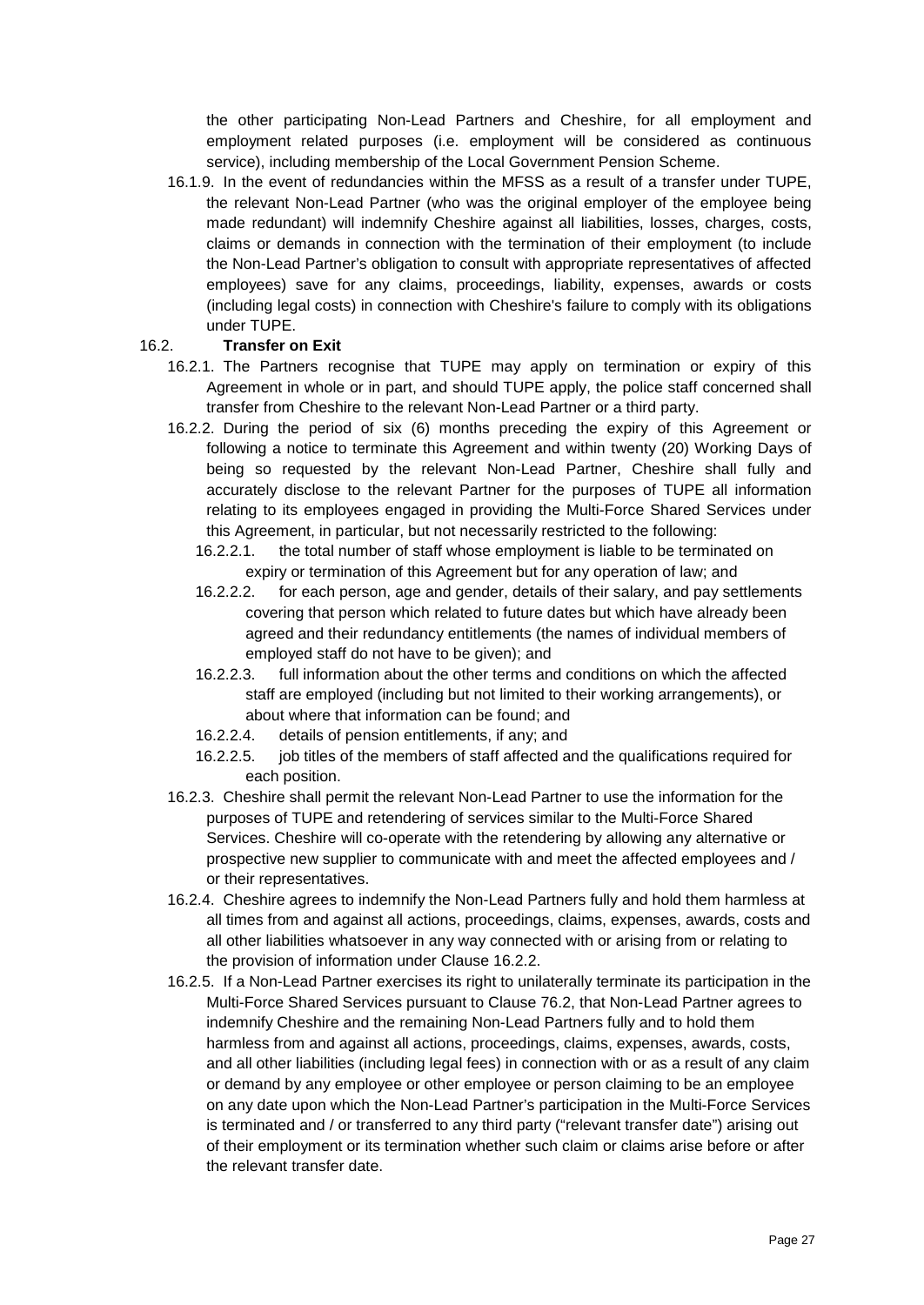16.2.6. In the event that the information provided by Cheshire in accordance with Clause 16.2.2 becomes inaccurate, whether due to changes to the employment and personnel details of the affected employees made subsequent to the original provision of such information or by reason of Cheshire becoming aware that the information originally given was inaccurate, Cheshire shall notify the relevant Non-Lead Partner of the inaccuracies and provide the amended information.

### **16.3. Employment Costs**

- 16.3.1. The Partners agree that any costs incurred by a Partner arising as a reason of TUPE (other than any costs covered by the indemnities in Clauses 16.1 and 16.2) will be treated by the Partners as Employment costs and dealt with pursuant to Part 7 of this Agreement.
- 16.3.2. The provisions of this Clause 16 shall apply during the continuance of this Agreement and indefinitely after its termination.

# **17 Making available staff**

Without prejudice to Clause [14](#page-19-2) (*MFSS Staff*) and Clause [15](#page-19-3) (*Secondment of staff*), each Partner agrees that it will use all reasonable endeavours to make available for the benefit of the MFSS any of its employees who may be needed to attend meetings and perform such other similar short-term ad hoc activities. The cost of making these employees available will not be included in the Approved Costs unless stated to the contrary in [Schedule](#page-88-0) 2 (*Support for the Multi-Force Shared Services*).

# <span id="page-27-0"></span>**18 MFSS Premises**

- 18.1 If [Schedule](#page-88-0) 2 (*Support for the Multi-Force Shared Services*) states that a Partner (**Licensor**) will provide premises for the MFSS (**MFSS Premises**), then Clauses [18.2](#page-27-1) to [18.7](#page-28-1) (*MFSS Premises*) will apply to the Licensor and the other Partners (**Licensees**).
- <span id="page-27-1"></span>18.2 The Licensor will allow the Licensees and their agents reasonable non-exclusive access to the MFSS Premises to the extent necessary for Licensees to comply with their obligations under this Agreement. The access will be granted during the normal opening hours for the relevant premises. If access is required outside the normal opening hours for the relevant premises, Licensees will arrange an appointment in advance with the Licensor in accordance with the Licensor's normal procedures for the MFSS Premises.
- 18.3 The authority given in Clause [18.2](#page-27-1) (*Access to the MFSS Premises*) is personal to the Licensees and is not assignable and does not permit Licensees to authorise anyone else to use the MFSS Premises.
- 18.4 The Licensees will make sure that all of its employees and agents attending the MFSS Premises:
	- (a) sign confidentiality undertakings on terms similar to Clause [65](#page-63-0) (*Confidentiality*);
	- (b) sign in and out of the MFSS Premises;
	- (c) carry and keep visible suitable means of identification;
	- (d) comply with reasonable regulations applying to conduct at the MFSS Premises, as notified by the Licensor to the Licensees; and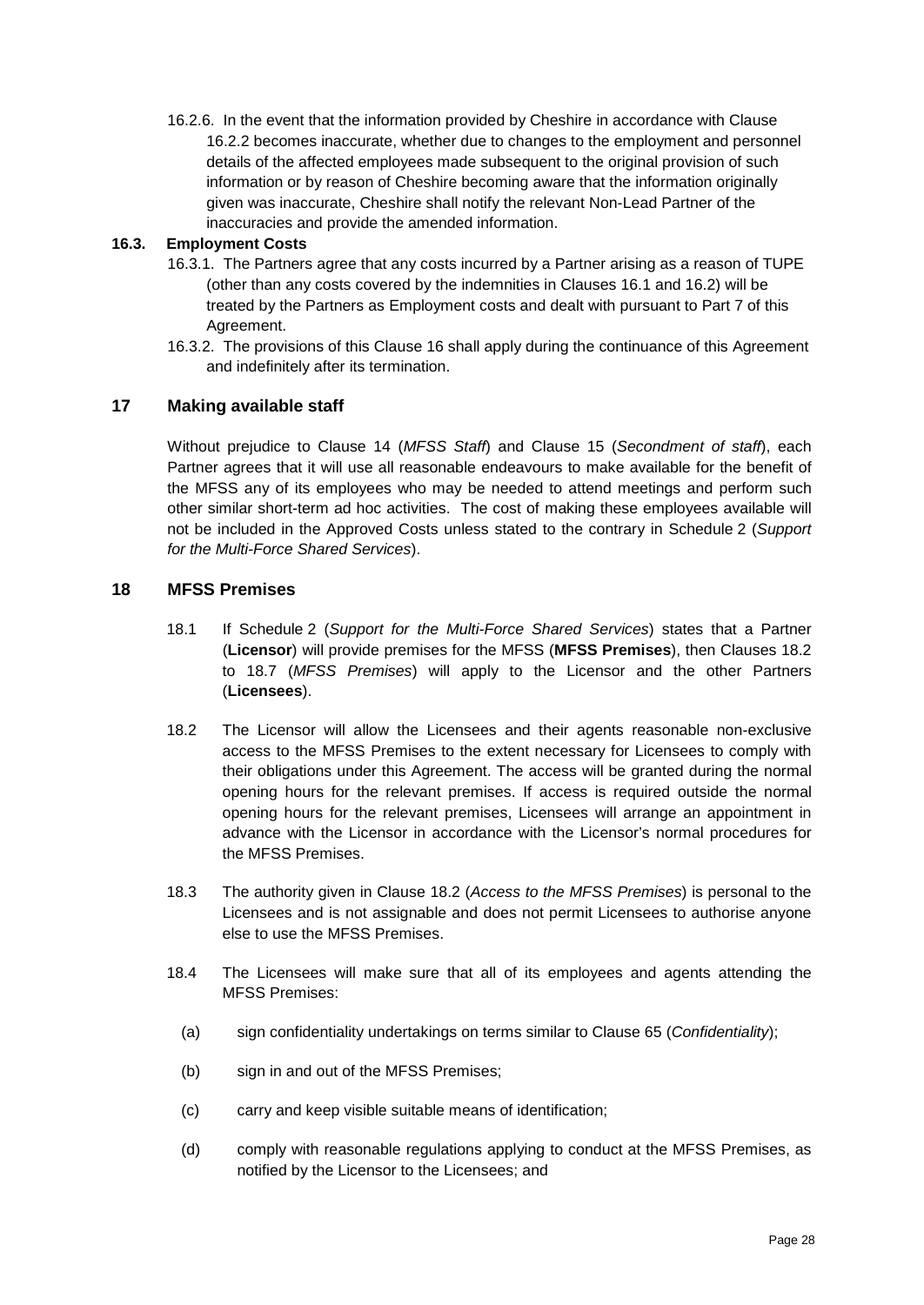- (e) comply with lawful directions given by authorised personnel of the Licensor relating to conduct on the MFSS Premises.
- 18.5 The Licensor reserves the right at any time:
	- (a) to examine all equipment and search all bags on entry to or exit from the MFSS Premises; and
	- (b) to refuse to admit to any of the MFSS Premises any person whose admission would, in the reasonable opinion of Licensor, be undesirable.
- 18.6 Each Partner will be liable for any damage caused to the MFSS Premises by its employees, agents and invitees.
- <span id="page-28-1"></span>18.7 Each of the Licensees will be responsible for insuring (or electing not to insure) any of its equipment or property (including the Licensee's MFSS Property) that it brings on to the MFSS Premises.
- 18.8 Unless otherwise agreed in writing, each Licensee will be responsible for any equipment or property (including the Licensee's MFSS Property) that it brings on to the MFSS Premises and will remove it when requested by the Licensor in writing.
- 18.9 The Licensor will have no responsibility for any loss of or damage to any equipment or property (including the Licensee's MFSS Property) except for loss or damage caused by the wilful or negligent acts or omissions of the Licensor or its employees, agents or representatives.

### <span id="page-28-0"></span>**19 MFSS Property**

- 19.1 If [Schedule](#page-85-0) 1 (*Support for the Multi-Force Shared Services*) states that a Partner will provide hardware, software, agreements, data, documentation, materials and information for the MFSS (**MFSS Property**) then the relevant Partner (**Relevant Partner**) will provide the MFSS Property for the period specified in [Schedule](#page-85-0) 1 (*Support for the Multi-Force Shared Services*) on the following terms:
	- (a) the MFSS may use the MFSS Property solely to the extent necessary for the provision of the Multi-Force Shared Services;
	- (b) the other Partners may use the MFSS Property solely to the extent necessary for the receipt of the Multi-Force Shared Services;
	- (c) the MFSS and the other Partners will comply with any reasonable directions made by the Relevant Partner from time to time relating to use of the MFSS Property;
	- (d) the other Partners will grant the Relevant Partner reasonable access to any MFSS Property at any time at the request of the Relevant Partner;
	- (e) (to the extent to which the MFSS Property comprises software) the Relevant Partner will ensure that all Partners are licensed to use the software for the period specified in [Schedule](#page-88-0) 2 (*Support for the Multi-Force Shared Services*);
	- (f) the costs relating to the MFSS Property will be governed (where relevant) by [Part](#page-40-0) 7 (*MFSS Costs*).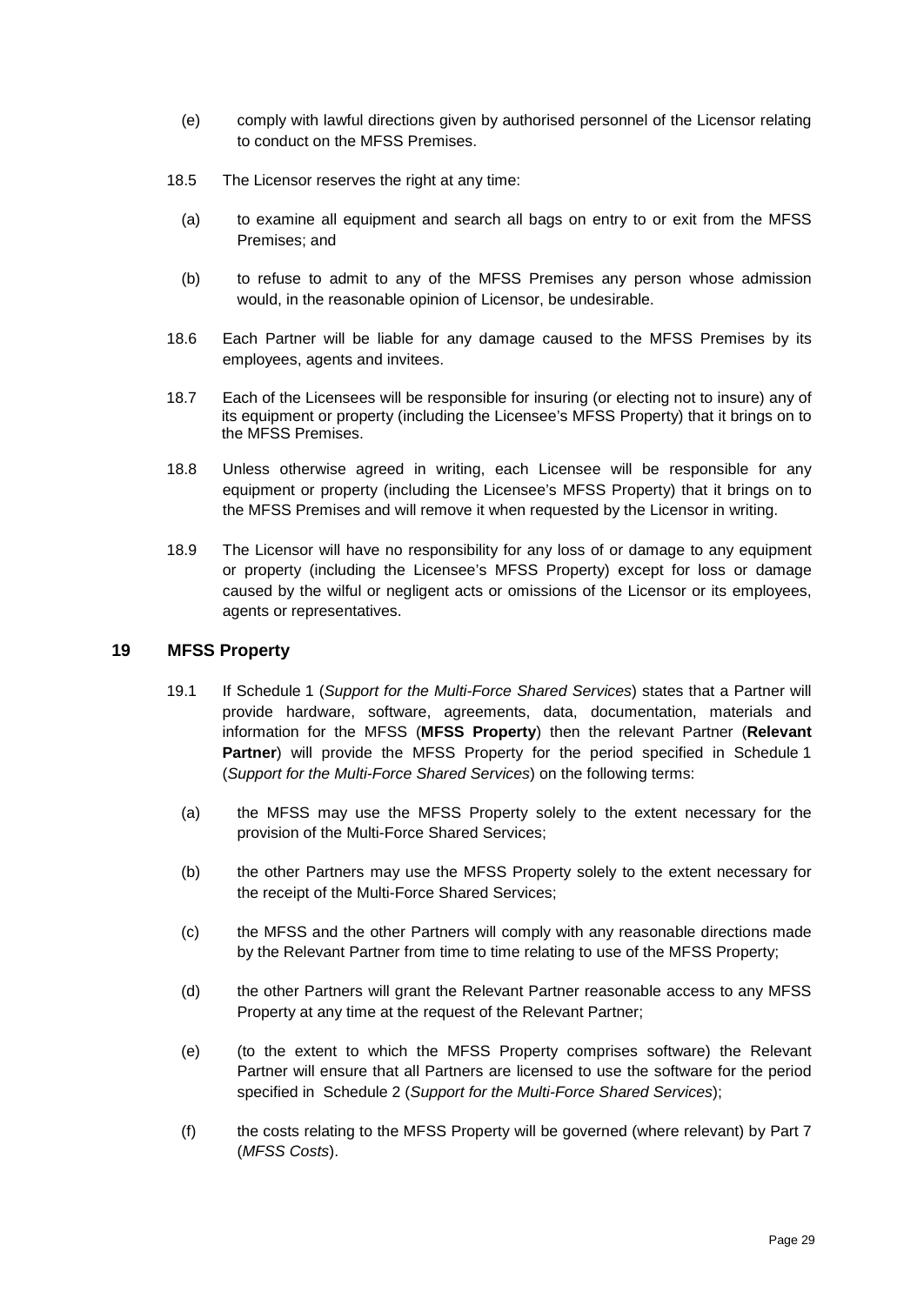### <span id="page-29-0"></span>**20 Capgemini Services**

#### 20.1 **Lead force**

- 20.1.1 The Non-Lead Partners agree that Cheshire will act as lead force in entering into the Capgemini Agreement and instructing Capgemini to provide or procure:
	- (a) goods and services for the MFSS; and
	- (b) goods and services required by Nottinghamshire and/or a New Partner as part of the On-boarding Activities.
- 20.1.2 This Clause [20](#page-29-0) (*Capgemini Services*) deals with the implications of Cheshire's role as lead force vis-à-vis the Non-Lead Partners.

# 20.2 **Capgemini third party software**

- <span id="page-29-1"></span>20.2.1 Cheshire will notify the Non-Lead Partners of the price and terms of any software licences for MFSS Software that Cheshire is to procure for Cheshire and the Non-Lead Partners in respect of the Multi-Force Shared Services.
- 20.2.2 Each Non-Lead Partner will then instruct Cheshire how many user licences it requires in respect of the MFSS Software in accordance with Clause [20.6](#page-31-0) (*Orders or amendments*).
- 20.2.3 Cheshire will act as lead force and take out software licences as requested by any Non-Lead Partner, with the relevant third parties for the MFSS Software on or before the date specified in the relevant On-boarding Project Plan.
- 20.2.4 The relevant Non-Lead Partners will, if requested by Cheshire, provide reasonable assistance in obtaining the software licences with the relevant third parties for the MFSS Software.
- 20.2.5 The relevant Non-Lead Partners will enter into agreements required by the third party licensors of the MFSS Software, where reasonable.
- 20.2.6 None of the Partners will place the other Partners in breach of the licences for the MFSS Software. Cheshire will ensure that the Non-Lead Partners are notified of the terms of the relevant licences. In particular, each Non-Lead Partner agrees not to exceed the number of user licences it has requested or breach the other restrictions upon its use of the MFSS Software.
- 20.2.7 Cheshire will invoice each Non-Lead Partner for the agreed cost of all software licences taken out following the Non-Lead Partner's request for user licences under this Clause [20.2](#page-29-1) (*Capgemini third party software*). Cheshire will ensure that the invoice includes a purchase order number applicable to the relevant Non-Lead Partner in accordance with Clause [38](#page-44-1) (*Purchase orders*). The Non-Lead Partner will pay the invoice within 14 days of receipt of the invoice.
- 20.2.8 Cheshire does not give any warranties in respect of the MFSS Software, and the Non-Lead Partners' sole rights and remedies in respect of the MFSS Software is as set out in Clause [20.8.2](#page-31-1) (*Rights and remedies*).
- 20.2.9 For the avoidance of doubt, Cheshire confirms that it will instruct Capgemini to procure the above software licences in the relevant Non-Lead Partner's name following a request from such Non-Lead Partner respectively, so that the relevant Non-Lead Partner's use of the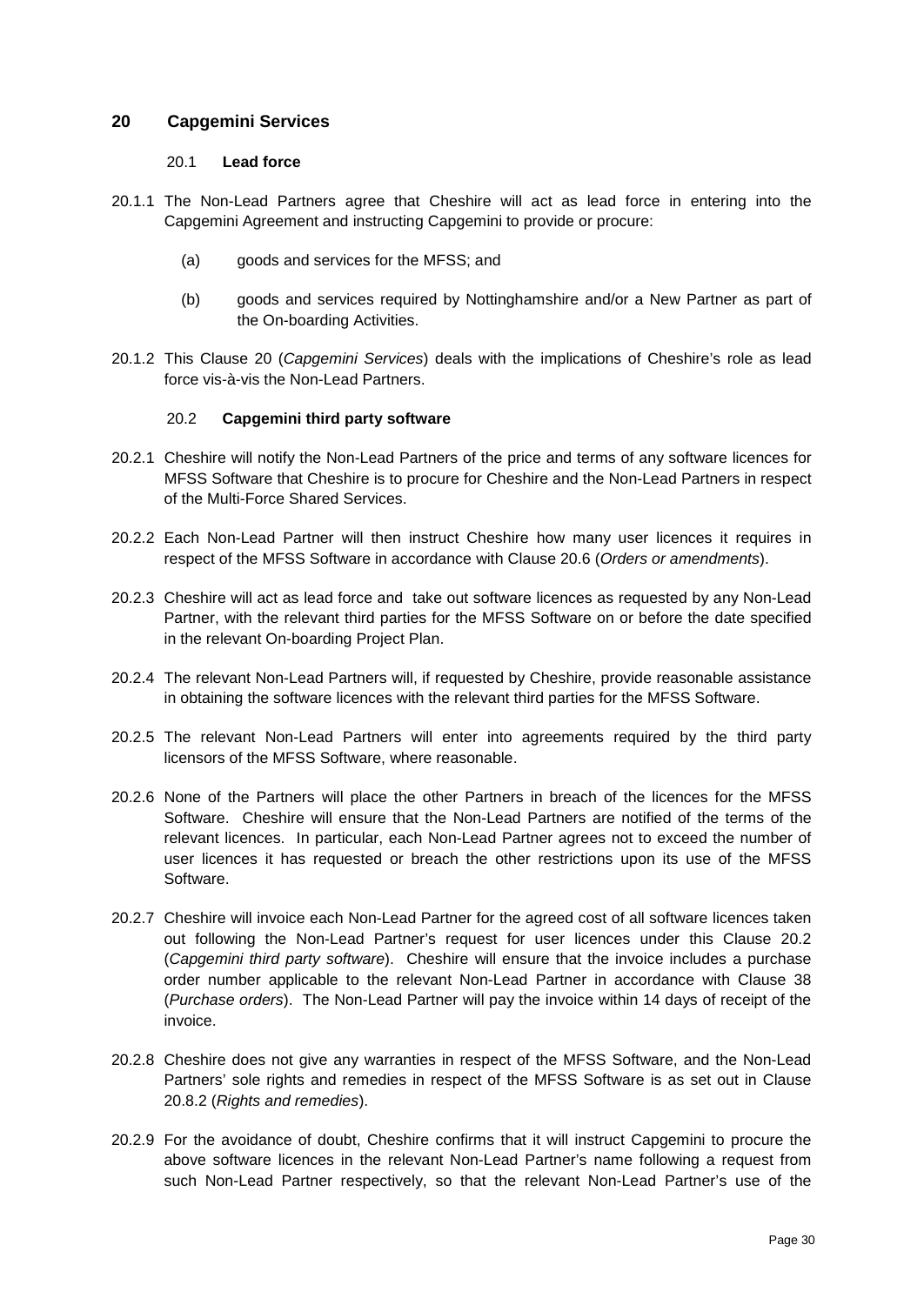software will not be ended by the termination or expiry of the Capgemini Agreement or any insolvency of Capgemini.

### 20.3 **Capgemini hardware**

Where Cheshire acts as lead force and procures hardware for the MFSS from Capgemini for the Non-Lead Partners under Clause [20.6](#page-31-0) (*Orders or amendments*):

- (a) each Partner agrees to grant Capgemini a non-transferable licence to use the hardware for the term of the Capgemini Agreement solely for the provision of the MFSS Services;
- (b) unless stated to the contrary in [Part](#page-40-0) 7 (*MFSS Costs*), the Non-Lead Partners will each compensate Cheshire for the Agreed Proportion of the payments made by Cheshire for the hardware under the Capgemini Agreement in accordance with [Part](#page-40-0) 7 (*MFSS Costs*);
- (c) risk in the hardware will pass to Cheshire and the Non-Lead Partners in the Agreed Proportion on delivery of the hardware to the premises specified by Cheshire to Capgemini;
- (d) the Partners will (subject to each Partner having paid the costs referred to in [Part](#page-40-0) 7 (*MFSS Costs*) in the Agreed Proportion) own the hardware jointly in the Agreed Proportion,

provided that, if for any reason the Non-Lead Partners have not paid for hardware procured by Cheshire for the MFSS in the Agreed Proportion (for example, because a New Partner joins the MFSS at a later stage or because [Part](#page-40-0) 7 (*MFSS Costs*) states that the costs will be born in a different proportion) then:

- (a) risk in the hardware will pass to the Partners in the proportion that reflects the contribution each has made to the costs of the hardware; and
- (b) the Partners will own the hardware in the proportion that reflects the contribution each has made to the costs of the hardware.

### 20.4 **Capgemini bespoke materials and commissioned materials**

- <span id="page-30-0"></span>20.4.1 Cheshire will ensure that Capgemini grants the Non-Lead Partners a licence to use:
	- (a) the Contractor Bespoke Materials (as defined in the Capgemini Agreement) on terms similar to clause 7.1 of the Capgemini Agreement; and
	- (b) the Commissioned Materials (as defined in the Capgemini Agreement) on terms similar to clause 8.1.3 and clause 8.2 of the Capgemini Agreement.
- 20.4.2 The Non-Lead Partners will comply with the obligations in clause 7.1 and clause 8.1 of the Capgemini Agreement as if the term "*Customer*" was defined to refer to that Non-Lead Partner.
- 20.4.3 The Non-Lead Partners agree that any Commissioned Materials owned by Cheshire under clause 8.1.1 of the Capgemini Agreement will, if they have been paid for by the Partners in the Agreed Proportion, be owned by the Partners in the Agreed Proportion, provided that, if for any reason the Partners have not paid for the Commissioned Materials in the Agreed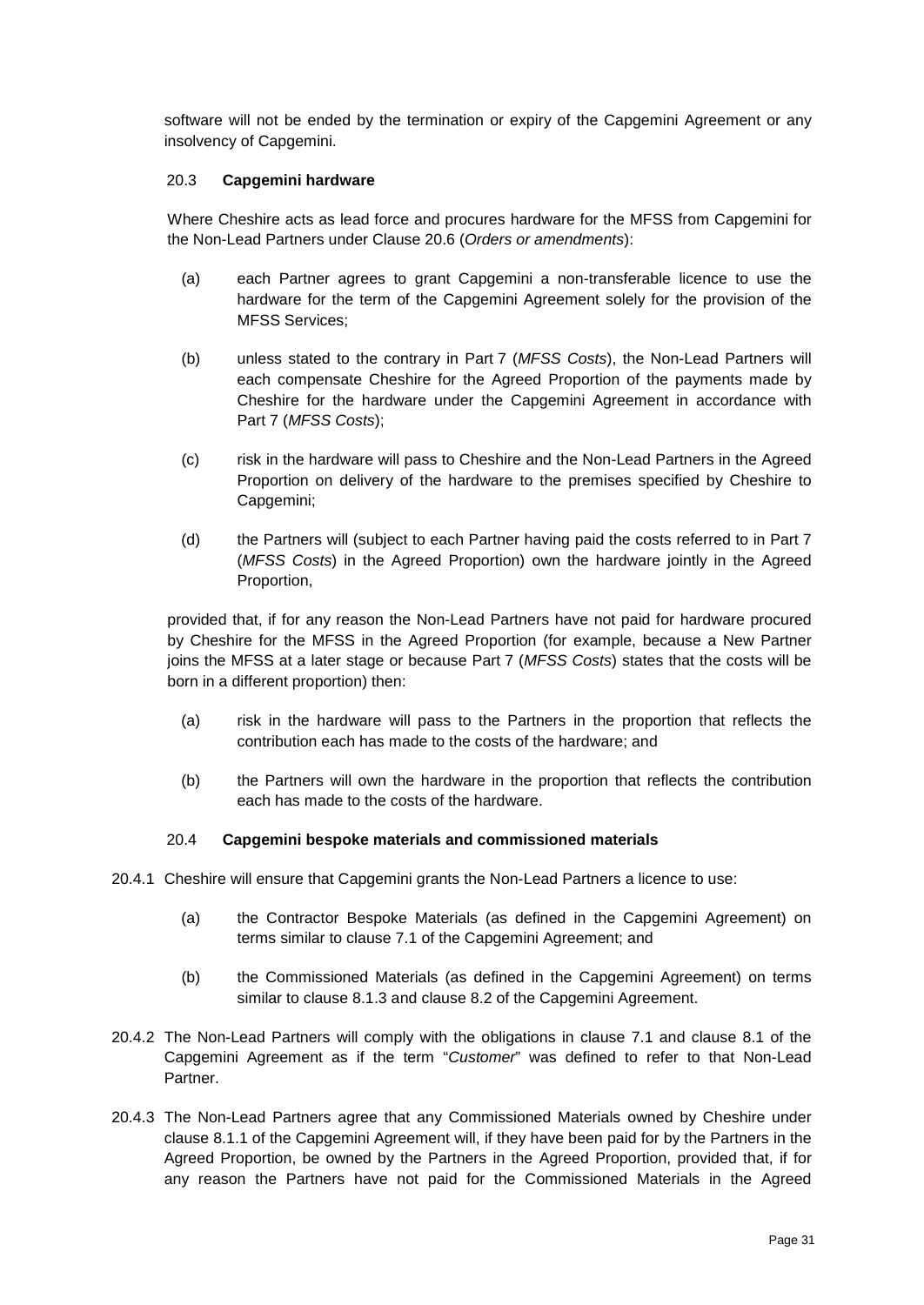Proportion (for example, because a New Partner joins the MFSS at a later stage or because [Part](#page-40-0) 7 (*MFSS Costs*) states that the costs will be born in a different proportion) then the Partners will own the Commissioned Materials in the proportion that reflects the contribution each has made to the costs of the Commissioned Materials. Each Non-Lead Partner will comply with the obligations in clause 8.1.5 of the Capgemini Agreement as if the term "*Customer*" was defined to refer to that Non-Lead Partner.

### 20.5 **Charges**

- 20.5.1 Under [Part](#page-40-0) 7 (*MFSS Costs*), each of the Non-Lead Partners will compensate Cheshire on demand for that Non-Lead Partner's share of the payments made by Cheshire under the Capgemini Agreement.
- 20.5.2 For the avoidance of doubt, Cheshire confirms that the Non-Lead Partners will not be required to pay a commission or mark-up to Cheshire on the payments made by Cheshire under the Capgemini Agreement.

# 20.6 **Orders or amendments**

- <span id="page-31-0"></span>20.6.1 Cheshire will not submit any orders to Capgemini for the provision of goods or services under the Capgemini Agreement or agree any amendments to the Capgemini Agreement (unless the orders or amendments do not affect or relate to all of the Non-Lead Partners) without obtaining the prior written consent (such consent not to be unreasonably withheld or delayed) of all of the Non-Lead Partners to the order or amendment.
- 20.6.2 Following agreement with Cheshire in respect of the order or amendment, each affected Non-Lead Partner will then issue Cheshire with a purchase order. Cheshire will quote the purchase order number on all invoices submitted by Cheshire for payment by the relevant Non-Lead Partner.

# 20.7 **Acts or omissions of each Partner**

- 20.7.1 The Non-Lead Partners will not do any act or omission which would cause Cheshire to breach its obligations under the Capgemini Agreement (including under any work packages signed under the Capgemini Agreement).
- 20.7.2 Cheshire will be responsible vis-à-vis Capgemini for the acts or omission of Cheshire and the Non-Lead Partners under the Capgemini Agreement.

# 20.8 **Rights and remedies relating to a Capgemini default**

- <span id="page-31-2"></span>20.8.1 If there is a breach by Capgemini of the Capgemini Agreement, then the Non-Lead Partner's sole rights and remedies will be as set out in this Clause [20.8](#page-31-2) (*Rights and remedies relating to a Capgemini default*).
- <span id="page-31-1"></span>20.8.2 The Non-Lead Partners agree that they have no rights to claim directly against Capgemini under the Capgemini Agreement.
- 20.8.3 Cheshire agrees that it will obtain the consent (such consent not to be unreasonably delayed or refused) of each Partner affected by a breach by Capgemini of the Capgemini Agreement, if reasonably practicable before exercising any right or remedy, or issuing any consent or approval, under the Capgemini Agreement that will or is likely to have an adverse impact on that Partner.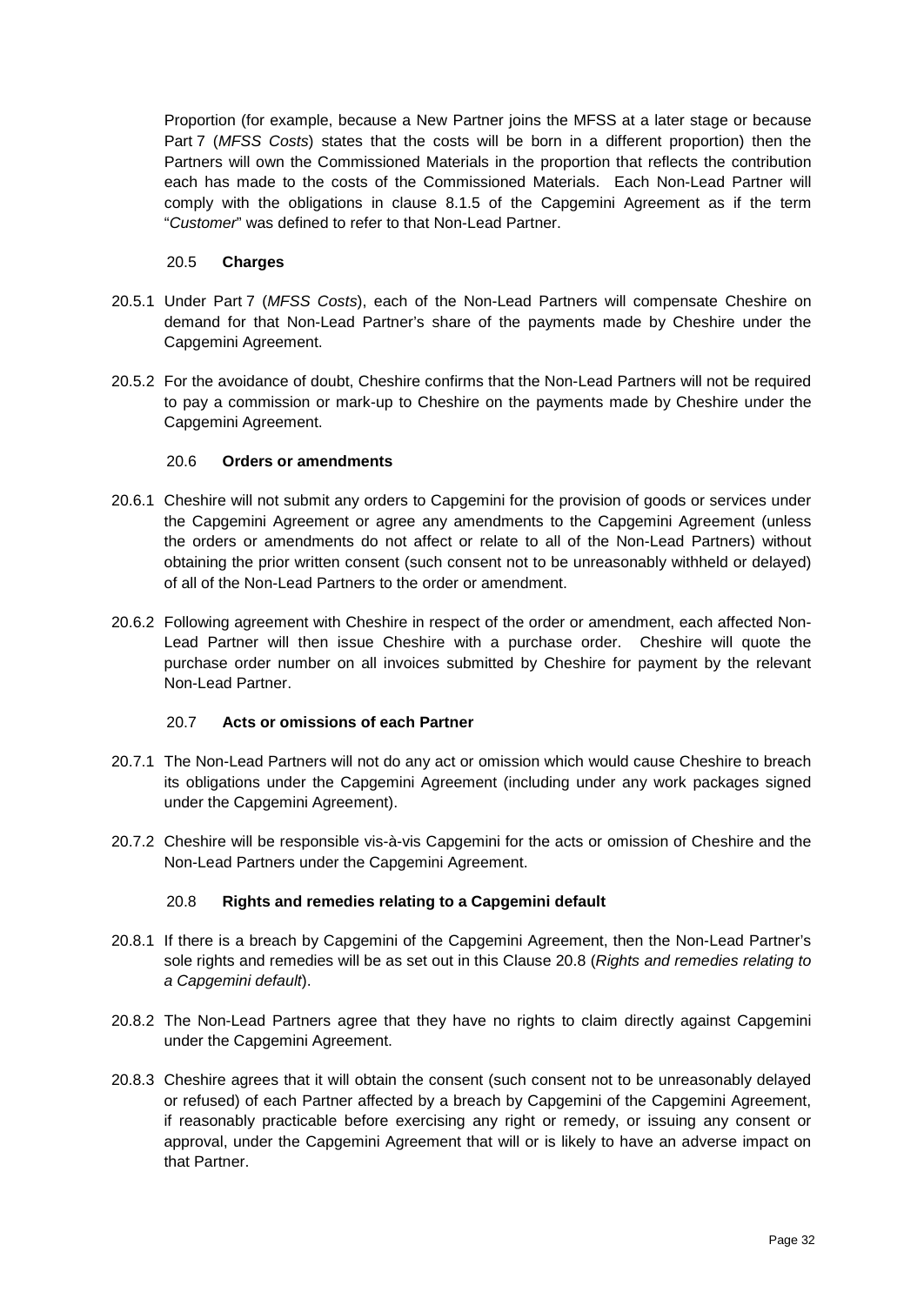- <span id="page-32-0"></span>20.8.4 If a Non-Lead Partner wishes Cheshire to enforce any rights, warranties, indemnities or other provisions (including Cheshire's rights to receive termination assistance from Capgemini) under the Capgemini Agreement:
	- (a) that Non-Lead Partner will inform Cheshire of its desire that Cheshire exercise or enforce such rights;
	- (b) Cheshire will then take all reasonable actions to exercise or enforce such rights against Capgemini. Cheshire will have the right to compromise or settle any such claims;
	- (c) that Non-Lead Partner will provide all reasonable co-operation and information reasonably requested by Cheshire to assist it to exercise or enforce such rights against Capgemini;
	- (d) that Non-Lead Partner will reimburse Cheshire for any reasonable costs and expenses incurred by it in complying with its obligations under Clause [20.8.4\(b\)](#page-32-0) (*Rights and remedies relating to a Capgemini default*) provided that Cheshire obtains that Non-Lead Partner's written approval for such expenses before they are incurred (such approval not to be unreasonably withheld or delayed); and
	- (e) Cheshire will promptly pay to that Non-Lead Partner any Delay Payments and/or Service Credits (both as defined in the Capgemini Agreement), compensation, damages, costs or settlement moneys that it recovers on such Non-Lead Partner's behalf from Capgemini pursuant to Clause [20.8.4\(b\)](#page-32-0) (*Rights and remedies relating to a Capgemini default*), save that in circumstances where Cheshire and/or the Non-Lead Partners have also suffered losses as a result of the same failure by Capgemini, any such amounts recovered from Capgemini will be split between Cheshire and such Non-Lead Partners in a fair proportion taking into account the amount of losses suffered by each Partner.

### 20.9 **Rights and remedies relating to a breach by Cheshire or another Partner**

- 20.9.1 If Cheshire breaches its obligations under the Capgemini Agreement, except to the extent the breach is caused by an act or omission of one or more of the Non-Lead Partners to this Agreement, then:
	- (a) Cheshire will not be able to recover any payments made to Capgemini in respect of such breach from any of the Non-Lead Partners; and
	- (b) any Non-Lead Partner affected by the breach, will be able to recover from Cheshire any damages it suffers as a result of the breach by Cheshire of its obligations under the Capgemini Agreement subject to the limitations of liability set out in this Agreement.
- 20.9.2 To the extent that one or more of the Non-Lead Partners put Cheshire in breach of the Customer Obligations under the Capgemini Agreement:
	- (a) the relevant Non-Lead Partner(s) will be liable to Cheshire for the payments made to Capgemini in respect of the breach and to the extent it or they contributed to the breach; and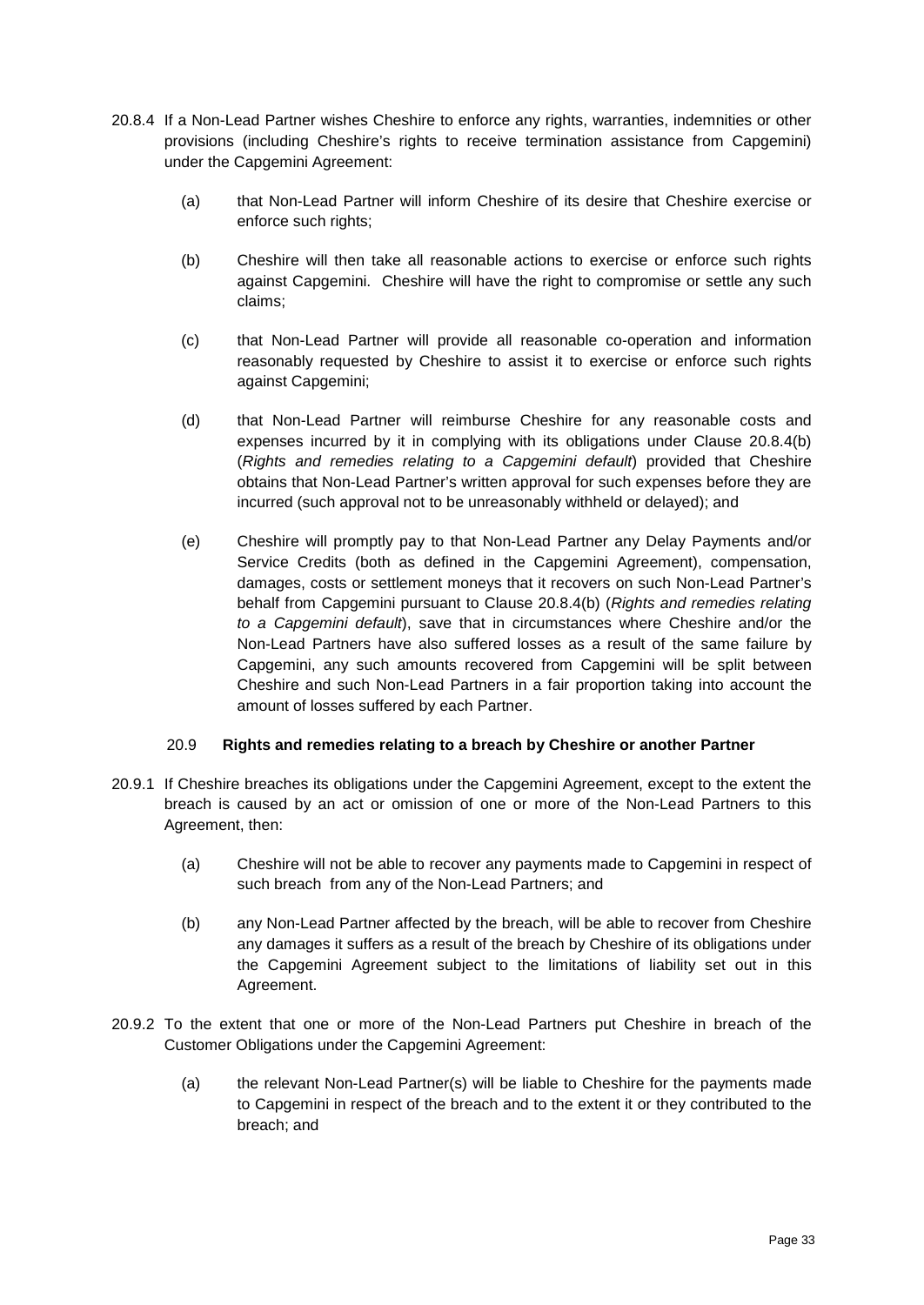(b) Cheshire will be able to recover from the relevant Non-Lead Partner(s) any damages it suffers to the extent caused by the act or omission of the Non-Lead Partner.

### 20.10 **Dispute resolution**

- 20.10.1Subject to Clause 20.10.3, the Non-Lead Partners agree that they will, at Cheshire's reasonable request (provided that Cheshire will be regarded as acting reasonably if its request is made on the basis of a request by Capgemini under the Capgemini Agreement), be added as an additional party to any dispute between Capgemini and Cheshire under the Capgemini Agreement.
- 20.10.2Subject to Clause 20.10.3, the Non-Lead Partners will as applicable join the dispute resolution procedure set out in the Capgemini Agreement at the point in the timetable already reached by Cheshire and Capgemini, save that the joining of the applicable Non-Lead Partner:
	- (a) in existing litigation proceedings will be governed by the rules of those proceedings; or
	- (b) in existing arbitration proceedings will be governed by the rules of those proceedings.
- 20.10.3A Non-Lead Partner cannot be made a party to any dispute with Capgemini pursuant to Clause 20.10.1 or 20.10.2 if the dispute is in connection with or relates to a Dispute that has been referred to an Expert in accordance with Clause [61](#page-60-0) (*Expert determination*).

### <span id="page-33-1"></span>20.11 **Intellectual Property Rights**

- <span id="page-33-0"></span>20.11.1Subject to Clause [20.4](#page-30-0) (*Capgemini bespoke materials and commissioned materials*), all Intellectual Property Rights in and title to all minutes, reviews, papers, reports, diagrams, designs, charts, databases and other works of authorship and all related drafts and working papers produced by the MFSS Bodies or otherwise commissioned by the MFSS Bodies (whether individually, collectively or jointly and on whatever media and whether written or prepared before or after the date of this Agreement), together, **Developed Materials**, will be owned jointly by and vest in the Partners in the Agreed Proportion, provided that, if for any reason the Partners have not paid for the Developed Materials in the Agreed Proportion (for example, because a New Partner joins the MFSS at a later stage or because [Part](#page-40-0) 7 (*MFSS Costs*) states that the costs will be born in a different proportion) then the Partners will own the Developed Materials in the proportion that reflects the contribution each has made to the costs of the Commissioned Materials.
- 20.11.2If reasonably requested to do so by Cheshire, each Partner will, without charge to any other Partner:
	- (a) execute all documents and do all such further acts as the requesting Partner may require to give full effect to the provisions of this Clause [20.11](#page-33-1) (*Intellectual Property Rights*); and
	- (b) keep Cheshire informed of all matters relevant to the protection of the Developed Materials and will provide the Cheshire with all assistance that it may reasonably require and request in the protection and maintenance of the Developed Materials.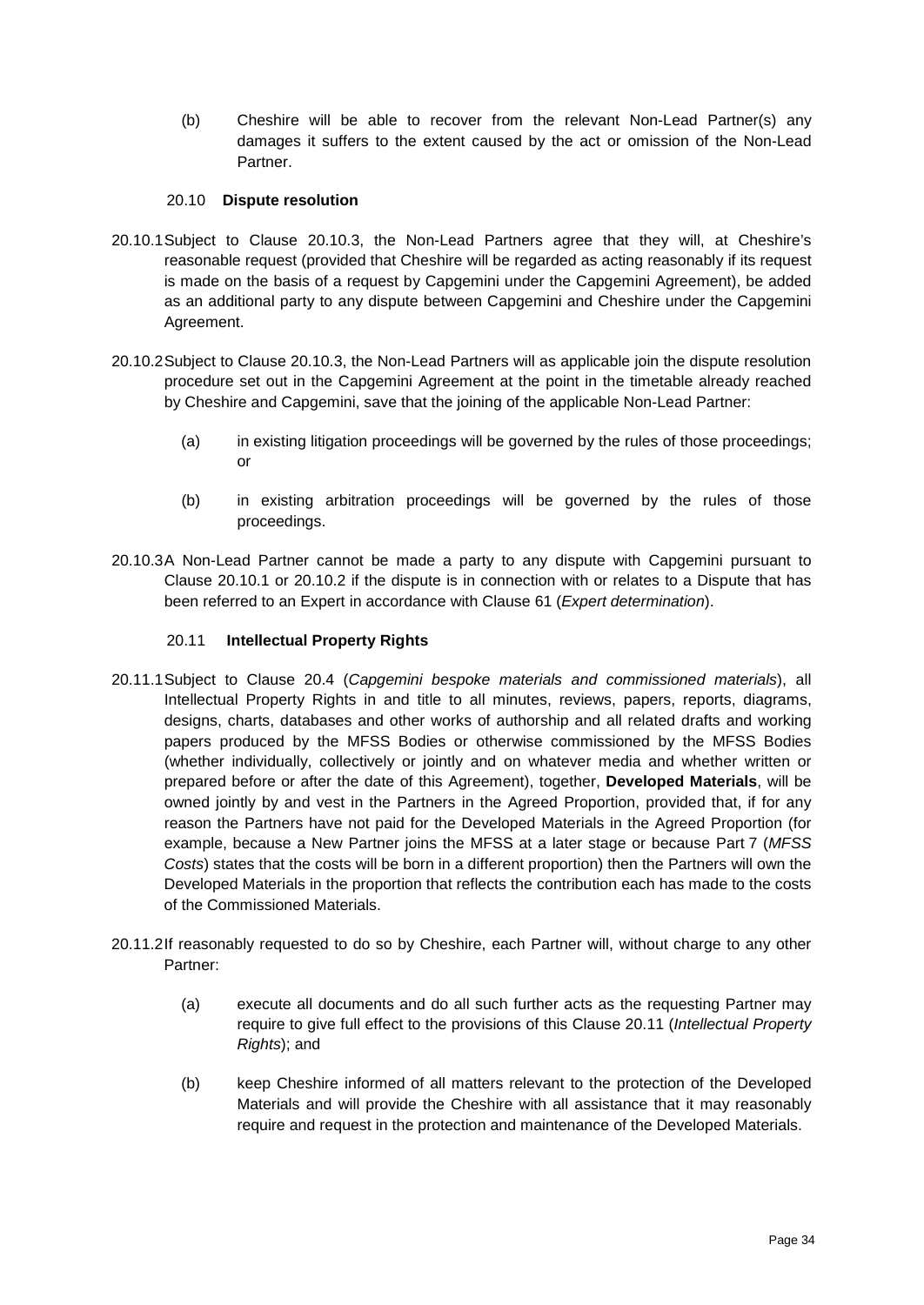- 20.11.3The Non-Lead Partners hereby unconditionally and irrevocably waive, or will ensure that the owner in any moral rights in the Developed Materials unconditionally and irrevocably waives, all such moral rights as may arise in them.
- 20.11.4Where any Partner provides or discloses any information or materials in tangible or intangible form to any other Partner or any MFSS Body (**IPR Recipient**), whether at a meeting of a MFSS Body or otherwise, in connection with this Agreement which do not constitute Developed Materials or that Partner's Data the Partner:
	- (a) hereby grants to each IPR Recipient a worldwide, non-exclusive, royalty-free licence (with power to sub-license) to copy, use and adapt such information and materials and (subject to Clause [65](#page-63-0) (*Confidentiality*)) disclose the same in connection with this Agreement; and
	- (b) will indemnify each IPR Recipient from and against any resulting infringement or alleged infringement by any person (including any other Partner) that the Intellectual Property Rights of that person in connection with the information or materials provided or disclosed to the IPR Recipient.
- 20.11.5Each Partner will promptly report any individually created Developed Materials to the other Partners, and the relevant Partner will keep such Developed Materials secure.

# <span id="page-34-0"></span>**21 Other property**

For the avoidance of doubt, if the MFSS procures new hardware or other property for the provision of the Multi-Force Shared Services other than that covered by the other Clauses in this Part 4 (*Support for the Multi-Force Shared Services*), then the Partners will (subject to all Partners having paid the Agreed Proportion of the total cost of New Property in accordance with [Part](#page-40-0) 7 (*MFSS Costs*)) own the New Property jointly in the Agreed Proportion, provided that, if for any reason the Partners have not paid for the Commissioned Materials in the Agreed Proportion (for example, because a New Partner joins the MFSS at a later stage or because [Part](#page-40-0) 7 (*MFSS Costs*) states that the costs will be born in a different proportion) then the Partners will own the property in the proportion that reflects the contribution each has made to the costs of the relevant property.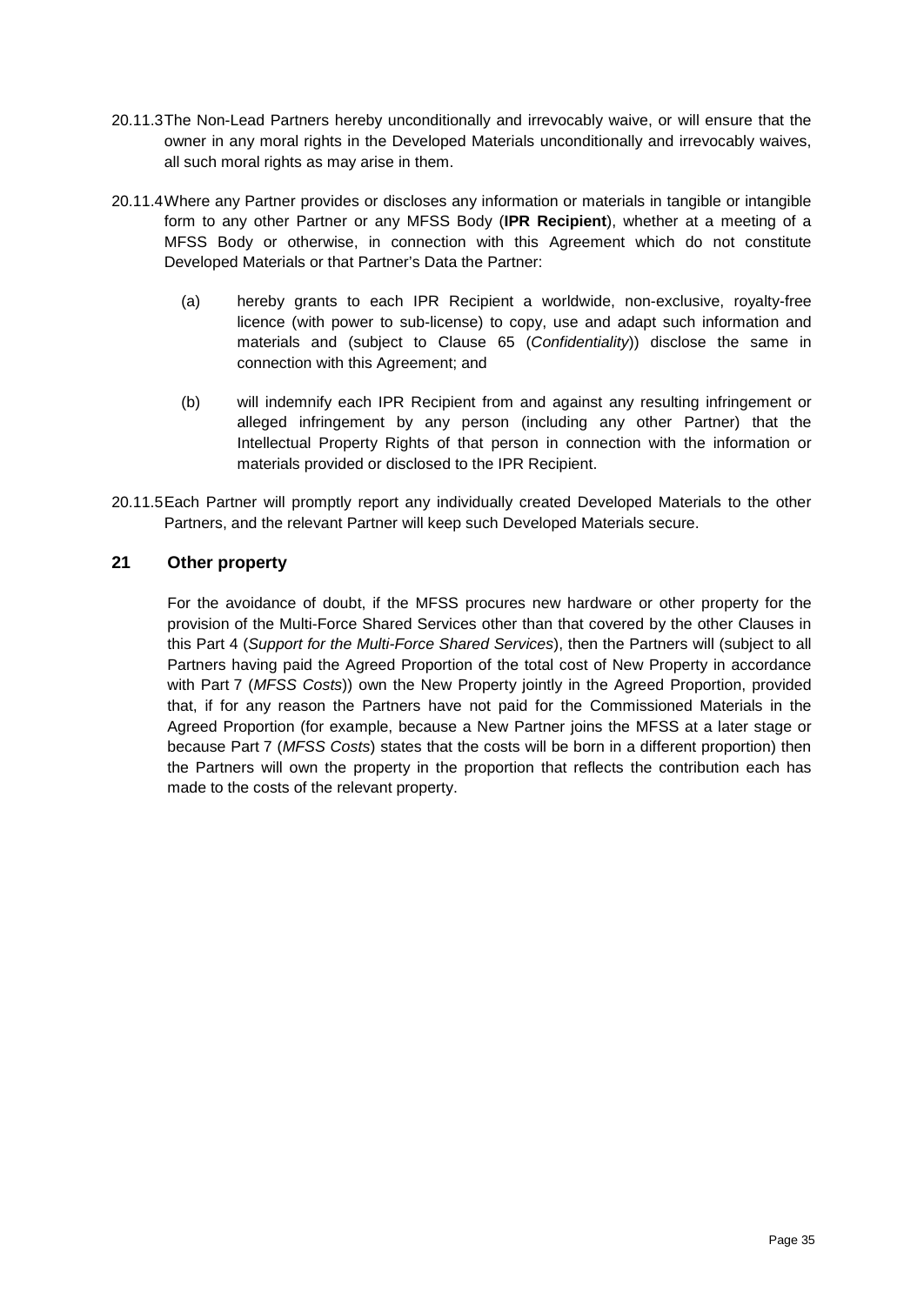# <span id="page-35-0"></span>**PART 5 – BUSINESS OBJECTIVES.**

#### <span id="page-35-1"></span>**22 Business Objectives**

- 22.1 The Business Objectives in entering into this Agreement are that this Agreement is performed and the relationship between the Partners is managed in all respects in a manner and to the extent necessary or expedient so as to (**Business Objectives**):
	- (a) **reduce cost**  reduce the overall cost of business services as a result of:
		- (i) economies of scale achieved through sharing services;
		- (ii) process improvements enabled by improved integrated technology; and
		- (iii) process improvements through business re-engineering,

all of which will enable a reduction in the number of people required to deliver the Multi-Force Shared Services and result in improvements in asset management, procurement and duty management;

- (b) **improve quality** improve the efficiency of the Multi-Force Shared Services and deliver the best possible services within available funds;
- (c) **reduce administration** reduce the time spent by officers and staff on administration tasks;
- (d) **improve decision making** improve decision making through better flow of data and information;
- (e) **improve management of resources** improve the ability to manage resources throughout the organisation;
- (f) **frontline** add value to the frontline;
- (g) **continuous improvement** ensure continuous improvement in performance and continuous cost reduction through:
	- (i) improved visibility and audit;
	- (ii) reduction in technology platforms reducing support requirements; and
	- (iii) delivery of services to other police forces;
- (h) **other services** extend the Multi-Force Shared Services to services other than those currently listed in this Agreement; and
- (i) **customer satisfaction** improve customer satisfaction.

#### <span id="page-35-2"></span>**23 Co-operation**

Each of the Partners will:

(a) take the steps contemplated by this Agreement and such other steps within its spheres of competence as will be reasonably necessary or expedient, in order to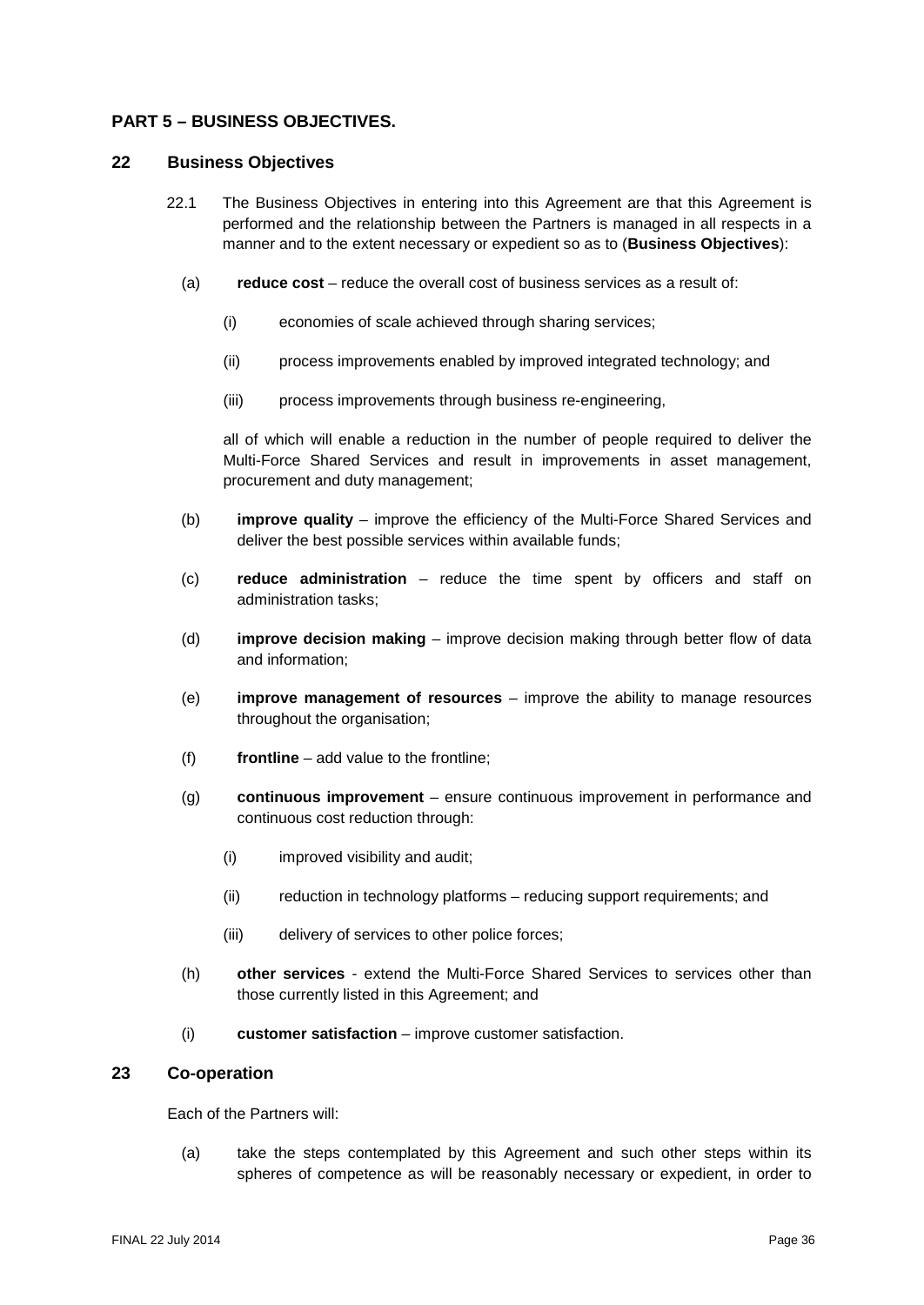secure the achievement of the Business Objectives, subject always to each Partner's regulatory requirements;

- (b) collaborate with the other Partners as required to the maximum extent possible and consistent with all applicable Laws;
- (c) establish within its organisation sufficient internal arrangements, including as to the deployment, leadership, training and development of personnel, to ensure that at all times:
	- (i) the relationship contemplated by this Agreement functions fully and efficiently in the manner best calculated to achieve the Business Objectives; and
	- (ii) all its personnel engaged in relation to the management of the relationship between the Partners understand and act in accordance with this Agreement;
- (d) continuously seek to improve the efficiency of the relationship between the Partners in order to achieve the Business Objectives;
- <span id="page-36-0"></span>(e) where:
	- (i) this Agreement requires any proposal or decision to be made, Change to be considered, plan to be developed, matter to be agreed or that any administrative process be followed; or
	- (ii) this Agreement does not so require any of the above in Clause [23\(e\)](#page-35-0)[\(i\)](#page-36-0) (*Cooperation*), but the Partners are considering how to proceed in relation to any matter,

proactively seek to do so in the manner best calculated to achieve the Business Objectives;

- (f) operate in all its dealings with the other Partners with the maximum transparency and openness which is consistent with compliance with Law; and
- (g) co-operate to demonstrate how, and the extent to which, each and all aspects of the relationship between the Partners and the performance of this Agreement delivers value for money to the Partners.

# **24 Annual review**

On each anniversary of the MFSS Commencement Date, the Partners will review the operation of this Agreement and achievement of the Business Objectives and agree suitable actions.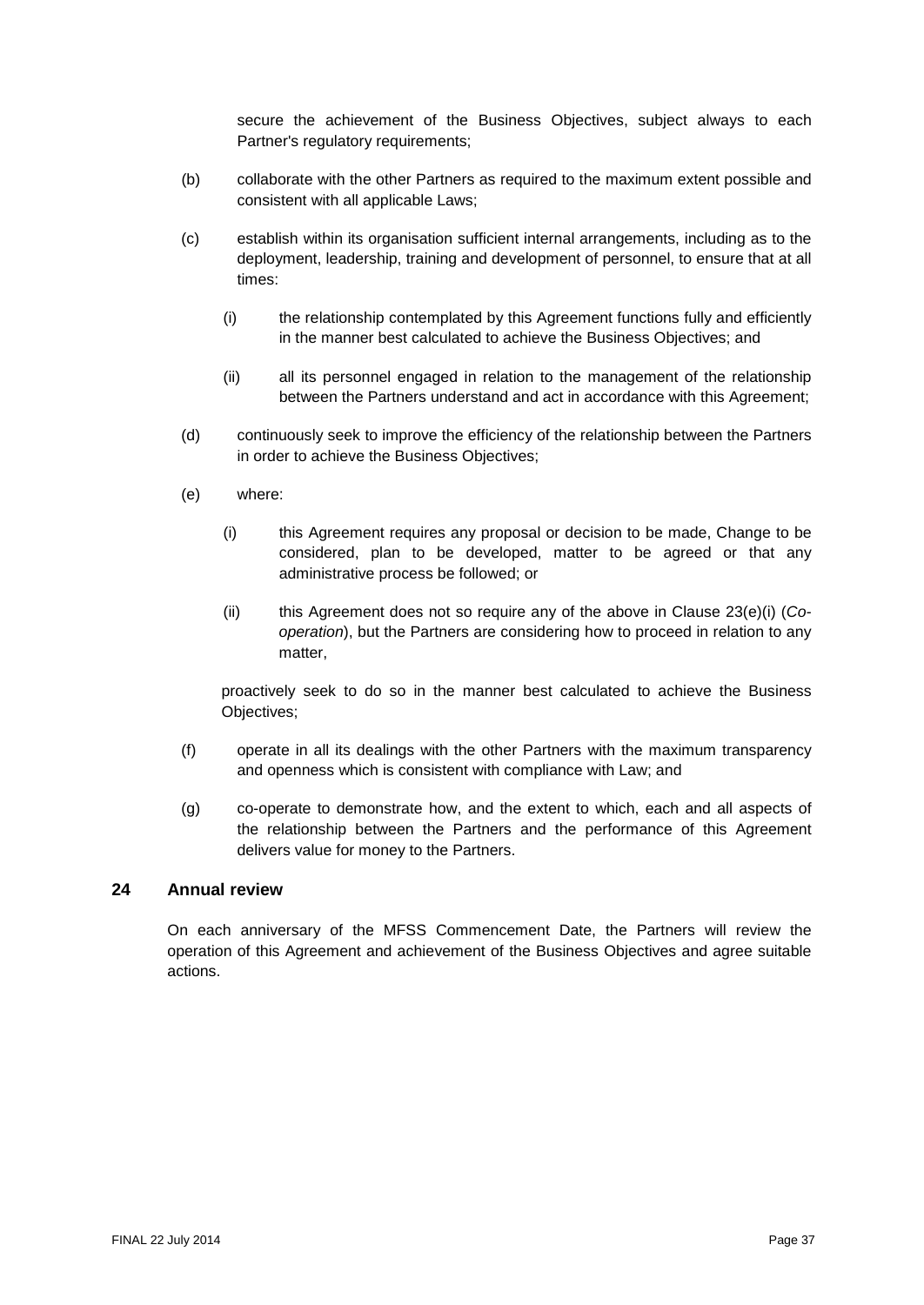## <span id="page-37-1"></span>**PART 6 – RISK MANAGEMENT**

#### **25 Risk register and risk and issues logs**

#### 25.1 **Risk register**

The Partners will define, implement and maintain an accurate and comprehensive risk register, with risk mitigation paths, which identifies insofar as is reasonably possible all risks relating to the Multi-Force Shared Services.

#### 25.2 **Risk log and issues log**

The Partners will develop and maintain a risk log and issues log that will include:

- (a) a workable escalation process that ensures risks and issues are brought to the attention of the appropriate people responsible, as required and in a timely fashion;
- (b) clearly defined classifications of risk and possible mitigation options;
- (c) roles and responsibilities related to the risk; and
- (d) next steps (escalation or resolution) being taken and target date for closure of the risk or issue.

#### 25.3 **Risk register and risk and issues logs**

- <span id="page-37-0"></span>25.3.1 The risk register and risk and issues logs will be owned and controlled by the Partners.
- 25.3.2 Without prejudice to each Partner's other obligations under this Agreement, each Partner will resolve or, if full resolution is not possible, mitigate where possible any risks or issues relating to the Multi-Force Shared Services identified as being that Partner's responsibility in the risk and/or issues register or logs.
- 25.3.3 Subject always to Clause [25.4](#page-38-0) (*Notice of risk*), the Partners will provide updates to the risk register and risk and issues logs as follows:
	- (a) "red" risks weekly;
	- (b) "amber" risks fortnightly; and
	- (c) "green" risks every four weeks;

where:

- (i) **red** means high probability and high impact;
- (ii) **green** means low probability and low impact (or opportunity); and
- (iii) **amber** means anything else.
- 25.3.4 Updates to the risk register and risk and issues logs will detail the status and progress of all risk management or mitigation steps that are being taken by (or have been tasked to) any of the Partners.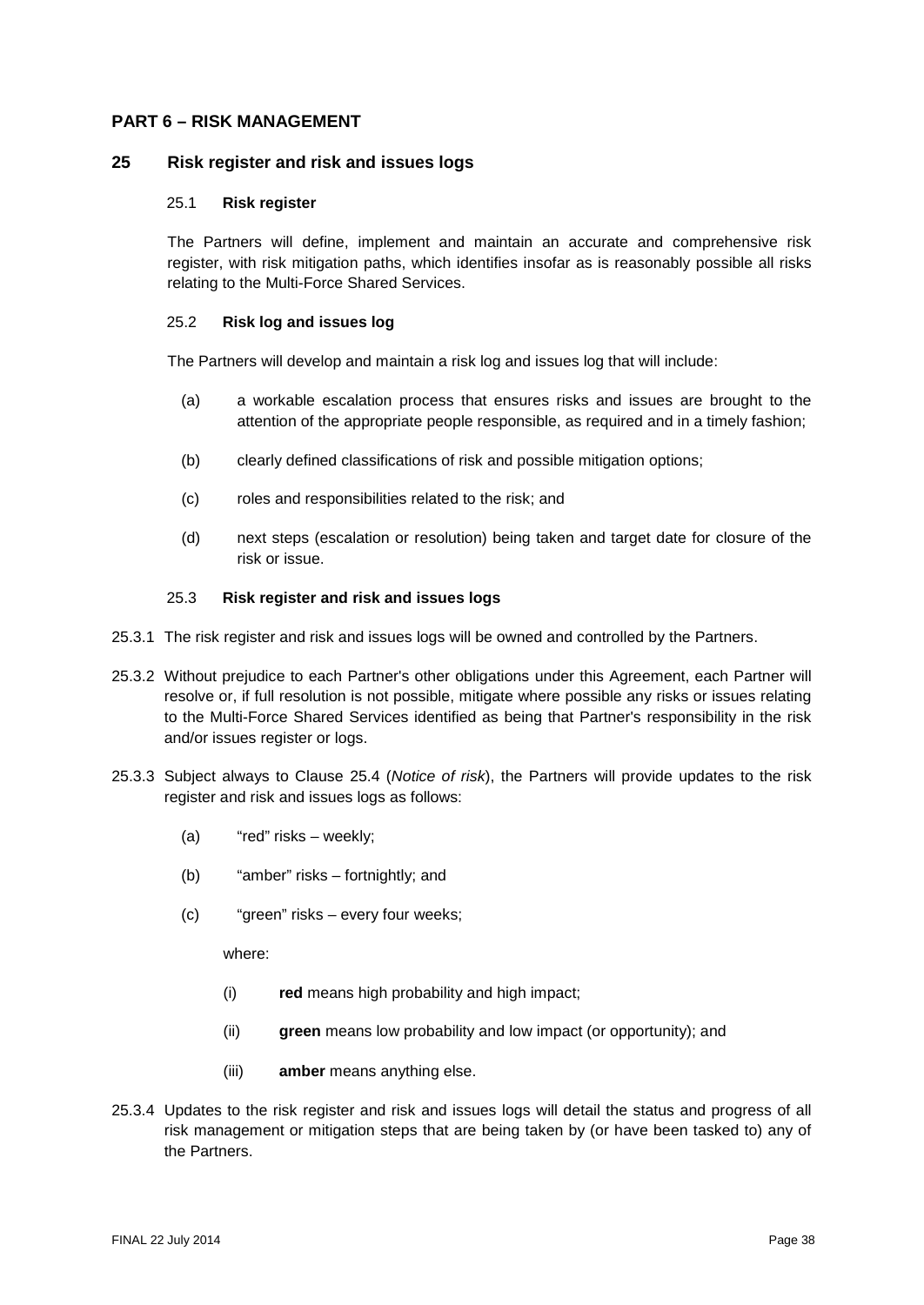## <span id="page-38-0"></span>25.4 **Notice of risk**

If any Partner becomes aware of a risk or issue that has (or may have) a material impact on the Multi-Force Shared Services, it will immediately communicate details of that risk or issue (together with all supporting information available) to the other Partners.

## **26 Risk analysis report**

The Partners will prepare and circulate an accurate and complete risk analysis report monthly (for red risks) and Quarterly (for other risk) taking into account the risk register and risk/issues logs referred to in Clause [25.3](#page-37-0) (*Risk register and risk and issues logs*) that will:

- (a) analyse key business areas and processes that may be at risk in the course of the provision of the Multi-Force Shared Services;
- (b) evaluate both technical and operational risks;
- (c) evaluate and measure the seriousness, probability and impact of each risk; and
- (d) provide strategies for risk mitigation.

# **27 Business Continuity Plan**

## 27.1 **Preparation and content of detailed Business Continuity Plan**

- 27.1.1 The current Business Continuity Plan is attached at Appendix 2. The Head of Shared Services will within 3 months of the date of this Agreement produce an updated Business Continuity Plan to reflect the addition of Nottinghamshire to the MFSS.. The Business Continuity Plan will demonstrate how the Multi-Force Shared Services will continue to be provided with minimum disruption in the event the plan is invoked. The plan will specify the events that will cause the plan to be invoked.
- 27.1.2 The Partners will provide inputs to the Business Continuity Plan as required by the Head of Shared Services.

## 27.2 **Agreement of the detailed Business Continuity Plan**

- 27.2.1 The Head of Shared Services will submit the Business Continuity Plan to the MFSS Management Board for agreement in accordance with Clause [11](#page-18-0) (*Voting and decision making*).
- 27.2.2 The MFSS Management Board will:
	- (a) review the Business Continuity Plan; and
	- (b) accept or reject the Business Continuity Plan by serving written notice on the Head of Shared Services.

# 27.3 **Updating the Business Continuity Plan**

27.3.1 The Head of Shared Services will: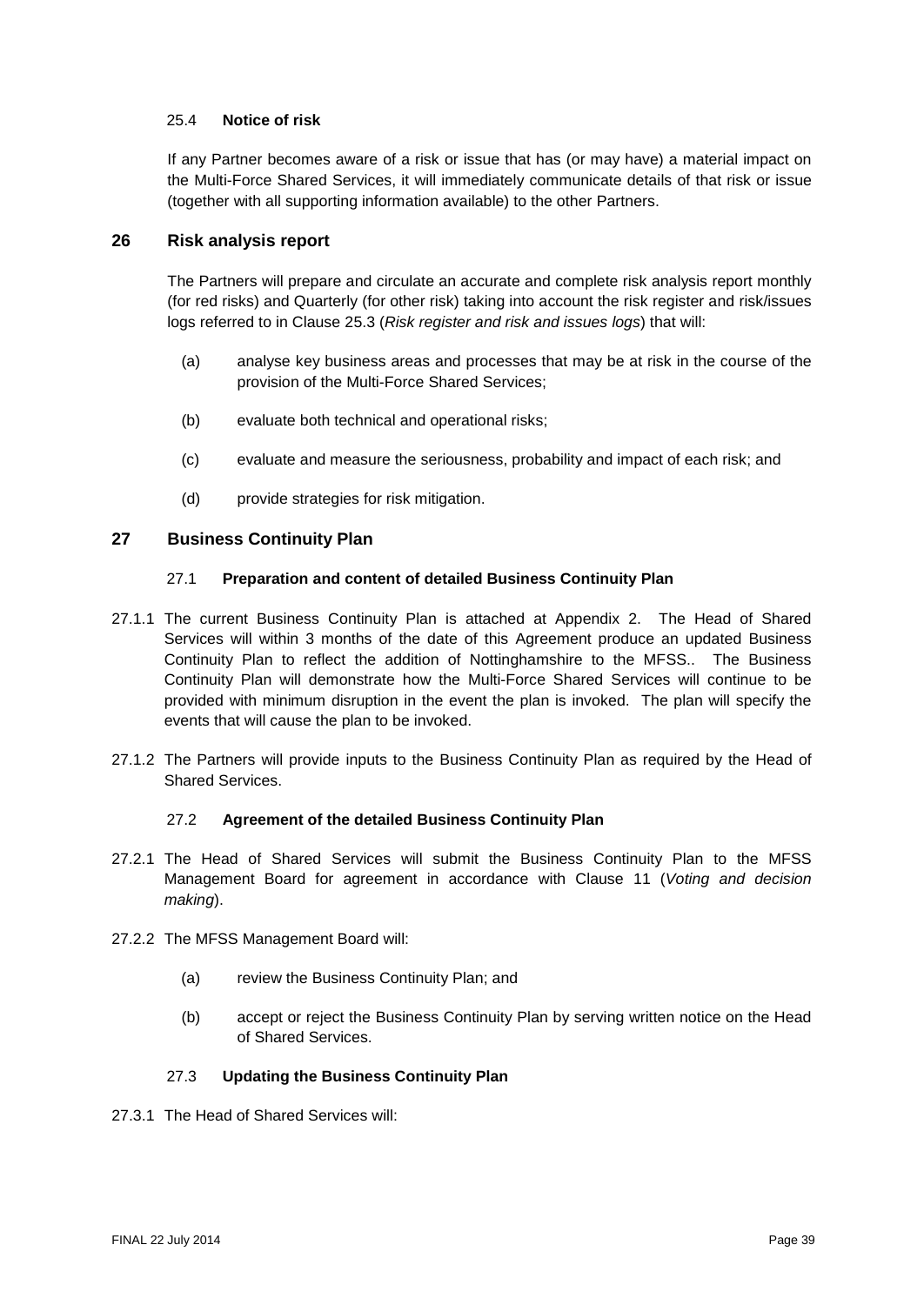- (a) maintain and update the Business Continuity Plan throughout the term of this Agreement (including any updates required as a result of the addition of a New Partner or departure of an Exiting Partner at any time); and
- (b) submit any proposed updates to the Business Continuity Plan to the MFSS Management Board for approval at the next monthly meeting of the MFSS Management Board in accordance with Clause [11](#page-18-0) (*Voting and decision making*).
- 27.3.2 If any of the Partners is of the view that the Business Continuity Plan may be insufficient to ensure that the Multi-Force Shared Services will continue to be provided with minimum disruption in the event the plan is invoked:
	- (a) it will so notify the Head of Shared Services; and
	- (b) the Head of Shared Services will produce for approval by the MFSS Management Board a change to the Business Continuity Plan to address the concerns raised by the Partner.

# 27.4 **Invocation with the Business Continuity Plan**

Without prejudice to its other obligations under this Agreement, the Head of Shared Services may invoke the Business Continuity Plan in the event of any disaster or incident in accordance with the terms of the Business Continuity Plan.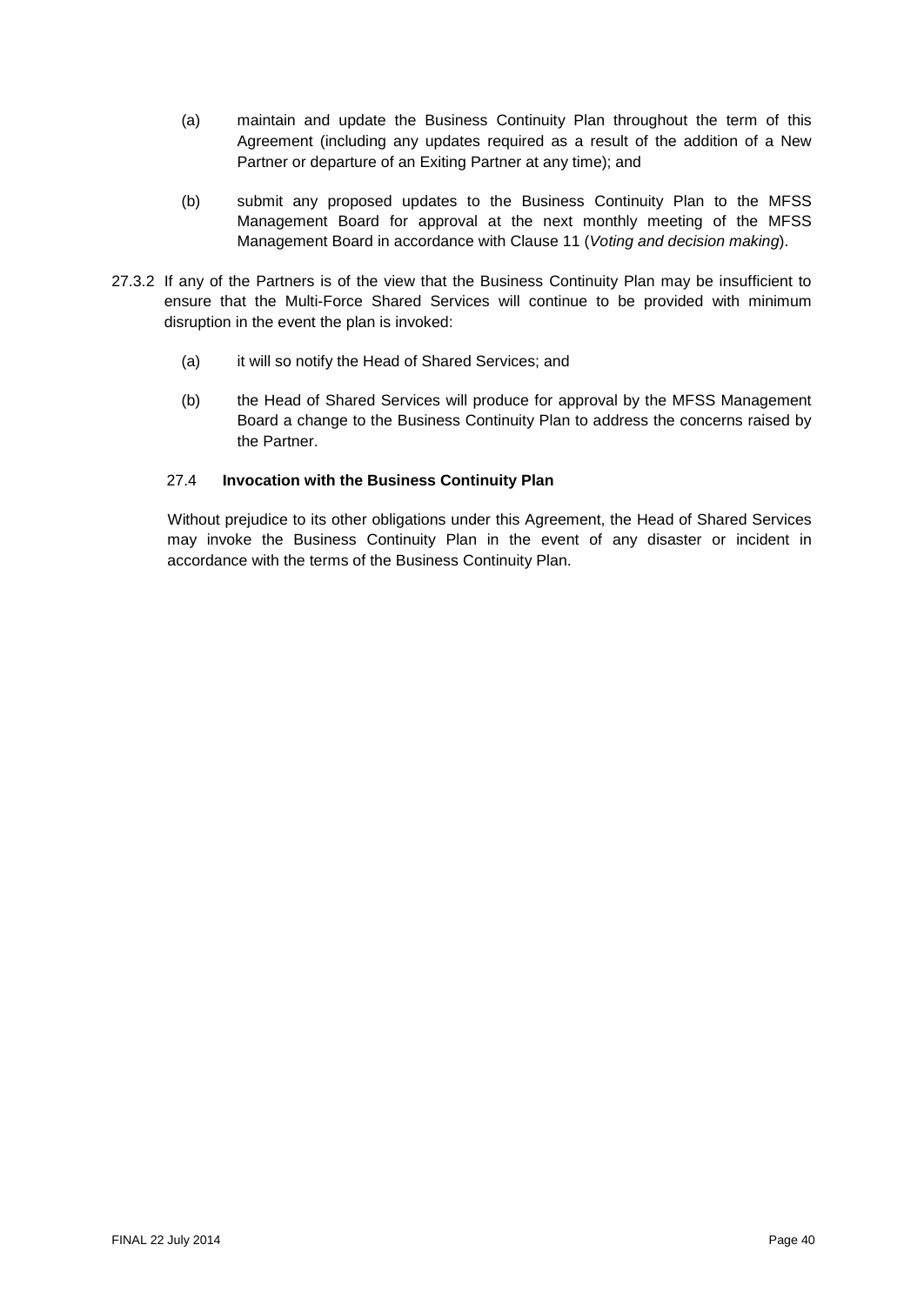# <span id="page-40-4"></span>**PART 7 – MFSS COSTS**

## <span id="page-40-2"></span>**28 Payments**

- 28.1 The Partners agree that, subject to Clauses [28.2](#page-40-0) to [28.4](#page-40-1) (*Payments*), they will not be liable to pay any costs under this Agreement other than those specified in this Part 7 (*MFSS Costs*).
- <span id="page-40-0"></span>28.2 Clause [28.1](#page-40-2) (*Payments*) is without prejudice to any liability a Partner may have to pay damages to another Partner as a result of a breach of this Agreement or the Capgemini Agreement or of any negligence by it.
- <span id="page-40-3"></span>28.3 A Partner will not be able to recover additional costs from the other Partner to the extent the additional costs have been incurred by that Partner as a result of its breach of this Agreement or the Capgemini Agreement or its own negligence.
- <span id="page-40-1"></span>28.4 A Partner will be able to recover 100% of additional costs from the other Partner to the extent the additional costs have been incurred by that Partner as a result of the other Partner's breach of this Agreement or the Capgemini Agreement or the other Partner's negligence.

# **29 Definition of Approved Costs**

The **Approved Costs** mean the following costs:

- (a) **Employment costs** (i) ongoing employment and other costs incurred by a Partner relating to members of the MFSS Bodies who are employees of the relevant Partner but seconded to the MFSS Bodies, whether on a full- or part-time basis. If the employee is allocated to an MFSS Body on a part-time basis, the employment costs will be calculated on a pro rata basis to reflect the proportion of an employee's time which is allocated to the relevant MFSS Body; or (ii) employment and other costs incurred by a Partner arising as a result of TUPE either by way of a finding of a competent Court or Tribunal or the agreement of the Partners (other than any costs covered by the indemnities in Clauses 16.1 and 16.2);
- (b) **Premises costs** the relevant Partner's costs of providing the MFSS Premises;
- (c) **Support costs** the set-up and ongoing costs that a Partner incurs as a result of providing agreed support for the MFSS or the MFSS Management Board as described in Clause [19](#page-28-0) (*MFSS Property*), including
	- (i) **Licence fees** the licence costs of the software licences taken out by the Non-Lead Partners in accordance with Part 4 (*Support for the Multi-Force Shared Services*);
	- (ii) **Hardware costs** any hardware costs (including procurement and maintenance costs) relating to hardware provided by one of the Non-Lead Partners in accordance with Clause [19](#page-28-0) (*MFSS Property*).
	- (iii) **Capgemini's fees** –charges, costs and VAT payable by Cheshire to Capgemini in accordance with the Capgemini Agreement;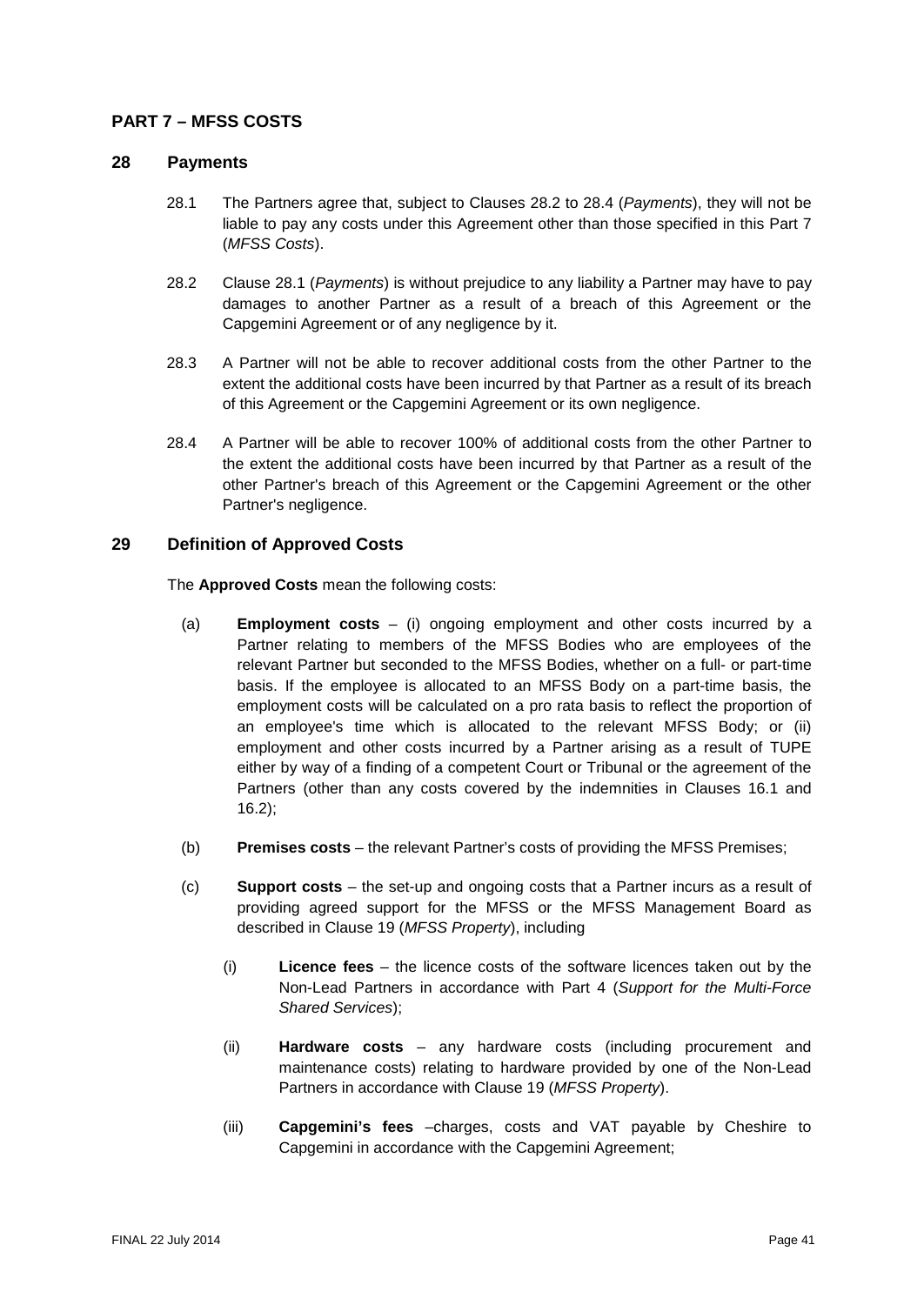- (d) **Redundancy costs** any redundancy costs that arise as a result of an agreed continuous improvement programme;
- (e) **Insurance costs** the insurance costs that each Partner will incur in complying with its insurance obligations relating to the Multi-Force Shared Services under this Agreement;
- (f) **Audit costs** any costs of carrying out the audits specified in this Agreement;
- (g) **Legal costs** any legal fees that a Partner incurs in instructing external lawyers to advise it on the Multi-Force Shared Services; and
- (h) **Other**  any other costs set out in this Agreement or otherwise agreed by the Partners to form part of the Approved Costs.

# **30 Definition of Excluded Costs**

The **Excluded Costs** means the following:

- (a) **Local costs** any costs incurred by any Partner which does not benefit the other Partners, including any costs required to ensure that that Partner is in a position to receive the Multi-Force Shared Services, such as the costs incurred by Nottinghamshire or a New Partner (**On-boarding Partner**) relating to carrying out the On-Boarding Activities relating to the On-boarding Partner, including:
	- (i) any costs incurred in ensuring that the On-boarding Partner has adequate capacity to the Police National Network;
	- (ii) any costs incurred in ensuring that the On-boarding Partner has adequate capacity on its local area networks;
	- (iii) any redundancy and early retirement costs incurred by the On-boarding Partner relating to the On-Boarding Activities; and
	- (iv) training costs for the On-boarding Partner relating directly to the MFSS System or the Multi-Force Shared Services.
- (b) **Travel and accommodation costs** travel and accommodation costs incurred in getting to/from the MFSS Premises.
- (c) **Due diligence**  any costs incurred by one of the Partners in obtaining its own due diligence opinion, independently of the other Partners.
- (d) **Management costs**  any costs incurred by one of the Partners in managing the Relevant Services it receives.

## **31 Consolidated Budget**

- 31.1.1 The Consolidated Budget specifies the anticipated amount of the Costs.
	- 31.2 The Partners will agree a new Consolidated Budget to reflect the addition of Nottinghamshire to the MFSS as soon as possible but in any event within 12 months of the date of this Agreement.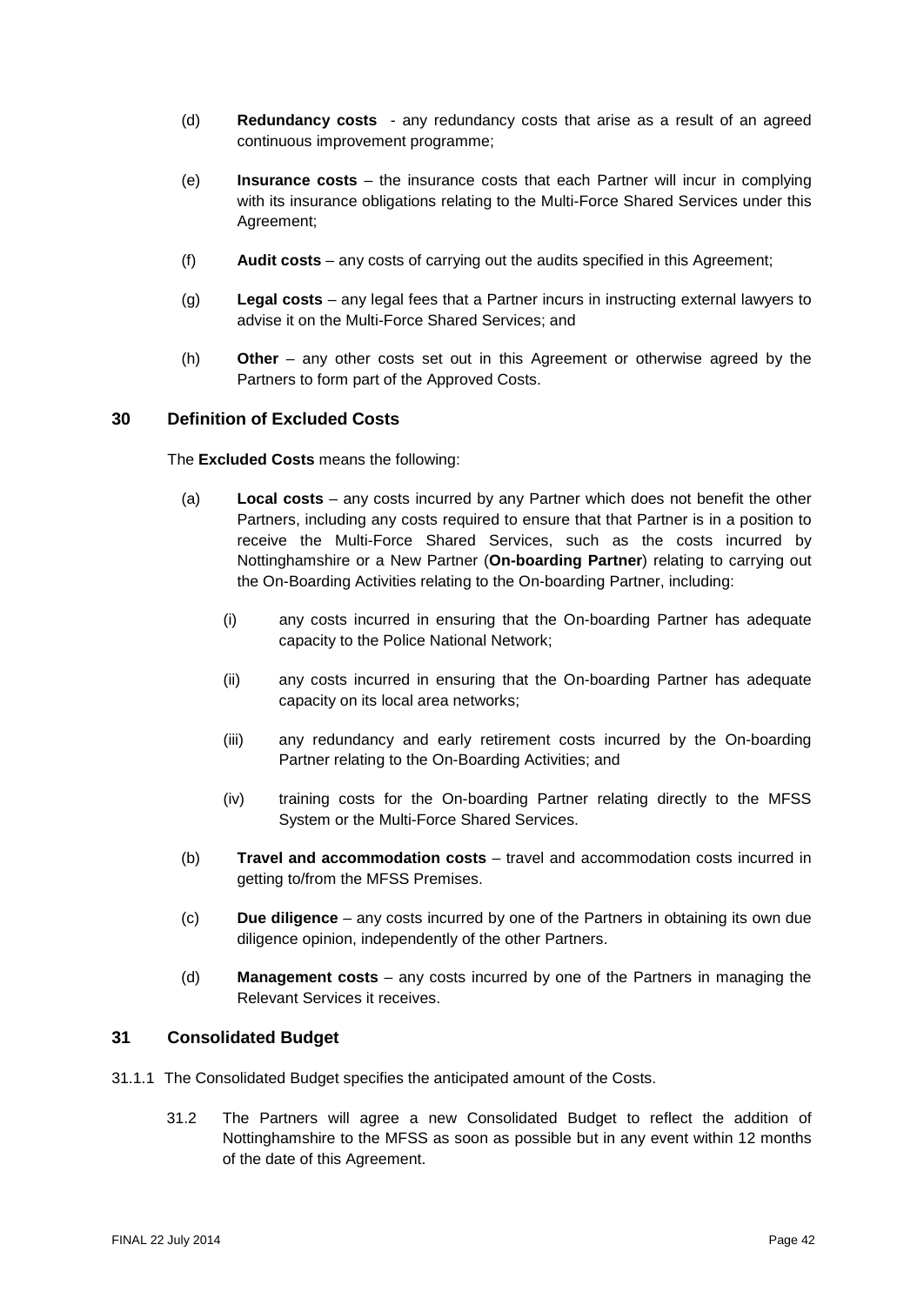- 31.3 The Partners will agree a new Consolidated Budget before signature of a Deed of Adherence with a New Partner.
- 31.4 The Partners will report against the Consolidated Budget in accordance with Clause [39](#page-45-0) (*Reports*).

# <span id="page-42-0"></span>**32 Sharing of MFSS Costs**

- 32.1 The Partners agree that, subject to Clauses [28.3](#page-40-3) and [28.4](#page-40-1) (*Payments*) each Partner will pay the Agreed Proportion of the MFSS Costs, unless an alternative cost driver is considered more appropriate for specific costs and is agreed between the Partners.
- 32.2 Costs that will be distributed according to a more specific cost driver are:
- (a) software licences;
- (b) modification and interface Costs, where it is considered that one Partner requires a materially different or unique modification or interface to the other; and
- (a) additional hardware costs that can be directly attributed to each Partner.

## **33 Calculation and payment of adjustments**

- 33.1.1 The Head of Shared Services will provide the MFSS Management Board with individual Quarterly reports with details of:
	- (a) any MFSS Costs which have not been taken into account in the previous Quarter(s);
	- (b) the MFSS Costs which each Partner is liable for, taking into account the agreed sharing of the MFSS Costs described in Clause [32](#page-42-0) (*Sharing of MFSS Costs*) (**Relevant MFSS Costs**);
	- (c) any adjustments that need to be made the Partners to ensure that each Partner pays the Relevant MFSS Costs; and
	- (d) the net payment or refund due.
- <span id="page-42-2"></span><span id="page-42-1"></span>33.1.2 The relevant Partner will invoice the other Partner(s) for any adjustment that must be paid by the other Partner(s) under Clause [33.1.1\(c\)](#page-42-1) (*Calculation and payment of adjustments*).
- 33.1.3 Each Partner will pay any relevant invoice received pursuant to Clause [33.1.2](#page-42-2) (*Calculation and payment of adjustments*) within 14 Working Days of receipt of that invoice.

#### **34 Changes to the MFSS Costs**

#### 34.1 **Increases in the MFSS Costs**

- 34.1.1 The Head of Shared Services will, wherever possible:
	- (a) provide the MFSS Management Board with advance notice at its monthly meeting of any potential increases in the MFSS Costs so that the MFSS Management Board can approve the increases before they are incurred in accordance with the Change Control Procedure;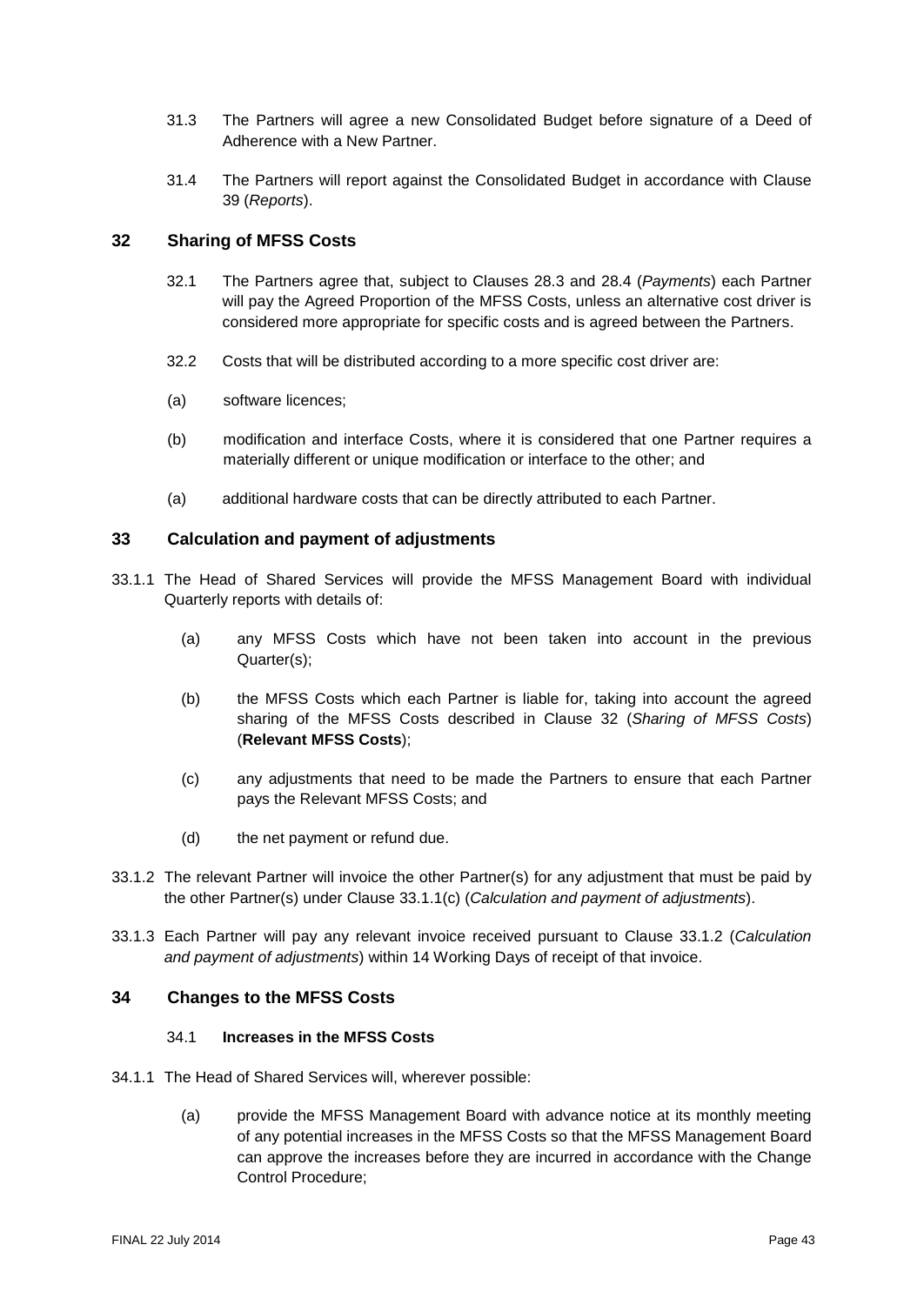- (b) provide the MFSS Management Board with all relevant information and documentation necessary to enable the MFSS Management Board to approve the increases; and
- (c) obtain the MFSS Management Board's approval for the increases.
- 34.1.2 The Head of Shared Services will, where it is not possible to provide the MFSS Management Board with advance notice of potential increases in the MFSS Costs:
	- (a) notify the MFSS Management Board as soon as possible;
	- (b) provide the MFSS Management Board with all relevant information and documentation necessary to enable the MFSS Management Board to approve the increases; and
	- (c) obtain the MFSS Management Board's approval for the increases.
- 34.1.3 Each Partner will not unreasonably withhold or delay its consent for increases in the MFSS Costs.
- 34.1.4 The Head of Shared Services will, where increases to the MFSS Costs are approved by the MFSS Management Board, update the Business Case to reflect the increases.

#### 34.2 **Reductions in the Costs**

The Head of Shared Services will:

- (a) notify the MFSS Management Board of any reductions in the MFSS Costs; and
- (b) update the Business Case to reflect any reductions in the MFSS Costs.

#### <span id="page-43-0"></span>**35 Interest**

- 35.1 If any Partner fails to make any payment within 14 days of the date of receipt of a proper invoice or by the due date, whichever is later (except where that payment is the subject of a *bona fide* dispute between the Partners), then, without prejudice to any rights or remedies available to the other Partner(s), the other Partner(s) may charge that Partner interest on the amount unpaid, at the rate of 2% per annum above Barclays Bank PLC base rate from time to time until payment in full is made.
- 35.2 It is agreed that the rate of interest set out in this Clause [35](#page-43-0) (*Interest*) provides the Partners with a substantial remedy pursuant to sections 8 and 9 of the Late Payment of Commercial Debts (Interest) Act 1998.

## **36 Value added tax-**

- 36.1 All amounts due under or in connection with this Agreement are exclusive of VAT, which will be added at the prevailing rate as applicable and paid by the relevant Partner following delivery by the other Partner of a valid VAT invoice.
- 36.2 Each Partner will provide the other Partners with any information reasonably requested by the other Partners in relation to the amount of VAT chargeable in accordance with this Agreement and payable by the other Partners.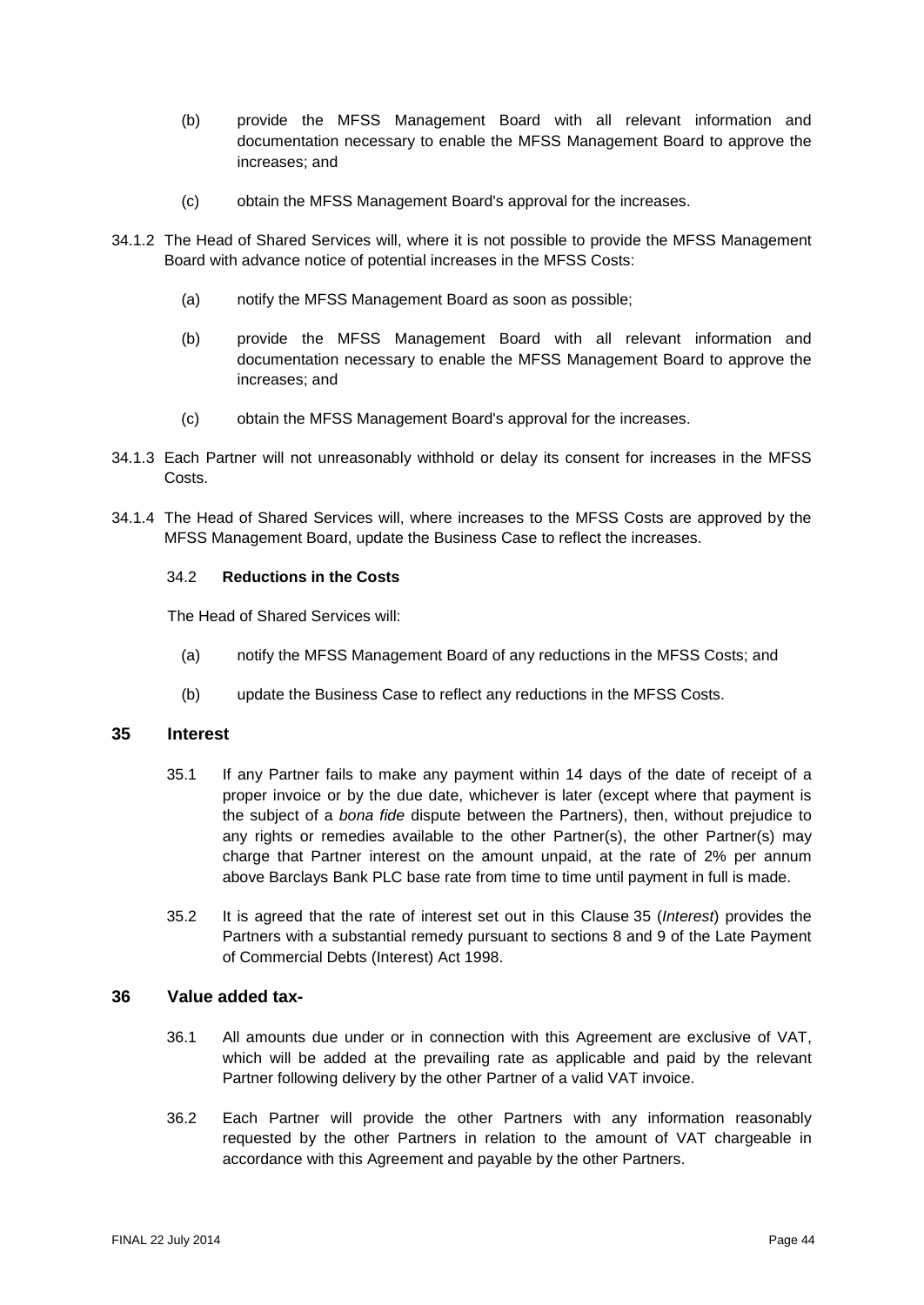<span id="page-44-0"></span>36.3 Each Partner will indemnify the other Partners on a continuing basis against any liability, including any interest, penalties or costs incurred, which is levied, demanded or assessed on the other Partners at any time in respect of the other Partners' failure to account for or to pay any VAT relating to payments made to the Partner under or in connection with this Agreement. Any amounts due under this Clause [36.3](#page-44-0) (*Value added tax*) will be paid in cleared funds by the Partner to the other Partners not less than five Working Days before the date on which the tax or other liability is payable by that Partner.

# <span id="page-44-1"></span>**37 Open book accounts**

Each Partner will:

- (a) maintain (on an open book basis) a full record of any MFSS Costs incurred by it;
- (b) rigorously review all such records and ensure that they are correct; and
- (c) provide such assistance as the MFSS Management Board or the other Partner may reasonably require for its representatives to visit any place where the records are held and examine the records maintained under this Clause [37](#page-44-1) (*Open book accounts*).

## **38 Purchase orders**

Where a Partner invoices another Partner for MFSS Costs or other amounts due under this Agreement:

- (a) that other Partner will issue a purchase order for the amount due under this Agreement; and
- (b) that Partner will include on the invoice the details of the relevant purchase order.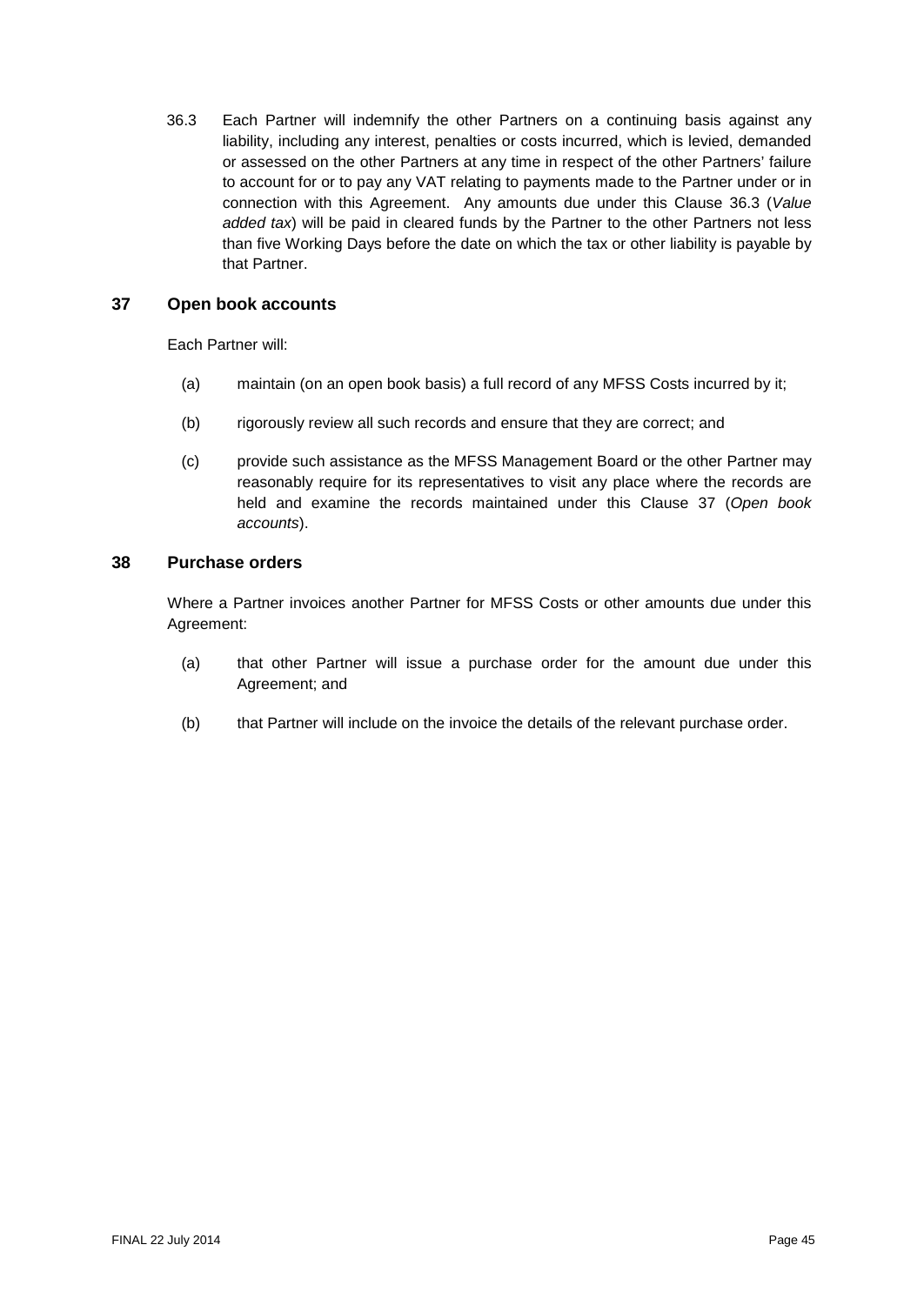# **PART 8 – RECORDS, REPORTING AND AUDITING**

#### <span id="page-45-1"></span><span id="page-45-0"></span>**39 Reports**

- 39.1 Without prejudice to any other obligation of the Partners under this Agreement to report, each Partner will, as often as reasonably necessary to keep the other Partners properly and fully informed and on a regular basis, notify the other Partners in as much detail as practicable of any matters of which the Partner becomes aware, about which the other Partners may reasonably be expected to wish to be informed, that affect or may affect this Agreement.
- 39.2 Without prejudice to Clause [39.1](#page-45-1) (*Reports*), the Partners will:
	- (a) ensure that the MFSS Bodies produce the reports specified in [Schedule](#page-99-0) 6 (*Records and reports*); and
	- (b) submit to the other Partners such other reports as may be agreed between the Partners from time to time, or as may reasonably be requested by any Partner in connection with and to facilitate compliance with that Partner's obligations under this Agreement or the Capgemini Agreement;

#### (together, the **Reports**).

39.3 Without prejudice to the other provisions in this Clause [39](#page-45-0) (*Reports*), the Partners will as a general aim and principle establish and maintain a cycle for the delivery of all reports and the timing of the related meetings that enables all members of the MFSS Management Board to be kept effectively informed to support the successful governance of this Agreement.

## <span id="page-45-2"></span>**40 Records**

The Partners will ensure that the MFSS Bodies keep and update the records specified in [Schedule](#page-99-0) 6 (*Records and reports*).

## **41 Other information**

The Partners will provide such further information as may reasonably be required by the MFSS Bodies in order to:

- (a) permit the MFSS Bodies to comply fully with their duties under this Agreement;
- (b) permit the MFSS Bodies to undertake any review or check that a relevant Partner is complying with its obligations in accordance with this Agreement; and
- (c) ensure the efficient and effective operation of this Agreement, including, in particular, the achievement of the Business Objectives.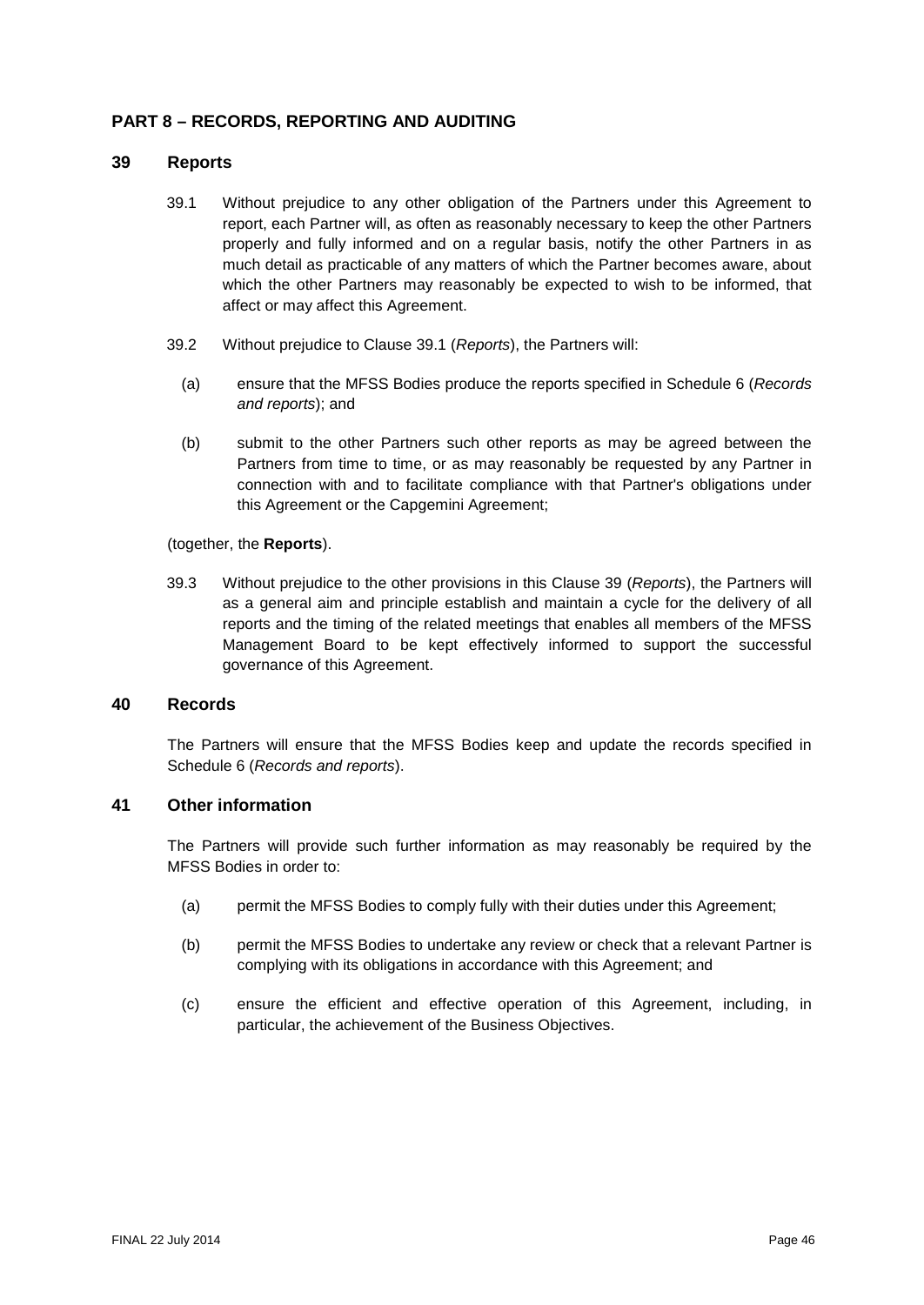## <span id="page-46-0"></span>**42 Records and reports**

#### 42.1 **Period for which records and reports are to be kept**

The Partners will retain the records and reports referred to in Clause [39](#page-45-0) (*Reports*) and Clause [40](#page-45-2) (*Records*) for a period of at least six years after the Partners' obligations under this Agreement have come to an end.

#### 42.2 **Other relevant obligations**

All information referred to in this Clause [42](#page-46-0) (*Records and reports*) is subject to the obligations set out in Clause [64](#page-62-0) (*Freedom of Information*), Clause [65](#page-63-0) (*Confidentiality*) and Clause [66](#page-65-0) (*Publicity*) and is in addition to any obligation of the Partners in any other agreement.

## **43 Early warning**

- 43.1 Each Partner will give an early warning by notifying the other affected Partners in writing as soon as it becomes aware of any matter that could:
	- (a) increase the MFSS Costs;
	- (b) adversely affect the performance of the Multi-Force Shared Services; or
	- (c) have an impact on the MFSS's ability to provide the Multi-Force Shared Services effectively and in compliance with applicable laws and regulatory requirements, or that causes, or appears to that Partner to be likely to cause, a breach by that Partner of its obligations.
- 43.2 The Partners will enter early warning matters in the risk register maintained by the Partners as specified under [Part](#page-37-1) 6 (*Risk management*).

# **44 Audit of Capgemini**

Clauses [45](#page-46-1) (*Examination by Audit Bodies*) and [46](#page-47-0) (*Audit and inspection by the MFSS Management Board*) are without prejudice to:

- (a) Cheshire's right to audit Capgemini under the Capgemini Agreement; and
- (b) the right of Non-Lead Partners to request Cheshire to audit Capgemini under Clause [20.8](#page-31-0) (*Rights and remedies in relation to a Capgemini default*).

## <span id="page-46-1"></span>**45 Examination by Audit Bodies**

- 45.1 In this Clause, **Audit Body** means:
	- (a) the internal auditors of any Partner; and
	- (b) the external auditors (including the National Audit Office or the Audit Commission (and any replacement body)).
- 45.2 For the purpose of:
	- (a) the examination and certification of the accounts of the Partners; or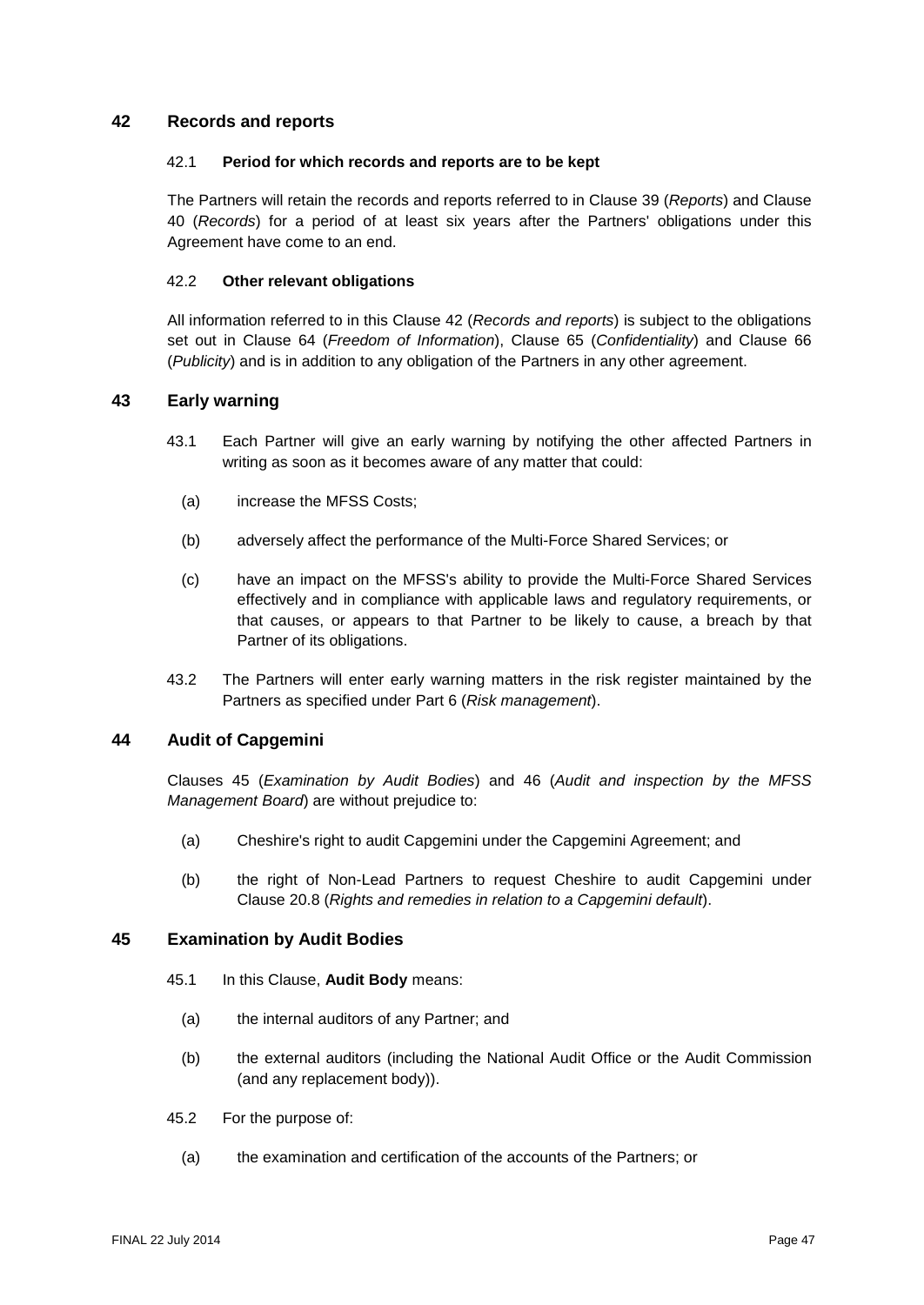(b) any examination pursuant to section 6(1) of the National Audit Act 1983 or any reenactment thereof of the economy, efficiency and effectiveness with which any of the Partners has used its resources,

the Audit Bodies may examine such documents relating to expenditure and income as they may reasonably require that are owned, held or otherwise within the control of any of the Partners and may require any of the Partners to produce such oral or written explanations as they consider necessary.

- 45.3 No Partner will be excused from performance of any aspect of its obligations under this Agreement for any period of time during which an Audit Body is exercising its rights in accordance with this Clause [45](#page-46-1) (*Examination by Audit Bodies*). If, as a result of any Audit Body inspection or audit, the relevant Partner is frustrated from performing its obligations under this Agreement, despite having used reasonable endeavours to so perform, that Partner will be entitled to bring a Change proposal, to seek to address the impact of such inspection or audit.
- 45.4 The obligations of each Partner under this Clause [45](#page-46-1) (*Examination by Audit Bodies*) will be subject to the obligations set out in Clause [65](#page-63-0) (*Confidentiality*).

# <span id="page-47-0"></span>**46 Audit and inspection by the MFSS Management Board**

#### 46.1 **Access**

- 46.1.1 Subject to compliance with applicable Laws and the relevant Partner's internal procedures relating to safety and security at its premises, the MFSS Management Board's duly authorised representatives (including advisers, consultants and agents on behalf of the MFSS Management Board) (each an **Auditor**) will have the right to enter at all times on to all or any part of any premises of any of the Partners.
- <span id="page-47-1"></span>46.1.2 Subject to Clause [46.1.3](#page-48-0) (*Access*), the relevant Auditor, acting reasonably, and subject to compliance with all applicable Laws and the relevant Partner's internal procedures relating to safety and security at its premises, will be entitled to carry out any:
	- (a) audits, inspections, reviews, periodic monitoring and spot checks of any Partner's activities under or in connection with this Agreement and any aspect of that Partner's performance of this Agreement as required by the MFSS Management Board including any obligation of that Partner to provide accurate and complete information about MFSS Costs;
	- (b) audits, inspections, reviews, periodic monitoring and spot checks of all information any Partner is required to keep under or in connection with this Agreement;
	- (c) inspections and tests to determine the quality of any activities or services performed or procured by any Partner under or in connection with this Agreement;
	- (d) interviews with any employees, secondees or other personnel of any Partner on or at the relevant premises relating to that Partner's performance of this Agreement; and
	- (e) copying and collation of any information held in electronic or paper form by any Partner relating to that Partner's performance of this Agreement.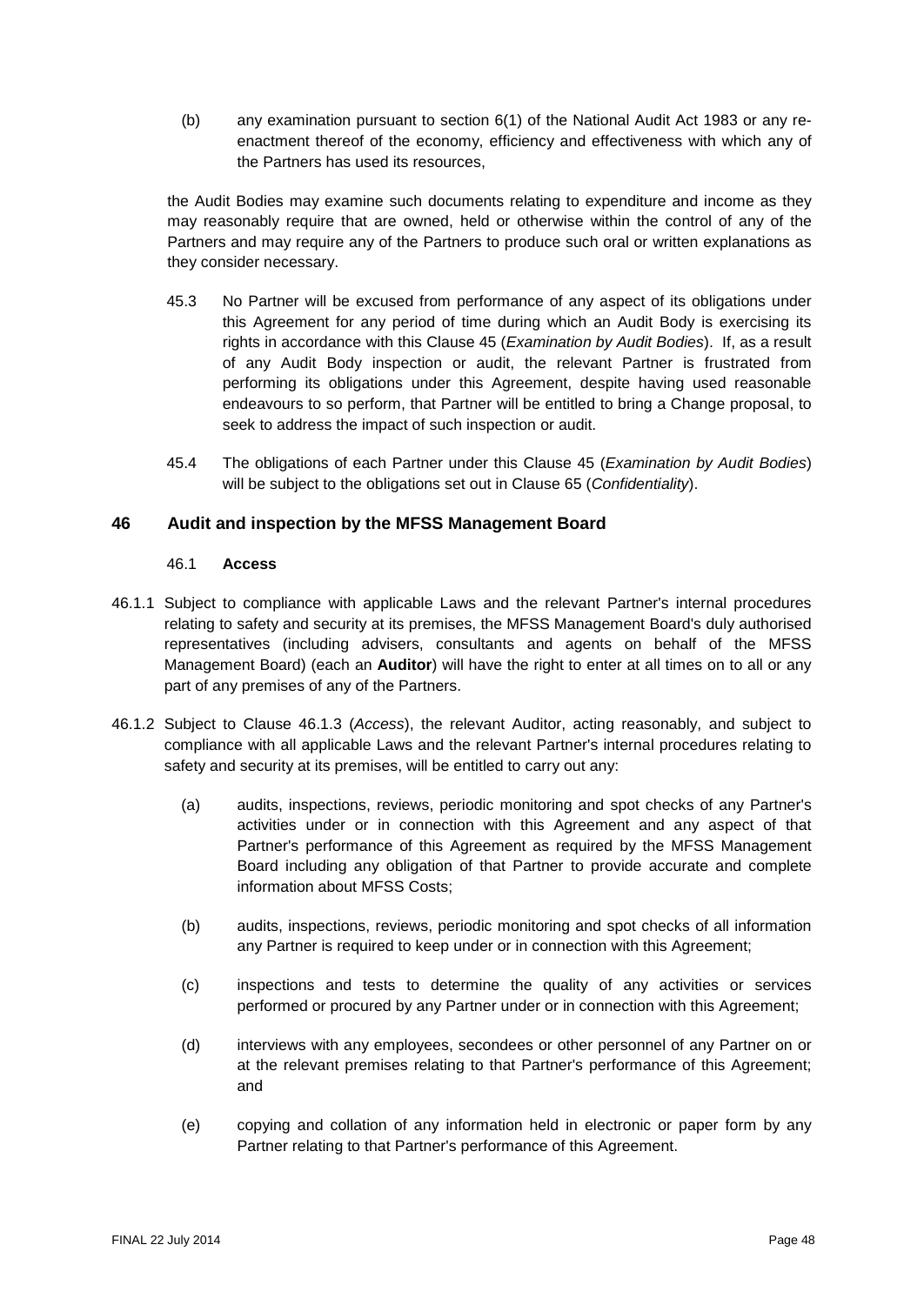- <span id="page-48-0"></span>46.1.3 The relevant Auditor will be entitled to carry out the activities and actions referred to in Clause [46.1.2](#page-47-1) (*Access*) at any time or frequency, provided always that he or she will:
	- (a) act reasonably at all times; and
	- (b) use all reasonable endeavours to minimise any disruption to the performance of the relevant Partner's obligations under this Agreement, as applicable.
- 46.1.4 For the purposes of Clause [46.1.2](#page-47-1) (*Access*), each Partner will provide all reasonable cooperation, including:
	- (a) granting, or procuring the granting of, timely access to any equipment (including all computer hardware and software and databases) used (exclusively or nonexclusively) in the performance of this Agreement, wherever situated. To the extent that such access is required to equipment that does not belong to the relevant Partner, that Partner will (and will only be obliged to) use all reasonable efforts to procure such access;
	- (b) granting timely access to any data dictionary and the fields and records within it to enable data to be downloaded from any computer systems operated by the relevant Partner; and
	- (c) ensuring that appropriate security systems are in place to prevent unauthorised access to, extraction of, and/or alteration of information during the audit.
- 46.1.5 Each Partner agrees that, for the purposes of Clause [46.1.2](#page-47-1) (*Access*), the relevant Auditor will have access to such of the Partner's facilities, information, books of account, records and other documentation (including any stored in electro-magnetic form) and personnel:
	- (a) as he or she reasonably considers necessary for the performance of his or her duties under this Agreement; and
	- (b) to the extent allowed under the Data Protection Act 1998 (**DPA**).
- 46.1.6 Each Partner agrees that the relevant Auditor will be entitled to request and receive, at any time, a reasonable number of copies of any of that Party's Data on demand, for the purposes of this Agreement, in each case to the extent allowed under the DPA.
- 46.1.7 A Partner that is the subject of inspection or audit in accordance with this Clause [46](#page-47-0) (*Audit and inspection by the MFSS Management Board*) will verify and procure that the relevant Auditor will be a suitably qualified person entitled to have the access rights and/or undertake any of the inspections or audits referred to in this Clause [46](#page-47-0) (*Audit and inspection by the MFSS Management Board*) on the MFSS Management Board's behalf. The relevant Partner will report its findings directly to the MFSS Management Board.
- 46.1.8 Each Partner will:
	- (a) fully co-operate in relation to the provisions of this Clause [46](#page-47-0) (*Audit and inspection by the MFSS Management Board*);
	- (b) provide the relevant Auditor with all information reasonably required in connection with the exercise of the MFSS Management Board*'*s rights under this Clause [46](#page-47-0) (*Audit and inspection by the MFSS Management Board*); and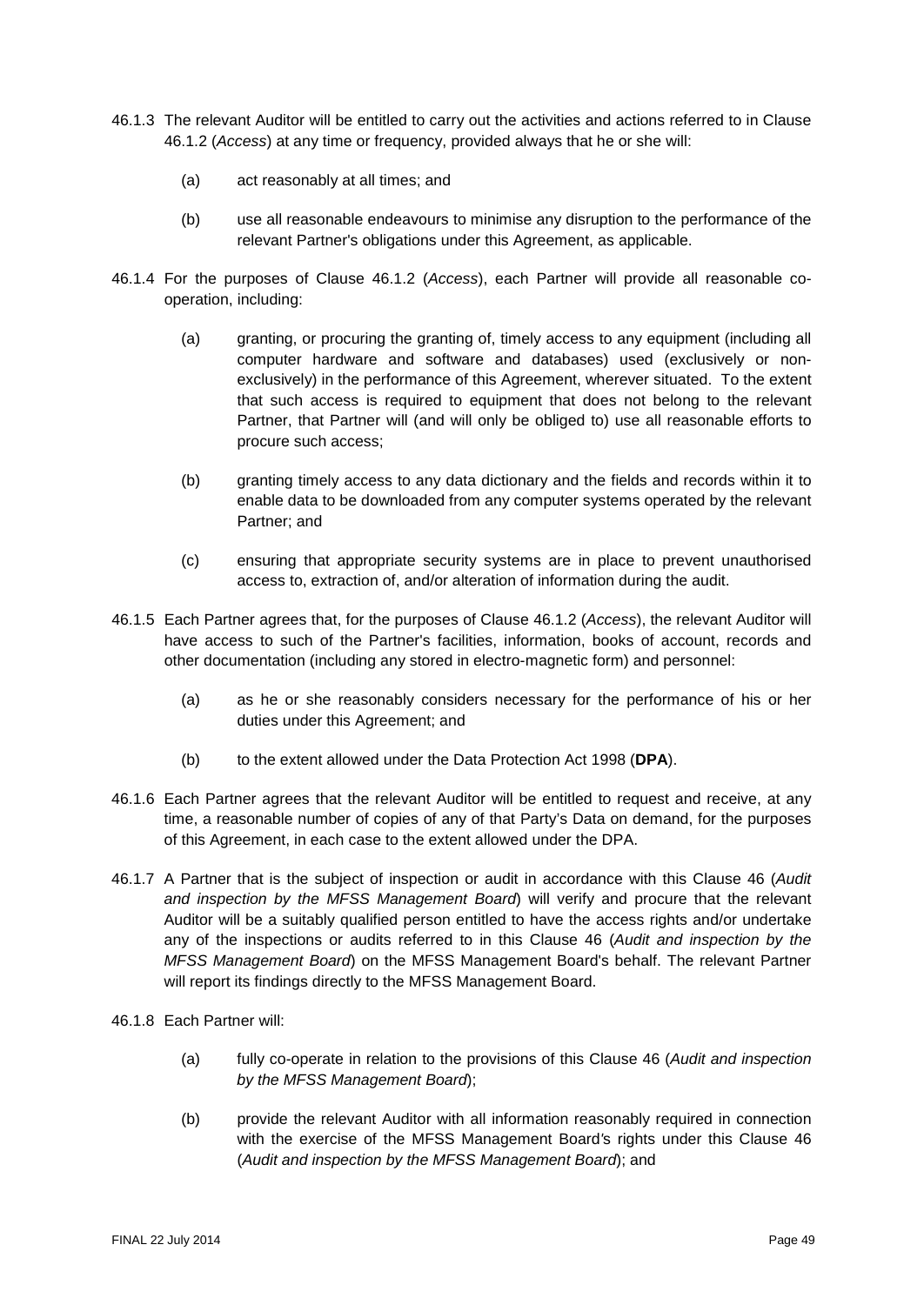- (c) keep all records and other relevant documentation relating to its quality management systems and all information required to be held by it in good order and in such form as to be capable of audit (including by electronic means) by the MFSS Management Board; and
	- (i) make such records available for inspection by an Auditor at all reasonable times; and
	- (ii) at the MFSS Management Board's or any Auditor's request, make available to the relevant Auditor (as applicable) any software necessary to review such records.
- 46.1.9 The MFSS Management Board will:
	- (a) implement and maintain procedures for notifying all Auditors of the relevant Partner's internal procedures relating to safety and security at that Partner's premises;
	- (b) use reasonable endeavours to ensure that each Auditor complies with the relevant rules and requirements; and
	- (c) notify the relevant Partner that an Auditor acting on behalf of the MFSS Management Board in accordance with this Clause [46](#page-47-0) (*Audit and inspection by the MFSS Management Board*) is duly authorised.

#### 46.2 **Provision of facilities**

- 46.2.1 Each Partner will provide such suitable assigned office accommodation on its premises and such other facilities as the Auditors may reasonably require for the purposes of exercising the MFSS Management Board's rights of access, inspection and audit under or in connection with this Clause [46](#page-47-0) (*Audit and inspection by the MFSS Management Board*).
- 46.2.2 Each Partner will ensure that all accommodation and facilities it provides will:
	- (a) be adequately furnished, lit, heated and ventilated and will include suitable cloakroom, IT, fire detection, alarm and communication facilities; and
	- (b) be maintained to a reasonable standard of repair throughout the duration of this Agreement.

## 46.3 **Books of audit findings**

Each Partner will maintain books containing the findings of audits carried out pursuant to this Clause [46](#page-47-0) (*Audit and inspection by the MFSS Management Board*).

## 46.4 **Obligations of Partners persist**

No Partner will be excused from the performance of any aspect of its obligations under this Agreement for any period of time during which the MFSS Management Board (whether itself or through any Auditor) is exercising its rights in accordance with this Clause [46](#page-47-0) (*Audit and inspection by the MFSS Management Board*). If, as a result of any MFSS Management Board inspection or audit, the relevant Partner is frustrated from performing its obligations under this Agreement, despite having used reasonable endeavours to so perform, that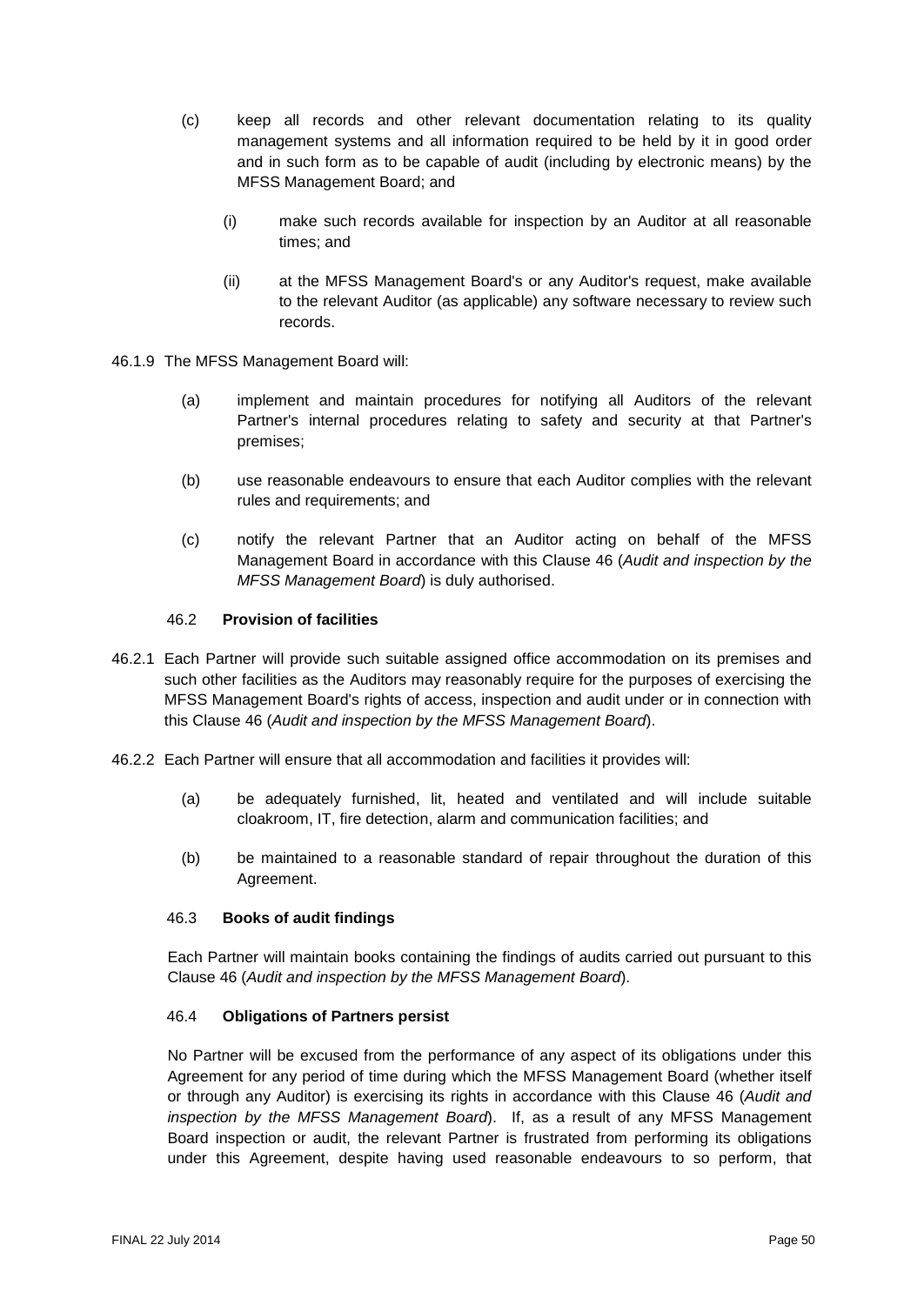Partner will be entitled to bring a Change proposal, to seek to address the impact of such inspection or audit.

# 46.5 **Confidentiality**

The obligations of each Partner under this Clause [46](#page-47-0) (*Audit and inspection by the MFSS Management Board*) will be subject to the obligations set out in Clause [65](#page-63-0) (*Confidentiality*).

# 46.6 **Overpayment or underpayment**

If, following any audit and inspection, the MFSS Management Board can demonstrate that the MFSS Costs paid by any Partner under this Agreement exceed or are less than the MFSS Costs which should have been payable as calculated in accordance with this Agreement, the Partners will agree an adjustment under [Part](#page-40-4) 7 (*MFSS C*osts).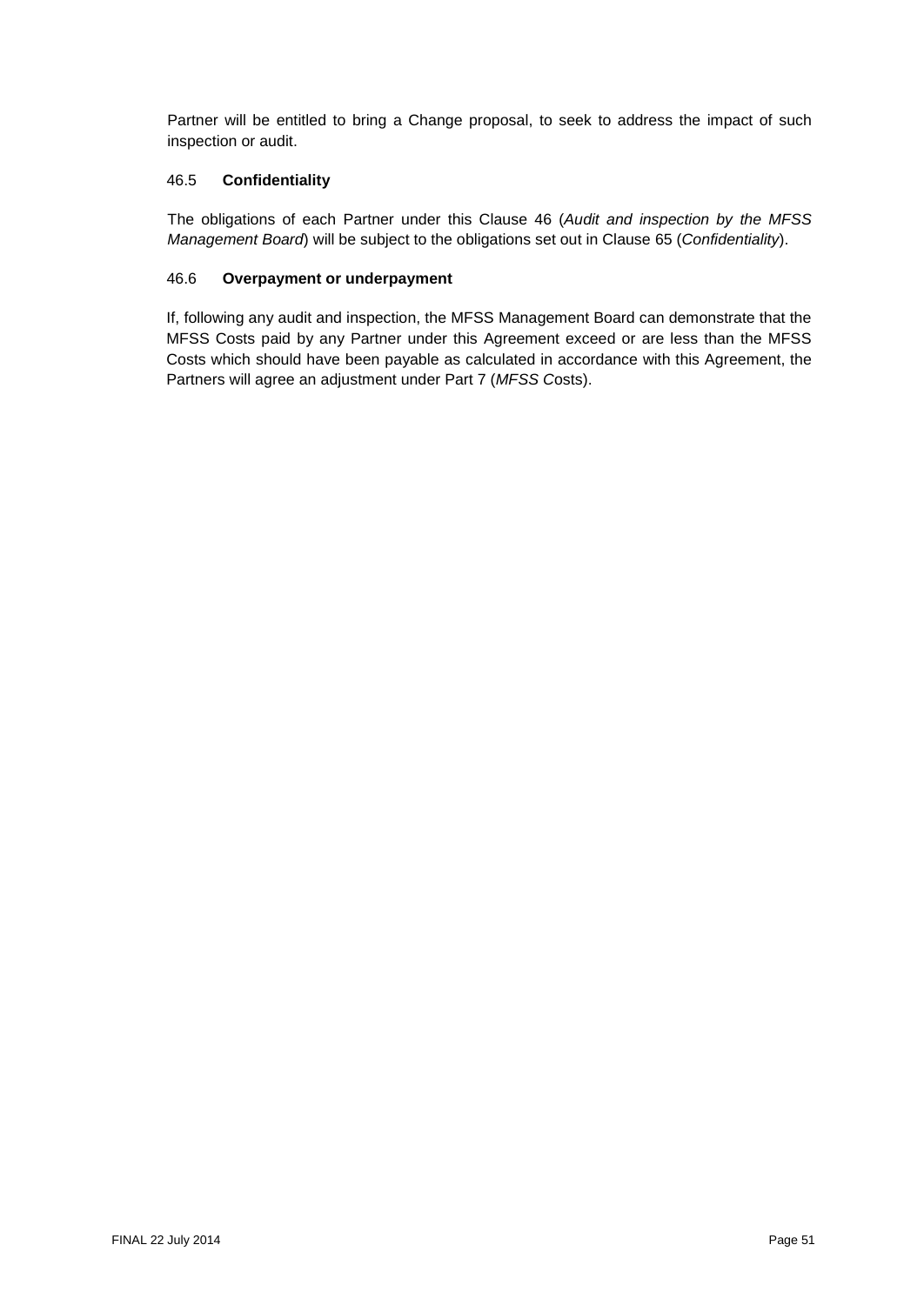# <span id="page-51-0"></span>**PART 9 – CHANGE CONTROL PROCEDURE**

#### **47 Agreement of changes**

- 47.1 Changes to this Agreement will be agreed by the Partners under this [Part](#page-51-0) 9 (*Change Control Procedure*).
- 47.2 Changes to the Relevant Services to be provided to a Partner will be agreed by that Partner and the MFSS.
- 47.3 Changes to all other parts of this Agreement will be agreed between all of the Partners, voting in accordance with the voting arrangements in Clause [11](#page-18-0) (*Voting and decision making*).

# **48 Proposal of Changes**

A change to this Agreement or any document required to be produced pursuant to the agreement (**Change**) may be proposed at any time by any of the Partners or any MFSS Body (**Proposer**) by serving a notice which:

- (a) sets out the Change in sufficient detail to enable the recipients to evaluate it in full;
- (b) specifies the reasons for proposing the Change; and
- (c) indicates if there are any dates by which a decision is critical.

# **49 Withdrawal of Changes**

The Proposer will be entitled, at any time prior to the signing of the written acceptance by the Partners of the Change, to withdraw the notice of Change served by it.

# **50 Prioritisation of Changes**

The MFSS Management Board will:

- (a) prioritise proposed Changes;
- (b) refer them to the Head of Shared Services for evaluation; and
- (c) specify a deadline within which the Head of Shared Services should prepare its evaluation of the proposed Change (**Evaluation Report**).

#### **51 Evaluation of Changes**

The Head of Shared Services will, in accordance with the deadline set by the MFSS Management Board, prepare an Evaluation Report that deals with the following:

- (a) details of the proposed Change and the reason for the proposed Change;
- (b) an outline business case, including details of benefits and opportunities (and evaluation of the benefits and opportunities) which the proposed Change will offer;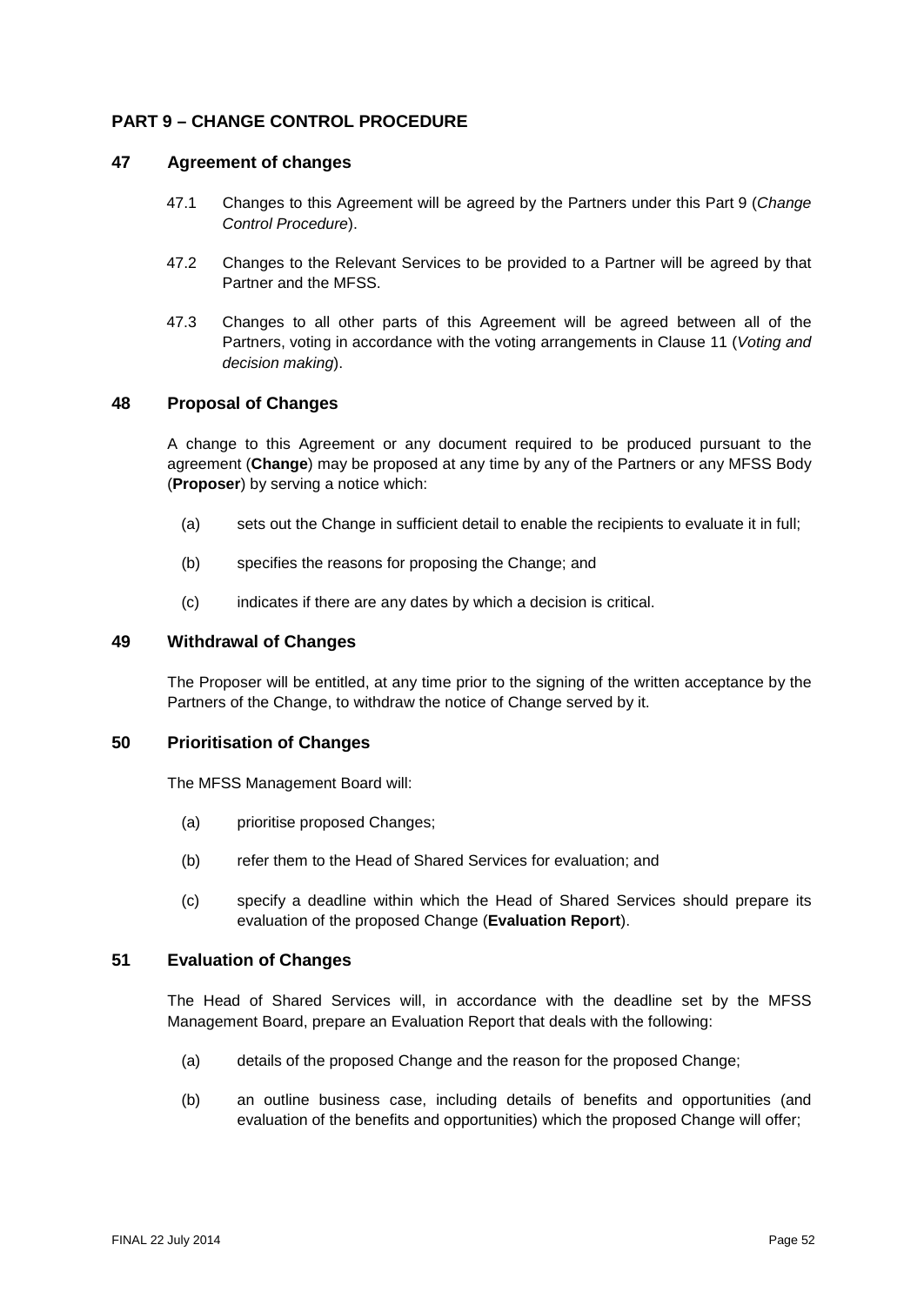- (c) outline details of any actions or changes in the Partner's business or the Multi-Force Shared Services which the Partners could implement to maximise the benefit from the implementation of the proposed Change;
- (d) details of the impact of the proposed Change on the Multi-Force Shared Services;
- (e) details of any changes required to security as a result of implementing the proposed Change;
- (f) details of any changes required to the Business Continuity Plan as a result of implementing the proposed Change;
- (g) details of the impact of the proposed Change on the risks affecting the Multi-Force Shared Services (including those documented in the risk register agreed by the Partners) or the allocation of risks between the Partners;
- (h) whether the implementation of the proposed Change would contravene any legislation;
- (i) the proposed timetable for the implementation of the proposed Change;
- (j) an estimate of the costs or savings of implementing the proposed Change; and
- (k) any variation to the terms of this Agreement or the Capgemini Agreement that will be required as a result of the proposed Change.

# **52 Approval of Changes**

- 52.1 The MFSS Management Board will review the Evaluation Report and either accept or reject the Change.
- 52.2 If the MFSS Management Board considers that it requires further information regarding the proposed Change so that it may properly evaluate the proposed Change and the Evaluation Report, then the Head of Shared Services will take steps to obtain the required information promptly so that the MFSS Management Board is satisfied that it has sufficient information to properly evaluate the proposed Change and the Evaluation Report.
- 52.3 Subject to Clause 47.2, before a Change to this Agreement pursuant to any notice of Change can become valid, it must be:
	- (a) approved by the Partners under Clause [11](#page-18-0) (*Voting and decision making*); and
	- (b) executed by the Partners (in accordance with section 23C(4) of the Policing and Crime Act 2009) in the form of an updated form of this Agreement.

## <span id="page-52-0"></span>**53 Record of Changes**

- 53.1 The Head of Shared Services will, under Clause [40](#page-45-2) (*Records*), keep an accurate and complete record of:
	- (a) each notice requesting a Change;
	- (b) each Evaluation Report; and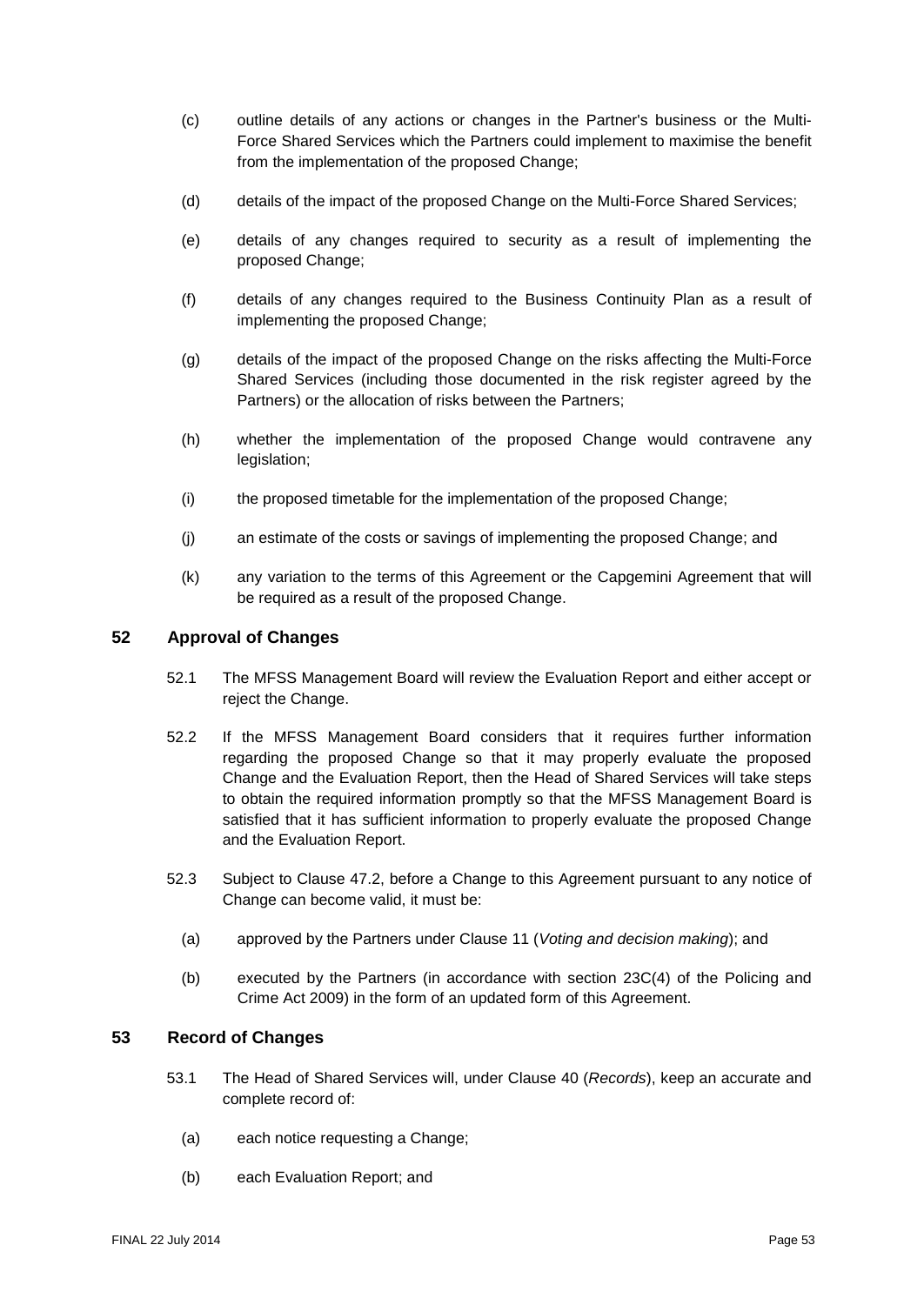- (c) each updated form of this Agreement.
- 53.2 The Head of Shared Services will allocate a unique reference number to each of the documents specified above.
- 53.3 The Head of Shared Services will also keep a record that sets out the progress made in implementing the agreed Changes.
- 53.4 The Head of Shared Services will promptly provide the Partners with reasonable access to the records referred to in this Clause [53](#page-52-0) (*Record of Changes*), upon request.

## **54 Invalid amendments**

Any purported amendment to this Agreement that does not satisfy the terms of this [Part](#page-51-0) 9 (*Change Control Procedure*) will be of no effect.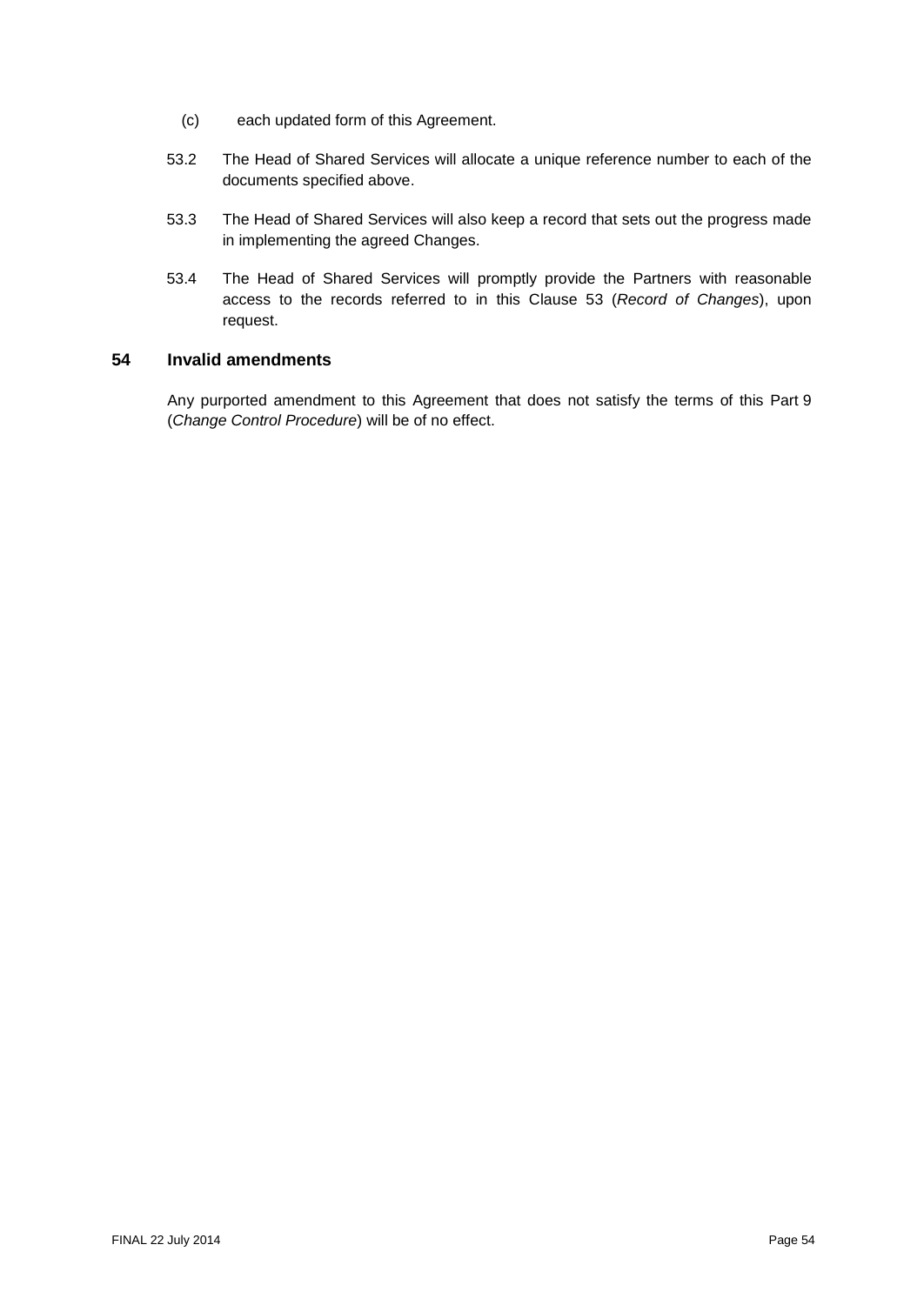# <span id="page-54-0"></span>**PART 10 – DISPUTE RESOLUTION PROCEDURE**

# <span id="page-54-1"></span>**55 Dispute Resolution Procedure**

The Partners will resolve Disputes arising out of or in connection with this Agreement in accordance with this Dispute Resolution Procedure.

# **56 Definitions**

In this [Part](#page-54-0) 10 (*Dispute Resolution Procedure*), the following terms will have the following meanings:

| <b>Case Summary</b>                 | means a concise summary of a Partner's<br>case in a Dispute subjected to mediation.                                                                                                                                   |
|-------------------------------------|-----------------------------------------------------------------------------------------------------------------------------------------------------------------------------------------------------------------------|
| <b>CEDR</b>                         | means the Centre for Effective<br><b>Dispute</b><br>Resolution<br>of<br>International<br><b>Dispute</b><br>Resolution Centre, 70 Fleet Street, London,<br>EC4Y 1EU.                                                   |
| <b>Dispute Resolution Timetable</b> | means the Standard Dispute Timetable or the<br><b>Expedited Dispute Timetable.</b>                                                                                                                                    |
| <b>Exception</b>                    | means a deviation of project tolerances in<br>accordance with PRINCE2 methodology in<br>respect of this Agreement, in the provision of<br>the Multi-Force Shared Services.                                            |
| <b>Expedited Dispute Timetable</b>  | reduced<br>timetable<br>for<br>the<br>the<br>means<br>resolution of Disputes set out in Clause 57<br>(Dispute resolution timetable) to be used in<br>accordance with the provisions of Clause<br>58.6 (Introduction). |
| <b>Expert</b>                       | means the person appointed by the Partners<br>accordance<br>with Clause 61 (Expert<br>in.<br>determination).                                                                                                          |
| <b>Mediator</b>                     | means the independent third party appointed<br>in accordance with Clause 60 (Mediation).                                                                                                                              |
| <b>Notice of Dispute</b>            | means a written notice served by any Partner<br>on another Partner or Partners stating that<br>the Partner serving the notice believes there<br>is a Dispute.                                                         |
| <b>Standard Dispute Timetable</b>   | timetable for<br>standard<br>the<br>the<br>means<br>resolution of Disputes set out in Clause 57<br>(Dispute resolution timetable).                                                                                    |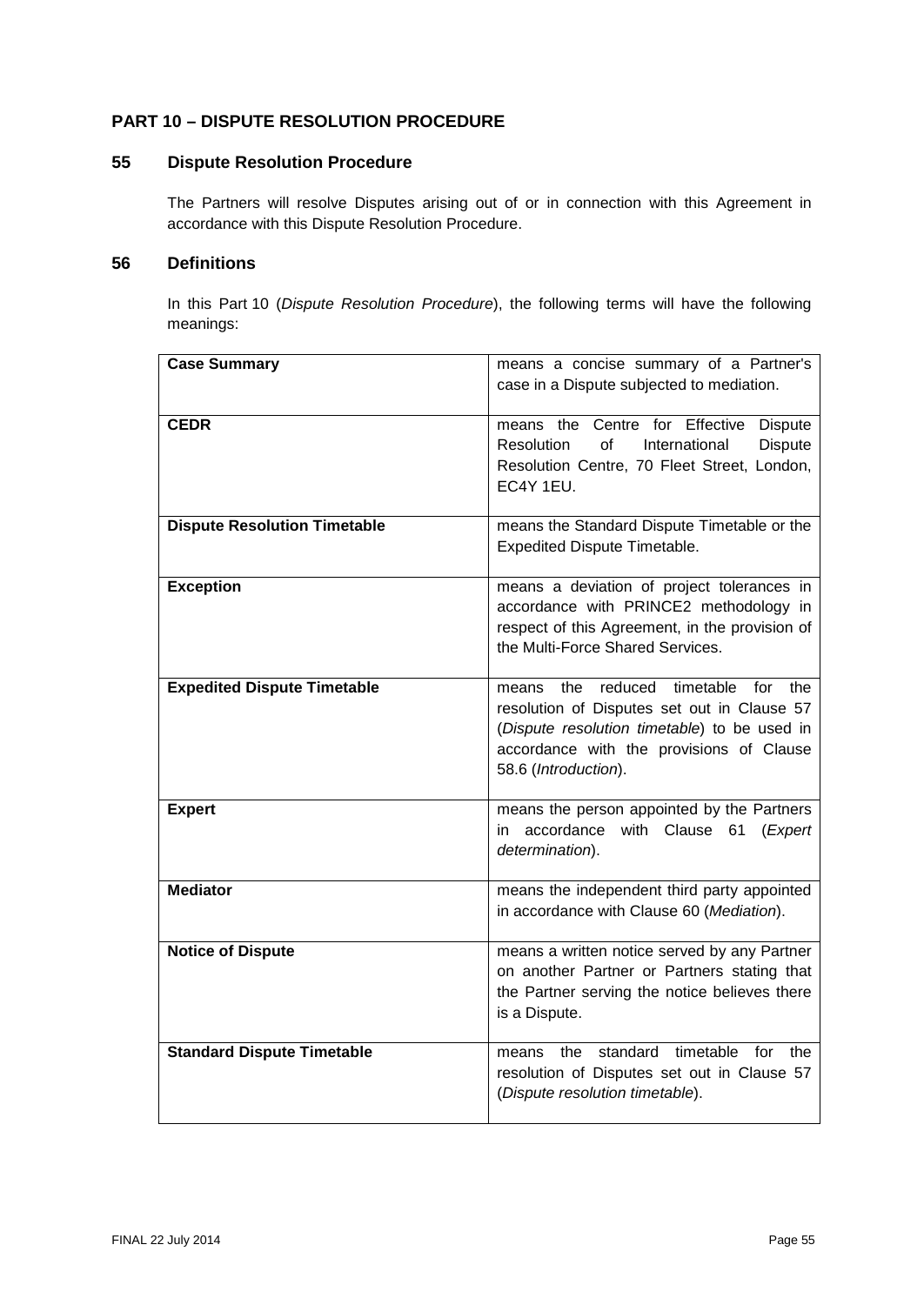# <span id="page-55-0"></span>**57 Dispute resolution timetable**

Disputes will be escalated by the Partners in accordance with the following timetable:

| <b>Stage</b>                                                                                                                                                                                       | <b>Standard</b><br><b>Dispute</b><br><b>Timetable</b> | <b>Expedited</b><br><b>Dispute</b><br><b>Timetable</b> |
|----------------------------------------------------------------------------------------------------------------------------------------------------------------------------------------------------|-------------------------------------------------------|--------------------------------------------------------|
| Time permitted for resolution of Dispute<br>by escalation pursuant to Clause 59<br>(Escalation) from the date of the Notice<br>of Dispute                                                          | One month                                             | 10 Working Days                                        |
| Period of time in which Dispute is to be<br>referred to mediation in accordance with<br>Clause 59.4 (Escalation)                                                                                   | 10 Working Days                                       | five Working Days                                      |
| Clause<br>60.2<br>Time<br>permitted<br>in.<br>(Mediation) to agree the appointment of<br>the Mediator                                                                                              | 10 Working Days                                       | five Working Days                                      |
| Period of time in which the Mediator<br>may convene the mediation meeting<br>the<br>date<br>of<br>appointment<br>from<br>-in<br>accordance with Clause 60.7 (The<br>Mediation)                     | 30 Working Days                                       | 20 Working Days                                        |
| Maximum duration of mediation meeting<br>in accordance with Clause 60.7.5 (The<br>Mediation)                                                                                                       | <b>Three Working Days</b>                             | One Working Day                                        |
| Period of time in which the mediation<br>settlement is to be recorded in writing<br>signed<br>the<br>Partners<br>in<br>and<br>by<br>with<br>Clause<br>accordance<br>60.8<br>(Settlement Agreement) | 10 Working Days                                       | Five Working Days                                      |

## **58 Introduction**

- 58.1 The Dispute Resolution Procedure will start with the service of a Notice of Dispute.
- 58.2 The Notice of Dispute will:
	- (a) set out the material particulars of the Dispute;
	- (b) set out the reasons why the Partner serving the Notice of Dispute believes the Dispute has arisen;
	- (c) elect (subject to the provisions of Clause [58.6](#page-56-0) (*Introduction*)) whether the Dispute should be dealt with under the Standard Dispute Timetable or the Expedited Dispute Timetable; and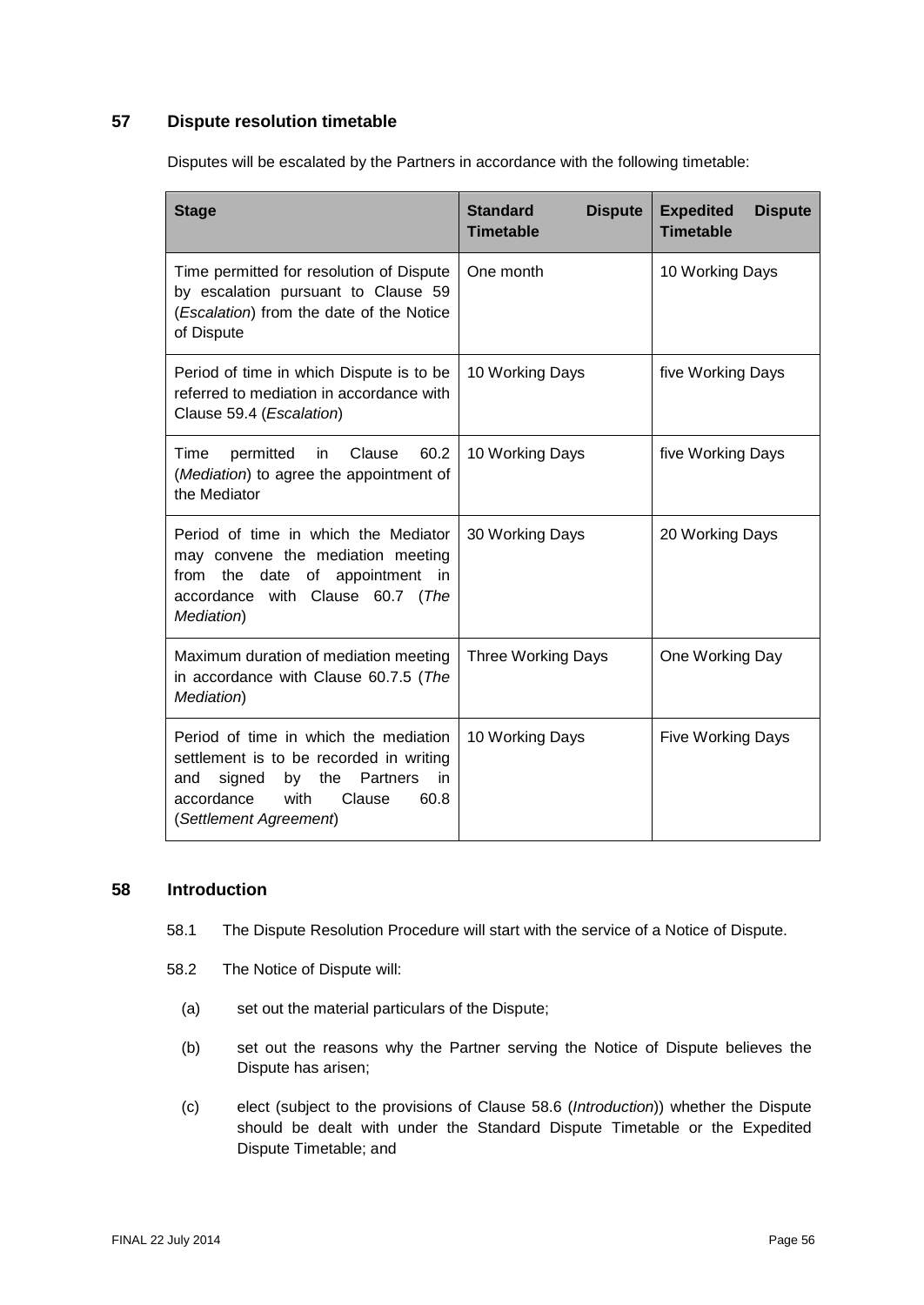- (d) if the Partner serving the Notice of Dispute believes the Dispute should be dealt with under the Expedited Dispute Timetable, explain the reasons why.
- 58.3 Unless agreed otherwise between the Partners in writing, the Partners will continue to comply with their respective obligations under this Agreement regardless of the nature of the Dispute and notwithstanding the referral of the Dispute to the Dispute Resolution Procedure.
- 58.4 Subject to Clause [59.5](#page-57-2) (*Escalation*), the disputing Partners will seek to resolve Disputes:
	- (a) firstly by commercial negotiation (as prescribed in Clause [59](#page-56-1) (*Escalation*));
	- (b) then by mediation (as prescribed in Clause [60](#page-57-0) (*Mediation*)); and
	- (c) lastly by recourse to arbitration (as prescribed in Clause [62](#page-61-0) (*Arbitration*) or litigation (in accordance with Clause [94](#page-84-0) (*Governing law and jurisdiction*)).

Specific issues may be referred to Expert determination (as prescribed in Clause [61](#page-60-0) (*Expert determination*)), where appropriate.

- 58.5 The time periods set out in the Dispute Resolution Timetable will apply to all Disputes, unless the disputing Partners agree in writing that an alternative timetable should apply in respect of a specific Dispute.
- <span id="page-56-0"></span>58.6 The disputing Partners may only agree to use the Expedited Dispute Timetable in exceptional circumstances where the use of the Standard Dispute Timetable would be unreasonable, including (by way of example) where one Partner would be materially disadvantaged by a delay in resolving the Dispute.

## <span id="page-56-1"></span>**59 Escalation**

- 59.1 Subject to Clause [59.5](#page-57-2) (*Escalation*), the disputing Partners will use all reasonable endeavours to settle any Dispute between them in good faith and in accordance with the procedure set out in this Dispute Resolution Procedure.
- 59.2 In the first instance, the disputing Partners will each make reasonable endeavours to resolve all Disputes as soon as possible, at the lowest level in the project structure in which they can best be managed. Where a Partner considers that a Dispute cannot be resolved within acceptable timescales, the dissatisfied Partner may escalate the Dispute to the next level in the partnering structure in accordance with the agreed escalation process (**Escalation Process**), provided the disputing Partners will not repeat this process in respect of a Dispute relating to an Exception that has been escalated already in accordance with this process.
- <span id="page-56-3"></span>59.3 The timescale for resolving Disputes by escalation will be as set out in the applicable section of the Dispute Resolution Timetable.
- <span id="page-56-2"></span>59.4 If the disputing Partners have not settled the Dispute in accordance with the Escalation Process and the time period provided in Clause [59.3](#page-56-3) (*Escalation*), then the disputing Partners will refer the matter to mediation in accordance with Clause [60](#page-57-0) (*Mediation*)).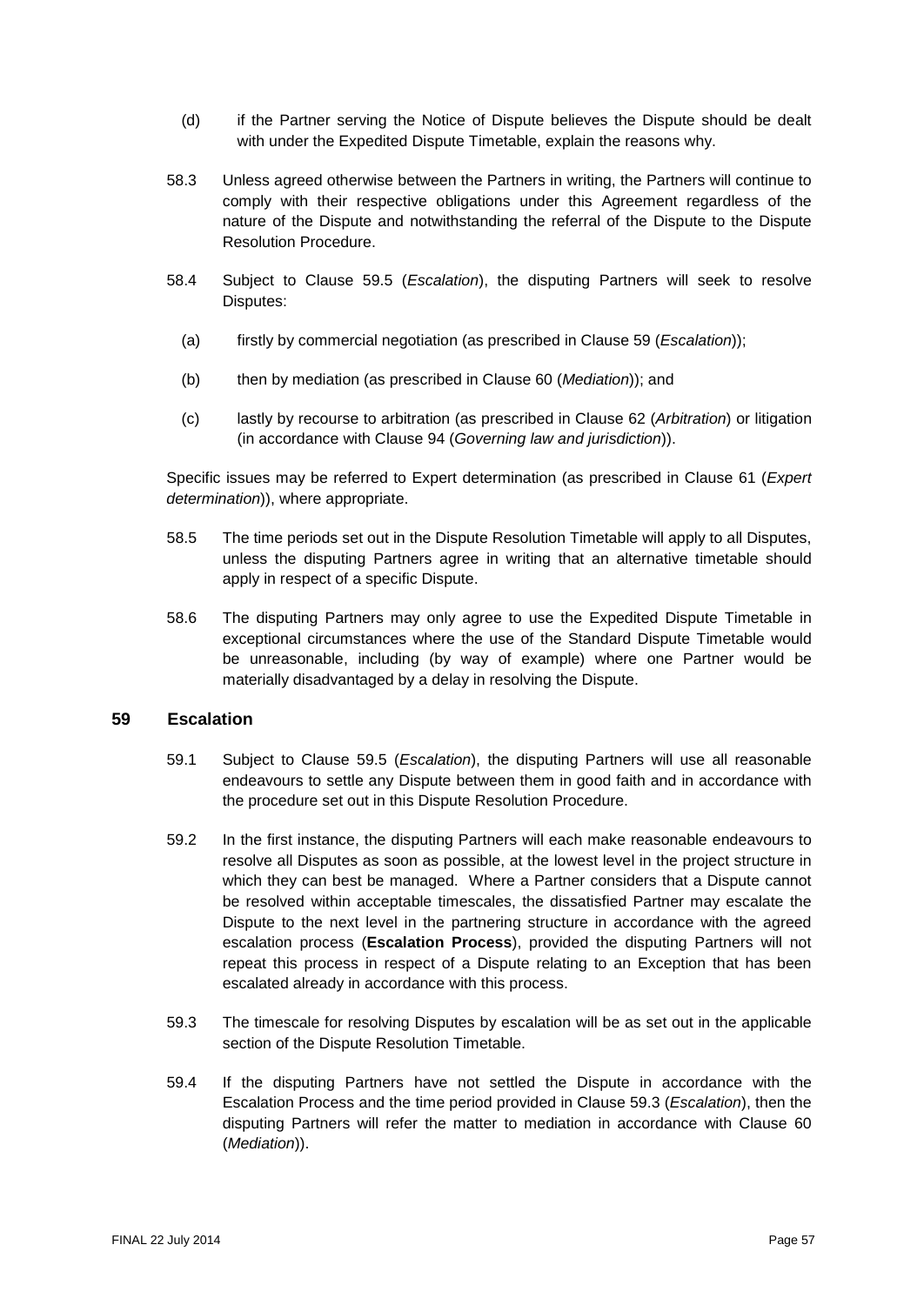<span id="page-57-2"></span>59.5 If any disputing Partner is of the reasonable opinion that the resolution of a Dispute by escalation, or the continuance of escalation, will not result in an appropriate solution or that the disputing Partners have already held discussions of a nature and intent (or that otherwise were conducted in the spirit) that would equate to the conduct of escalation in accordance with this Clause [59](#page-56-1) (*Escalation*), that Partner will serve a written notice to that effect and the disputing Partners will proceed to mediation in accordance with Clause [60](#page-57-0) (*Mediation*).

#### <span id="page-57-0"></span>**60 Mediation**

- 60.1 If a Dispute between the disputing Partners cannot be resolved by escalation in accordance with Clause [59](#page-56-1) (*Escalation*), then the disputing Partners will attempt to resolve it in accordance with CEDR's model mediation procedure.
- <span id="page-57-1"></span>60.2 If the disputing Partners are unable to agree on the joint appointment of a Mediator within the timescale specified in the applicable section of the Dispute Resolution Timetable, they will make a joint application to CEDR to nominate the Mediator.

#### 60.3 **The Mediator**

- 60.3.1 The Mediator, after consultation with the disputing Partners where appropriate, will:
	- (a) attend any meetings with any or all of the disputing Partners preceding the mediation, if requested or if the Mediator decides this is appropriate and the disputing Partners agree;
	- (b) read before the mediation each Case Summary and all the documents sent to him or her;
	- (c) chair, and determine the procedure for, the mediation;
	- (d) assist the disputing Partners in drawing up any written settlement agreement; and
	- (e) abide by the terms of CEDR's model mediation procedure and CEDR's code of conduct for mediators.
- 60.3.2 The Mediator (and any member of the Mediator's firm or company) will not act for any of the disputing Partners individually in connection with the Dispute in any capacity during the Term. The disputing Partners accept that in relation to the Dispute neither the Mediator nor CEDR is an agent of, or acting in any capacity for, any of the disputing Partners. Furthermore, the disputing Partners and the Mediator accept that the Mediator (unless an employee of CEDR) is acting as an independent contractor and not as an agent or employee of CEDR.

#### 60.4 **CEDR**

- 60.4.1 CEDR, in conjunction with the Mediator, will make the necessary arrangements for the mediation including, as necessary:
	- (a) nominating, and obtaining the agreement of the disputing Partners to, the Mediator;
	- (b) organising a suitable venue and dates;
	- (c) organising exchange of the Case Summaries and documents;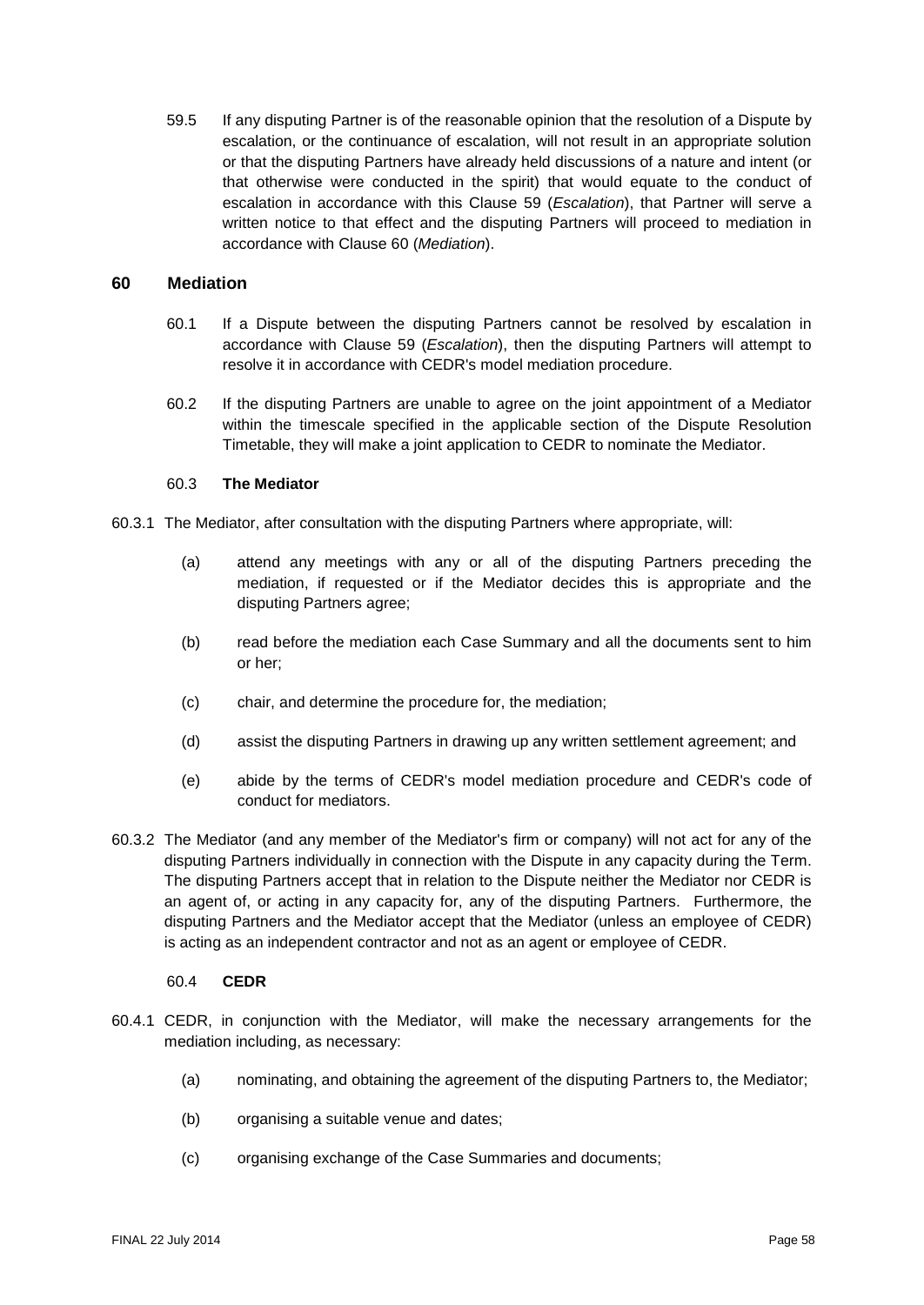- (d) meeting with any of the disputing Partners (and the Mediator if appointed), either together or separately, to discuss any matters or concerns relating to the mediation; and
- (e) general administration in relation to the mediation.
- 60.4.2 If there is any issue about the conduct of the mediation on which the disputing Partners cannot agree within a reasonable time, CEDR will, at the request of any of the disputing Partners, decide the issue for such Partners, having consulted with them.
- 60.4.3 The disputing Partners agree to notify the Mediator that they wish to observe the relevant timescales agreed in the Dispute Resolution Timetable.

#### 60.5 **Participants**

Each disputing Partner will state the names of:

- (a) the person(s) who will be the lead negotiator(s) for that Partner, who must have full authority to settle the Dispute; and
- (b) any other person(s) (such as professional advisers, colleagues or sub-contractors) who will also be present at, and/or participating in, the mediation on that Partner's behalf.

#### 60.6 **Exchange of Information**

- <span id="page-58-0"></span>60.6.1 Each disputing Partner will send to CEDR at least two weeks before the mediation, or such other date as may be agreed between the disputing Partners and CEDR, sufficient copies of:
	- (a) its Case Summary; and
	- (b) all the documents to which the Case Summary refers and any others to which it may want to refer in the mediation.
- 60.6.2 In addition, each disputing Partner may send to the Mediator (through CEDR) and/or bring to the mediation further documentation that it wishes to disclose in confidence to the Mediator, but not to any other Partner, clearly stating in writing that such documentation is confidential to the Mediator and CEDR.
- 60.6.3 The Mediator will be responsible for sending a copy of each disputing Partner's Case Summary and supporting documents (pursuant to Clause [60.6.1](#page-58-0) (*Exchange of information*)) to the other disputing Partner(s) simultaneously.
- 60.6.4 The disputing Partners will try to agree:
	- (a) the maximum number of pages of each Case Summary; and
	- (b) a joint set of supporting documents or the maximum length of each set of supporting documents.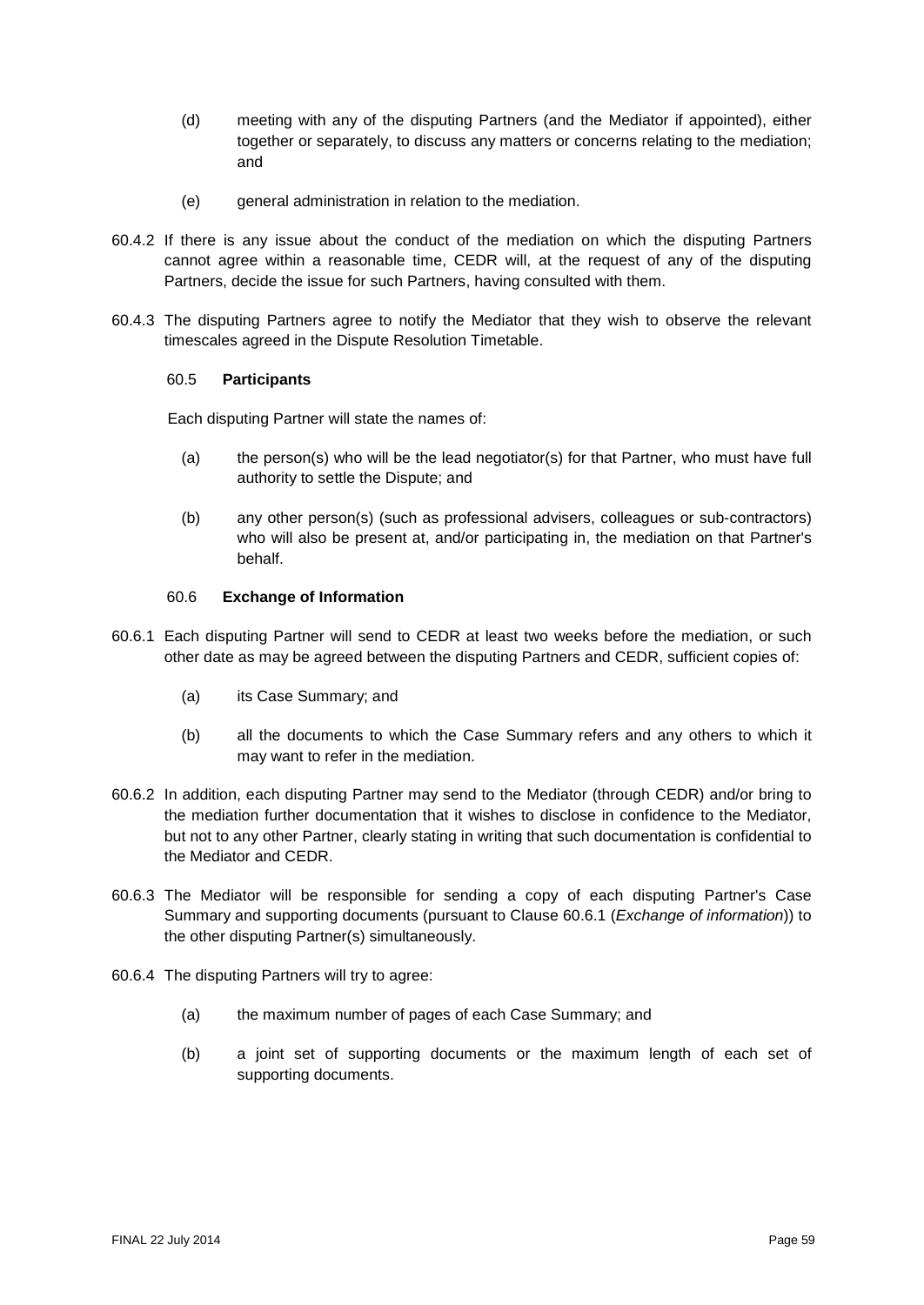#### 60.7 **The mediation**

- <span id="page-59-0"></span>60.7.1 The mediation will take place at the time and place arranged by CEDR. The disputing Partners agree to request that CEDR arrange the time and place for the mediation within the timescale specified in the applicable section of the Dispute Resolution Timetable.
- 60.7.2 The Mediator will chair, and determine the procedure at, the mediation.
- 60.7.3 No recording or transcript of the mediation will be made.
- 60.7.4 If the disputing Partners are unable to reach a settlement in the negotiations at the mediation, and only if all such disputing Partners so request and the Mediator agrees, the Mediator will produce for the disputing Partners a non-binding recommendation on terms of settlement. This will not attempt to anticipate what a court might order, but will set out what the Mediator suggests are appropriate settlement terms in all of the circumstances.
- <span id="page-59-2"></span><span id="page-59-1"></span>60.7.5 The disputing Partners agree to notify CEDR that the maximum duration for the mediation meeting will be as set out in the applicable section of the Dispute Resolution Timetable.

#### 60.8 **Settlement agreement**

Any settlement reached in the mediation will not be legally binding until it has been reduced to writing and signed by, or on behalf of, the disputing Partners (in accordance with the Change Control Procedure, where appropriate). In any event, any settlement agreement must be finalised within the timescales specified in the Dispute Resolution Timetable. The Mediator will assist the disputing Partners in recording the outcome of the mediation.

#### 60.9 **Termination**

The mediation will terminate when:

- (a) any disputing Partner withdraws from the mediation;
- (b) a written settlement agreement is concluded;
- (c) the Mediator decides that continuing the mediation is unlikely to result in a settlement; or
- (d) the Mediator decides he or she should retire for any of the reasons in CEDR's code of conduct.

#### 60.10 **Stay of proceedings**

Any litigation or arbitration in relation to the Dispute may be commenced or continued notwithstanding the mediation, unless the disputing Partners agree otherwise or a court so orders.

#### 60.11 **Confidentiality**

<span id="page-59-3"></span>60.11.1Every person involved in the mediation will keep confidential and not use for any collateral or ulterior purpose: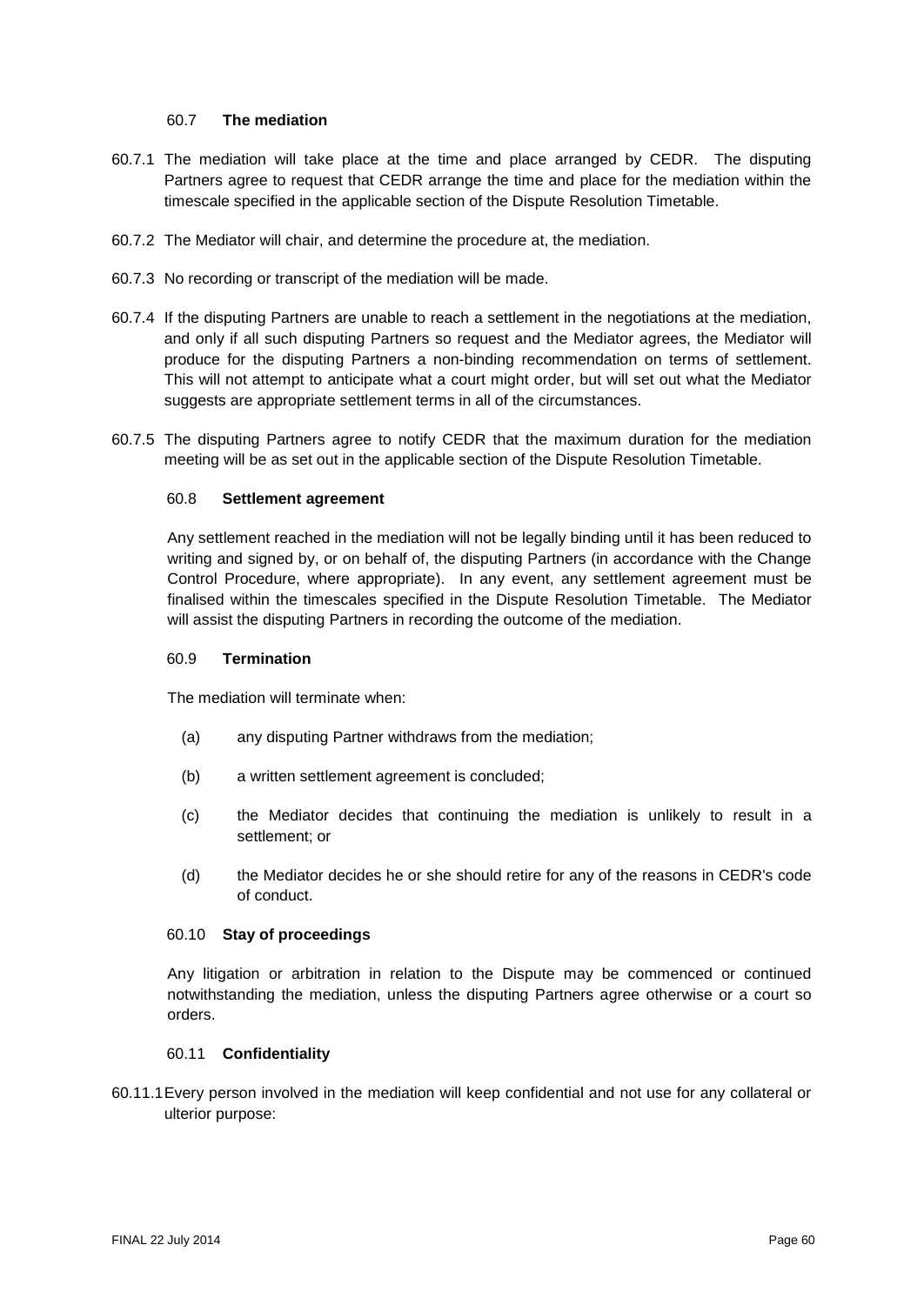- (a) information that the mediation is to take place or has taken place, other than to inform a court dealing with any litigation relating to the Dispute of that information; and
- (b) all information (whether given orally, in writing or otherwise) arising out of, or in connection with, the mediation including the fact of any settlement and its terms.
- <span id="page-60-1"></span>60.11.2All information (whether oral or documentary and on any media) arising out of, or in connection with, the mediation will be without prejudice, privileged and not admissible as evidence or disclosable in any current or subsequent litigation or other proceedings whatsoever. This does not apply to any information that would in any event have been admissible or disclosable in any such proceedings.
- 60.11.3Clauses [60.11.1](#page-59-3) and [60.11.2](#page-60-1) (*Confidentiality*) will not apply insofar as any such information is necessary to implement and enforce any settlement agreement arising out of the mediation.
- 60.11.4None of the disputing Partners will call the Mediator or CEDR (or any employee, consultant, officer or representative of CEDR) as a witness, consultant, arbitrator or expert in any litigation or other proceedings whatsoever. The Mediator and CEDR will not voluntarily act in any such capacity without the written agreement of all the disputing Partners.

#### 60.12 **Mediator's fees and expenses**

- 60.12.1CEDR's fees (which include the Mediator's fees) and the other expenses of the mediation will be borne equally between the disputing Partners. Payment of these fees and expenses will be made to CEDR in accordance with its fee schedule and terms and conditions of business.
- 60.12.2Each disputing Partner will bear its own costs and expenses of its participation in the mediation.

## 60.13 **Exclusion of liability**

Neither the Mediator nor CEDR will be liable to the disputing Partners for any act or omission in connection with the services provided by them in, or in relation to, the mediation, unless the act or omission is shown to have been in bad faith.

## <span id="page-60-0"></span>**61 Expert determination**

- 61.1 If this Agreement expressly requires a Dispute to be referred to expert determination or the Dispute relates to any aspect of the technology underlying the provision of the Multi-Force Shared Services, or otherwise relates to an ICT technical, financial technical or other technical issue (as the Partners agree), and the Dispute has not been resolved using the Escalation Process or mediation pursuant to Clause [60](#page-57-0) (*Mediation*), then any Partner may request (which request will not be unreasonably withheld or delayed) by written notice to the other applicable Partners that the Dispute is referred to an Expert for determination.
- 61.2 The Expert will be appointed by agreement in writing between the disputing Partners, but in the event of a failure to agree within 10 Working Days, or if the person appointed is unable or unwilling to act, the Expert will be appointed on the instructions of the president of the British Computer Society, the Institute of Chartered Accountants in England and Wales, or the president of the Law Society.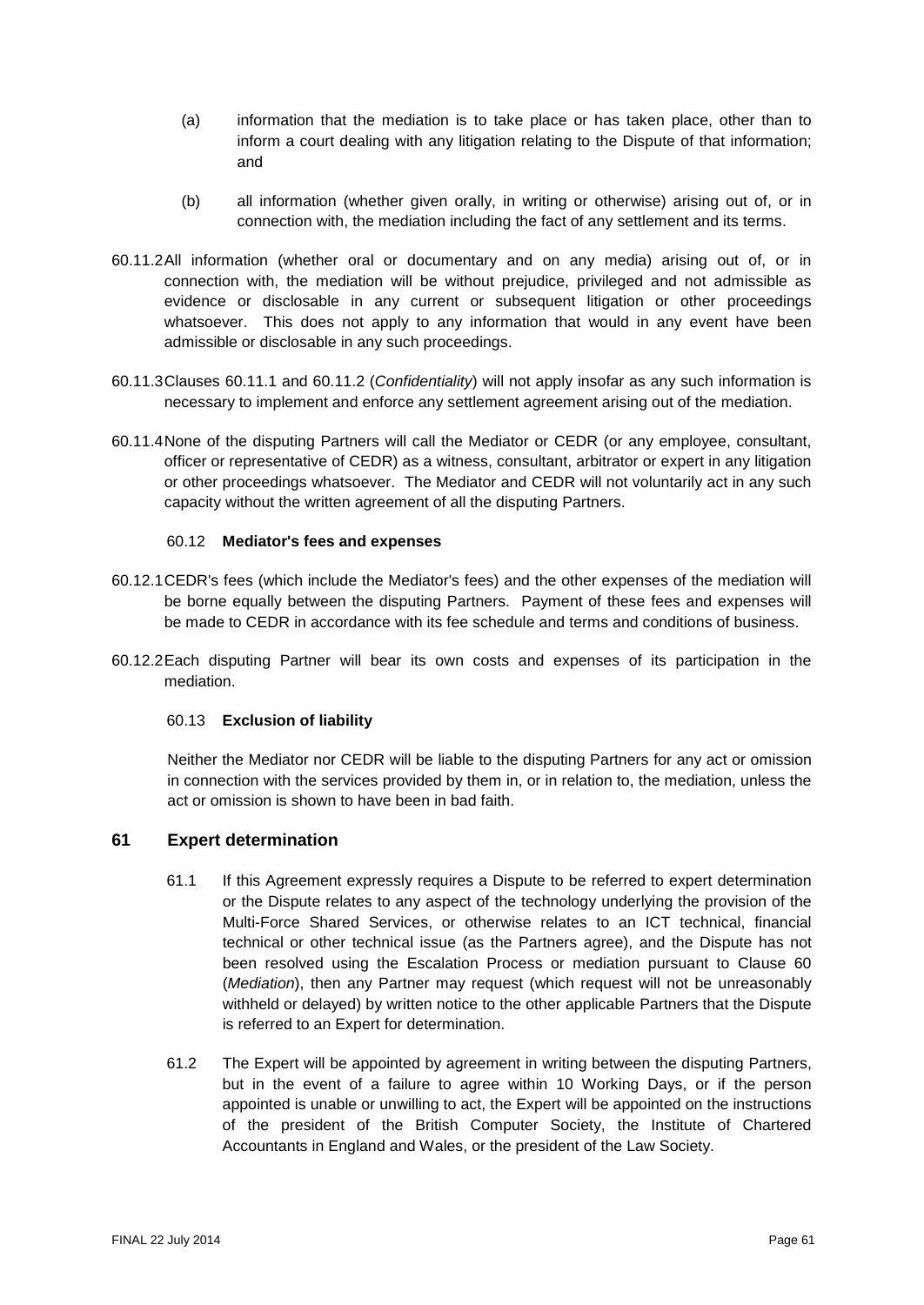- 61.3 The Expert will act on the following basis:
	- (a) he/she will act as an expert and not as an arbitrator and will act fairly and impartially;
	- (b) the Expert's determination will (in the absence of a material failure to follow the agreed procedures) be final and binding on the disputing Partners;
	- (c) the Expert will decide the procedure to be followed in the determination and will be requested to make his/her determination within 30 Working Days of appointment or as soon as reasonably practicable thereafter and the disputing Partners will assist and provide the documentation that the Expert requires for the purpose of the determination;
	- (d) any amount payable by one disputing Partner to any other disputing Partner as a result of the Expert's determination will be due and payable within 20 Working Days of the Expert's determination being notified to the disputing Partners;
	- (e) the process will be conducted in private and will be confidential between the disputing Partners and the Expert; and
	- (f) the Expert will determine how and by whom the costs of the determination, including his/her fees and expenses, are to be paid.

# <span id="page-61-0"></span>**62 Arbitration**

- 62.1 Any Partners in dispute may at any time before court proceedings are commenced agree that the Dispute should be referred to arbitration in accordance with the provisions of this Clause [62](#page-61-0) (*Arbitration*).
- 62.2 If a Dispute is referred to arbitration, the disputing Partners will comply with the following provisions:
	- (a) the arbitration will be governed by the provisions of the Arbitration Act 1996 and the London Court of International Arbitration (**LCIA**) procedural rules will be applied and are deemed to be incorporated into this Agreement (save that, in the event of any conflict between those rules and this Agreement, this Agreement will prevail);
	- (b) the decision of the arbitrator will be binding on the disputing Partners (in the absence of any material failure by the arbitrator to comply with the LCIA procedural rules);
	- (c) the tribunal will consist of a sole arbitrator to be agreed between the disputing Partners and, if the disputing Partners fail to agree the appointment of the arbitrator within 10 Working Days or if the person appointed is unable or unwilling to act, as appointed by the LCIA; and
	- (d) the arbitration proceedings will take place in London.

## **63 Urgent relief**

Nothing in this Part 10 (*Dispute Resolution Procedure*) will prevent any Partner from seeking injunctive relief at any time.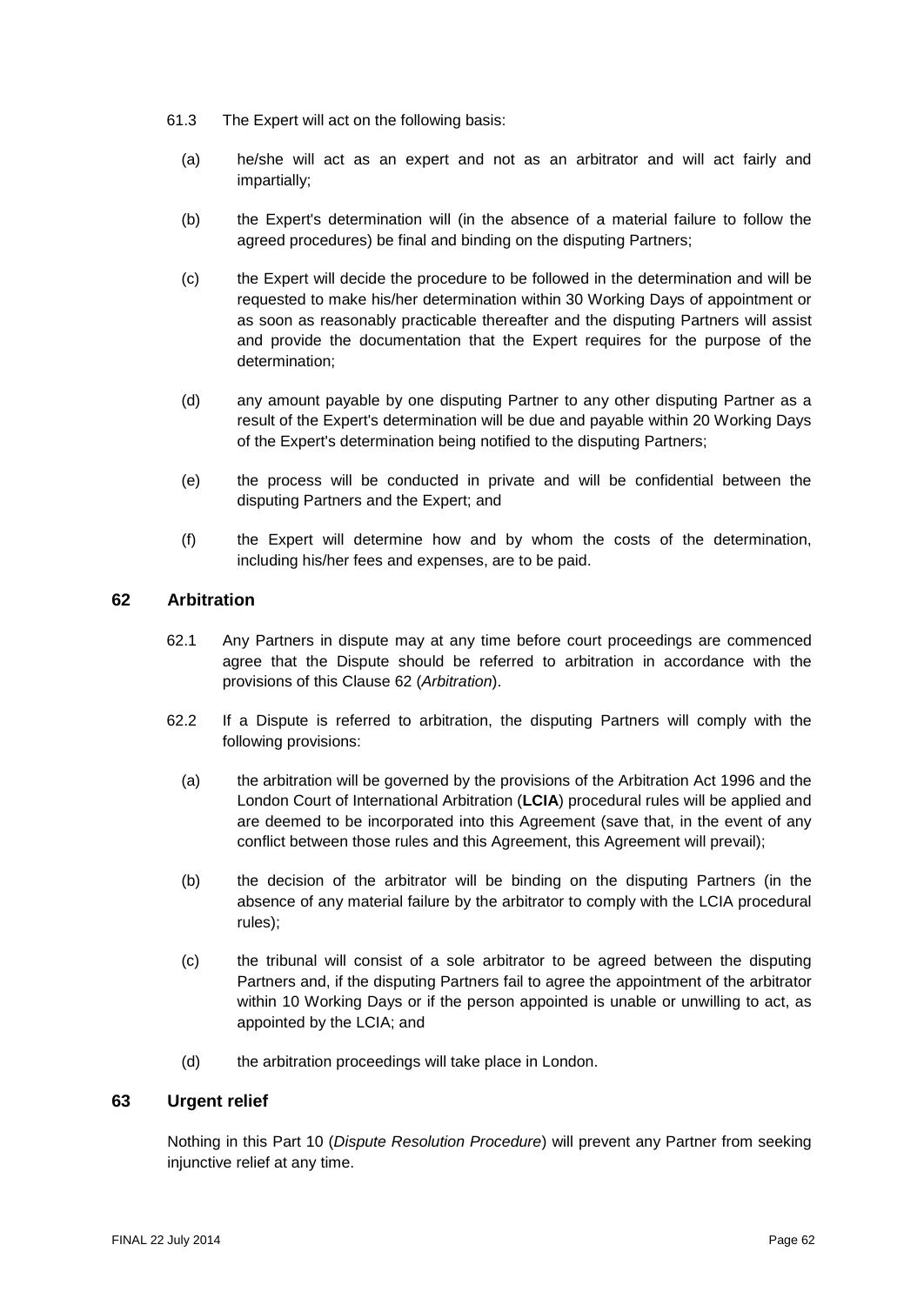# **PART 11 – FREEDOM OF INFORMATION, CONFIDENTIALITY AND DATA PROTECTION**

## <span id="page-62-0"></span>**64 Freedom of Information**

64.1 In this Clause [64](#page-62-0) (*Freedom of Information*):

| <b>Environmental Information Regulations</b> | the Environmental<br>Information<br>means<br>Regulations 2004 together with any guidance<br>and/or codes of practice issued by the<br>Information Commissioner or relevant<br>Regulatory Body in relation to<br>such<br>regulations. |
|----------------------------------------------|--------------------------------------------------------------------------------------------------------------------------------------------------------------------------------------------------------------------------------------|
| <b>FOIA</b>                                  | means the Freedom of Information Act 2000.                                                                                                                                                                                           |
| <b>Information</b>                           | has the meaning given under section 84 of the<br>Freedom of Information Act 2000.                                                                                                                                                    |
| <b>Request for Information</b>               | means a request for information<br>or<br>an<br>apparent request under the Code of Practice<br>on Access to Government Information, FOIA<br>or the Environmental Information Regulations.                                             |

64.2 Each Partner acknowledge that the Partners are subject to the requirements of the FOIA and the Environmental Information Regulations and will assist and co-operate with the other Partners to enable each Partner to comply with its Information disclosure obligations.

- 64.3 Each Partner will (and will ensure that the MFSS Bodies will):
	- (a) transfer to the relevant Partner all Requests for Information relating to that Partner that they receive as soon as practicable and in any event within two Working Days of receiving a Request for Information;
	- (b) provide the relevant Partner with a copy of all Information in their possession or power in the form that the relevant Partner requires within five Working Days of the Partner's request;
	- (c) provide all necessary assistance as reasonably requested by the relevant Partner to enable the relevant Partner to respond to the Request for Information within the time for compliance set out in section 10 of the FOIA or regulation 5 of the Environmental Information Regulations; and
	- (d) not respond directly to a Request for Information relating to another Partner unless expressly authorised to do so by the relevant Partner.
- 64.4 Notwithstanding any other provision in this Agreement or any other agreement, each Partner will be responsible for determining in its absolute discretion whether the Commercially Sensitive Information or any other Information is exempt from disclosure in accordance with the provisions of the FOIA or the Environmental Information Regulations.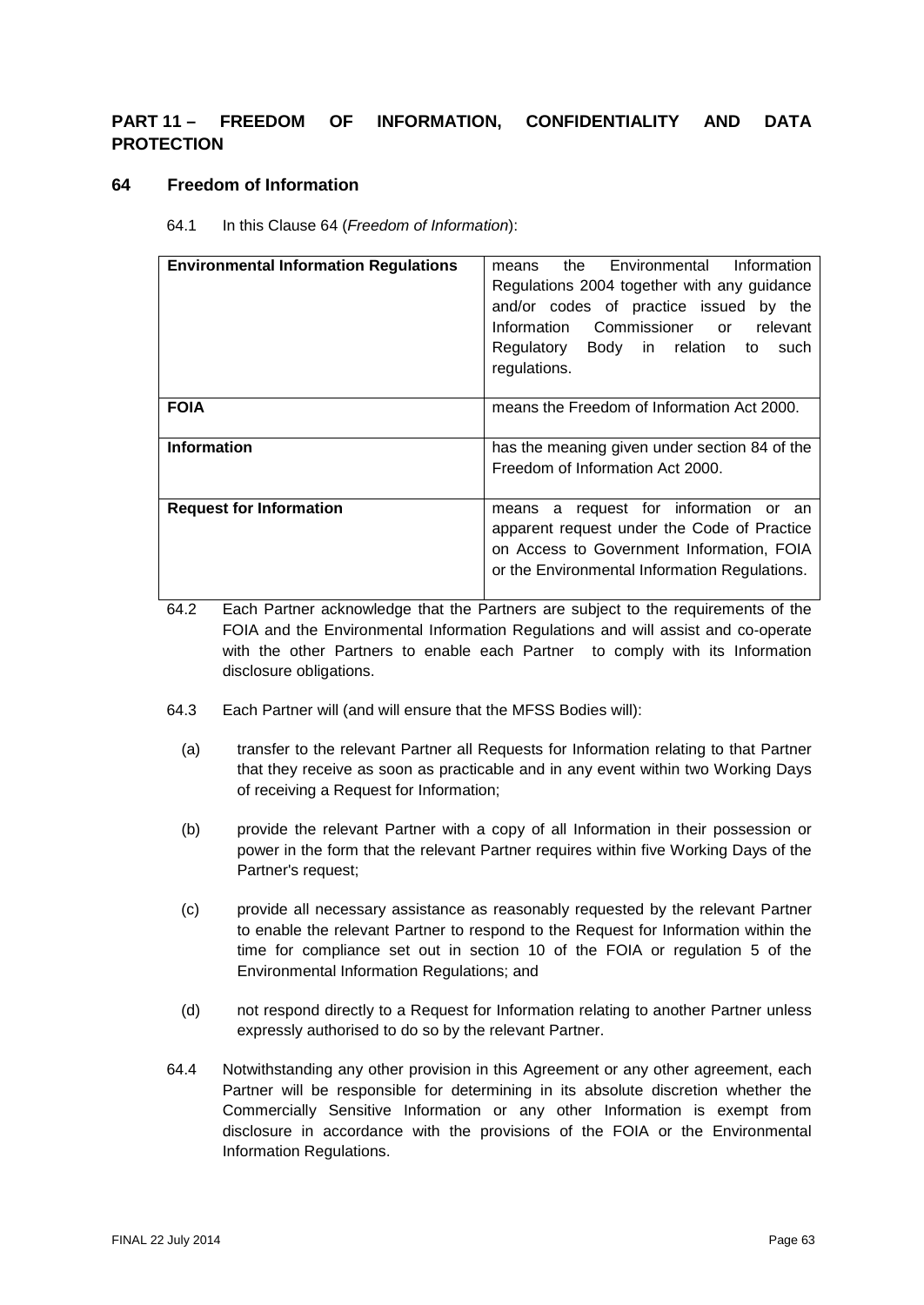- <span id="page-63-1"></span>64.5 The Partners acknowledge that (notwithstanding the provisions of this Clause [64](#page-62-0) (*Freedom of Information*) each Partner may, acting in accordance with the Department of Constitutional Affairs' Code of Practice on the Discharge of the Functions of Public Authorities under Part 1 of the Freedom of Information Act 2000 (**Code**), be obliged under the FOIA or the Environmental Information Regulations to disclose Information concerning the other Partner or the Multi-Force Shared Services:
	- (a) in certain circumstances without consulting the other Partner; or
	- (b) following consultation with the other Partner and having taken its views into account,

provided always that where Clause [64.5\(a\)](#page-63-1) (*Freedom of Information*) applies the Partner will, in accordance with any recommendations of the Code, take reasonable steps, where appropriate, to give the other Partner advanced notice or, failing that, to draw the disclosure to the other Partner's attention after any such disclosure.

64.6 Each Partner acknowledges that the Commercially Sensitive Information listed in [Schedule](#page-101-0) 7 (*Commercially Sensitive Information*) is of indicative value only and that a Partner may be obliged to disclose it in accordance with this Clause [64](#page-62-0) (*Freedom of Information*).

## <span id="page-63-2"></span><span id="page-63-0"></span>**65 Confidentiality**

- 65.1 Except to the extent set out in this Clause [65](#page-63-0) (*Confidentiality*) or where disclosure is expressly permitted elsewhere in this Agreement, each Receiving Party will:
	- (a) treat each the Disclosing Party's Confidential Information as confidential and safeguard it accordingly; and
	- (b) not disclose the Disclosing Party's Confidential Information to any other person without the Disclosing Party's prior written consent.
- 65.2 Clause [65.1](#page-63-2) (*Confidentiality*) will not apply to the extent that:
	- (a) such disclosure is a requirement of Law placed upon the Receiving Party making the disclosure, including any requirements for disclosure under the FOIA or the Environmental Information Regulations pursuant to Clause [64](#page-62-0) (*Freedom of Information*);
	- (b) such information was:
		- (i) in the possession of the Receiving Party making the disclosure without obligation of confidentiality prior to its disclosure by the Disclosing Party;
		- (ii) obtained from a third party without obligation of confidentiality;
		- (iii) already in the public domain at the time of disclosure otherwise than by a breach of this Agreement; or
		- (iv) independently developed without access to the Disclosing Party's Confidential Information.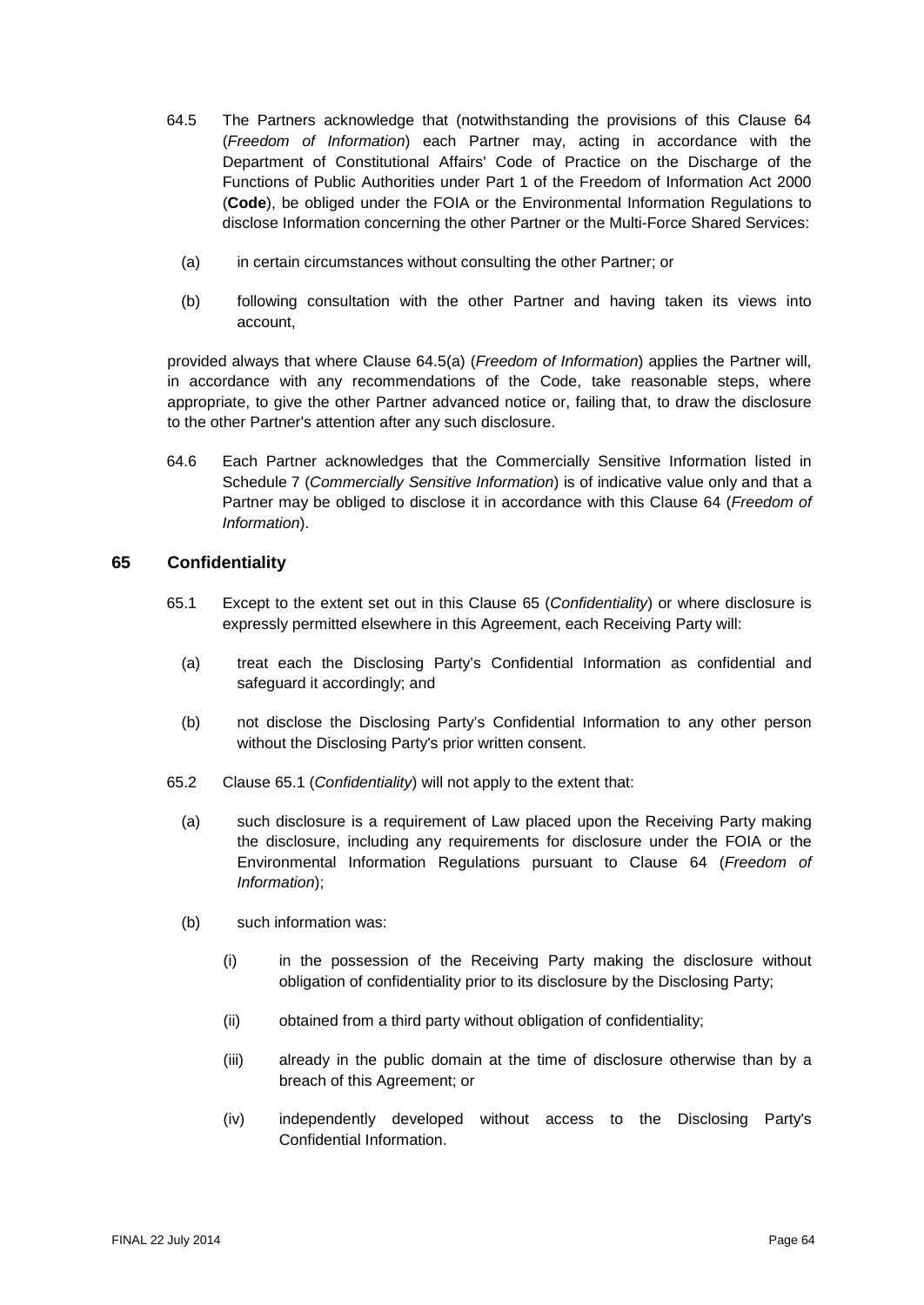- 65.3 Each Receiving Party will not (and the Partners will procure that the MFSS Bodies do not) use any of the Disclosing Party's Confidential Information otherwise than for the purposes of this Agreement.
- 65.4 Each Receiving Party may only disclose Confidential Information to its personnel who are directly involved in the operation of this Agreement and who need to know such information, and will ensure that such personnel are aware of and will comply with these obligations as to confidentiality. In the event that any default, act or omission of any of the Receiving Party's personnel causes or contributes (or could cause or contribute) to the Receiving Party breaching its obligations as to confidentiality under or in connection with this Agreement:
	- (a) the relevant Receiving Party will take such action as may be appropriate in the circumstances, including the use of disciplinary procedures in serious cases;
	- (b) to the fullest extent permitted by its own obligations of confidentiality to any of the Receiving Party's personnel, the relevant Receiving Party will provide such evidence to the Disclosing Party as the Disclosing Party may reasonably require (though not so as to risk compromising or prejudicing the case) to demonstrate that the Receiving Party is taking appropriate steps to comply with this Clause [65](#page-63-0) (*Confidentiality*), including:
		- (i) copies of any written communications to and/or from the Receiving Party's personnel; and
		- (ii) any minutes of meetings and any other records which provide an audit trail of any discussions or exchanges with the Receiving Party's personnel in connection with obligations as to confidentiality.
- <span id="page-64-0"></span>65.5 Nothing in this Agreement will prevent any Receiving Party from disclosing the Disclosing Party's Confidential Information:
- (a) to any Police and Crime Commissioner (**PCC**), Regulatory Body or to any Contracting Authority (and all PCCs, Regulatory Bodies or Contracting Authorities receiving such Confidential Information will be entitled to further disclose the Confidential Information to other PCCs, Regulatory Bodies or other Contracting Authorities on the basis that the information is confidential and is not to be disclosed to a third party that is not part of any PCC, Regulatory Body or any Contracting Authority);
- (b) to any consultant, contractor or other person engaged by a Partner in relation to this Agreement;
- (c) for the purpose of the examination and certification of the Receiving Party's accounts; or
- (d) for any examination pursuant to section 6(1) of the National Audit Act 1983 of the economy, efficiency and effectiveness with which the Receiving Party has used its resources.
- 65.6 The relevant Receiving Party will use all reasonable endeavours to ensure that the PCC, Regulatory Body, Contracting Authority, employee, third party, or sub-contractor to whom the Disclosing Party's Confidential Information is disclosed pursuant to Clause [65.5](#page-64-0) (*Confidentiality*) is made aware of the Receiving Party's obligations of confidentiality.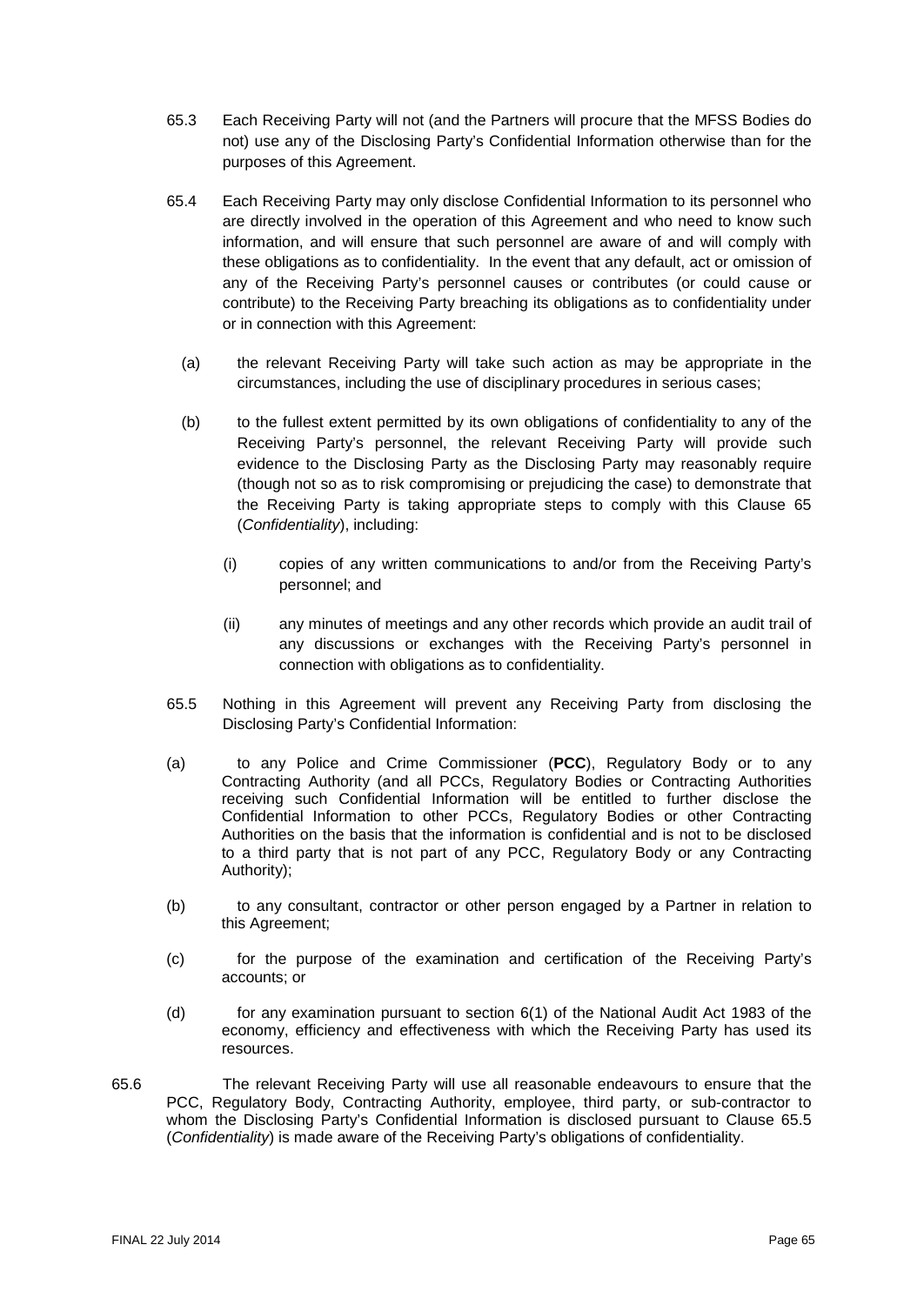- 65.7 Nothing in this Agreement will prevent any Partner from using any techniques, ideas or know-how gained during the performance of this Agreement in the course of its normal business to the extent this use does not result in a disclosure of the Disclosing Party's Confidential Information or an infringement of Intellectual Property Rights.
- 65.8 The obligations in this Clause [65](#page-63-0) (*Confidentiality*) will continue without limit in time.
- 65.9 Each Partner will tell the affected Partner(s) immediately if it discovers that this Clause [65](#page-63-0) (*Confidentiality*) has been breached and will give the affected Partner(s) all reasonable assistance in connection with any proceedings.
- 65.10 The Partners agree that damages may not be an adequate remedy for any breach of this Clause [65](#page-63-0) (*Confidentiality*) by any Partner and that the affected Partner(s) will be entitled to obtain any legal and/or equitable relief, including injunction, in the event of any breach of the provisions of this Clause [65](#page-63-0) (*Confidentiality*).

## <span id="page-65-0"></span>**66 Publicity**

- 66.1 None of the Partners will:
	- (a) make any press announcements or publicise this Agreement or its contents in any way; or
	- (b) use any other Partner's name, logo or brand in any promotion or marketing or announcement of orders;

without the prior written consent of the relevant Partner, which will not be unreasonably withheld or delayed.

- 66.2 Each Partner acknowledges to the other Partners that nothing in this Agreement, either expressly or by implication, constitutes an endorsement of any products or services of any other Partner and each Partner agrees not to conduct itself in such a way as to imply or express any such approval or endorsement.
- 66.3 Without prejudice to the generality of this Clause [66](#page-65-0) (*Publicity*), each Partner will notify the relevant Partner or Partners as soon as reasonably practicable of any fact or occurrence of which it is or becomes aware relating to another Partner that could, in the reasonable opinion of that Partner, be expected to cause adverse publicity to the another Partner in relation to this Agreement.
- 66.4 Each Partner will be entitled to publicise this Agreement in accordance with any legal obligation on it, including any examination of this Agreement by an external auditor or otherwise.

## <span id="page-65-1"></span>**67 Data protection**

- 67.1 Each Partner (the **Processing Party**):
	- (a) warrants that it will (and will procure that all its agents and sub-contractors will) have all appropriate technical and organisational measures in place against unauthorised or unlawful processing of the other Partner's Data owned by another Partner (the **Owning Party**) and Project Data and against accidental loss or destruction of, or damage to, the Owning Party's Data and Project Data and that it will take (and will procure that all its agents and sub-contractors will take) all reasonable steps to ensure the reliability of any staff that may have access to the Owning Party's Data or Project Data;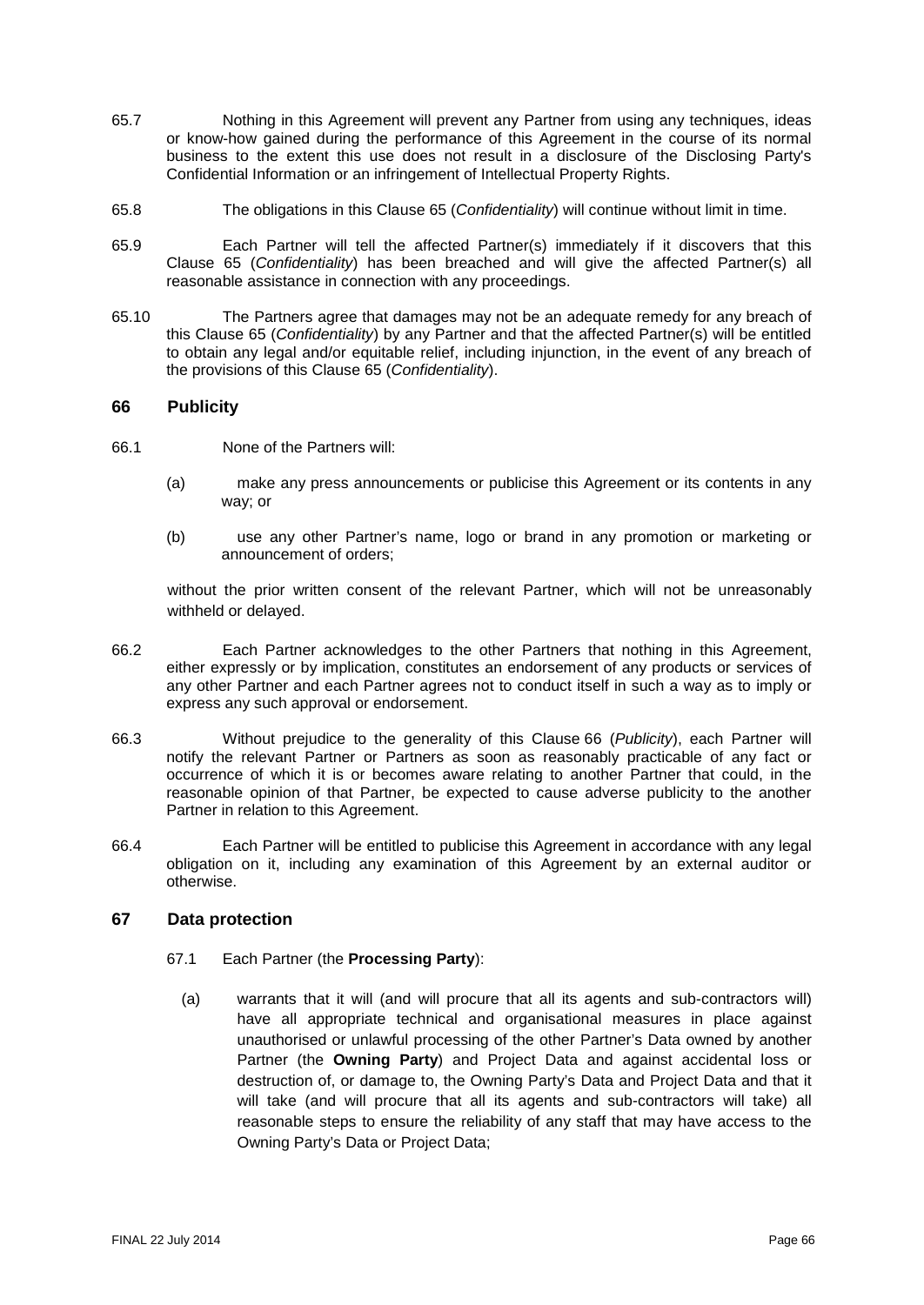- (b) undertakes that it will (and will procure that all its agents and sub-contractors will) act only on the instructions of the Owning Party in relation to the processing of any of the Owning Party's Data and, so that there is no doubt, it is agreed that the Processing Party will only act as a data processor in processing any personal data comprised in the Owning Party's Data;
- (c) undertakes that it will only process the Owning Party's Data as is necessary to perform its obligations under this Agreement and that such Data will be processed only in accordance with the Data Protection Act 1998 and all applicable Law; and
- (d) undertakes to allow the Owning Party access on reasonable notice to any of the Processing Party's premises where the Owning Party's Data are stored or at which they are accessible to inspect any relevant procedures and/or, at the option of the Owning Party, to provide the Owning Party with evidence of its compliance with these procedures.
- 67.2 The Processing Party will assist the Owning Party to enable it to comply with such obligations as are imposed on the Owning Party by the Data Protection Act 1998. So that there is no doubt, this assistance includes the obligation to:
	- (a) provide the Owning Party with reasonable assistance in complying with any subject access request received by the Owning Party;
	- (b) promptly inform the Owning Party about the receipt of any subject access request served on the Processing Party; and
	- (c) not disclose or release any of the Owning Party's Data in response to a subject access request served on the Processing Party without first consulting with and obtaining the consent of the Owning Party.
- 67.3 The Processing Party will not transfer any of the Owning Party's Data to any country or territory outside the UK other than with the express prior consent of the Owning Party.
- 67.4 The Processing Party will, immediately on demand, fully indemnify the Owning Party and keep it fully and effectively indemnified against all costs, claims, demands, expenses (including legal costs and disbursements on a full indemnity basis), losses, actions, proceedings and liabilities of whatsoever nature arising from or incurred by the Owning Party as a result of the loss or destruction of or damage to or unauthorised disclosure of or unauthorised access to the Owning Party's Data in connection with any failure of the Processing Party to comply with the provisions of this Clause [67](#page-65-1) (*Data protection*) or the Data Protection Act 1998 or any other applicable Law.
- 67.5 The Processing Party will inform the Owning Party promptly of any enquiry, complaint, notice or other communication it receives from any supervisory authority, including the Information Commissioner's Office or any data subject, relating to data processed by it in connection with this Agreement. The Processing Party will provide all necessary assistance to the Owning Party to enable it to respond to such enquiries, complaints, notices or other communications.
- 67.6 In the event of the theft, loss or other unauthorised access to the Owning Party's Data by any person (a **Data Breach**), each Partner (other than the Owning Party) will: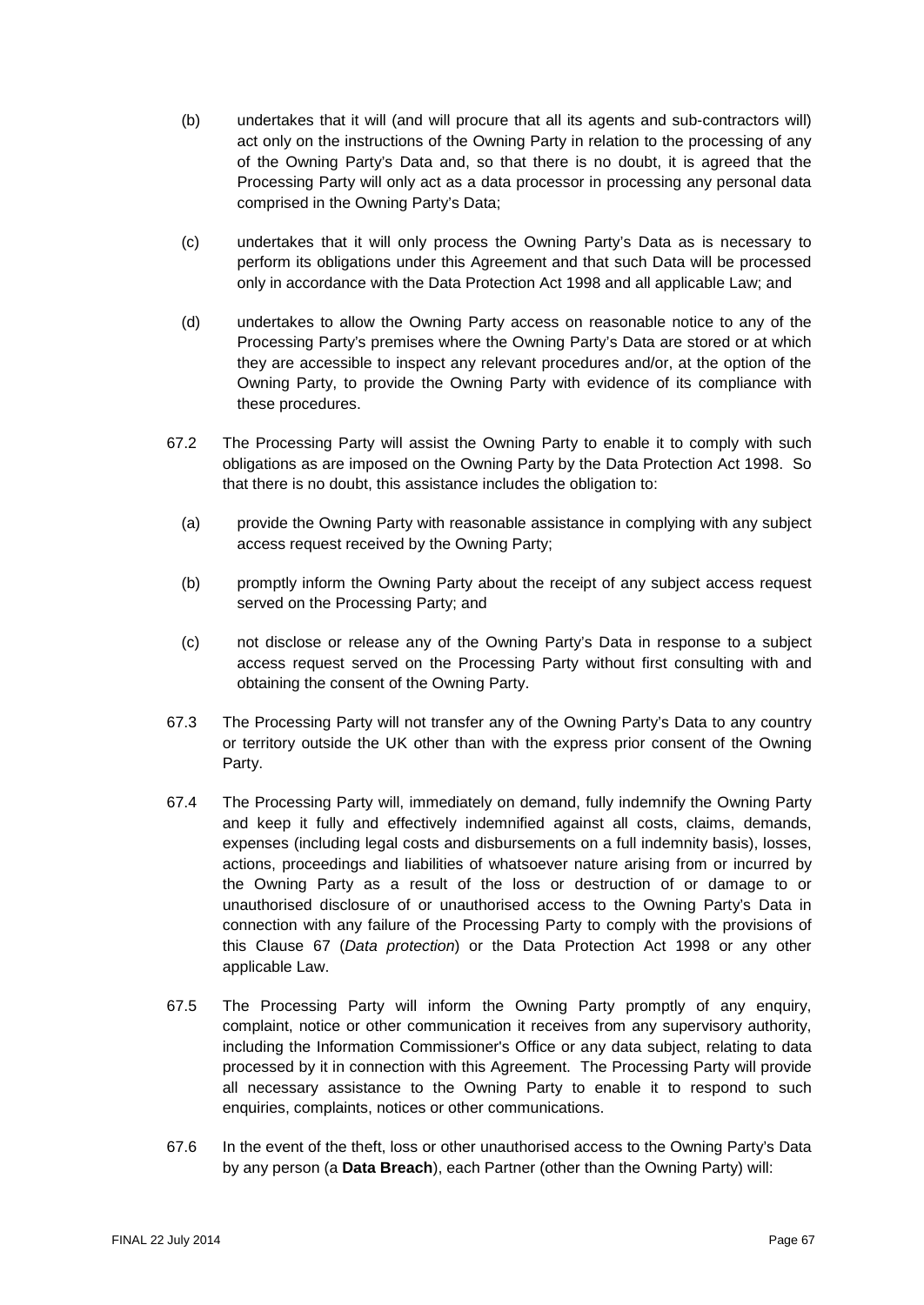- (a) immediately upon becoming aware of the Data Breach, notify the Owning Party in writing; and
- (b) provide the Owning Party and its advisers with all reasonable assistance in connection with the Data Breach, including:
	- (i) co-operating with the Owning Party, the Information Commissioner's Office or other Regulatory Bodies and providing information on the Data Breach, investigating the incident and its cause, containing and recovering the compromised data and compliance with relevant guidance; and
	- (ii) co-ordinating with the Owning Party the management of public relations and public statements relating to the Data Breach. For the avoidance of doubt, no Partner will make any public statement in relation to a Data Breach except as permitted by Clause [66](#page-65-0) (*Publicity*).

## <span id="page-67-0"></span>**68 Malicious Software**

- 68.1 In this Clause [68](#page-67-0) (*Malicious Software*), **Malicious Software** means any software program or code intended to destroy, interfere with, corrupt or cause undesired effects on program files, data or other information, executable code or application software macros, whether or not its operation is immediate or delayed, and whether the malicious software is introduced wilfully, negligently or without knowledge of its existence.
- <span id="page-67-1"></span>68.2 Each Partner will, as an enduring obligation throughout the term of this Agreement, use the latest versions of anti-virus definitions and software available from an industry accepted anti-virus software vendor to check for, contain the spread of and minimise the impact of Malicious Software in that Partner's systems and the MFSS System (or as otherwise agreed by the other Partners).
- 68.3 Notwithstanding Clause [68.2](#page-67-1) (*Malicious Software*), if Malicious Software is found on the MFSS System, the Partners will co-operate to reduce the effect of the Malicious Software and, particularly if Malicious Software causes loss of operational efficiency or loss or corruption of Data, assist each other to mitigate any losses.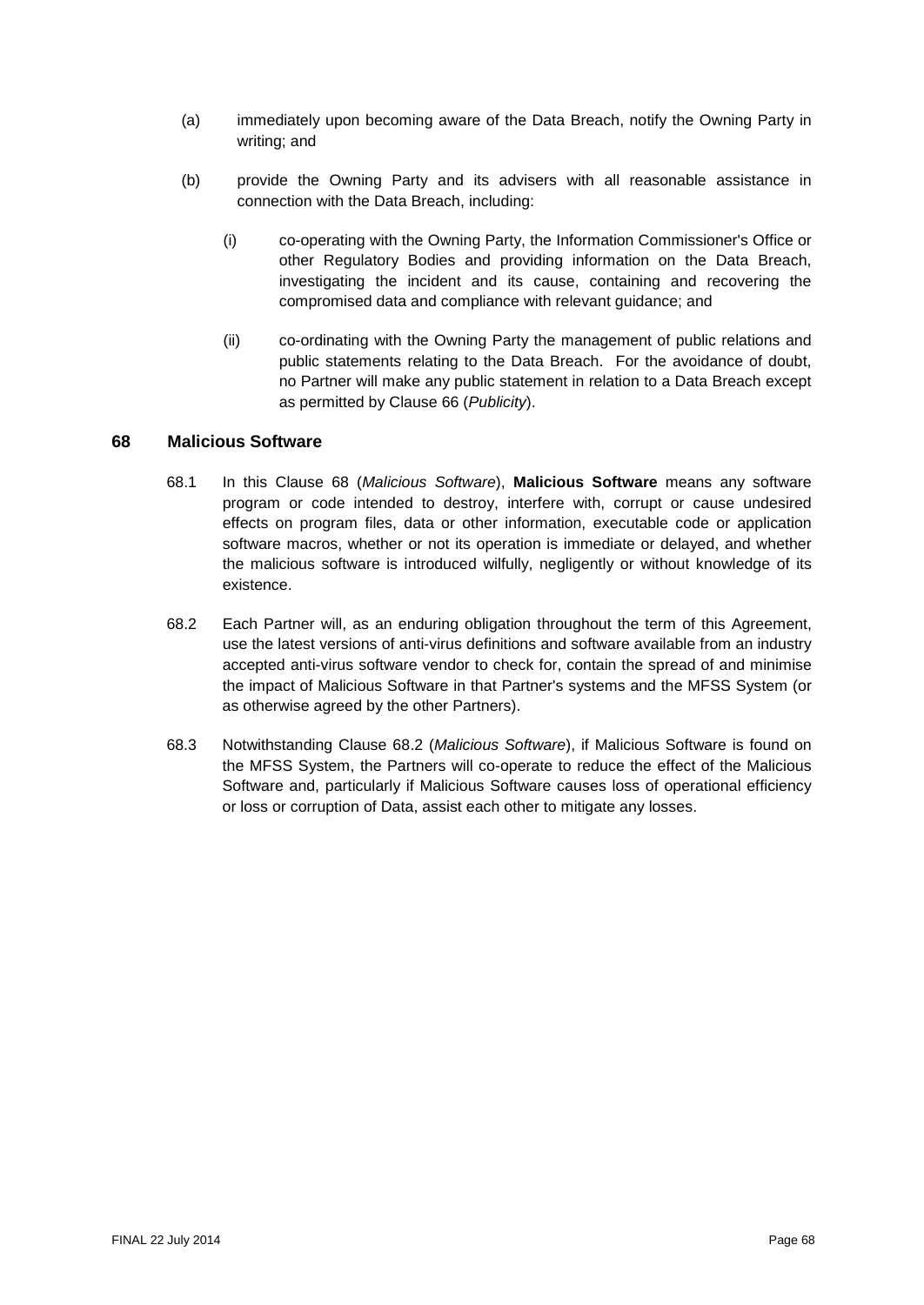# **PART 12 – REPRESENTATIONS, WARRANTIES AND LIABILITY**

#### <span id="page-68-0"></span>**69 Representations and warranties**

69.1 Each Partner represents and warrants to the other Partners that:

#### *Corporate*

(a) it has the authority to enter into and to exercise its rights and perform its obligations under this Agreement;

#### *Execution and performance of agreement*

(b) all action necessary on the part of that Partner to authorise the execution of and the performance of its obligations under this Agreement has been taken;

#### *Lawful obligations*

- (c) the obligations expressed to be assumed by that Partner under this Agreement are legal, valid, binding and enforceable to the extent permitted by law;
- (d) the execution, delivery and performance by that Partner of this Agreement:
	- (i) does not constitute a default under any document or obligation which is binding upon that Partner;
	- (ii) does not conflict with any law, regulation or official or judicial order applicable to that Partner;
- (e) it has obtained all relevant approvals for entering into this Agreement;

#### *Information*

- (f) all information supplied by or on behalf of that Partner in connection with the negotiations of, and entry into, this Agreement was complete, true and accurate in all material respects at the date it was supplied and was not misleading in any respect;
- (g) all information provided and all information it will provide in the future relating to costs incurred by it will be accurate and complete;

#### *No threats to business*

(h) no claim is presently being assessed and no litigation, arbitration or administrative proceedings are presently in progress or, to the best of the knowledge of that Partner (having made all due enquiry), pending or threatened against that Partner or any of that Partner's assets which might have a material adverse effect on the ability of that Partner to perform its obligations under this Agreement; and

#### *No IP infringements*

(i) there is no nor has there been any infringement or alleged infringement of that Partner's Intellectual Property Rights in connection with this Agreement,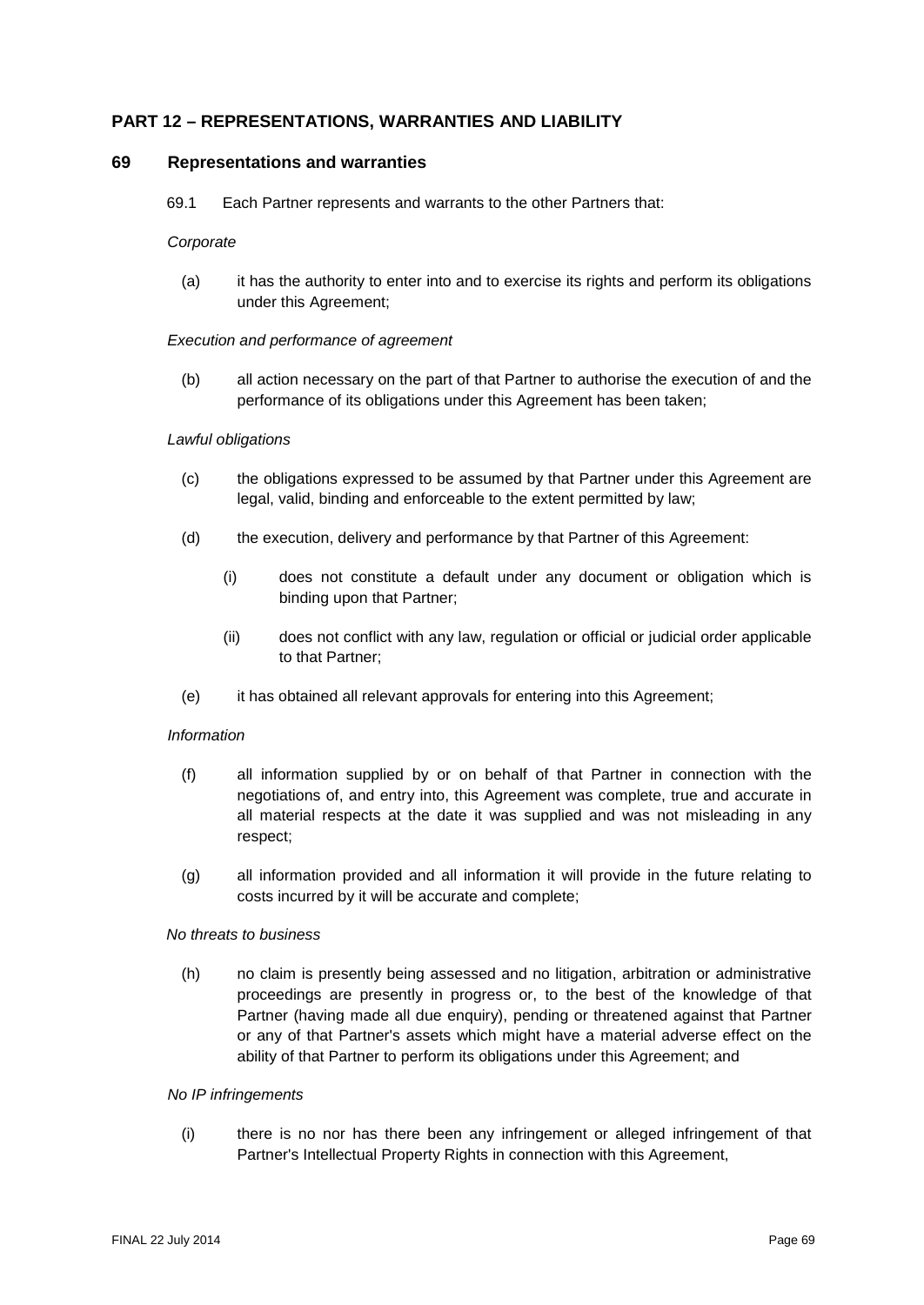and each Partner relies upon such warranties and representations in respect of the other **Partners** 

- 69.2 All warranties, representations, undertakings and other obligations made, given or undertaken by each Partner in this Agreement are cumulative and none will be given a limited construction by reference to any other.
- 69.3 The warranties and representations set out in Clause [69.1](#page-68-0) (*Representations and warranties*) will be deemed to be repeated by each of the Partners by reference to the facts and circumstances then existing on each day during the term of this Agreement.

# **70 Standard of conduct**

In carrying out its obligations under this Agreement, each Partner will act with due efficiency and economy and in a timely manner.

#### <span id="page-69-1"></span>**71 Force majeure**

## <span id="page-69-0"></span>71.1 In this Clause:

| <b>Affected Party</b>      | means the Partner seeking to claim relief in<br>respect of a Force Majeure Event.                                                                                                                                                                                                                                                                                                                                                                                                                                                                                                                    |
|----------------------------|------------------------------------------------------------------------------------------------------------------------------------------------------------------------------------------------------------------------------------------------------------------------------------------------------------------------------------------------------------------------------------------------------------------------------------------------------------------------------------------------------------------------------------------------------------------------------------------------------|
|                            |                                                                                                                                                                                                                                                                                                                                                                                                                                                                                                                                                                                                      |
| <b>Force Majeure Event</b> | means any cause affecting the performance<br>by a Partner of its obligations arising from<br>acts, events, omissions, happenings or non-<br>happenings beyond its reasonable control,<br>including acts of God, riots, war or armed<br>conflict, acts of terrorism, acts of government,<br>local government or Regulatory Bodies, fire,<br>flood, storm or earthquake, or disaster, but<br>excluding any industrial dispute relating to<br>the Affected Party, the Affected Party's<br>employees, or any other failure in the<br>Affected Party's (or any of its sub-<br>contractors') supply chain. |

- 71.2 An Affected Party shall not be responsible to the other Partners for failure to carry out its obligations under this Agreement to the extent the failure is directly caused by a Force Majeure Event, provided the Affected Party:
	- (a) carries out its duties to the best level reasonably achievable in the circumstances of the Force Majeure Event; and
	- (b) takes all reasonable steps to overcome and mitigate the effects of the Force Majeure Event as soon as reasonably practicable.
- 71.3 The Affected Party will:
	- (a) on becoming aware of the Force Majeure Event, promptly inform the other Partners in writing that a Force Majeure Event has occurred, giving details of the Force Majeure Event and which Multi-Force Shared Services have been affected, together with a reasonable estimate of the period during which the Force Majeure Event will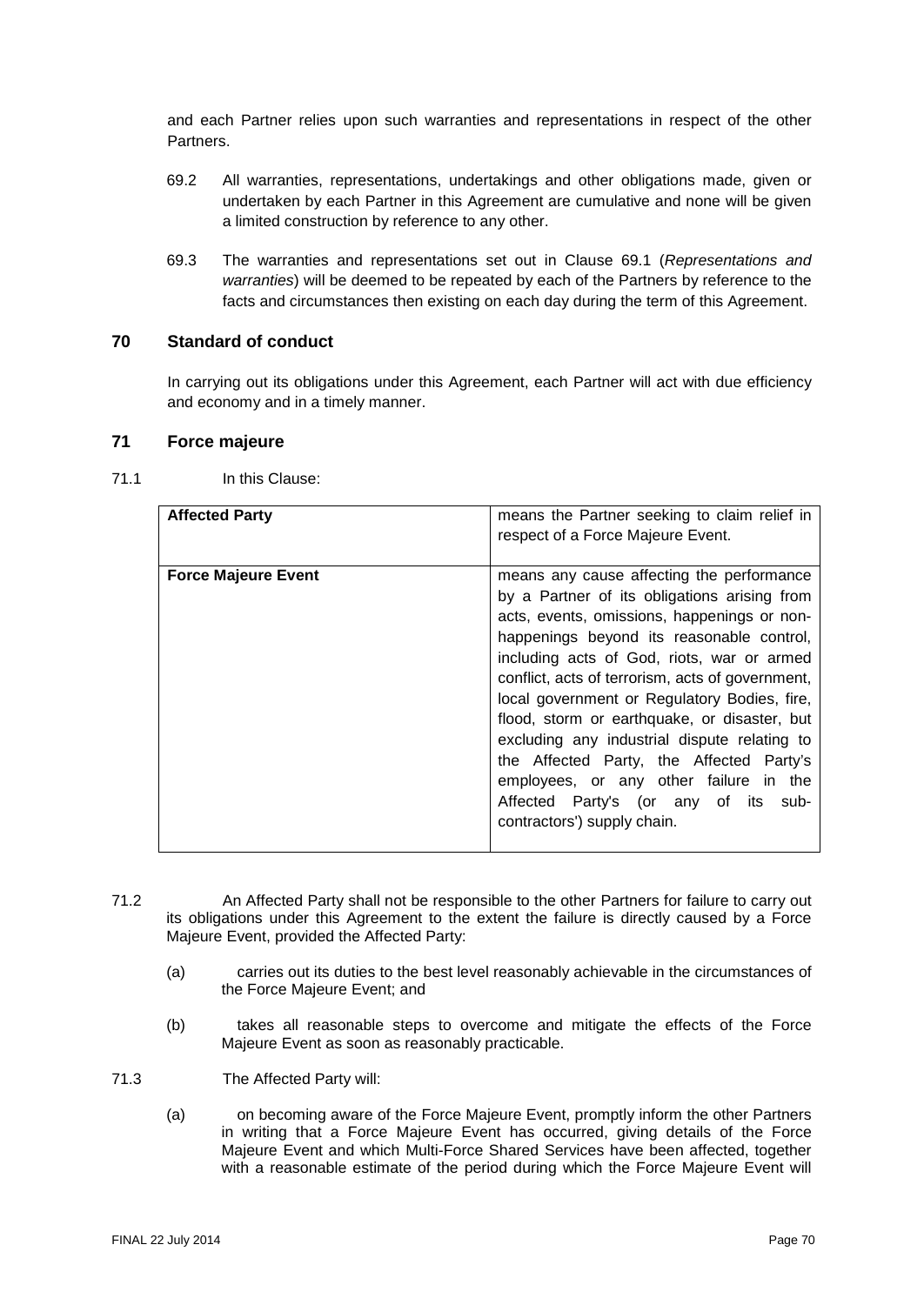continue. If the Affected Party fails to notify the other Partners of the Force Majeure Event as soon as it occurs, the Affected Party may only benefit from the provisions of Clause [71.1](#page-69-0) (*Force majeure*) from the day on which it notifies the other Partners of the Force Majeure Event;

- (b) within five Working Days of becoming aware of the Force Majeure Event, provide written confirmation and reasonable evidence of the Force Majeure Event; and
- (c) tell the other Partners when the Force Majeure Event has stopped.
- 71.4 A Partner cannot claim relief:
	- (a) if the Force Majeure Event is attributable to its wilful act, neglect or failure to take reasonable precautions against the relevant Force Majeure Event; or
	- (b) as a result of a failure or delay by any third party in the performance of that third party's obligations under a contract with that Partner (unless the third party is itself prevented from or delayed in complying with its obligations as a result of a Force Majeure Event); or
		- (c) to the extent that it is required to comply with the Business Continuity Plan, but has failed to do so, unless this failure is also due to a Force Majeure Event affecting the operation of the Business Continuity Plan.
- 71.5 Within two Working Days of notification of a Force Majeure Event, the Affected Party and the Head of Shared Services will jointly prepare a force majeure contingency plan, in which they will agree a way of working whilst the Force Majeure Event persists. The plan will specify the frequency with which the Affected Party must provide the other Partners with updates relating to the Force Majeure Event and its impact. Each Partner will comply with its respective agreed obligations under the plan.
- 71.6 Where a failure by any Partner to carry out any of its obligations under this Agreement is attributable in part to a breach by that Partner and in part to a Force Majeure Event:
	- (a) the Affected Party and the Head of Shared Services will negotiate in good faith with a view to agreeing a fair and reasonable apportionment of responsibility for the failure. If necessary, the Partners will escalate the matter in accordance with the Escalation Process and if the matter cannot be resolved by agreement then any Partner may refer the matter to the Dispute Resolution Procedure in accordance with Clause [55](#page-54-1) *(Dispute Resolution Procedure)*;
	- (b) this Clause [71](#page-69-1) (*Force majeure*) will then apply to the extent the failure is attributable to a Force Majeure Event.

## **72 Insurance**

- 72.1 Cheshire will maintain in force for the term of this Agreement and for six years after its termination:
	- (a) comprehensive general liability insurance, including, but not limited to, professional indemnity and product liability, copyright, patent, slander, libel and intellectual property rights infringement for the minimum amount of five million pounds (£5,000,000) for each and every claim to cover liabilities, loss and damage of and incidental to the provision of the Multi-Force Shared Services; and
	- (b) any other insurances to enable Cheshire to comply with its statutory obligations to employees engaged in the performance of the Multi-Force Shared Services.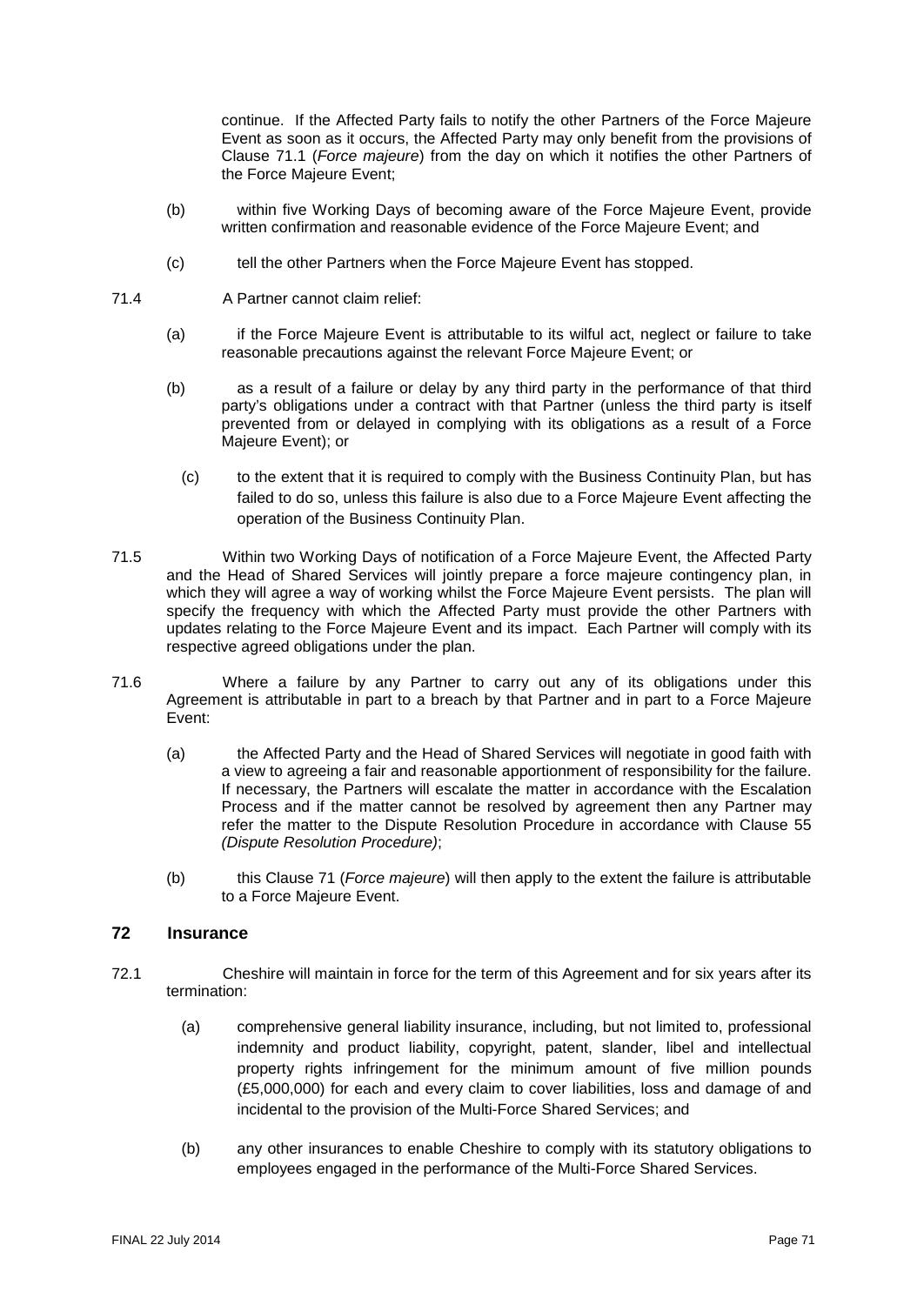### 72.2 The costs of taking out the above insurance policies will be Approved Costs.

#### **73 Limitations on liability**

#### 73.1 **Indemnities**

Each Partner will indemnify the other Partners, their officers, employees and agents against all claims, demands, actions, costs and expenses (including legal costs and disbursements) that the other Partners, their officers, employees and agents suffer or incur, directly or indirectly, to the extent they are caused by any act, omission or default of the indemnifying Partner in respect of:

- (a) damage to real or personal property; and
- (b) injury to persons, including injury resulting in death.

#### 73.2 **Limitations on liability**

- <span id="page-71-0"></span>73.2.1 Notwithstanding anything else in this Agreement, the liability of each Partner to the other Partners under or in connection with this Agreement, whether arising from contract, negligence or otherwise (including any liability under indemnities), will be limited as follows:
	- (a) for loss of or damage to physical property, the aggregate limit will be ten million pounds (£10,000,000);
	- (b) for any other liability, the aggregate limit of liability (including a liability under indemnities given by any Partner under this Agreement) will be
		- (i) in relation to any claims that Capgemini has failed to comply with its obligations to provide termination assistance pursuant to the Capgemini Agreement, the greater of seven million pounds (£7,000,000) or 175% of the total annual Costs paid or payable by that Partner during the previous 12 months; or
		- (ii) for all other claims, the greater of five million pounds  $(E5,000,000)$  or 150% of the total annual MFSS Costs paid or payable by that Partner during the previous 12 months,
- 73.2.2 The amounts referred to in Clause [73.2.1](#page-71-0) (*Limitations on liability*) will be adjusted in line with the changes in the Relevant Index on each anniversary of the MFSS Commencement Date.
- 73.2.3 For the avoidance of doubt, New Partners are not liable for any breaches of the Collaboration Agreement that arise prior to the New Partners' Effective Date.

#### 73.3 **Indemnities**

Any indemnities given in this Agreement are subject to:

- (a) each indemnified Partner using its reasonable endeavours to mitigate any losses, damages, liabilities, claims, expenses, and costs;
- (b) each indemnified Partner giving the indemnifying Partner prompt notice, in writing, of the details of the claim; and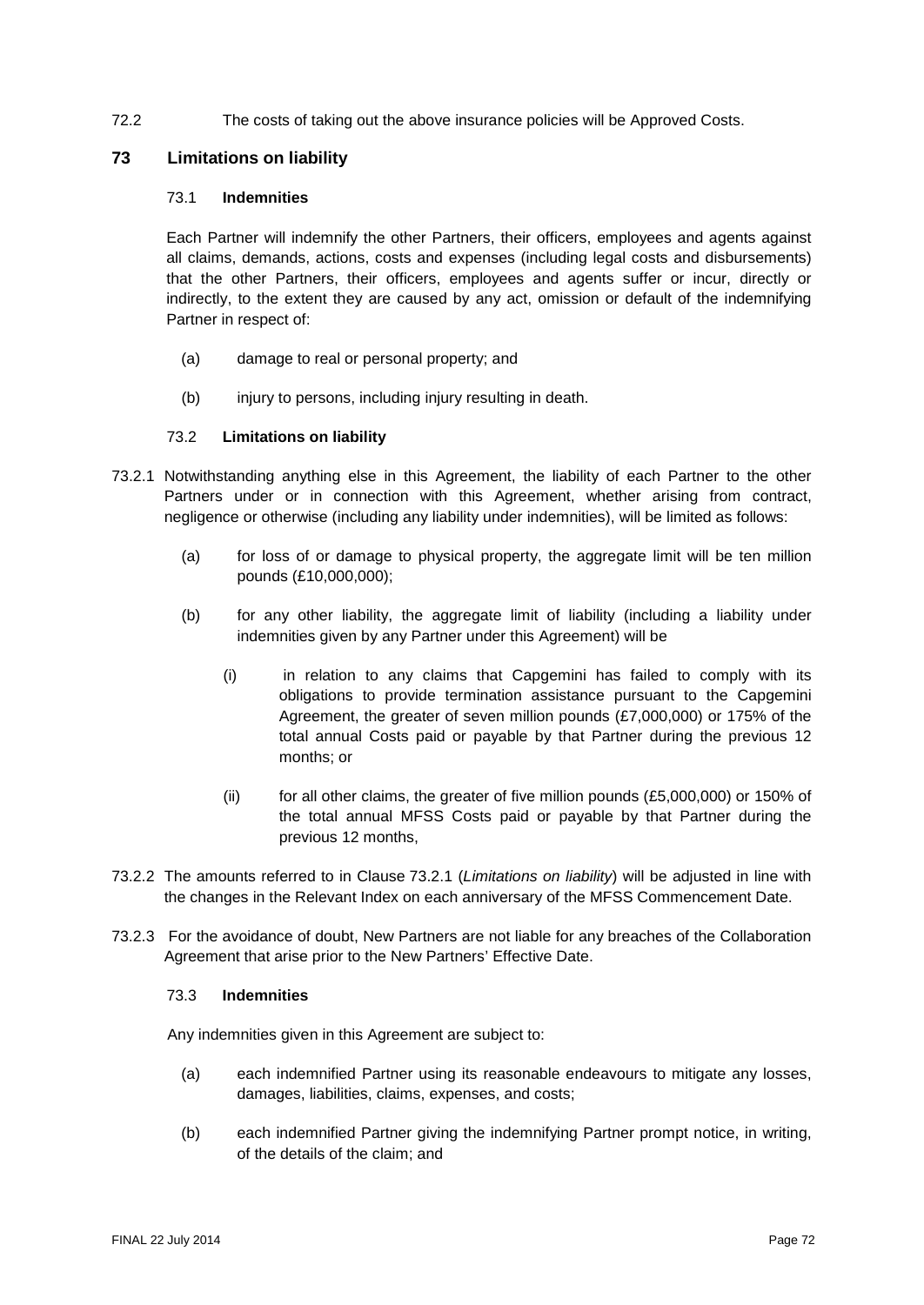(c) the indemnifying Partner having sole conduct and control of any claim or action that is within the scope of the indemnity, including any related settlement negotiations, provided that, in conducting or controlling such claim or action, the indemnifying Partner will act reasonably, consult the indemnified Partner(s), and take into account any representation made by the indemnified Partner(s).

#### 73.4 **Exceptions**

The exclusions and limitation of liability set out in this Clause [73](#page-71-0) (*Limitations on liability*) do not apply to:

- (a) liability arising from death or injury to persons caused by negligence;
- (b) breach of terms regarding title implied by section 12 of the Sale of Goods Act 1979 and/or section 2 of the Supply of Goods and Services Act 1982;
- (c) the Partners' obligation to pay its proportion of the MFSS Costs;
- (d) any Partner's liability under Clause [65](#page-63-0) (*Confidentiality*); or
- (e) any Partner's liability arising as a result of its fraud, fraudulent misrepresentation, repudiation, or abandonment of its obligations under or in connection with this Agreement.

#### <span id="page-72-0"></span>**74 Claims for damages by third parties**

If any Partner receives a claim (**Claim Recipient**) from a third party relating to the Multi-Force Shared Services, then (unless the claim is attributable solely to the actions or omissions of the Recipient):

- (a) the Claim Recipient will promptly notify the other Partners in writing of that claim;
- (b) the Partners will co-operate in conducting any litigation and negotiations for a settlement of the claim, giving each other reasonable assistance;
- (c) no Partner will make any admission or take any other action which might be prejudicial without the express written consent of all other Partners; and
- (d) the Partners will negotiate in good faith with a view to agreeing a fair and reasonable apportionment of responsibility for the claim. If necessary, the Partners will escalate the matter in accordance with the Escalation Process and if the matter cannot be resolved by agreement then any Partner may refer the matter to the Dispute Resolution Procedure in accordance with [Part](#page-54-0) 10 *(Dispute Resolution Procedure)*.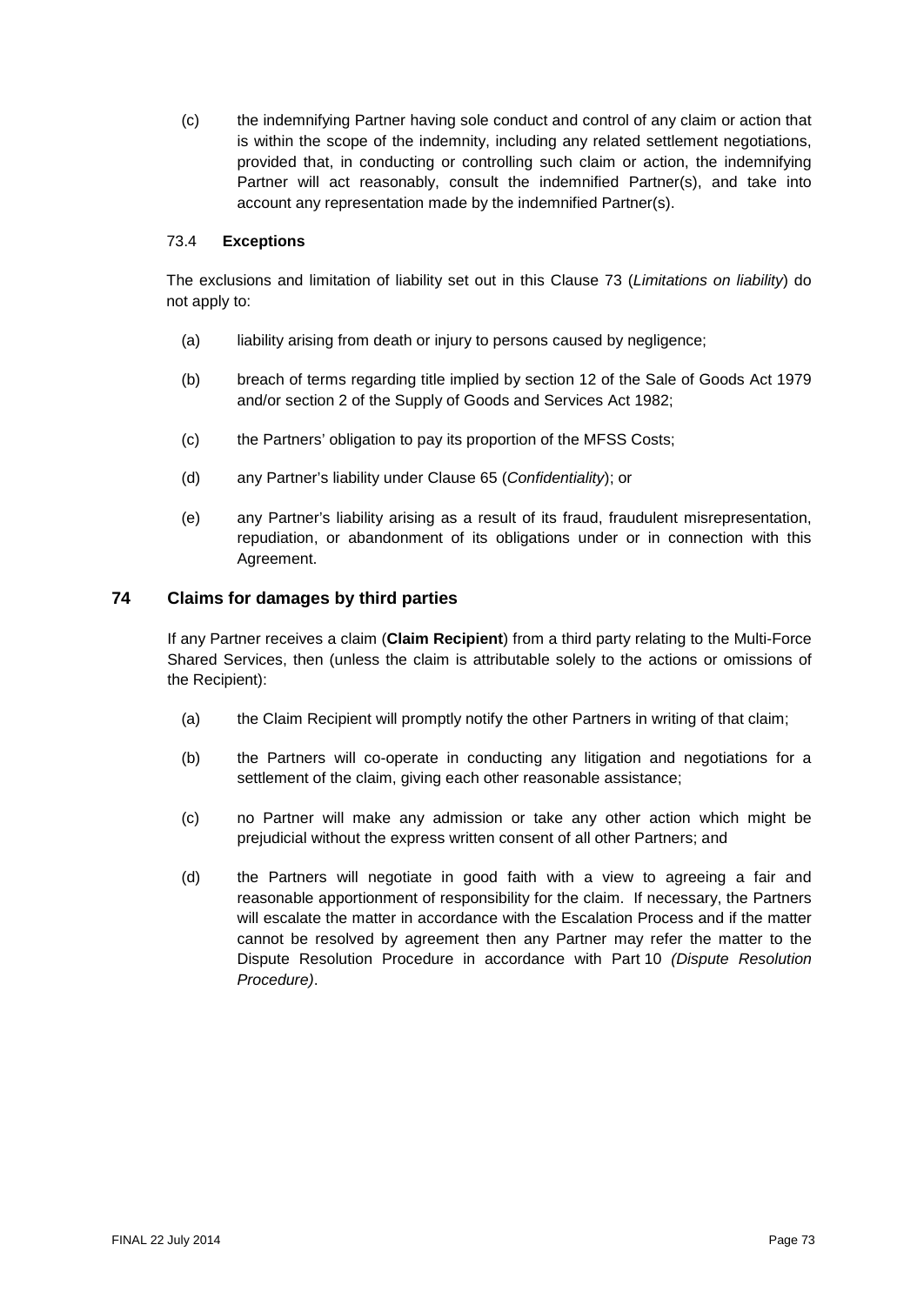## **PART 13 – TERM AND TERMINATION**

#### **75 Term**

75.1 This Agreement shall be deemed effective from the MFSS Commencement Date and shall continue in force, unless terminated earlier in accordance with Clause 76 (*Termination*), for an initial term of five years from the MFSS Commencement Date (Initial Term).

#### **76 Termination**

#### 76.1 **Termination by Cheshire**

Cheshire may terminate this Agreement at any time by giving at least 12 months' notice to the Non-Lead Partners, such notice to expire on or after the expiry of the Initial Term. In this situation, this Agreement will terminate as a whole unless one of the Non-Lead Partners decides to take over Cheshire's role at lead force and provide the support for the Multi-Force Shared Services that was previously provided by Cheshire.

#### <span id="page-73-0"></span>76.2 **Termination by one of the Non-Lead Partners**

One of the Non-Lead Partners may give notice to terminate its participation in the Multi-Force Shared Services at any time by the Police and Crime Commissioner of a relevant Partner giving the other Partners at least 12 months' notice

#### 76.3 **Termination for Default of Non-Lead Partners**

<span id="page-73-1"></span>76.3.1 Each and any of the following will be a Default:

#### *Breach of warranty*

(a) any breach by a Non-Lead Partner of any of the representations and warranties contained in [Part](#page-68-0) 12 (*Representations, Warranties and Liability*);

#### *Material breach of this Agreement*

(b) a material breach by a Non-Lead Partner of any of its obligations under this Agreement, which, if remediable, has not been remedied within 30 Working Days after issue of a written notice specifying the breach and requesting it to be remedied.

#### 76.4 **Remedies for Default**

- 76.4.1 Upon the occurrence of any Default the MFSS Joint Committee may, on behalf of all the nondefaulting Partners, and without prejudice to any of the other rights or remedies and to any rights of action which will accrue or will have already accrued to the other Partners decide to issue a notice in writing to the defaulting Partner:
	- (a) temporarily suspending the provision of any or all of the Relevant Services to the relevant Partner; and/or
	- (b) terminating the relevant Partner's participation in this Agreement in its entirety.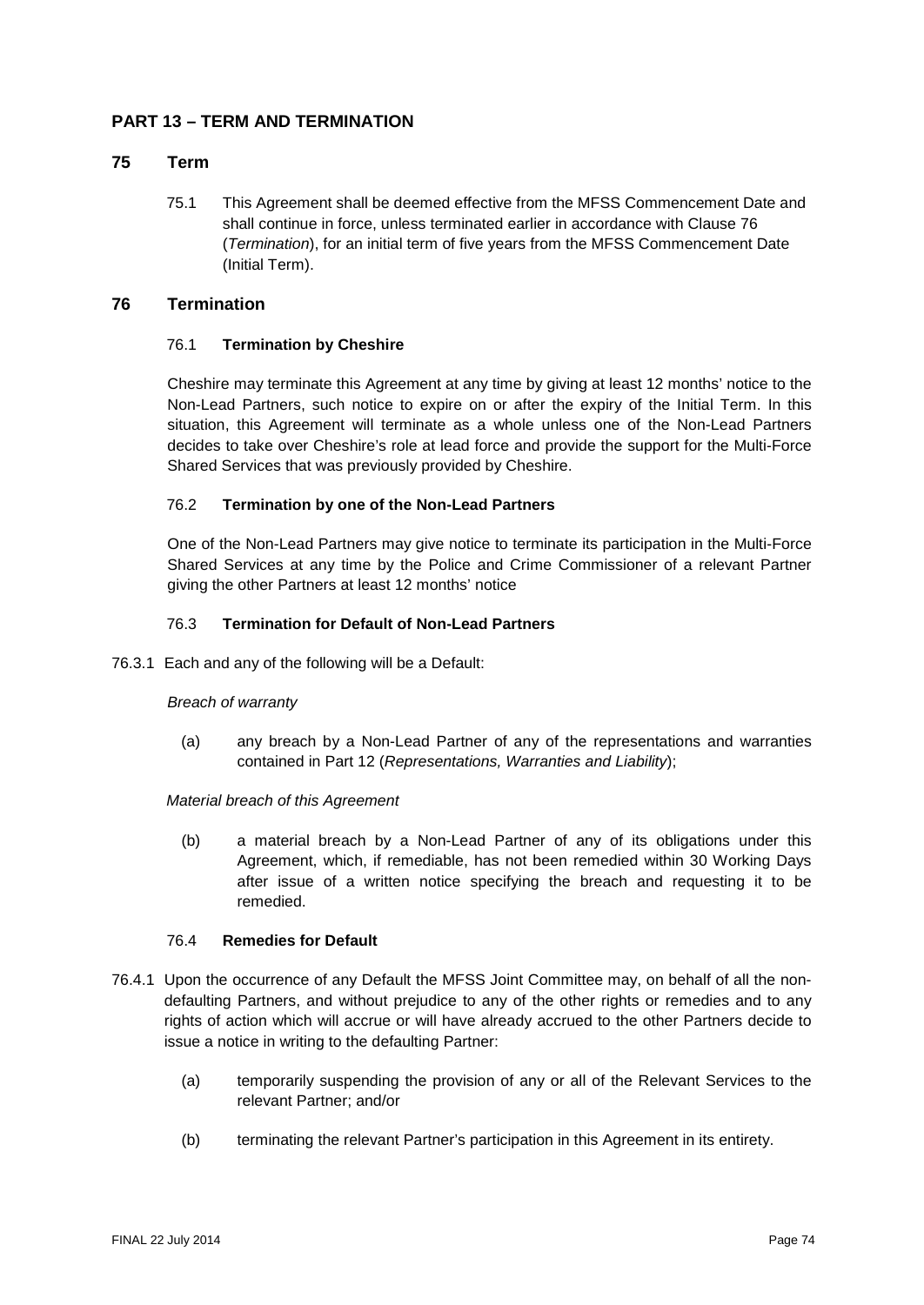- (c) No services shall be suspended or terminated until the agreed escalation has been applied through the escalation process as set out in Clause 59 *(Escalation).*
- 76.4.2 The decision of the MFSS Joint Committee to exercise its rights under Clause 76.4.1 will be reached by a majority of the Partners.

#### 76.5 **Termination for default by Cheshire**

- 76.5.1 A Non-Lead Partner may give notice to terminate its participation in the Multi-Force Shared Services at any time by the Police and Crime Commissioner of the relevant Partner giving the other Partners written notice if Cheshire commits a breach of any of its obligations under this Agreement and
	- (a) Cheshire has not remedied the breach to the satisfaction of the relevant Non-Lead Partner (acting reasonably) within 30 Working Days, or such other period as may be specified by the Non-Lead Partner, after issue of a written notice specifying the breach and requesting it to be remedied; or
	- (b) the breach is not, in the opinion of the Non-Lead Partner (actin reasonably), capable of remedy; or
	- (c) the breach, in the opinion of the Non-Lead Partner (acting reasonably), is a material breach.
- 76.5.2 The Partners agree that any dispute as to whether the Non-Lead Partner has acted reasonably in exercised its rights pursuant to Clause 76.5.2 shall in the first instance be decided by a majority of the MFSS Joint Committee.

#### **Consequences of termination**

#### 76.6 **Termination in whole**

Upon termination of this Agreement in whole, the obligations of the Partners will cease except for:

- (a) any obligations arising as a result of any antecedent contravention of this Agreement;
- (b) any obligations which are expressed to continue under Clause [77](#page-75-0) (*Survival*) or otherwise in accordance with the terms of this Agreement; and
- (c) any other obligations which give effect to such termination or the consequences of such termination or which otherwise apply (expressly or impliedly) on or after such termination.

#### 76.7 **Termination in part**

- 76.7.1 Upon termination of this Agreement in part (without prejudice to any right the other Partners may have to claim the amount of any loss or damage suffered by them as a result of the acts or omissions of any defaulting Partner):
	- (a) the rights and obligations of the exiting Partner (**Exiting Partner**) will cease except for: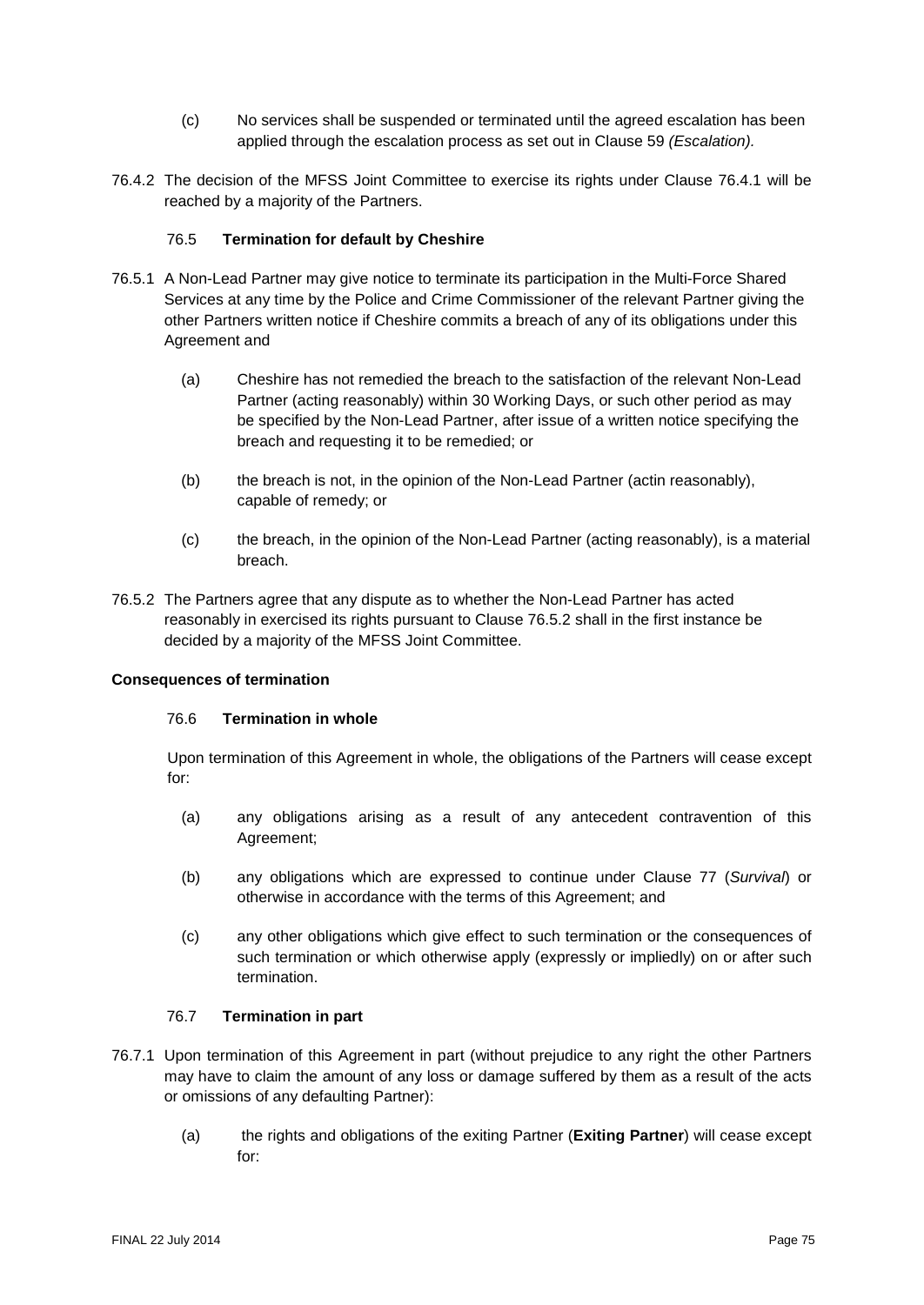- (i) any obligations arising as a result of any antecedent contravention of this Agreement;
- (ii) any obligations which are expressed to continue under Clause [\(e\)](#page-75-1) (*Survival*) or otherwise in accordance with the terms of this Agreement; and
- (iii) any other obligations which give effect to such termination or the consequences of such termination or which otherwise apply (expressly or impliedly) on or after such termination;
- (b) this Agreement shall remain in full force and effect in respect of all non-Exiting Partners subject to Clause [78](#page-75-2) (*Termination Activities*);
- (c) any non-Exiting Partners shall cease to owe any further rights to the Exiting Partner and the Exiting Partner shall cease to owe any further rights to the non-Exiting Partners subject to Clause [78](#page-75-2) (*Termination Activities*);
- (d) the Agreed Proportion shall be adjusted to reflect the impact of the departure of the Exiting Partner on the MFSS; and
- <span id="page-75-1"></span>(e) if the Exiting Partner is the only remaining Non-Lead Partner, this Agreement shall automatically terminate in its entirety.

#### <span id="page-75-0"></span>**77 Survival**

77.1 The provisions of Clauses [1](#page-8-0) (*Definitions and interpretation*), [20.2](#page-29-0) (*Capgemini third party software*), [19](#page-28-0) (*MFSS Property*), [20.4](#page-30-0) (*Capgemini bespoke materials and commissioned materials*), [20.5](#page-31-0) (*Charges*), [20.7](#page-31-1) (*Acts or omissions of Northamptonshire*), [20.8](#page-31-2) (*Rights and remedies relating to a Capgemini default*), [20.10\(](#page-33-0)*Dispute resolution*), [23](#page-35-0) (*Co-operation*), [44](#page-46-0) (*Audit of Capgemini*), [45](#page-46-1) (*Examination by Audit Bodies*), [46](#page-47-0) (*Audit and inspection by the MFSS Management Board*), [Part](#page-54-0) 10 (*Dispute Resolution Procedure*), [Part](#page-62-0) 11 (*Freedom of Information, Confidentiality and Data Protection*) [74](#page-72-0) (*Claims for damages by third parties*), [78](#page-75-2) (*Termination activities*), [79](#page-78-0) (*Termination Costs*), [85](#page-82-0) (*Waiver*), [86](#page-82-1) (*Relationship of the Partners*), [87](#page-82-2) (*Authorised representatives*), [90](#page-83-0) (*Entire agreement*), [92](#page-83-1) (*Notices*) and [94](#page-84-0) (*Governing law and jurisdiction*) will survive the termination or expiry of this Agreement.

#### <span id="page-75-2"></span>**78 Termination activities**

#### 78.1 **Purpose**

The purpose of this Clause [78](#page-75-2) (*Termination activities*) is to ensure continuity of the Multi-Force Shared Services:

- (a) upon termination of the entirety of this Agreement; or
- (b) where this Agreement is terminated by one or more Partners but continues in respect of all other Partners.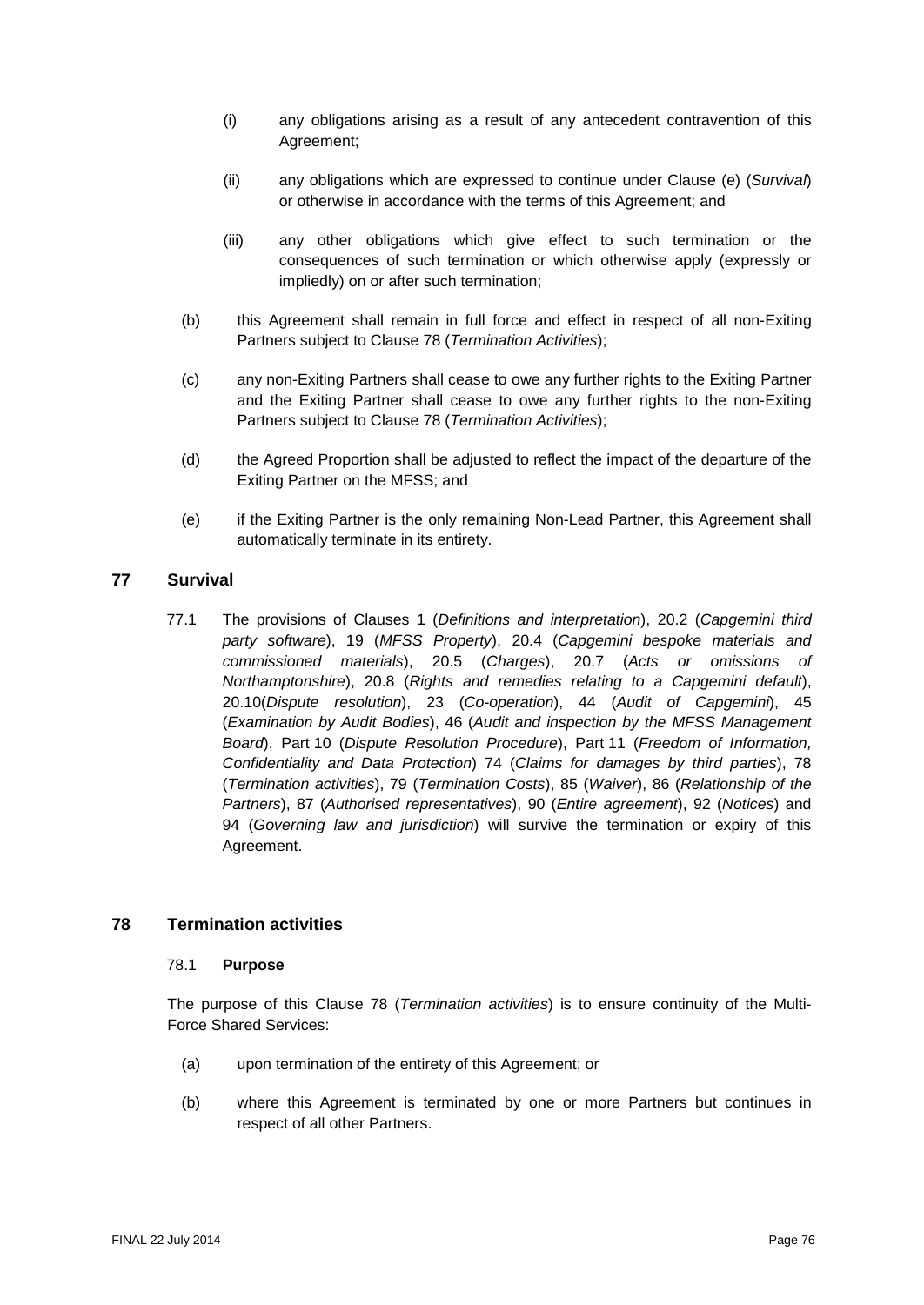#### 78.2 **General obligation**

Each Partner will take all reasonable steps and co-operate fully with each Exiting Partner and the Replacement Supplier if applicable so that any transfer of the Multi-Force Shared Services on termination is achieved with the minimum of disruption and so as to prevent or mitigate any inconvenience to the Partners.

#### 78.3 **Security**

- 78.3.1 Each Exiting Partner will and will ensure that its Replacement Supplier will comply with each of the other Partner's reasonable security procedures.
- 78.3.2 Each Partner will comply with any reasonable directions issued by the Head of Shared Services relating to security during the transfer of the Multi-Force Shared Services to the Replacement Supplier on termination.

#### 78.4 **Return of other Partner's property**

- <span id="page-76-0"></span>78.4.1 On or prior to termination each Partner will make available for collection by the relevant Partners any data, equipment, documentation, information, materials or other property belonging to the other Partners or which it has no legal right to retain.
- 78.4.2 In particular, without prejudice to Clause [78.4.1](#page-76-0) (*Return of other Partner's property*), each Partner will make available for collection by the relevant Partners:
	- (a) Confidential Information not belonging to that Partner; and
	- (b) any MFSS Property belonging to another Partner or jointly owned by the non-Exiting Partners.

#### 78.5 **MFSS Premises**

On termination, the terminating Licensees will vacate the MFSS Premises, and remove from the MFSS Premises all equipment, property, furniture and other similar items owned or used by the terminating Licensees in connection with this Agreement.

#### 78.6 **Outline exit plan**

- <span id="page-76-1"></span>78.6.1 Within 3 months of the date of this Agreement, the Partners will prepare and agree an outline exit plan specifying how they will co-operate to ensure an orderly handover of the Multi-Force Shared Services on termination.
- 78.6.2 The outline exit plan will comprise a series of workstreams. It will describe the activities and the associated liaison and assistance which will be required for the successful transfer of the Multi-Force Shared Services, including:
	- (a) **Exit management** this workstream will provide details of the representatives who will be responsible for ensuring that each Partner complies with its obligations on termination;
	- (b) **Knowledge transfer workstream** this workstream will provide information about the scope and operation of the Multi-Force Shared Services to enable the transfer of operational responsibility for the Multi-Force Shared Services from the MFSS to the relevant Partner, the Partners or the Replacement Supplier. It will include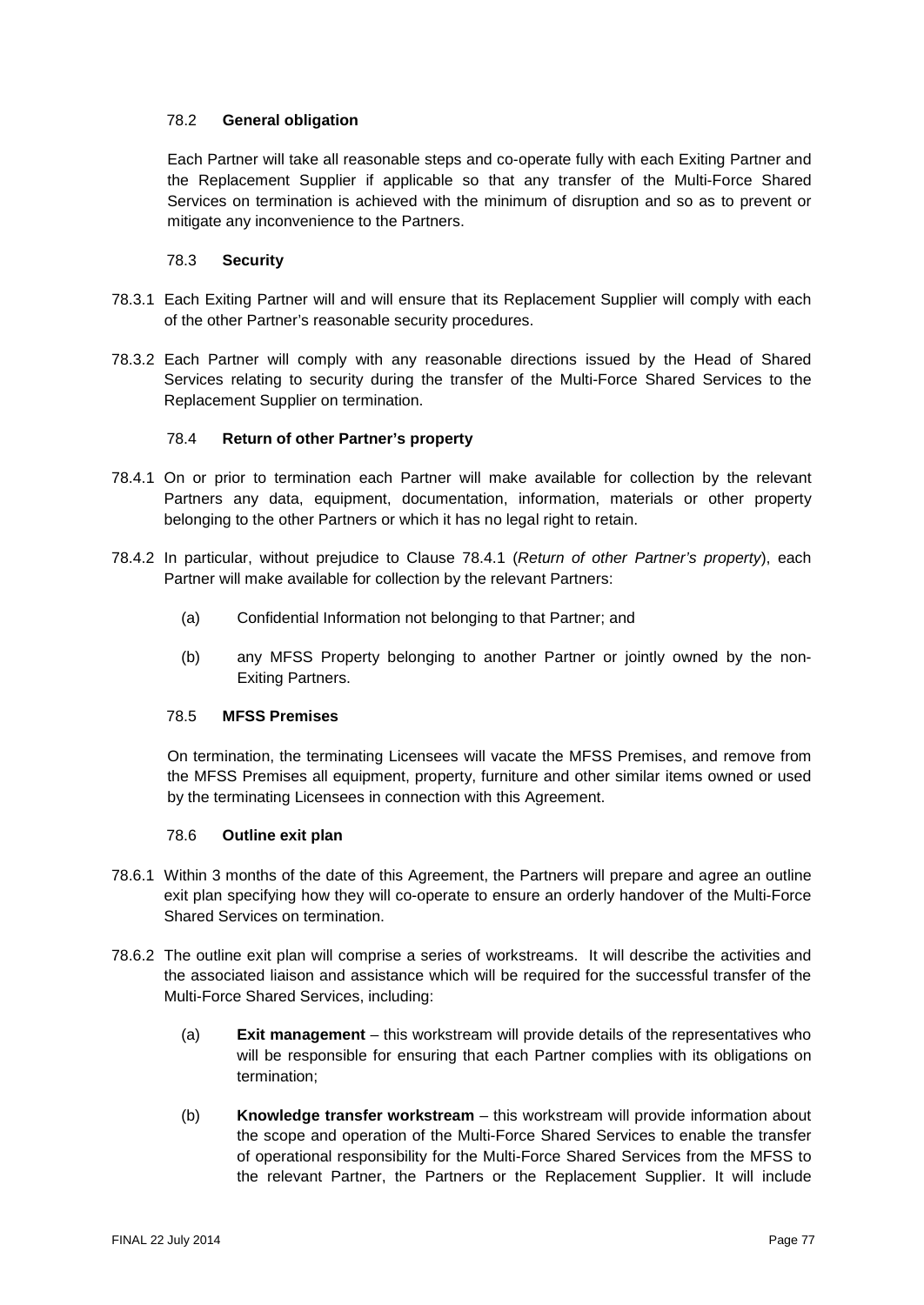appropriate briefings to the Partners or the Replacement Supplier on the details of the current delivery of the Multi-Force Shared Services (including projects which will continue after termination) to allow the Partners or the Replacement Supplier to provide continuity of service. It will also cover the arrangements for support to the Partners' or the Replacement Supplier's due diligence process, as appropriate;

- (c) **Technical environment workstream** this workstream will deal with issues relating to the technical platforms (including the software and the hardware) used to provide the Multi-Force Shared Services and the transfer of each Partner's Data, including the agreement between the Partners of what will happen to jointly owned assets after termination;
- (d) **HR workstream** this workstream will manage any implications of the termination upon employees of any Partner or Capgemini;
- (e) **Property workstream**  this workstream will be responsible for the vacation and/or transfer of any building space, facilities and services;
- (f) **Security workstream** within this workstream security processes will be reviewed and agreed changes will be implemented;
- (g) **Risks and issues workstream** this workstream will consist of the Partners maintaining and implementing a risk register for exit activities in accordance with [Part](#page-37-0) 6 (*Risk management*);
- (h) **Communications workstream** this workstream will identify the key stakeholders requiring communication during the exit period and develop, agree and execute a communication exercise that will fully brief the stakeholders on the exit plan progress and content as deemed appropriate by the Partners; and
- (i) **Financial workstream**  any amendments to the Termination Costs and any other payments to be made by either the terminating or non-terminating Partners on termination or in relation to termination activities.
- 78.6.3 If any Partner does not agree to the contents of the outline exit plan, it will specify those areas that require revision. The Partners will use all reasonable endeavours to agree a revised outline exit plan. This procedure will be repeated until the outline exit plan is agreed by the **Partners**
- 78.6.4 The Partners will review the outline exit plan on a six-monthly basis (or more frequently on reasonable request by any Partner) to make sure that it reflects changes in the Multi-Force Shared Services and methods of provision of the Multi-Force Shared Services (including any changes required as a result of the addition of a New Partner or departure of an Exiting Partner at any time).

#### 78.7 **Detailed exit plan**

- 78.7.1 The Partners will, within five Working Days of notice having been given of termination of this Agreement, agree a detailed exit plan specifying how they will ensure an orderly professional handover of the Multi-Force Shared Services on termination.
- 78.7.2 The detailed exit plan will be consistent with the outline exit plan and will include: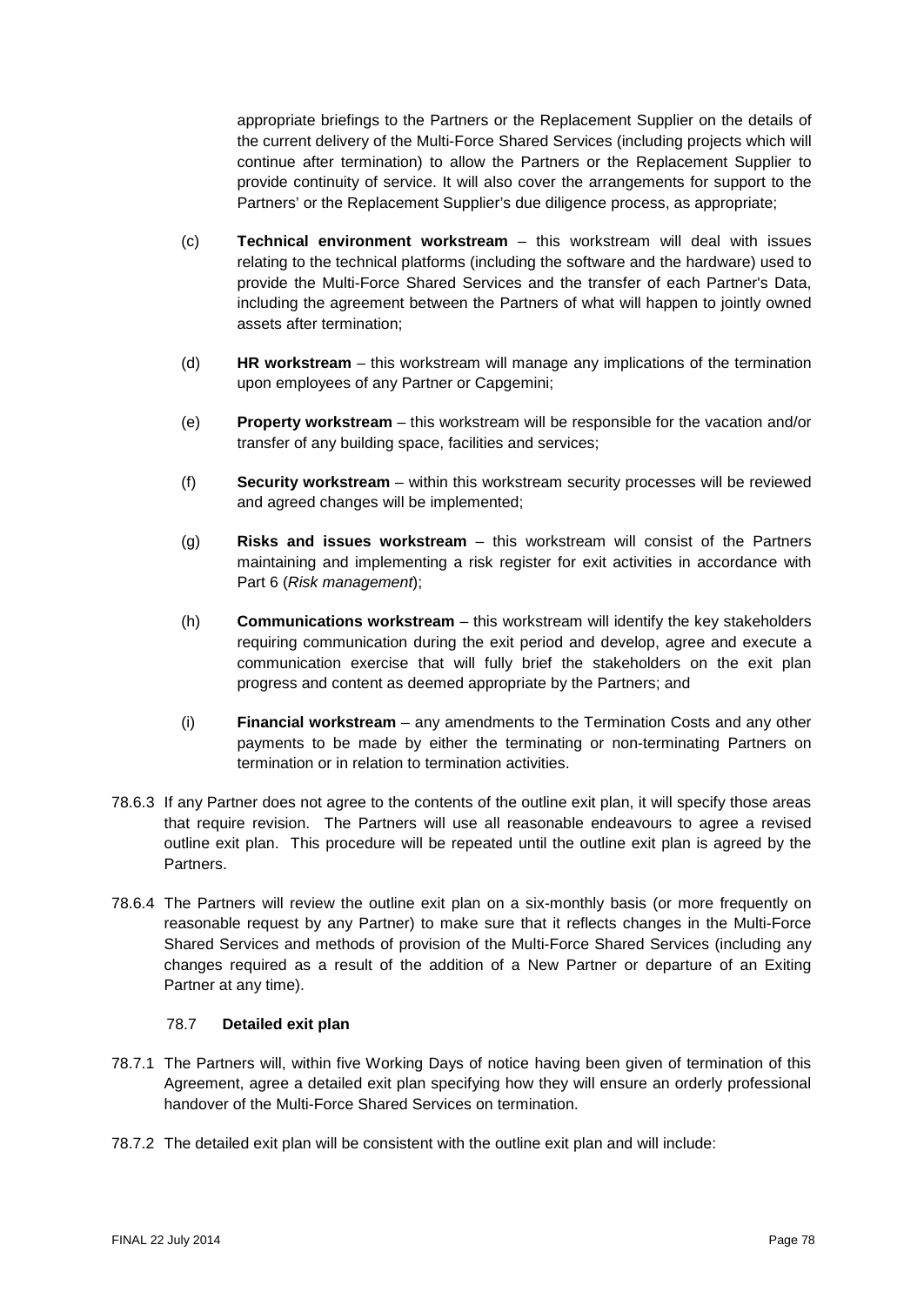- (a) all of the information specified in Clause [78.6](#page-76-1) (*Outline exit plan*) but in greater detail; and
- (b) a detailed project plan for the termination activities with details of the milestones and the planned milestone dates for termination activities.

#### 78.8 **Implementation of the exit plan**

Each affected Partner will, without prejudice to its other obligations, implement the exit plan.

#### 78.9 **Additional assistance**

In addition to complying with this Clause [78](#page-75-2) (*Termination activities*) and without prejudice to its obligations under other provisions in this Agreement which are relevant on termination, each Partner will, at the reasonable request and expense of the Exiting Partner both before and for 12 months after termination, provide any other advice, assistance, information, training and co-operation reasonably required by the Exiting Partner for the provision of the Replacement Services.

#### <span id="page-78-0"></span>**79 Termination Costs**

#### 79.1 **Definition of Termination Costs**

On termination (whether in whole or in part) or expiry, the Partners may incur the following types of costs (**Termination Costs**):

- (a) **Redundancy and early retirement costs** –redundancy and early retirement costs as a direct result of termination.
- (b) **Premises costs** –costs on termination for changing the MFSS Premises.
- (c) **Support costs** –set-up and ongoing costs that the Partner may have incurred for providing agreed support for the MFSS or the MFSS Management Board as described in Part 4 (*Support for the MFSS* ).
- (d) **Capgemini's fees** –charges and costs payable by Cheshire to Capgemini under the Capgemini Agreement.
- (e) **Licence fees** –charges for transferring software licences to the other Partners.
- (f) **Hardware costs** any hardware costs incurred on termination and relating to hardware provided by one of the Partners in accordance with Part 4 (*Support for the Multi-Force Shared Services*).
- (g) **Legal costs** the legal fees that each Partner may incur in instructing external lawyers to advise it in connection with termination.
- (h) **Audit costs** any costs of carrying out the audits specified in this Agreement.
- (i) **Other**  any other costs set out in this Agreement or otherwise agreed by the Partners in writing.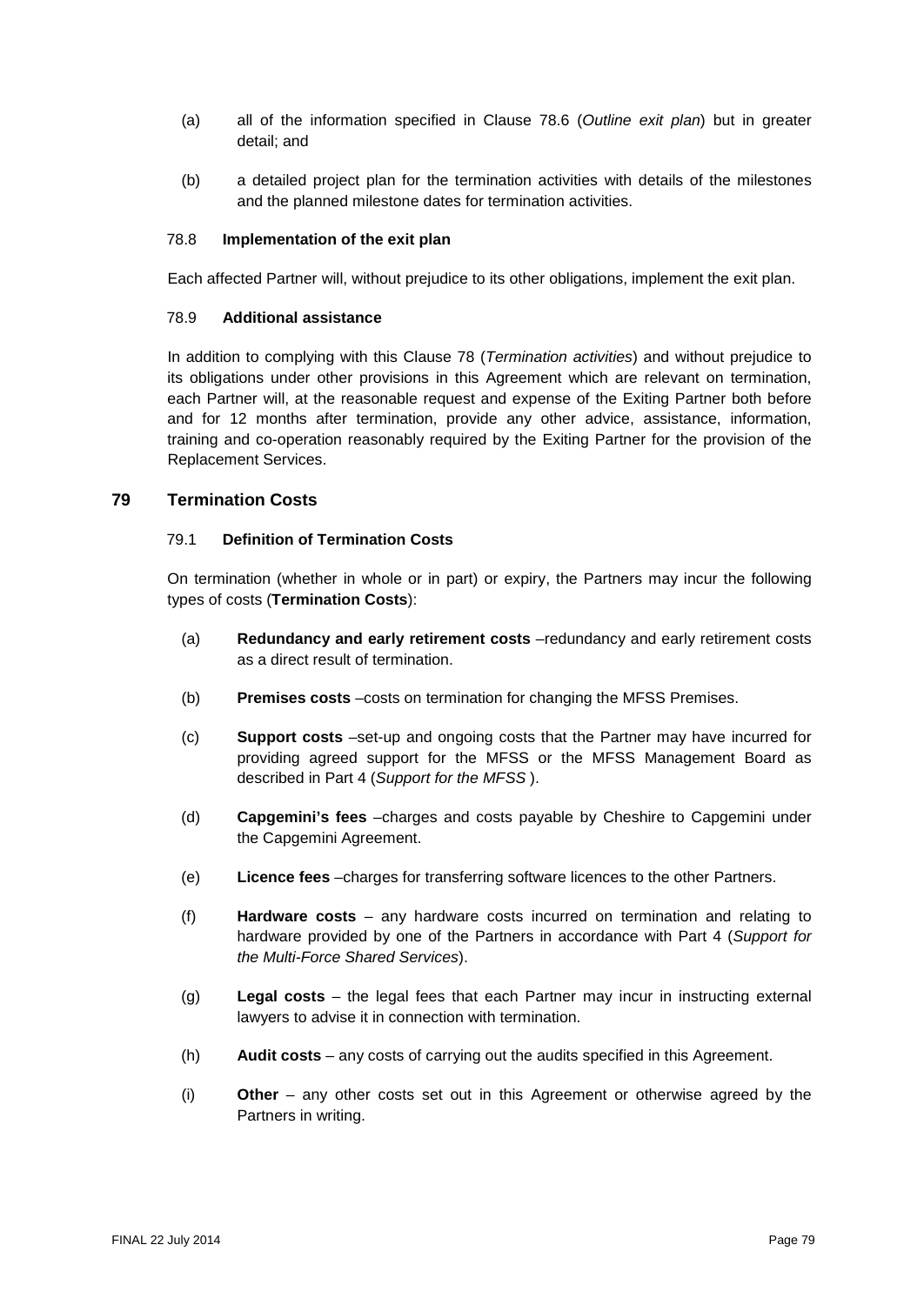#### 79.2 **Sharing of Termination Costs – termination in part**

- <span id="page-79-3"></span><span id="page-79-0"></span>79.2.1 If one Partner terminates this Agreement for convenience under Clause [76.2](#page-73-0) (*Termination by one of the Non-Lead Partners*) then that Partner will pay the Termination Costs relating to that termination.
- 79.2.2 If this Agreement in terminated in part in respect of one or more Partners as a result of a Default by that Partner or those Partners under Clause [76.3](#page-73-1) (*Termination for Default*) then the Partner in Default will pay the Termination Costs relating to that termination.

#### 79.3 **Sharing of Termination Costs – termination in whole**

- 79.3.1 Other than as set out in Clause [79.2](#page-79-0) (*Sharing of Termination Costs – termination in part*) the Partners agree that, subject to Clauses [79.3.2](#page-79-1) to [79.3.4](#page-79-2) (*Sharing of Termination Costs – termination in whole*) each Partner will pay the Agreed Proportion of the total Termination Costs.
- <span id="page-79-1"></span>79.3.2 Clause [79.2.1](#page-79-3) (*Sharing of Termination Costs – termination in whole*) is without prejudice to any liability a Partner may have to pay damages to another Partner as a result of a breach of this Agreement or the Capgemini Agreement or of any negligence by it, whether this Agreement has been terminated for breach by that Partner or not.
- 79.3.3 A Partner will not be able to recover additional MFSS Costs from the other Partners to the extent the additional Costs have been incurred by that Partner as a result of its own breach of this Agreement or the Capgemini Agreement or its own negligence.
- <span id="page-79-2"></span>79.3.4 A Partner will be able to recover 100% of additional MFSS Costs from another Partner to the extent the additional Costs have been incurred by that Partner as a result of that other Partner's breach of this Agreement or the Capgemini Agreement or that other Partner's negligence.

#### 79.4 **Calculation and payment of adjustments**

- <span id="page-79-4"></span>79.4.1 The Head of Shared Services will provide the Exiting Partner or Partners and any other affected Partners with details of:
	- (a) the Termination Costs which the Partners will incur;
	- (b) the relevant Termination Costs which each Partner should be liable for, taking into account the agreed sharing of the Termination Costs described in Clause [79.2](#page-79-0) (*Sharing of Termination Costs*) (**Relevant Termination Costs)**; and
	- (c) any adjustments that need to be made by one Partner to the other to ensure that it pays the Relevant Termination Costs.
- <span id="page-79-5"></span>79.4.2 The relevant Partner will invoice the other Partner for any adjustment that must be paid by the other Partner under Clause [79.4.1](#page-79-4) (*Calculation and payment of adjustments*).
- 79.4.3 The relevant Partner will pay the invoice specified in Clause [79.4.2](#page-79-5) (*Calculation and payment of adjustments*) within 14 Working Days of receipt of the invoice.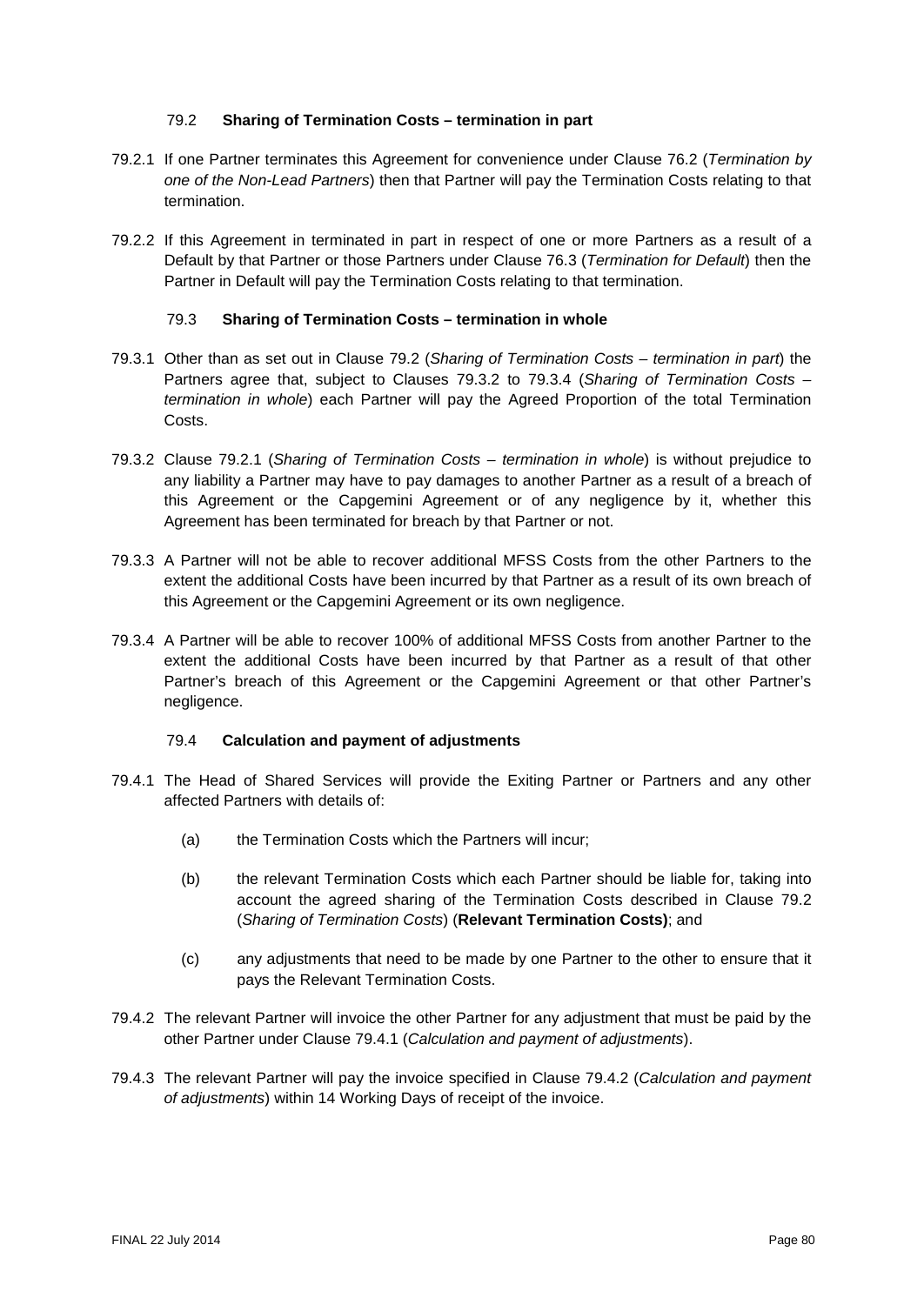#### **PART 14 – MISCELLANEOUS**

#### <span id="page-80-0"></span>**80 Bribery**

#### 80.1 **Definitions**

In this Clause [80](#page-80-0) (*Bribery*), **Associate** means a person who in connection with this Agreement is associated with a Partner within the meaning of section 8 of the Bribery Act 2010.

#### 80.2 **Compliance with applicable laws**

Each Partner will and will procure that its Associates will:

- (a) comply with all applicable laws relating to anti-bribery and anti-corruption, including but not limited to the Bribery Act 2010;
- (b) not engage in any activity which would constitute an offence under section 1, 2 or 6 of the Bribery Act 2010 if such activity had taken place in the UK; and
- (c) comply with its anti-bribery and anti-corruption policies and procedures.

#### 80.3 **Record keeping, audit and notifications**

Each Partner will keep at its main place of business detailed, accurate and up-to-date records and books of account that are sufficient to enable the other Partner to verify its compliance with its obligations under this Clause [80](#page-80-0) (*Bribery*).

#### <span id="page-80-1"></span>**81 Conflict of interest and prevention of corruption**

- 81.1 None of the Partners will:
	- (a) offer or agree to give any person working for or engaged by the other Partner or Capgemini or any other Contracting Authority or any Regulatory Body any gift or other consideration which could act as an inducement or a reward for any act or failure to act connected to this Agreement, or any other agreement between the Partners or any other Contracting Authority or any Regulatory Body; nor
	- (b) enter into this Agreement if it has knowledge that, in connection with it, any money has been, or will be, paid to any person working for or engaged by the other Partner or any other Contracting Authority or any Regulatory Body by or for that Partner, or that an agreement has been reached to that effect, unless details of any such arrangement have been disclosed in writing to that Partner before the date of signature of this Agreement.
- <span id="page-80-2"></span>81.2 If any Partner (in all cases whether or not acting with that Partner's knowledge) breaches:
	- (a) Clause [81.1](#page-80-1) (*Conflict of interest and prevention of corruption*); or
	- (b) the Prevention of Corruption Acts 1889-1916 in relation to this Agreement or any other contract with the other Partner or any other Contracting Authority or any Regulatory Body;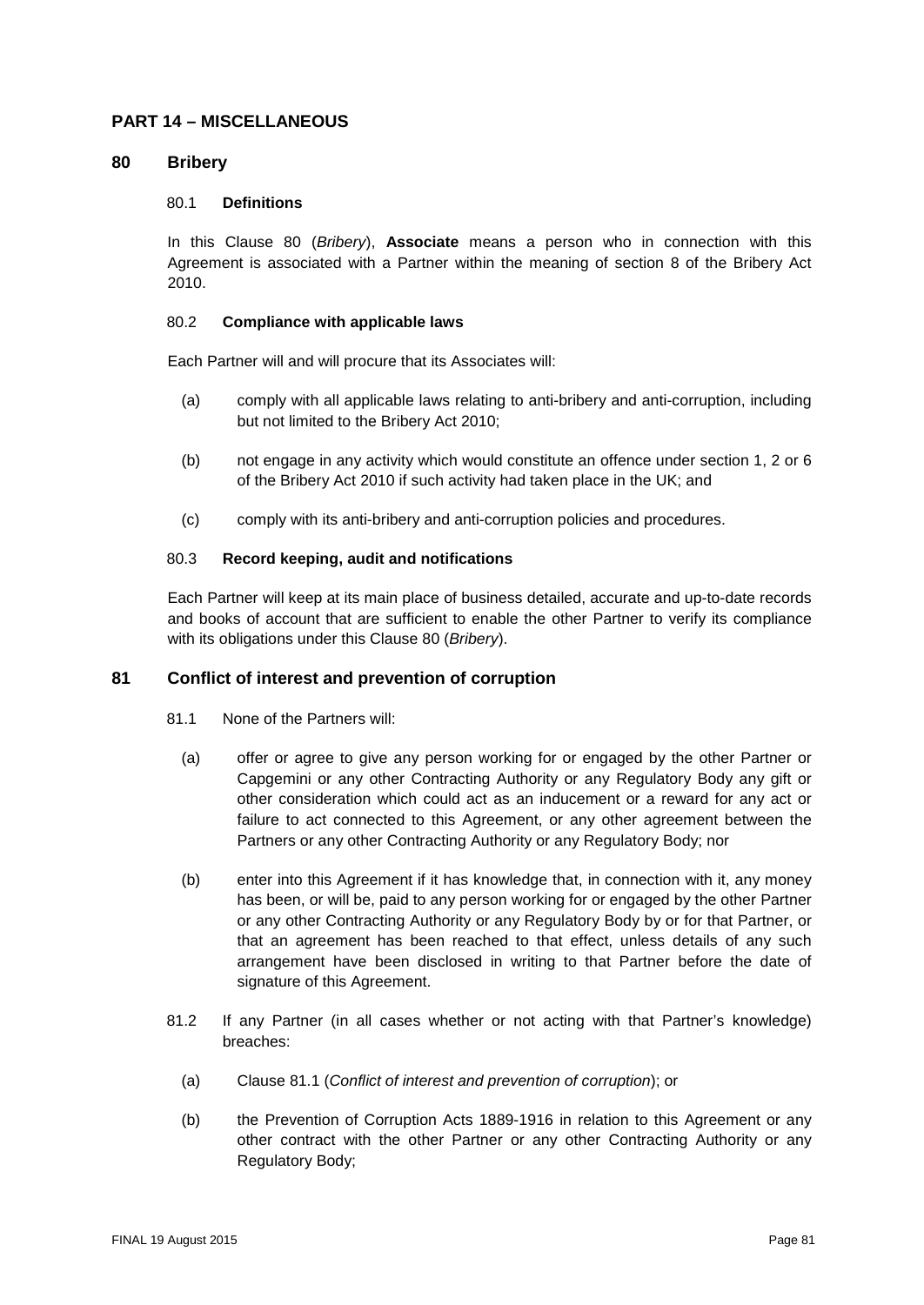then the other Partner may terminate this Agreement by written notice with immediate effect and recover from that Partner the amount of any gift, consideration, inducement or reward, together with the amount of the loss or damage resulting from termination.

81.3 Any termination under Clause [81.2](#page-80-2) (*Conflict of interest and prevention of corruption*) will be without prejudice to any right or remedy that has already accrued, or subsequently accrues, to the Partner terminating this Agreement.

#### **82 Whistleblowing**

None of the Partners will protect whistleblowers employed by it (including any employees seconded to the MFSS Bodies) in accordance with the Public Interest Disclosure Act 1998 or other relevant law.

#### <span id="page-81-0"></span>**83 Non-discrimination**

- 83.1 No Partner will, and each Partner will ensure that none of its sub-contractors will, unlawfully discriminate within the meaning and scope of the provisions of the Race Relations Act 1976 or any modification or re-enactment of it under any Law relating to discrimination in employment and will act at all times in a manner so as to assist the other Partner in the carrying out of its duties under the Race Relations Act 1976 insofar as they relate to this Agreement.
- 83.2 Each Partner will take all reasonable steps to secure the observance of the provisions of Clause [83.1](#page-81-0) (*Non-discrimination*) by all its employees.

#### <span id="page-81-2"></span>**84 Assignment and novation**

- 84.1 A change in the legal status of a Partner will not (subject to Clause [84.2](#page-81-1) (*Assignment and novation*)) affect the validity of this Agreement and this Agreement will be binding on any successor body to the relevant Partner.
- <span id="page-81-1"></span>84.2 If this Agreement is novated to a body that is not a Contracting Authority, or a body that is not a Contracting Authority succeeds a Partner to this Agreement (both referred to as **transferee** in the following provisions of this Clause [84](#page-81-2) (*Assignment and novation*)):
	- (a) the other Partners will be entitled to exercise a right of termination if:
		- (i) the transferee suffers an Insolvency Event; or
		- (ii) the transferee commits:
			- (aa) a material default that, subject to the exercise of a remedial plan process, is not remedied within 30 days after notice of default from the other Partner to the transferee requiring its remedy; or
			- (bb) a material default that is irremediable; and
	- (b) the transferee may only assign, novate or otherwise dispose of its rights and obligations under this Agreement (or any part) with the prior written consent of the other Partner (which consent will not be unreasonably withheld or delayed).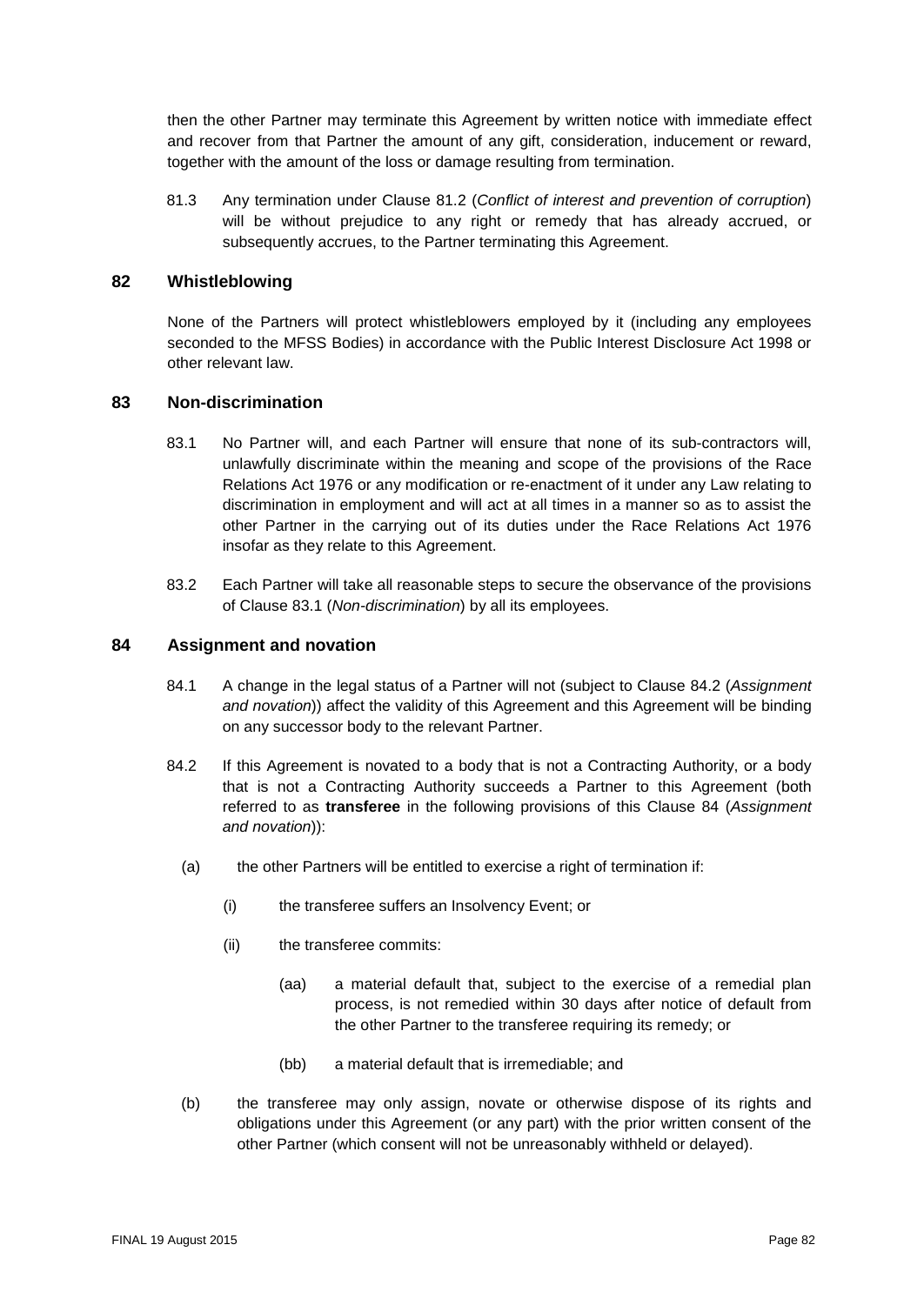#### <span id="page-82-0"></span>**85 Waiver**

- 85.1 No provision of this Agreement will:
	- (a) relieve or be deemed to relieve a Partner from any obligation or liability unless expressly provided; or
	- (b) create or be deemed to create any requirement on a Partner to obtain the consent or approval of another Partner to the carrying out of any act or exercise of any right unless expressly provided.
- 85.2 Each Partner will be responsible for ensuring that the Relevant Services satisfy its requirements.

#### <span id="page-82-1"></span>**86 Relationship of the Partners**

Nothing in this Agreement is intended to create a partnership, or legal relationship of any kind, that would impose liability on one Partner for the act or failure to act of the other Partner, or to authorise any Partner to act as agent for the other Partner. None of the Partners will have authority to make representations, act in the name of, or on behalf of, or to otherwise bind any other Partner.

#### <span id="page-82-2"></span>**87 Authorised representatives**

- 87.1 The functions, rights and powers conferred by this Agreement on each Partner will be exercised by appointed representatives who have specific authority for the role they perform.
- <span id="page-82-3"></span>87.2 Each Partner will inform the other of the identity of its authorised representatives and the limits of their authority.
- 87.3 The MFSS Bodies will not act on instructions given by any employee or officer of a Partner (including any instructions to implement a contract change), unless the employee or officer is an authorised representative of that Partner acting within the limits of his or her authority (as notified to that Partner under Clause [87.2](#page-82-3) (*Authorised representatives*)).

#### **88 Invalidity and severability**

If a court or administrative organisation with competent jurisdiction decides that a provision in this Agreement is not valid, this will not affect the rest of this Agreement. The Partners will try to agree on a suitable provision to replace the one that is not valid. The new provision should, as far as possible, achieve the same economic, legal and commercial aims of the invalid one.

#### **89 Further assurances**

Each Partner undertakes at the request of the other, and at the cost of the requesting Partner, to do all acts and execute all documents that may be necessary to give effect to the meaning of this Agreement.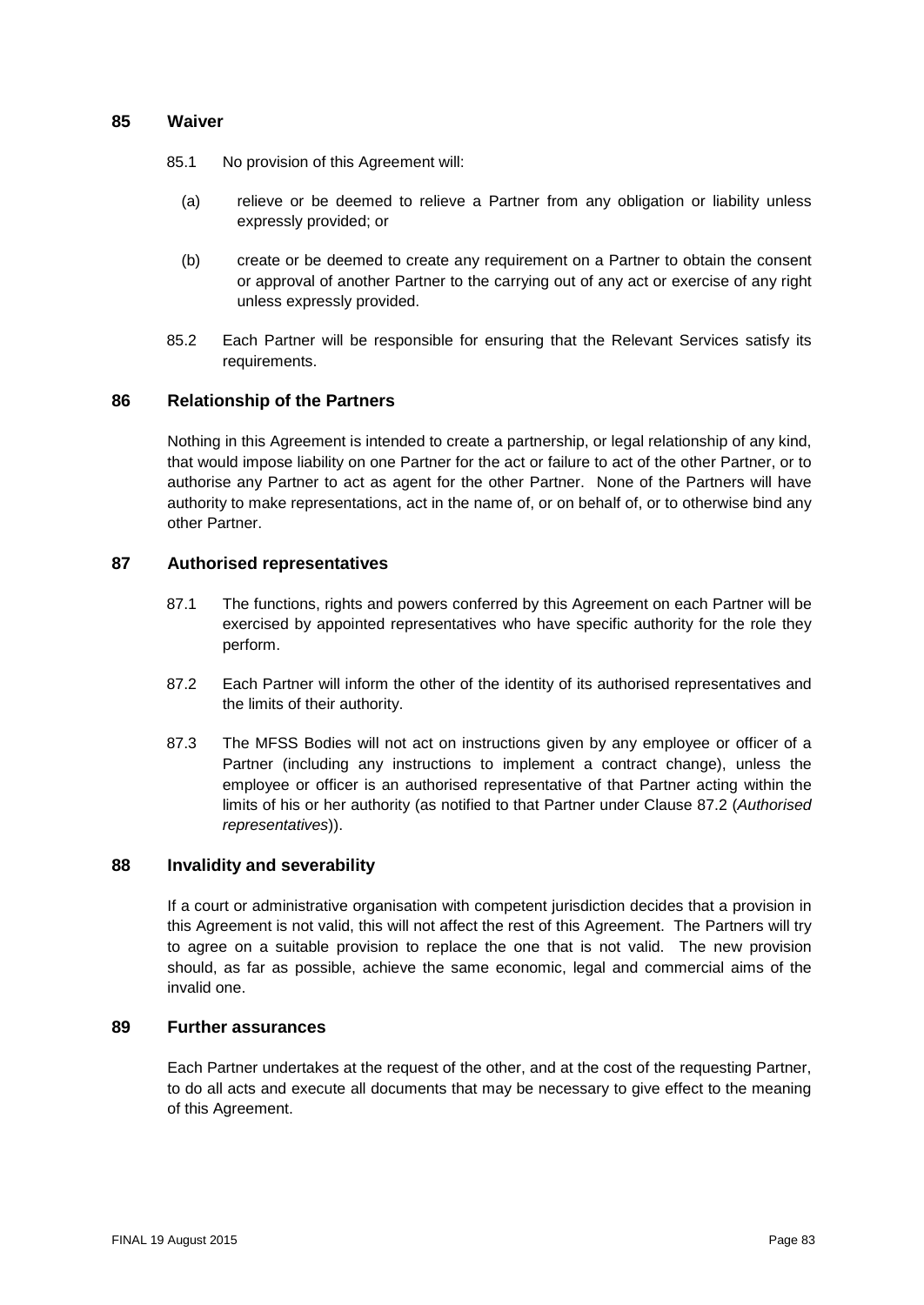#### <span id="page-83-0"></span>**90 Entire agreement**

- 90.1 This Agreement constitutes the entire agreement and understanding between the Partners in respect of the matters dealt with in it and supersedes, cancels and nullifies any previous agreement between the Partners in relation to such matters (notwithstanding the terms of any previous agreement or arrangement expressed to survive termination).
- 90.2 For the avoidance of doubt, the terms of this Agreement shall replace and supersede the terms of the Original Agreement with effect from the date of this Agreement and the Original Agreement shall cease to have any further effect save as set out in this Agreement.
- 90.3 Each Partner acknowledges and agrees that, in entering into this Agreement and the documents referred to in it, it does not rely on, and will have no remedy in respect of, any statement, representation, warranty or undertaking (whether negligently or innocently made) other than as expressly set out in this Agreement. The only remedy available to any Partner in respect of any such statement, representation, warranty or undertaking will be for breach of contract under the terms of this Agreement.
- 90.4 Nothing in this Clause [90](#page-83-0) (*Entire agreement*) will operate to exclude any liability for fraud or fraudulent misrepresentation.

#### **91 Third party rights**

- 91.1 The Partners do not intend any third party to have the right to enforce any provision of this Agreement under the Contracts (Rights of Third Parties) Act 1999 or otherwise*.*
- 91.2 Notwithstanding that any term of this Agreement may be or may become enforceable by a person who is not a Partner, the terms of this Agreement or any of them may be varied, amended or modified, or this Agreement may be suspended, cancelled or terminated by agreement in writing between the Partners, or this Agreement may be rescinded, in each case without the consent of the third party.

#### <span id="page-83-1"></span>**92 Notices**

- 92.1 Any notice given under or in connection with this Agreement will be in writing, signed by or on behalf of the Partner giving it and will be served by delivering it personally or by sending it by pre-paid first-class post to the address of the relevant Partner as set out in Clause 91.2 or to such other address as that Partner may have notified in writing to the other Partners in accordance with this Clause [92](#page-83-1) (*Notices*).
- 92.2 The addresses of the Partners for the purposes of Clause 91.1 are:
- 92.2.1 Cheshire: Police and Crime Commissioner for Cheshire, Constabulary HQ, Clemonds Hey, Oakmere Road, Winsford CW7 2UA;
- 92.2.2 Northamptonshire: Police and Crime Commissioner for Northamptonshire, Wootton Hall, Northamptonshire NN4 0JQ;
- 92.2.3 Nottinghamshire: Police and Crime Commissioner for Nottinghamshire, Arnot Hill house, Arnot Hill Park, Arnold, Nottingham, NG5 6LU.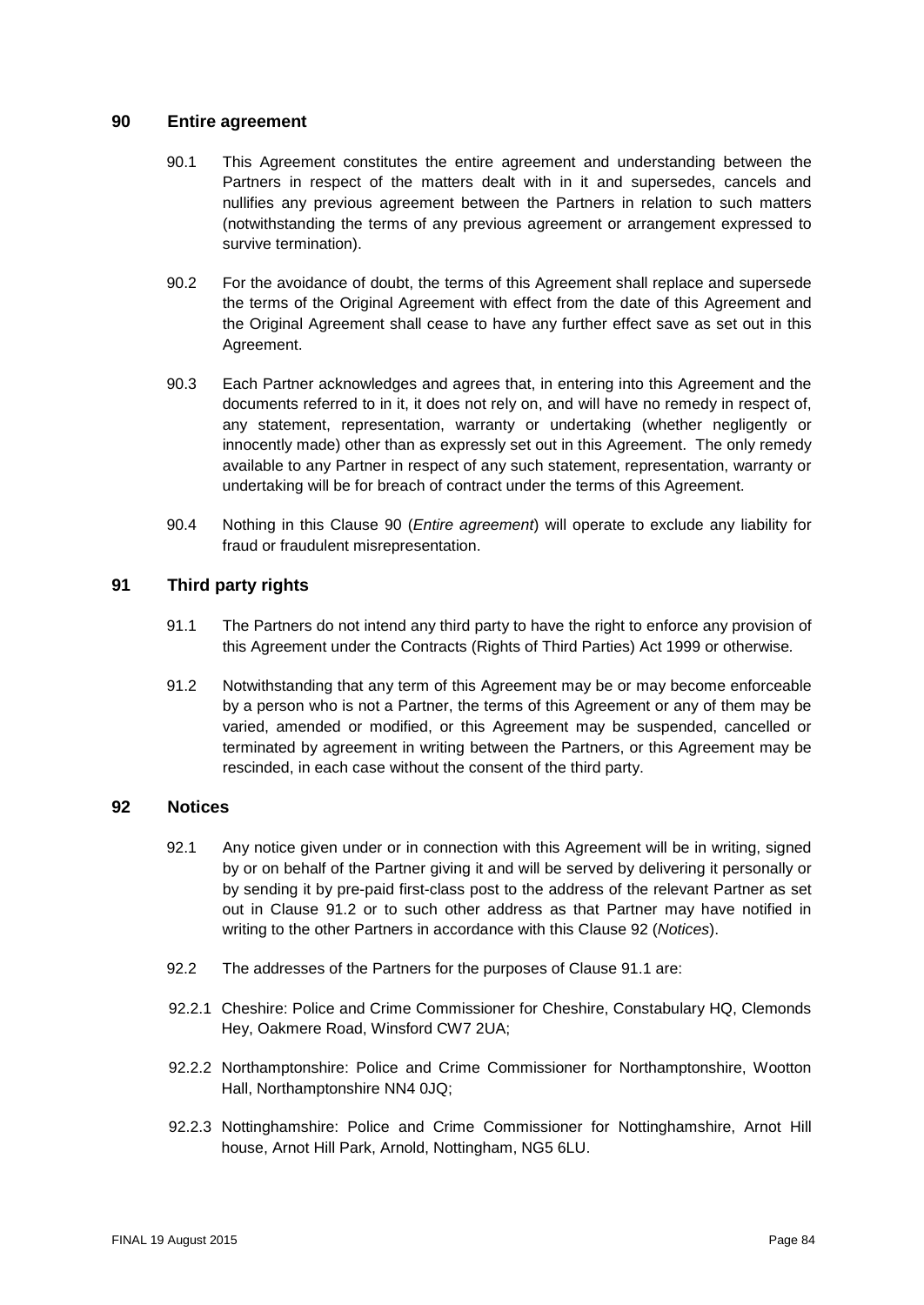92.3 A notice delivered personally is served when delivered. A notice sent by pre-paid first-class post is served 48 hours after posting.

#### **93 Counterparts**

The Partners may execute this Agreement in any number of copies and on separate copies. Each executed copy counts as an original of this Agreement and all of the executed copies form one instrument.

#### <span id="page-84-1"></span><span id="page-84-0"></span>**94 Governing law and jurisdiction**

- 94.1 This Agreement will be governed by and construed in accordance with English law and without prejudice to the Dispute Resolution Procedure each Partner agrees to submit to the exclusive jurisdiction of the courts of England and Wales.
- 94.2 Nothing in Clause [94.1](#page-84-1) (*Governing law and jurisdiction*) will prevent any Partner from applying to the courts of any country for injunctive or other interim relief.
- 94.3 The Partners irrevocably waive and agree not to make any claim that any proceedings in the English or Welsh courts under Clause [94.1](#page-84-1) (*Governing law and jurisdiction*) have been brought in an inappropriate forum.
- 94.4 Despite anything to the contrary in this Agreement, Clause [94.1](#page-84-1) (*Governing law and jurisdiction*) will be irrevocable.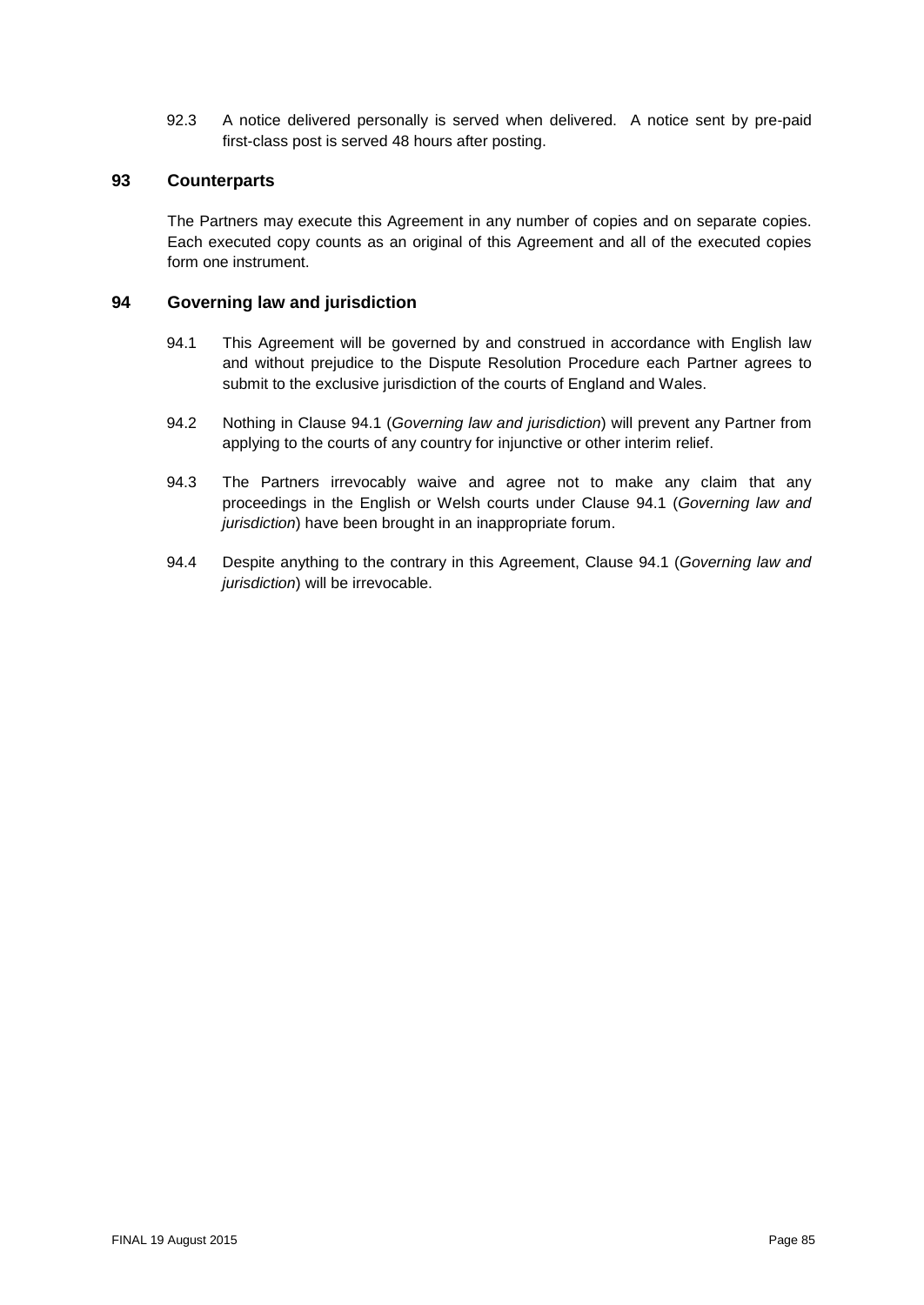# **Schedule 1 – The Multi-Force Shared Services**

## **1 Service Hours**

The core operating hours for the MFSS will be from 08:00 to 17:00 Monday to Friday. Selfservice will however be available 24 hours a day, seven days a week, 365 days a year.

## **2 Relevant Services**

|        |                                                         | <b>Cheshire</b> | <b>N'hants</b> | <b>Notts</b> | <b>CNPA</b>  |
|--------|---------------------------------------------------------|-----------------|----------------|--------------|--------------|
|        | Service desk - first-level support for IT incidents and |                 |                |              |              |
|        | problems, including:                                    |                 |                |              |              |
| 2.1.1  | user administration;                                    | ✓               | ✓              | ✓            | ✓            |
| 2.1.2  | change and release;                                     | $\checkmark$    | ✓              | $\checkmark$ | ✓            |
| 2.1.3  | reporting;                                              | ✓               | ✓              | ✓            | ✓            |
| 2.1.4  | service assurance;                                      | $\checkmark$    | $\checkmark$   | $\sqrt{}$    | $\checkmark$ |
| 2.1.5  | testing; and                                            | ✓               | ✓              | ✓            | $\checkmark$ |
| 2.1.6  | functional support.                                     | ✓               | ✓              | ✓            | $\checkmark$ |
|        | <b>HR transactional services</b>                        |                 |                |              |              |
| 2.2.1  | recruitment administration;                             | $\checkmark$    | $\checkmark$   | $\checkmark$ |              |
| 2.2.2  | joiners administration;                                 | ✓               | ✓              | ✓            | ✓            |
| 2.2.3  | maintaining employee data;                              | $\checkmark$    | $\checkmark$   | $\checkmark$ | ✓            |
| 2.2.4  | sickness reporting;                                     | ✓               | ✓              | $\checkmark$ | ✓            |
| 2.2.5  | maintaining staff contracts;                            | ✓               | $\checkmark$   | $\checkmark$ | ✓            |
| 2.2.6  | administering performance management;                   | ✓               | ✓              | ✓            | ✓            |
| 2.2.7  | administering learning;                                 | $\checkmark$    | ✓              | ✓            | ✓            |
| 2.2.8  | administering leavers;                                  | $\checkmark$    | ✓              | ✓            | ✓            |
| 2.2.9  | post-employment administration; and                     | ✓               | ✓              | ✓            | ✓            |
| 2.2.10 | workforce reporting.                                    | ✓               |                |              |              |
|        | <b>Finance and accounting services</b>                  |                 |                |              |              |
| 2.3.1  | credit checks and customer administration;              | ✓               | ✓              | ✓            | ✓            |
| 2.3.2  | invoicing;                                              | $\checkmark$    | $\checkmark$   | $\checkmark$ | ✓            |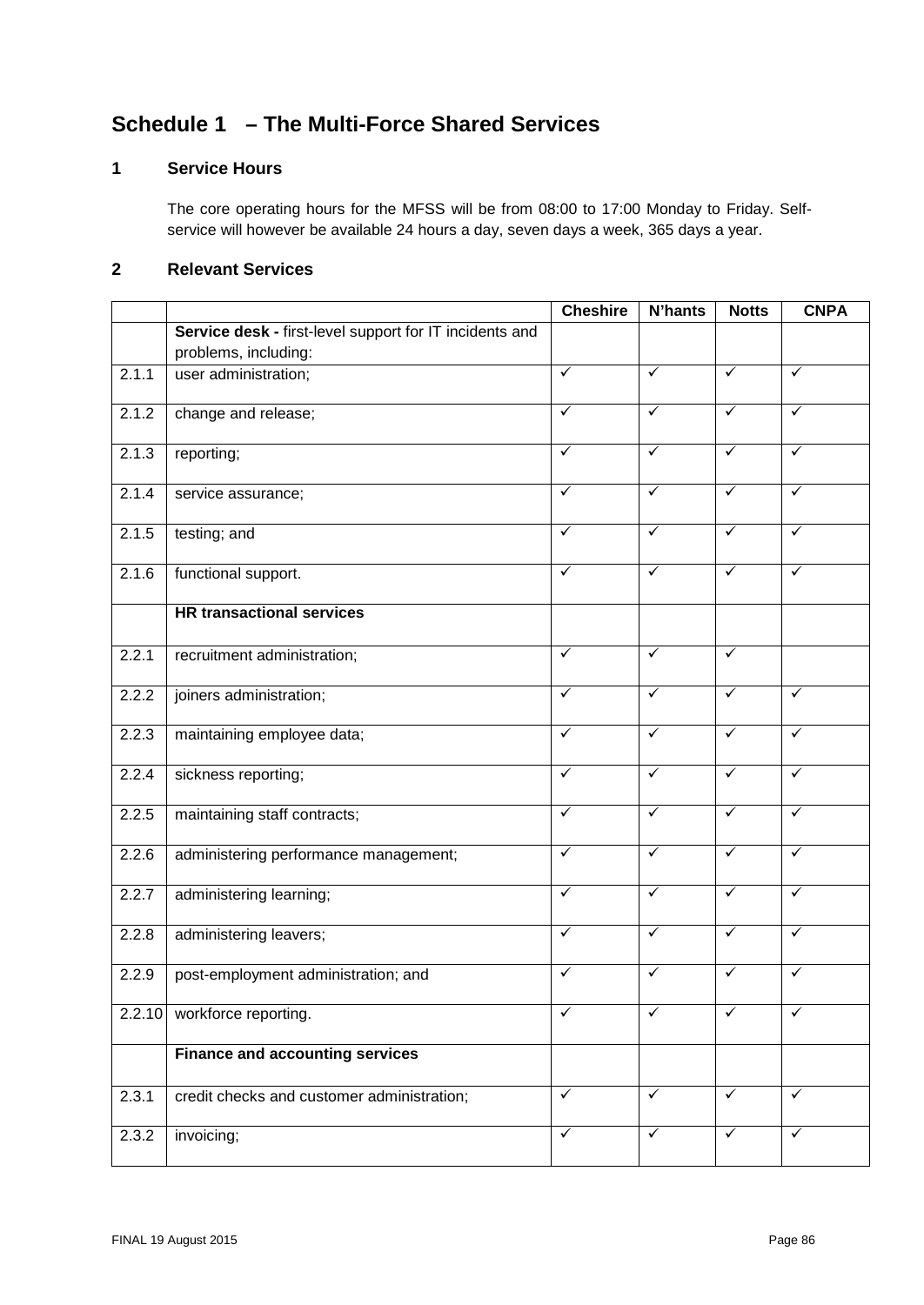| 2.3.3  | debtor management;                        | ✓            | ✓            | ✓            | ✓            |
|--------|-------------------------------------------|--------------|--------------|--------------|--------------|
| 2.3.4  | accounts receivable;                      | $\checkmark$ | ✓            | $\checkmark$ | ✓            |
| 2.3.5  | period end processing administration;     | $\checkmark$ | ✓            | $\checkmark$ | $\checkmark$ |
| 2.3.6  | producing management account reports;     | $\checkmark$ | $\checkmark$ | $\checkmark$ | $\checkmark$ |
| 2.3.7  | producing financial account reports;      | $\checkmark$ | $\checkmark$ | $\checkmark$ | $\checkmark$ |
| 2.3.8  | processing expense claims;                | $\checkmark$ | ✓            | $\checkmark$ | $\checkmark$ |
| 2.3.9  | processing payments;                      | $\checkmark$ | $\checkmark$ | $\checkmark$ | $\checkmark$ |
| 2.3.10 | administering credit cards;               | ✓            | $\checkmark$ | $\checkmark$ | ✓            |
| 2.3.11 | providing supplier administration;        | $\checkmark$ | $\checkmark$ | $\checkmark$ | $\checkmark$ |
| 2.3.12 | administering budget setting;             | $\checkmark$ | ✓            | $\checkmark$ | $\checkmark$ |
| 2.3.13 | performing financial reconciliations; and | $\checkmark$ | $\checkmark$ | $\checkmark$ | ✓            |
| 2.3.14 | administering bank accounts.              | ✓            | $\checkmark$ | $\checkmark$ | ✓            |
|        | <b>Purchasing services</b>                |              |              |              |              |
| 2.4.1  | non-catalogue requisitions;               | $\checkmark$ | $\checkmark$ | $\checkmark$ | $\checkmark$ |
| 2.4.2  | purchasing up to £10,000;                 | $\checkmark$ | $\checkmark$ | $\checkmark$ | $\checkmark$ |
| 2.4.3  | non-catalogue purchasing up to £10,000;   | $\checkmark$ | $\checkmark$ | $\checkmark$ | $\checkmark$ |
| 2.4.4  | catalogue management;                     | $\checkmark$ | $\checkmark$ | $\checkmark$ | $\checkmark$ |
| 2.4.5  | invoice reconciliation; and               | ✓            | ✓            | $\checkmark$ | ✓            |
| 2.4.6  | expediting.                               | $\checkmark$ | ✓            | $\checkmark$ | ✓            |
|        | <b>Payroll services</b>                   |              |              |              |              |
|        |                                           |              |              |              |              |
| 2.5.1  | Payroll administration                    | $\checkmark$ | $\checkmark$ | $\checkmark$ | ✓            |

#### **3 Retained services**

- 3.1 The strategic elements of the following services will be retained by the Partners and are excluded from the Multi-Force Shared Services:
	- (a) HR, including:
		- (i) people strategy;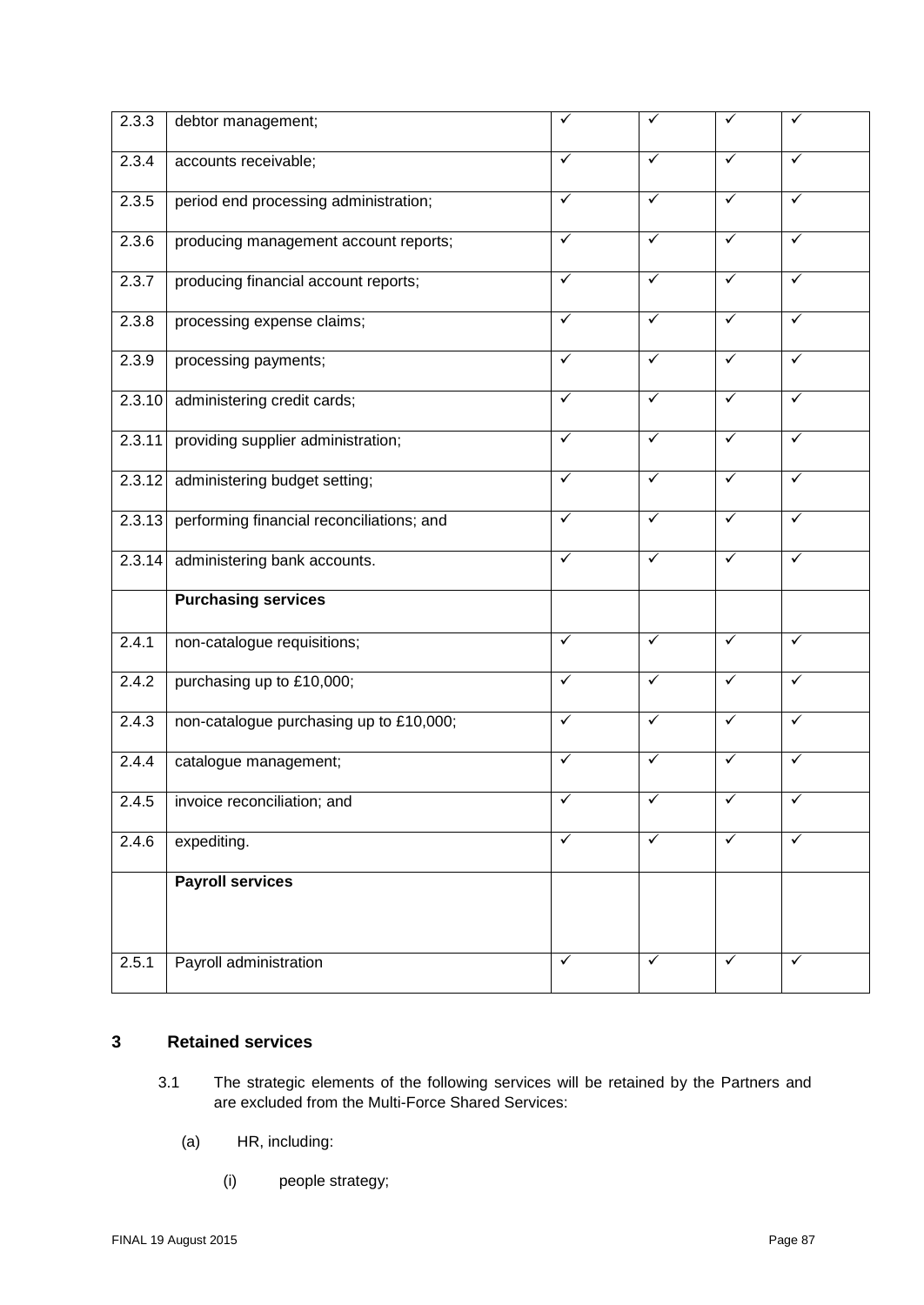- (ii) workforce planning; and
- (iii) expert advice;
- (b) finance and accounting, including:
	- (i) providing information, insight and advice to support operational, tactical and strategic decision making; and
	- (ii) maintaining effective internal controls; and
- (c) procurement, including:
	- (i) providing information, insight and advice to support operational, tactical and strategic decision making;
	- (ii) the decision over what to purchase; and
	- (iii) the contracting route and suppliers.
- 3.2 The following back-office functions will also be Retained Functions (subject to any amendments agreed by the Partners under the Change Control Procedure):
	- (a) duty management;
	- (b) estates and facilities;
	- (c) distribution, logistics and administration;
	- (d) IT, business systems services and other corporate services (other than those which fall within the definition of Multi-Force Shared Services); and
	- (e) IT service desk services (other than those which fall within the definition of Multi-Force Shared Services).
- 3.3 The MFSS will provide services to and work closely with the people providing the Retained Functions within the Partners (**Retained Team**) to provide a seamless endto-end service.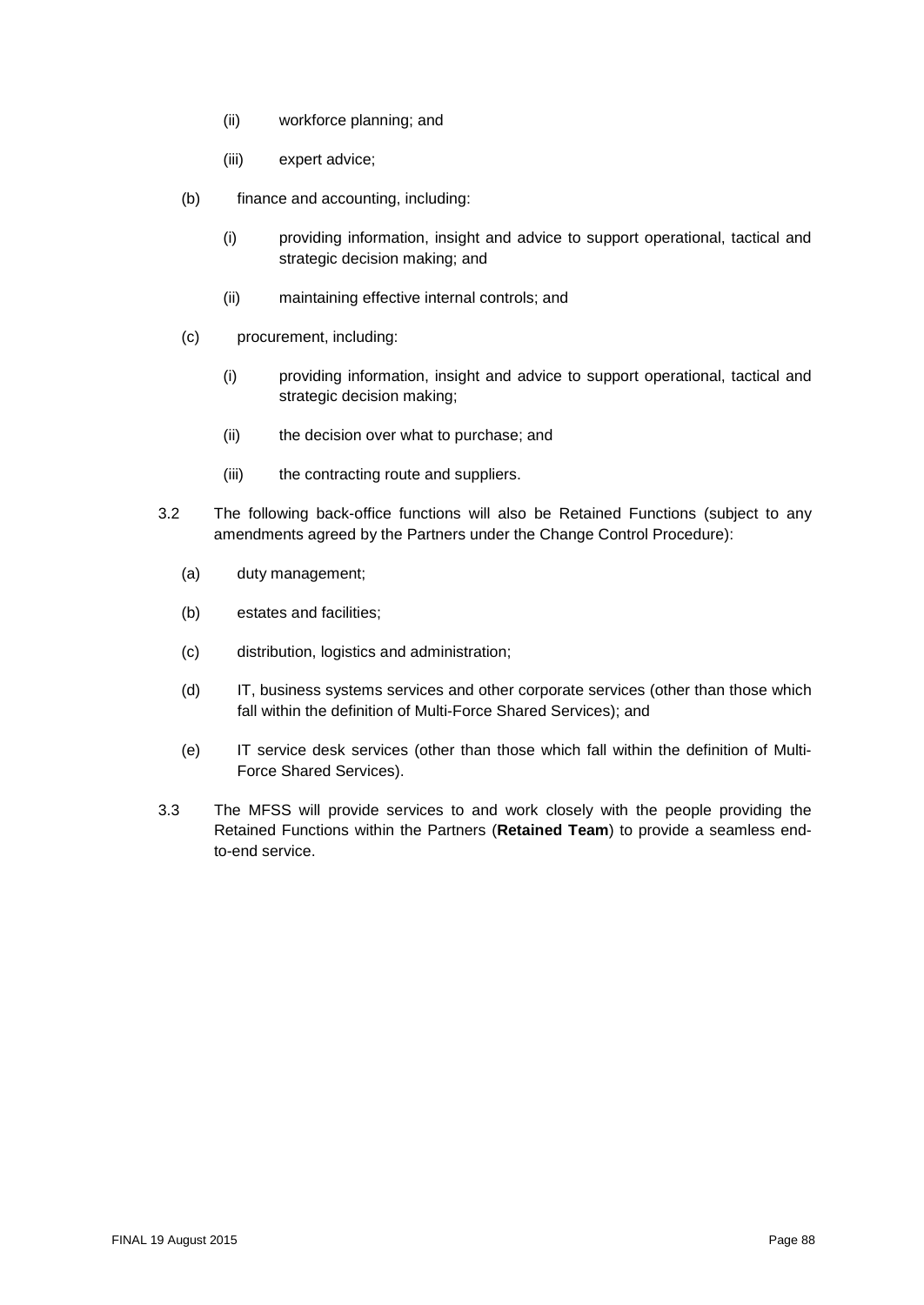# **Schedule 2 – Support for the MFSS**

## **1 Support to be provided by Nottinghamshire**

Nottinghamshire will provide the following support for the Multi-Force Shared Services:

| Premises                                                              | None |
|-----------------------------------------------------------------------|------|
| Hardware                                                              | None |
| Software                                                              | None |
| <b>Business support services</b>                                      | None |
| Staff to be seconded or<br>transferred pursuant to Clause<br>15 or 16 | None |

## **2 Support to be provided by Cheshire**

Cheshire will provide the following support for the Multi-Force Shared Services:

| Premises                         | Premises<br>at Cheshire<br>Constabulary HQ,<br>Clemonds Hey, Oakmere Road, Winsford CW7<br>2UA                                                                  |
|----------------------------------|-----------------------------------------------------------------------------------------------------------------------------------------------------------------|
| Hardware                         | Desktop or laptop hardware and operating<br>system software for staff providing the Multi-<br><b>Force Shared Services</b><br>Storage hardware                  |
|                                  | <b>Servers</b>                                                                                                                                                  |
| Software                         | Microsoft Office<br>Window <sub>7</sub>                                                                                                                         |
| <b>Business support services</b> | <b>Procurement and Contract Services</b><br><b>Accountancy Services</b><br>Legal Services ( to Cheshire as Lead Force in<br>accordance with professional rules) |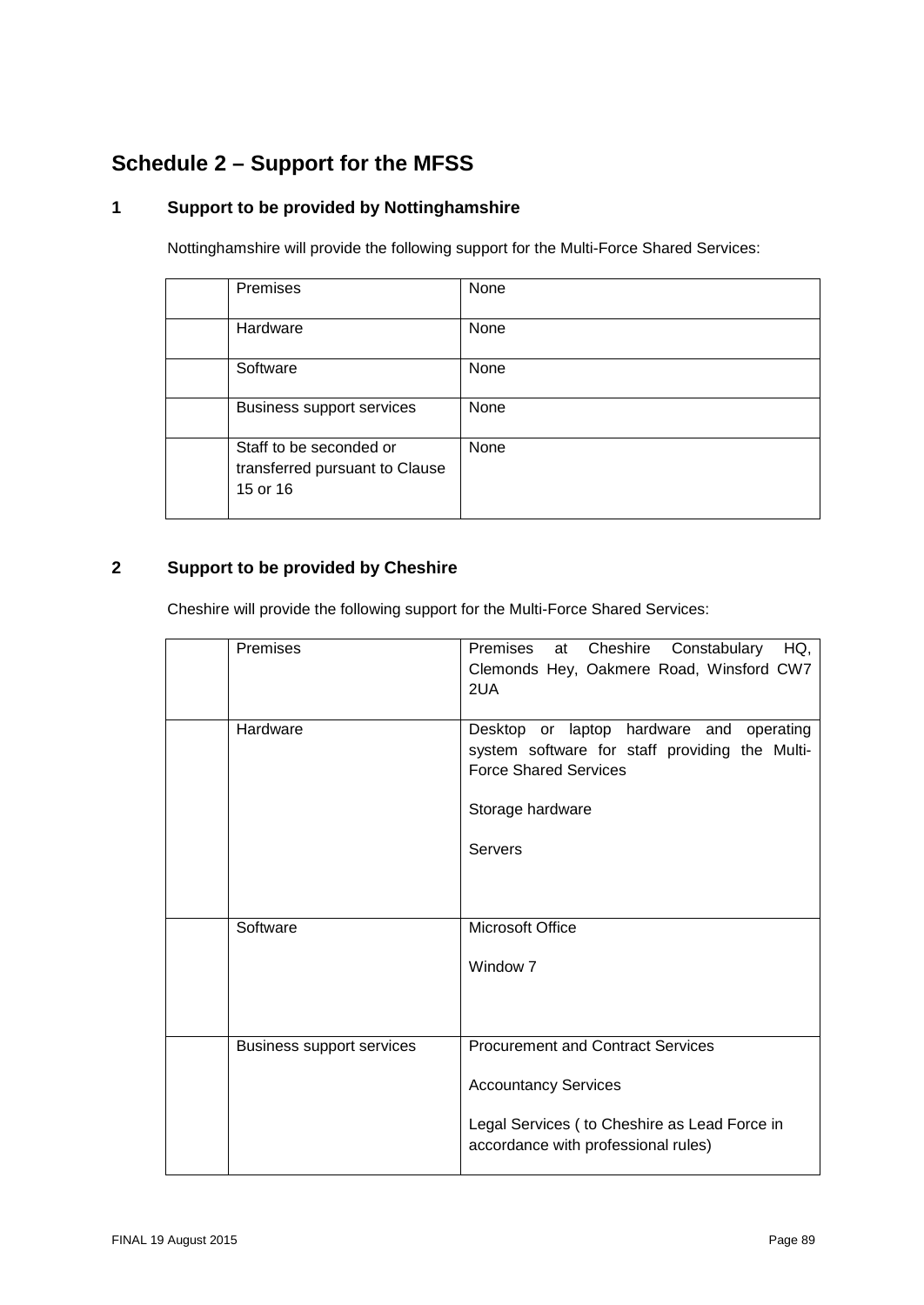| Staff to be transferred pursuant   None |  |
|-----------------------------------------|--|
| to Clause 16                            |  |
|                                         |  |

## **3 Support to be provided by Northamptonshire**

Northamptonshire will provide the following support for the Multi-Force Shared Services:

| <b>Premises</b>                                                       | Premises at Northamptonshire Police, Wootton<br>Hall, Mereway, Northampton, NN4 0JQ                                                                              |
|-----------------------------------------------------------------------|------------------------------------------------------------------------------------------------------------------------------------------------------------------|
| Hardware                                                              | Desktop or laptop hardware and operating<br>system software for staff providing the Multi-<br><b>Force Shared Services</b><br>Storage hardware<br><b>Servers</b> |
| Software                                                              | Microsoft Office<br>Window <sub>7</sub>                                                                                                                          |
| Staff to be seconded or<br>transferred pursuant to Clause<br>15 or 16 | None                                                                                                                                                             |

## **4 Support to be provided by Civil Nuclear Constabulary**

Civil Nuclear Constabulary will provide the following support for the Multi-Force Shared Services:

| Premises                                                              | None        |
|-----------------------------------------------------------------------|-------------|
| Hardware                                                              | None        |
| Software                                                              | None        |
| <b>Business support services</b>                                      | None        |
| Staff to be seconded or<br>transferred pursuant to Clause<br>15 or 16 | <b>None</b> |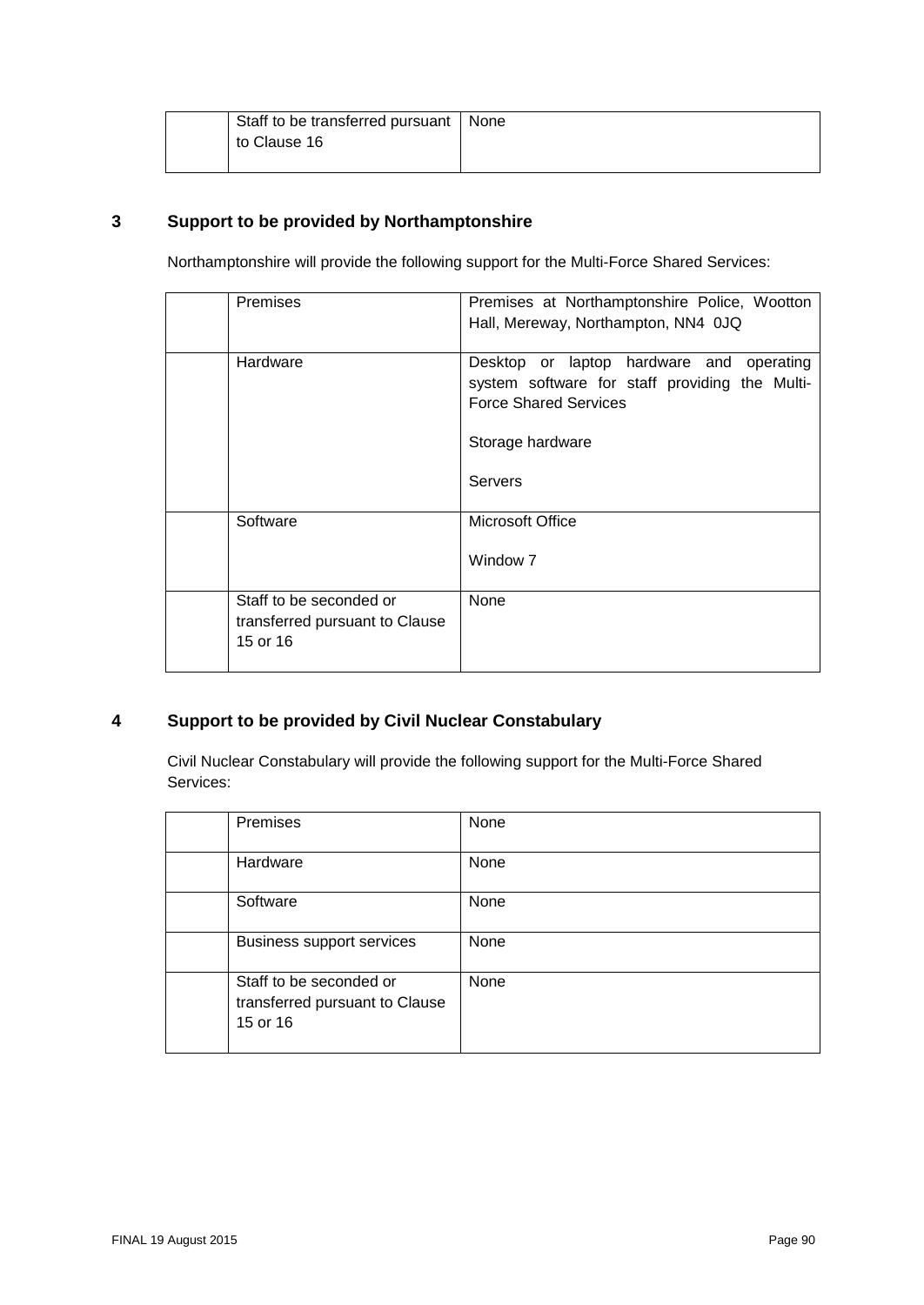## **Schedule 3 – The MFSS Bodies**

#### **Head of Shared Services:** Sarah-Copley-Hirst

On 20/06/12 the Programme Board approved six delegated responsibilities to the Head of the Multi Force Shared Service;

- (i) Budget. The Head of Shared Services is a designated budget manager and the responsibilities that apply are set out in the Financial Regulations of the Cheshire Police Authority, March 2012 and the Scheme of Delegation for the Cheshire Constabulary, March 2012 (section 1 and 2).
- (ii) Staffing. The responsibilities are set out in the Scheme of Delegation for the Cheshire Constabulary, March 2012 (section 3). The MFSS will use the HR policies and procedures of the lead force, namely Cheshire Constabulary.
- (iii) Performance. The MFSS Management Board will oversee the performance of the Head of Shared Services. The Head of Shared Services will report performance to appropriate business leads in Cheshire and Northamptonshire. Any business critical issues will be escalated by the Head of Shared Services to Assistant Chief Officer, Cheshire who will liaise with the SRO of each Partner.
- (iv) Policy. The Head of Shared Services will adopt and comply with all policies of the lead force.
- (v) Process. The sustain and improve governance framework that has been agreed by the MFSS Management Board will apply and the Head of the Shared Services will work with the process owners (Directors/Heads of Service) in each Partner to continuously improve processes.
- (vi) Assets. In particular the Head of Shared Services is the asset owner for the Oracle e-business suite and associated technology and a member of the Business Development Group that has delegated responsibility from the MFSS Joint Committee to manage the Development Fund.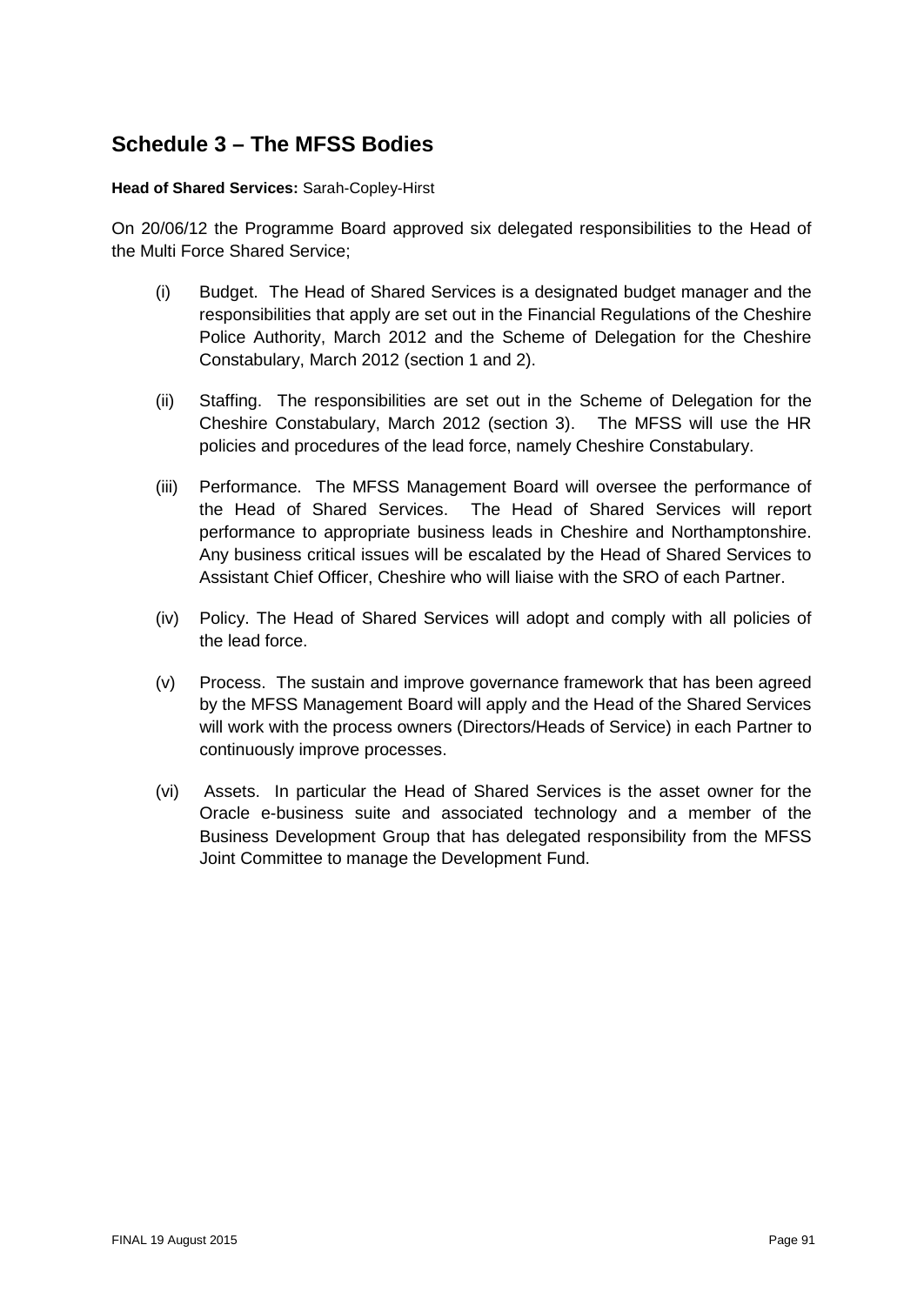| Name of the body or role                                 | <b>MFSS Joint Committee</b>                                                                                                     |
|----------------------------------------------------------|---------------------------------------------------------------------------------------------------------------------------------|
| <b>Composition</b>                                       |                                                                                                                                 |
| from Cheshire                                            | <b>Police and Crime Commissioner</b>                                                                                            |
|                                                          | <b>Statutory Officer from OPCC</b>                                                                                              |
|                                                          | <b>Chief Constable</b>                                                                                                          |
|                                                          | Substitutes may attend                                                                                                          |
| from Civil Nuclear Constabulary                          | Chair of Police Authority                                                                                                       |
|                                                          | <b>Statutory Officer from CNPA</b>                                                                                              |
|                                                          | <b>Chief Constable</b>                                                                                                          |
|                                                          | Substitutes may attend                                                                                                          |
| from Northamptonshire                                    | Police and Crime Commissioner                                                                                                   |
|                                                          | <b>Statutory Officer from OPCC</b>                                                                                              |
|                                                          | <b>Chief Constable</b>                                                                                                          |
|                                                          | Substitutes may attend                                                                                                          |
| from Nottinghamshire                                     | <b>Police and Crime Commissioner</b>                                                                                            |
|                                                          |                                                                                                                                 |
|                                                          | <b>Statutory Officer from OPCC</b><br><b>Chief Constable</b>                                                                    |
|                                                          |                                                                                                                                 |
|                                                          | Substitutes may attend                                                                                                          |
| <b>Function/ responsibilities</b>                        |                                                                                                                                 |
| <b>Terms of reference</b>                                | The MFSS Joint Committee shall only exercise such                                                                               |
|                                                          | powers as are delegated to it by the individual                                                                                 |
|                                                          | Commissioners participating and in pursuance of                                                                                 |
|                                                          | those objectives set out in Sections 6ZA and 23 of the                                                                          |
|                                                          | Police Action 1996                                                                                                              |
|                                                          | The MFSS Joint Committee will determine all matters<br>relating to the Shared Service and act as an oversight<br>body. It will: |
|                                                          | Determine the strategic direction of the Multi-<br><b>Force Shared Service</b>                                                  |
|                                                          | Monitor delivery and progress – to protect the<br>respective Commissioner's reputation and<br>exposure to risks;                |
|                                                          | Manage dependencies and optimise connections<br>between the partner forces;                                                     |
|                                                          | Approve and oversee strategic key performance<br>indicators and monitor performance against<br>exceptions                       |
|                                                          | Champion the Multi-Force Shared Service within<br>the respective policing areas; and                                            |
|                                                          | Promote the Multi-Force Shared Service and<br>determine future partners;                                                        |
|                                                          |                                                                                                                                 |
| Relationship with other bodies e.g. who it<br>reports to |                                                                                                                                 |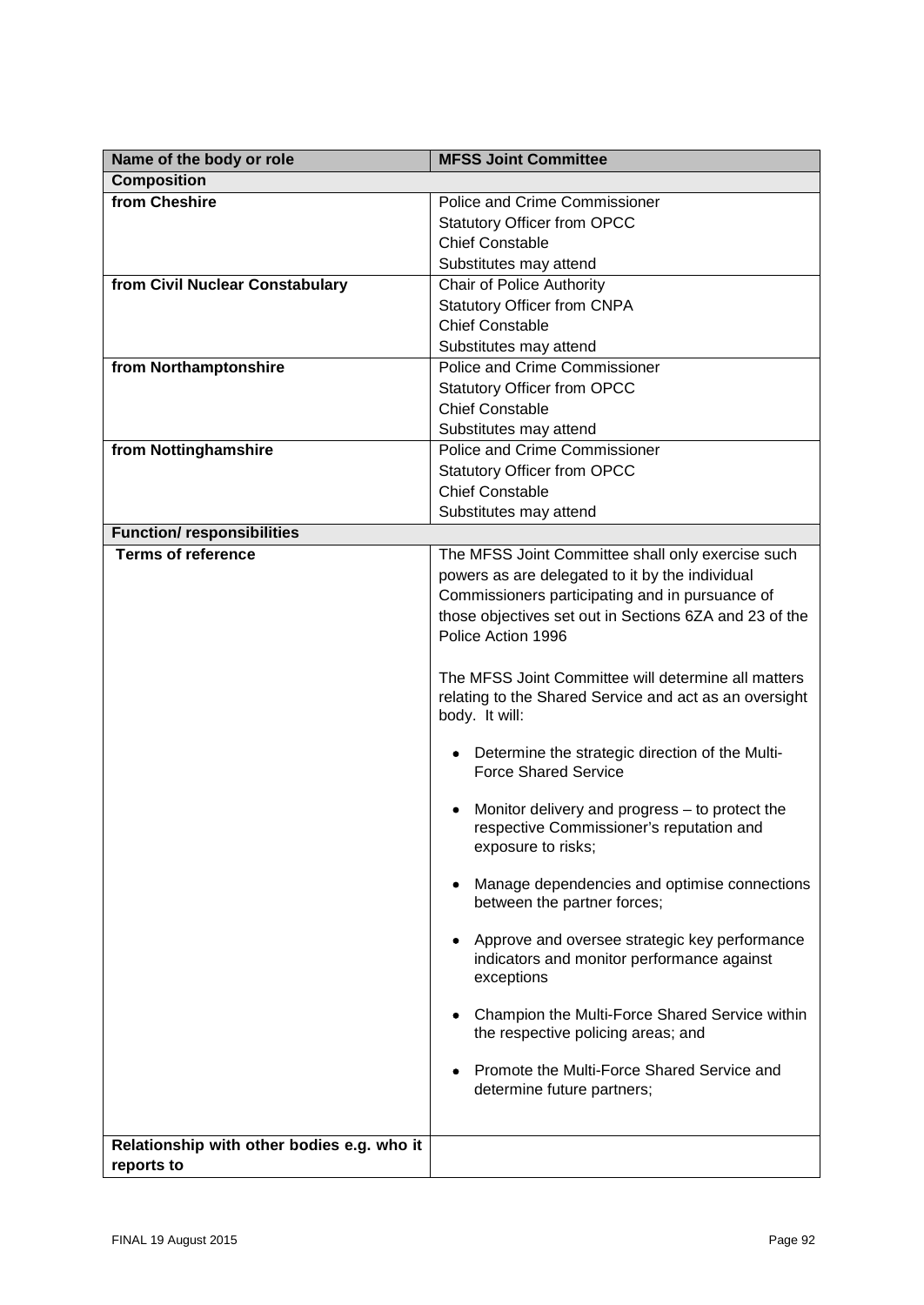| <b>Standing Orders</b>                      |                                                                                                     |
|---------------------------------------------|-----------------------------------------------------------------------------------------------------|
| Full time or part time body/ role           | Part Time                                                                                           |
| Location                                    | Police Mutual - Litchfield                                                                          |
| <b>Meeting frequency</b>                    | There should be at least two meetings per annum.                                                    |
| Quorum                                      | The Quorum shall be one representative from each                                                    |
|                                             | participating Partner                                                                               |
| <b>Minutes</b>                              | The MFSS Joint Committee will be serviced by the                                                    |
|                                             | Chairman's Office; The Chairman will rotate annually                                                |
|                                             | amongst the Partners.                                                                               |
| <b>Rules of Debate</b>                      |                                                                                                     |
| <b>Reports it produces</b>                  |                                                                                                     |
| <b>Records it maintains</b>                 |                                                                                                     |
| Process for appointment/change/removal      | The MFSS Joint Committee may be unanimous                                                           |
| of representatives/chairman/Secretary       | other<br>Police<br>Crime<br>agreement<br>invite<br>and                                              |
|                                             | Commissioners to the MFSS Joint Committee                                                           |
| Process for delegation of functions (if     | <b>General Delegations:</b>                                                                         |
| permitted)<br>another<br>if<br>to<br>person | To develop and maintain a shared vision for the                                                     |
| representative is not available             | development of joint working arrangements for a<br>multi force shared service, in consultation with |
|                                             | the Chief Officers concerned. This will reflect the                                                 |
|                                             | diversity of the Partners and the need to achieve                                                   |
|                                             | a proper balance of policing activity.                                                              |
|                                             |                                                                                                     |
|                                             | Agree objectives, action plans and outcomes<br>for the development and delivery of the Multi-       |
|                                             | Force Shared Service activity which is to be                                                        |
|                                             | undertaken on a joint basis.                                                                        |
|                                             |                                                                                                     |
|                                             | To discharge the governance responsibilities                                                        |
|                                             | of participating Partners relating to the Multi-                                                    |
|                                             | Force Shared Service activity.                                                                      |
|                                             | To make arrangements for the effective                                                              |
|                                             | scrutiny and monitoring of the Multi-Force                                                          |
|                                             | Shared Service activity which will enable                                                           |
|                                             | outcomes to be and necessary action agreed,                                                         |
|                                             | and ensure benefits are achieved                                                                    |
|                                             |                                                                                                     |
|                                             | To determine annual budgets and medium<br>term financial plans.                                     |
|                                             |                                                                                                     |
| Whether Approved Costs or Excluded          |                                                                                                     |
| <b>Costs</b>                                |                                                                                                     |
| <b>Disorderly conduct</b>                   |                                                                                                     |
| Appointment<br>of sub-committees<br>and     |                                                                                                     |
| panels                                      |                                                                                                     |
| <b>Prejudicial Interests</b>                |                                                                                                     |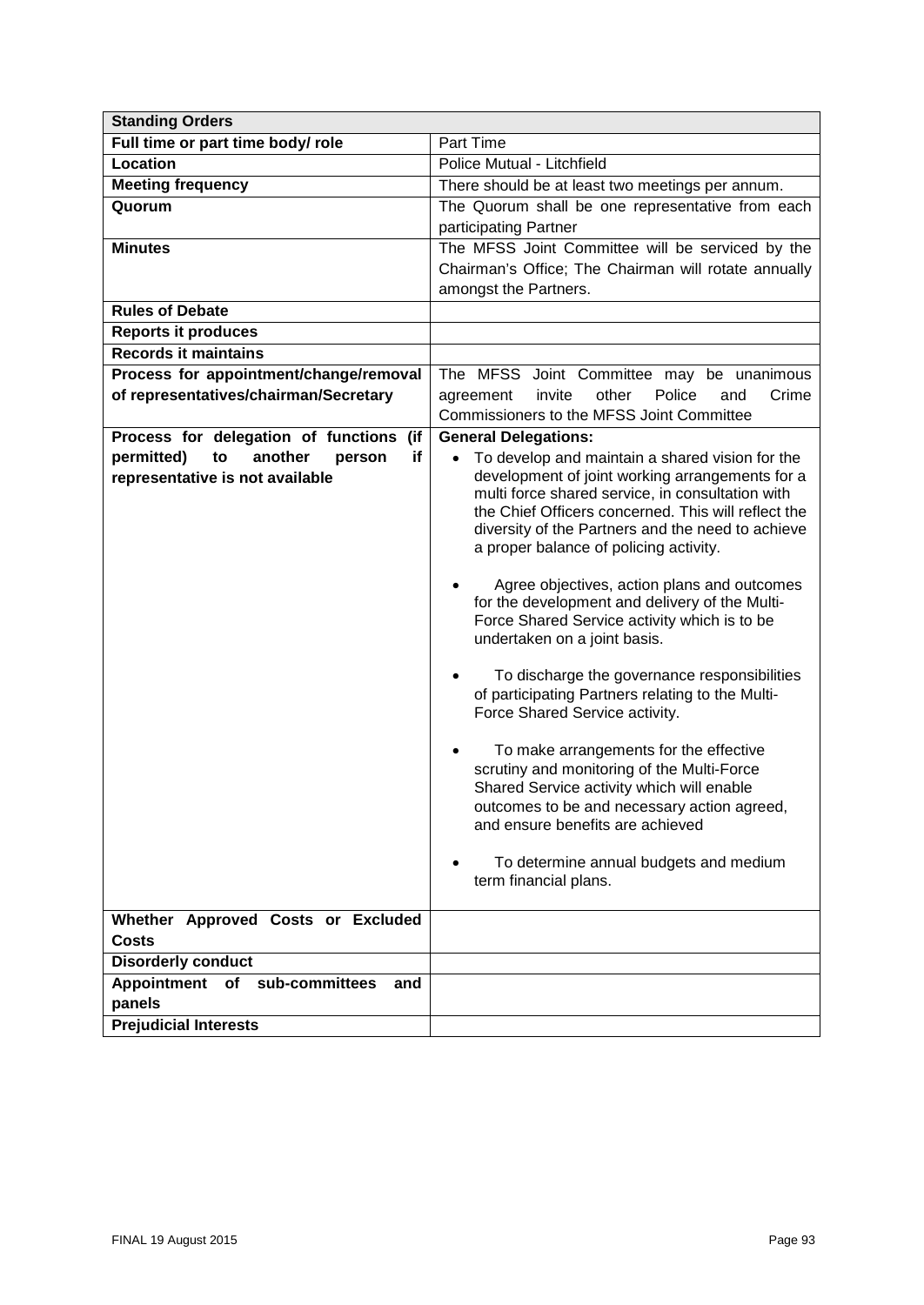| Name of the body or role               | <b>MFSS Management Board</b>                              |
|----------------------------------------|-----------------------------------------------------------|
| <b>Composition</b>                     |                                                           |
| from Cheshire                          | <b>Assistant Chief Officer</b>                            |
|                                        | Director of Finance                                       |
|                                        | Director of HR                                            |
| <b>From Civil Nuclear Constabulary</b> | <b>Business Director</b>                                  |
| from Northamptonshire                  | <b>Head of Corporate Services</b>                         |
|                                        | Head of Finance & Asset Management                        |
|                                        | Senior HR Business Partner                                |
| from Nottinghamshire                   | <b>Assistant Chief Officer</b>                            |
|                                        | Director of Finance                                       |
|                                        | Director of HR                                            |
| <b>From MFSS</b>                       | Head of Shared Services (Chair)                           |
|                                        | Service Delivery Manager                                  |
|                                        | <b>Accounts &amp; Purchasing Manager</b>                  |
|                                        | <b>HR Service Manager</b>                                 |
|                                        | Management Support note-taker                             |
| <b>Function/ responsibilities</b>      |                                                           |
| <b>Terms of reference</b>              | <b>Purpose</b>                                            |
|                                        |                                                           |
|                                        |                                                           |
|                                        | The MFSS Management Board is the strategic                |
|                                        | decision making body for the management and               |
|                                        | direction to the operational Multi Force Shared           |
|                                        | Service (MFSS).                                           |
|                                        |                                                           |
|                                        |                                                           |
|                                        | <b>Scope of Responsibilities</b>                          |
|                                        |                                                           |
|                                        | Provide management and guidance to the<br>1.              |
|                                        | Head of Shared Service to ensure an efficient and         |
|                                        | cost effective service is delivered to both forces.       |
|                                        |                                                           |
|                                        | 2.<br>Monitor performance against all Service Level       |
|                                        | Agreements and Key Performance Indicators and             |
|                                        | <b>MFSS</b><br>provide<br>assurance to report to<br>Joint |
|                                        | Committee.                                                |
|                                        |                                                           |
|                                        | 3.<br>Oversee results of any audits required for          |
|                                        | Multi Force Shared Service.                               |
|                                        |                                                           |
|                                        | Monitor the progress of business benefits<br>4.           |
|                                        | from business case and future developments and            |
|                                        | raise exceptions or issues to forces and MFSS Joint       |
|                                        | Committee.                                                |
|                                        |                                                           |
|                                        | 5.<br>Champion the Multi Force Shared Service             |
|                                        | within the respective Partners.                           |
|                                        |                                                           |
|                                        | 6.<br>Drive continuous improvement and<br>best            |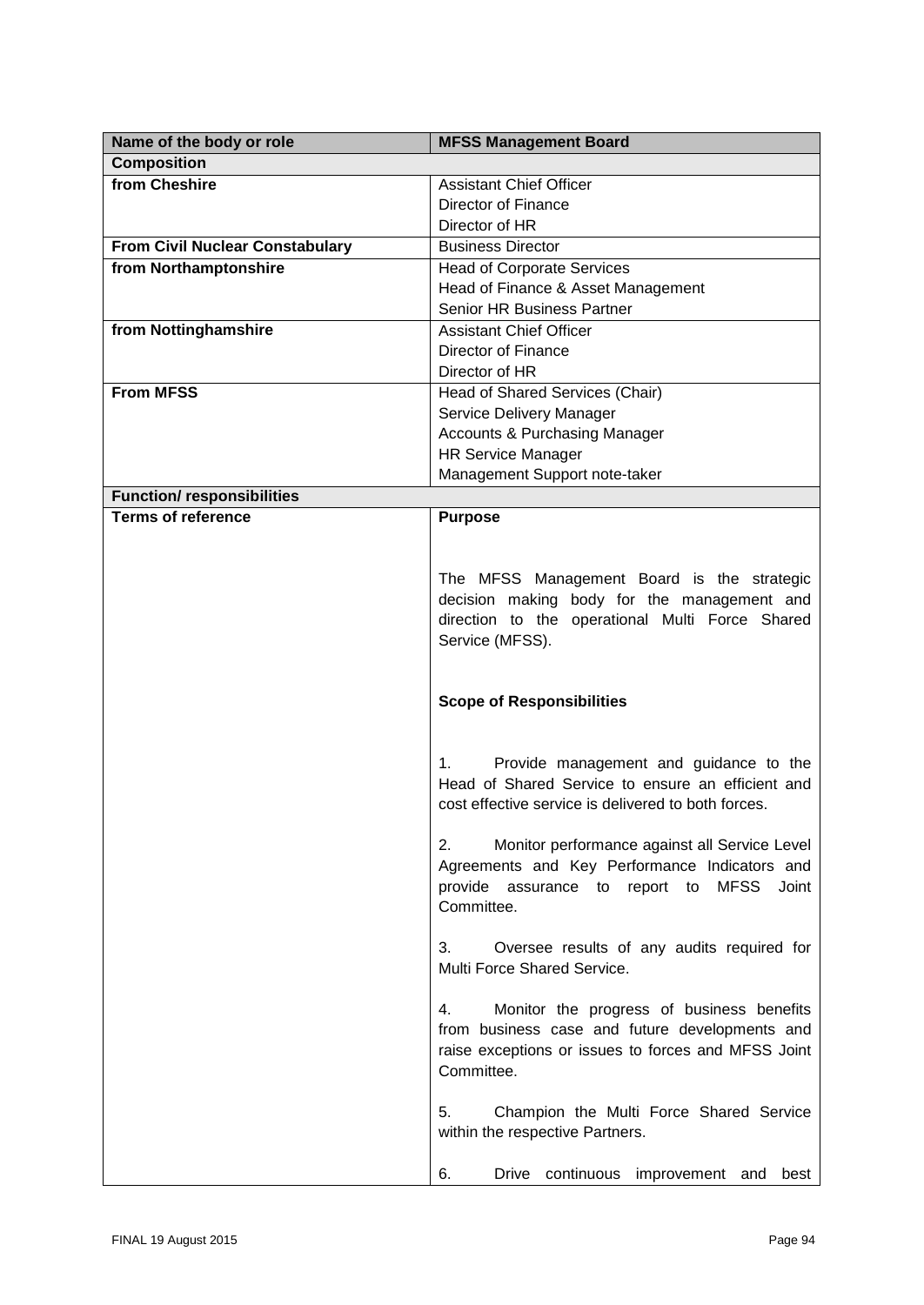|                                            | practice for the Multi Force Shared Service.                                                                                       |
|--------------------------------------------|------------------------------------------------------------------------------------------------------------------------------------|
|                                            | Monitor expenditure against budget and<br>7.<br>consider requests from the Head of Shared Service to<br>change budget.             |
|                                            | Promote the Multi-Force Shared Service to<br>8.<br>other forces and seek future partners.                                          |
|                                            | Govern Requests for Change (RfCs) to the<br>9.<br>Enterprise Resource Planning system (Oracle E-<br>business Suite).               |
|                                            | Manage the IP Development fund, make<br>10.<br>recommendations to MFSS Joint Committee to spend<br>the fund and manage this spend. |
|                                            | 11.<br>Oversee management of the Hosting and<br>Applications Management contract.                                                  |
|                                            | <b>Boundaries of Responsibilities</b>                                                                                              |
|                                            | Decision making of the MFSS Management Board is<br>limited to operational MFSS matters.                                            |
| Relationship with other bodies e.g. who it | The oversight and decision making body for the Multi                                                                               |
| reports to                                 | Force Shared Service is the MFSS Joint Committee                                                                                   |
| <b>Standing orders</b>                     |                                                                                                                                    |
| Full time or part time body/ role          | Part Time                                                                                                                          |
| Location                                   | Video conference or Tele conference                                                                                                |
| <b>Meeting frequency</b>                   | Meetings are currently held monthly but may move to                                                                                |
|                                            | bi-monthly/quarterly when the operation has settled to                                                                             |
|                                            | steady running.                                                                                                                    |
|                                            | Extraordinary meetings can be convened for urgent<br>business.                                                                     |
| Quorum                                     | If both the Chair and Deputy chair are not available,                                                                              |
|                                            | the meeting will not go ahead, unless specifically                                                                                 |
|                                            | requested to do so by the Chair who will nominate a                                                                                |
|                                            | Substitute Chair.                                                                                                                  |
|                                            |                                                                                                                                    |
|                                            |                                                                                                                                    |
|                                            | The meeting will not operate as a cabinet or<br>committee with voting rights (unless directed by the                               |
|                                            | Chair). The Chair or Deputy Chair will consider the                                                                                |
|                                            | papers and the advice of attendees before making a                                                                                 |
|                                            | decision on relevant issues.                                                                                                       |
| <b>Minutes</b>                             | The MFSS Management Support role is responsible                                                                                    |
|                                            | for administering the meeting, providing the agenda,                                                                               |
|                                            | note-taking and will facilitate the circulation and<br>production of the meeting record. The meeting record                        |
|                                            | will be an action and decision log.                                                                                                |
|                                            | The Head of Shared Services will be responsible for<br>reviewing the action log prior to circulation.                              |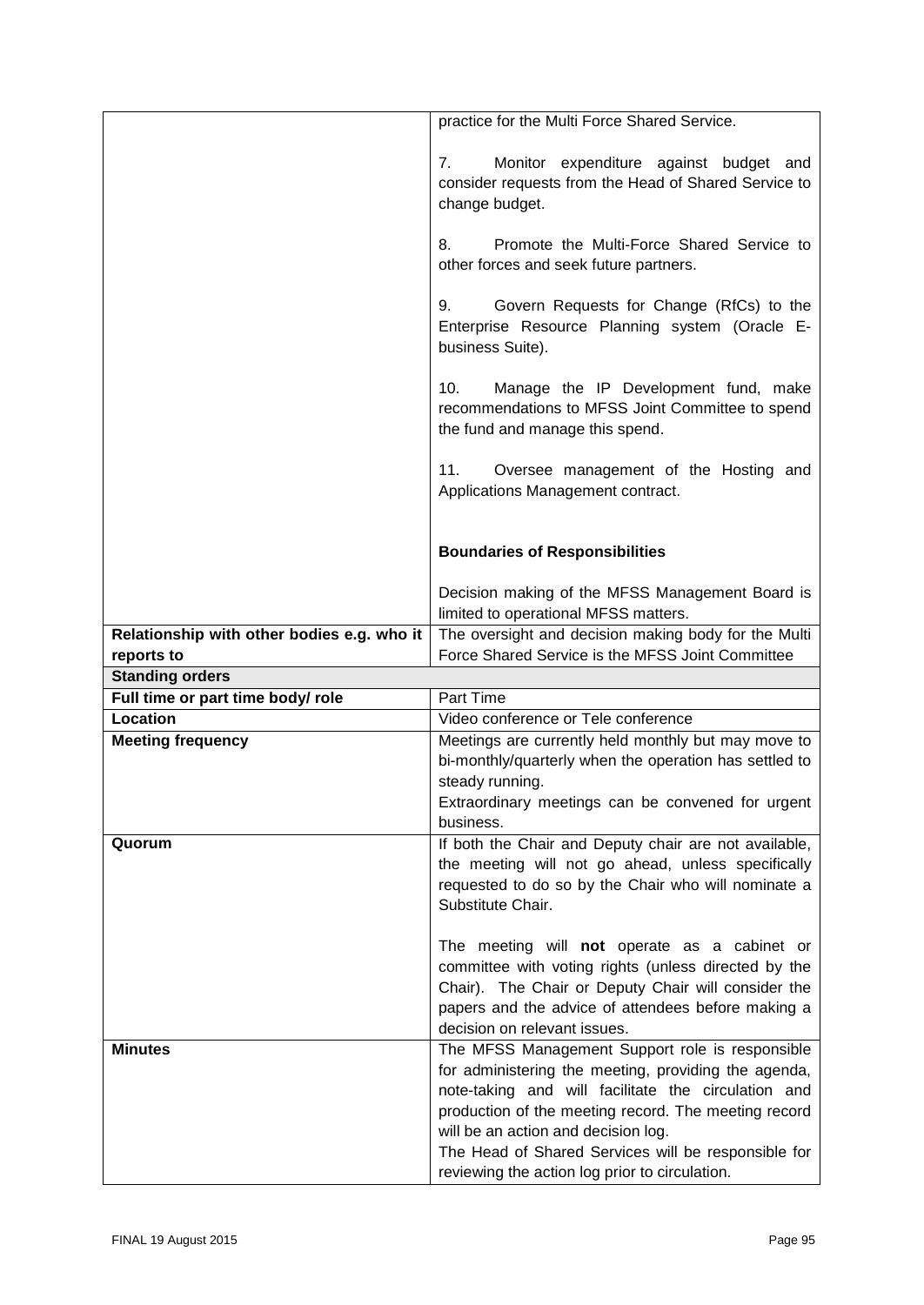|                                             | Best efforts will be made for the action and decision                                       |
|---------------------------------------------|---------------------------------------------------------------------------------------------|
|                                             | log to be circulated within 5 working days following the                                    |
|                                             | meeting.                                                                                    |
|                                             | The MFSS Management Support role is responsible                                             |
|                                             | for circulating the minutes to all attendees via email.                                     |
|                                             | 'RESTRICTED -<br>minutes<br><b>BOARD</b><br>The<br>are                                      |
|                                             | <b>MEMBERS ONLY'</b>                                                                        |
| <b>Rules of Debate</b>                      | Members have debating right in all sections, voting                                         |
|                                             | rights are not applicable to any member as sole                                             |
|                                             | authority for decision making lies with the Chair, or the                                   |
|                                             | Deputy Chair in the absence of the Chair.                                                   |
| <b>Reports it produces</b>                  | MFSS Action_Decision_Information Register                                                   |
| <b>Records it maintains</b>                 | MFSS Action_Decision_Information Register                                                   |
|                                             | <b>MFSS Risk Register</b>                                                                   |
| Process for appointment/change/removal      | The meeting will be reviewed annually, members will                                         |
| of representatives/chairman/Secretary       | review its current membership / attendance to                                               |
|                                             | ascertain if still relevant and appropriate.                                                |
|                                             | The MFSS Management Board, shall have the power<br>to appoint the staff members of the MFSS |
|                                             | Management Board and may from time to time                                                  |
|                                             | change the staff members of the Board.                                                      |
|                                             | The membership will need to be reviewed if New                                              |
|                                             | Partners join the Multi Force Shared Service to                                             |
|                                             | consider the practical implications of each Partner                                         |
|                                             | having the same membership, or as the service                                               |
|                                             | matures the possibility of a strategic lead representing                                    |
|                                             | more than one force.                                                                        |
|                                             |                                                                                             |
|                                             | Additional Members  It may be necessary to have                                             |
|                                             | additional members who attend only for specific items                                       |
|                                             | detailed in the Scope of Responsibility; these                                              |
|                                             | individuals will be listed against the specific agenda                                      |
|                                             | item                                                                                        |
|                                             |                                                                                             |
|                                             | <b>Delegated Members</b> Delegated members may be                                           |
|                                             | allowed, subject to approval by the Chair. Any                                              |
|                                             | conditions attached to their attendance will be                                             |
|                                             | documented. Any delegated member will be fully                                              |
|                                             | briefed in order for them to be able to contribute                                          |
|                                             | effectively.                                                                                |
|                                             | <b>Special Advisors</b><br>Give opinions about their                                        |
|                                             | specialist area when requested to do so, and will be                                        |
|                                             | invited as required.                                                                        |
|                                             |                                                                                             |
|                                             | <b>Observers</b><br>Observe<br>proceedings,<br>their                                        |
|                                             | attendance is by invitation for specific areas of                                           |
|                                             | discussion at discretion of Chair.                                                          |
| Process for delegation of functions (if     | If both the Chair and Deputy chair are not available,                                       |
| permitted)<br>another<br>to<br>if<br>person | the meeting will not go ahead                                                               |
| representative is not available             |                                                                                             |
| Whether Approved Costs or Excluded          |                                                                                             |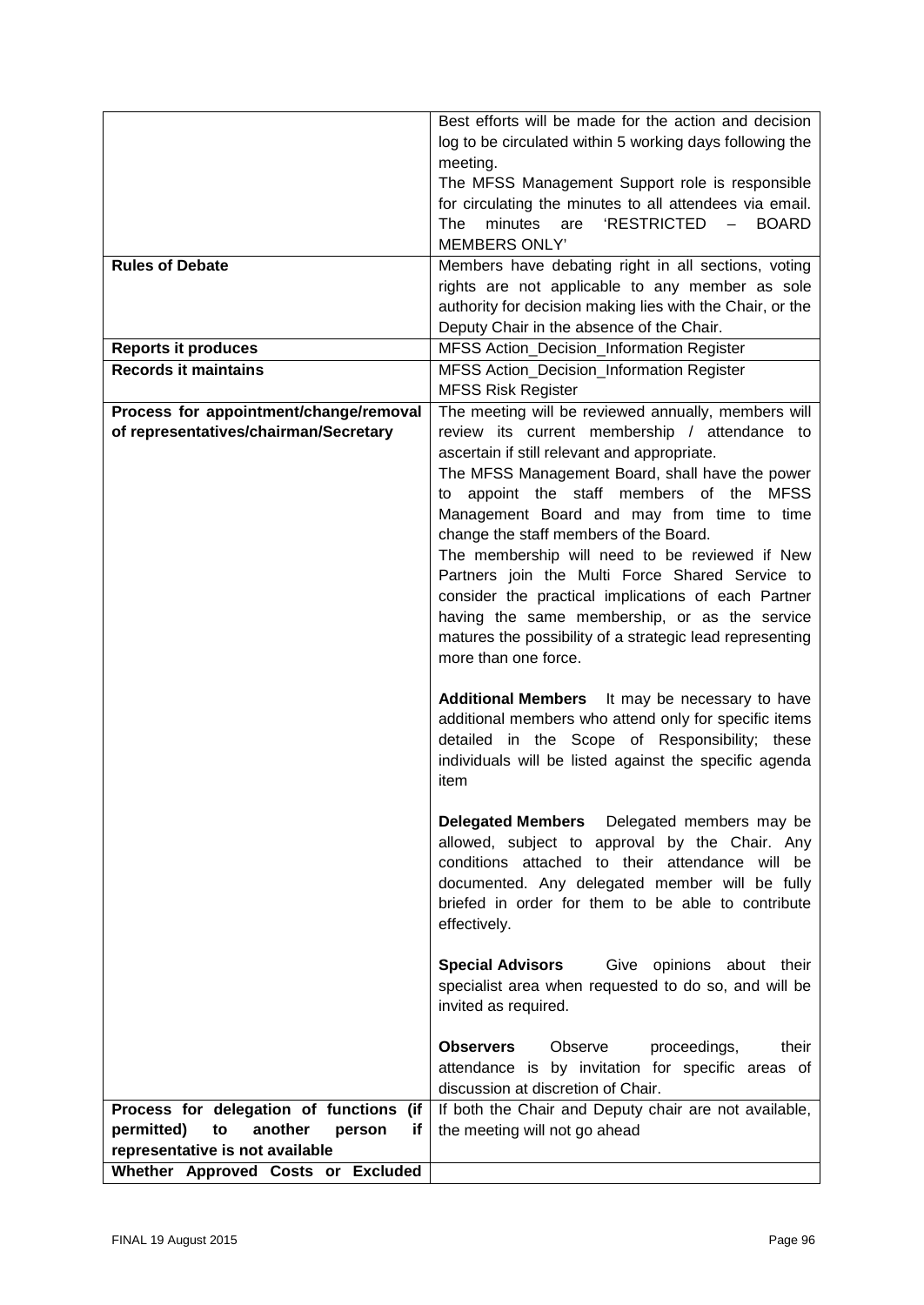| <b>Costs</b>                            |                                                        |  |
|-----------------------------------------|--------------------------------------------------------|--|
| <b>Disorderly conduct</b>               | Any person who engages in any disorderly conduct       |  |
|                                         | which disrupts or disturbs the conduct of the meeting  |  |
|                                         | will be asked to leave by the chair                    |  |
| of sub-committees<br>Appointment<br>and | The meeting will not operate as a cabinet or           |  |
| panels                                  | committee with voting rights (unless directed by the   |  |
|                                         | Chair). Subject to the approval of the Chair the MFSS  |  |
|                                         | Management Board may sub-delegate any of its           |  |
|                                         | powers and discretions to a sub-committee. A           |  |
|                                         | resolution, prepared by the Chair to implement any     |  |
|                                         | sub-committee, shall be approved by the MFSS           |  |
|                                         | Management Board and membership of any sub-            |  |
|                                         | committee shall be proposed by the Chair and           |  |
|                                         | approved by the MFSS Management Board. The             |  |
|                                         | MFSS Management Board may revoke in whole or in        |  |
|                                         | part any such delegation or vary the terms of the      |  |
|                                         | delegation                                             |  |
| <b>Prejudicial Interests</b>            | All members are required to be aware of personal       |  |
|                                         | interests, to disclose any possible personal interests |  |
|                                         | and to withdraw from the meeting where there is a      |  |
|                                         | prejudicial interest                                   |  |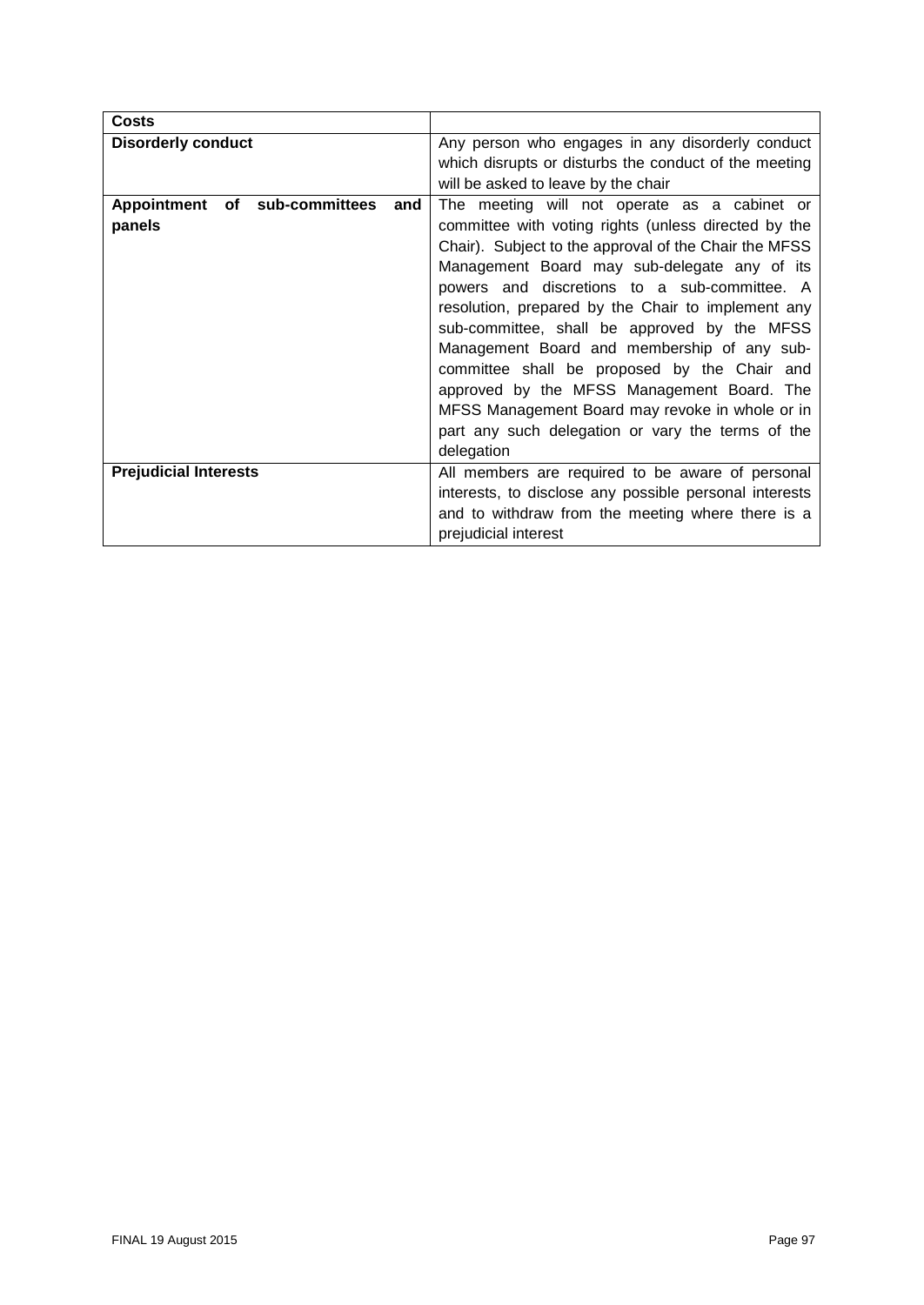# **Schedule 4 - On-Boarding Activities and On-boarding Project Plan**

#### **Nottinghamshire On-Boarding**

## **1 On-Boarding Activities**

1.1 The MFSS will provide the Relevant Services in a 'Big Bang' approach for the beginning of the financial year 2015/6.

### **2 On-Boarding Project Plan**

2.1 The MFSS will start to provide the Relevant Services in the following Phases:

| <b>Key Milestone</b>                     | <b>Commencement Date</b> |
|------------------------------------------|--------------------------|
| Install and Build                        | 03 Aug 2015              |
| Data Migration Cycle 1                   | 14 Sep 2015              |
| Data Migration Cycle 2                   | 12 Oct 2015              |
| <b>System Integration Testing</b>        | 02 Nov 2015              |
| Crown DMS Bulk Load Test                 | 09 Nov 2015              |
| Data Migration Cycle 3 (Dry Run 1)       | 16 Nov 2015              |
| Regression and UAT                       | 30 Nov 2015              |
| Data Migration Cycle 4 (Dry Run 2)       | 04 Jan 2016              |
| Parallel Pay Runs                        | 18 Jan 2016              |
| Data Migration Cycle 5 (Cutover Dry Run) | 29 Feb 2016              |
| Data Migration Cycle 6 (Live Cutover)    | 21 Mar 2016              |
| Go live                                  | 04 Apr 2016              |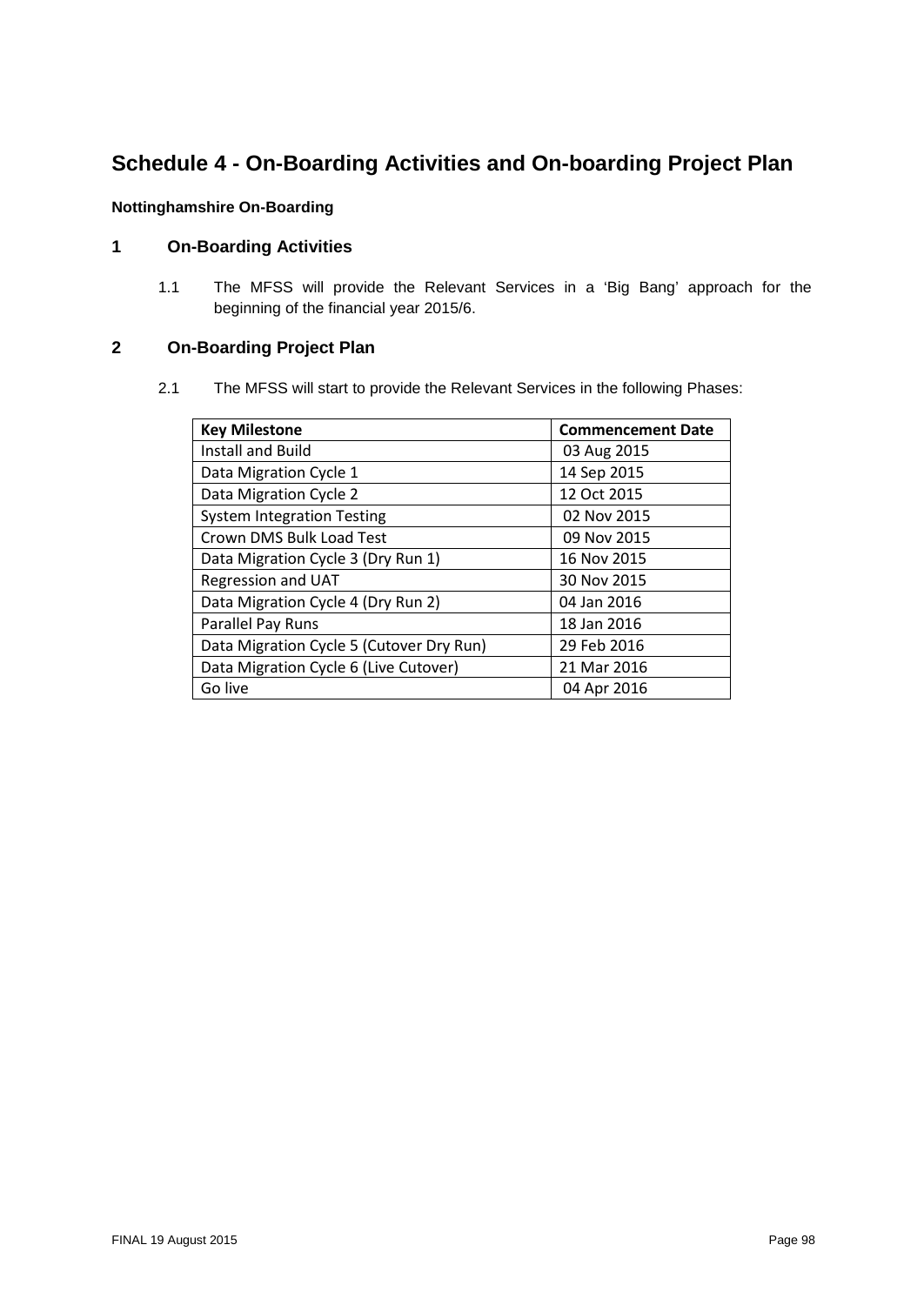## **Schedule 5 – Meetings**

## **MFSS Joint Committee**

#### **Annual general meetings**

An annual general meeting of the MFSS Joint Committee shall be held each year on such a date between June and September (inclusive) as may be convenient after the respective annual meetings of Cheshire and Northamptonshire respectively have been concluded.

At each annual general meeting, the MFSS Joint Committee shall appoint a chairman, a vicechairman and a secretary, and carry out any other business normally transacted at an annual meeting.

Meetings of the MFSS Joint Committee shall be held at such venue and on such dates and at such times as the MFSS Joint Committee may decide from time to time.

#### **Extraordinary meetings**

An extraordinary meeting of the MFSS Joint Committee may be called by the secretary at any time upon the request of two members of the MFSS Joint Committee. Only business specified in the notice calling the extraordinary meeting may be dealt with at that extraordinary meeting.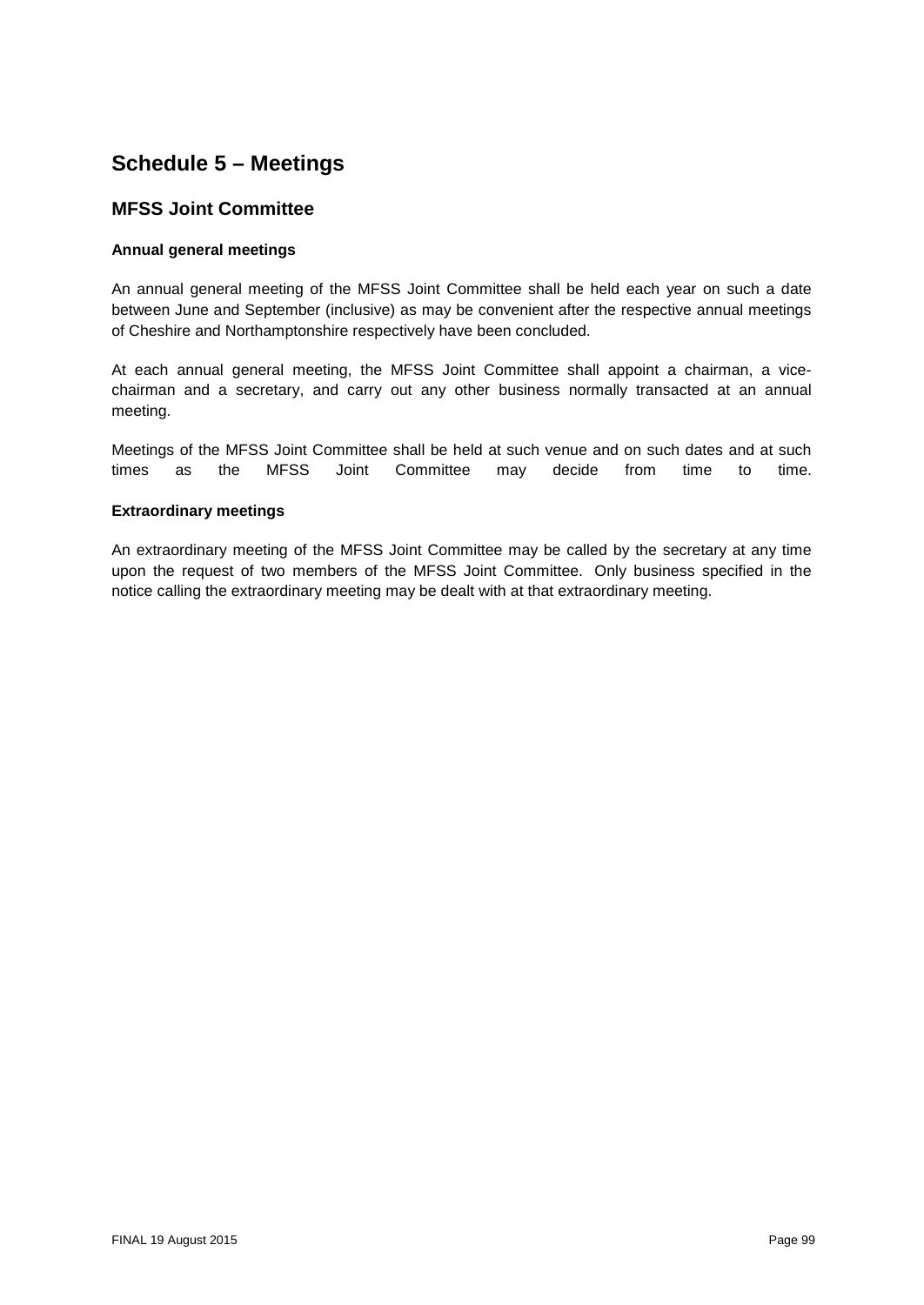# **Schedule 6 – Records and reports**

## **Part one – Records**

| <b>No</b> | <b>Body responsible for</b><br>maintaining                                                                                                                                                                                                 | Name of record                                           | <b>Description of record</b>                                                                                       |
|-----------|--------------------------------------------------------------------------------------------------------------------------------------------------------------------------------------------------------------------------------------------|----------------------------------------------------------|--------------------------------------------------------------------------------------------------------------------|
| 1         | Rotates around the partner<br>Offices of the Police and Crime<br>Commissioners or equivalent<br>for each calendar year:<br>$\bullet$ 2013 - Cheshire<br>• 2014 - Northamptonshire<br>• 2015 - Nottinghamshire<br>$\bullet$ 2016 - CNPA/CNC | Minutes of MFSS Joint<br><b>Oversight Committee</b>      | Quarterly minutes of the<br>meeting of the Joint<br><b>Oversight Committee</b>                                     |
| 2         | <b>Multi Force Shared Service</b>                                                                                                                                                                                                          | <b>MFSS Management Board</b><br><b>Decision Register</b> | Decisions, Information and<br>Risk Register of the Multi<br><b>Force Shared Service</b><br><b>Management Board</b> |
|           |                                                                                                                                                                                                                                            |                                                          |                                                                                                                    |

## **Part two – Reports**

| <b>No</b>      | <b>Body responsible for</b><br>producing | Name of report                                  | <b>Description of report</b>                                                                                                                        | <b>Frequency</b>                          |
|----------------|------------------------------------------|-------------------------------------------------|-----------------------------------------------------------------------------------------------------------------------------------------------------|-------------------------------------------|
|                | <b>MFSS</b>                              | Service Delivery<br>Managers' Monthly<br>Update | <b>Update from Service</b><br>Delivery managers that<br>cover: Staffing,<br>Performance against KPIs,<br>Horizon Scanning, Benefits<br>Realisation. | Monthly $-$<br>Management<br><b>Board</b> |
| $\overline{2}$ | <b>MFSS</b>                              | <b>Budget Update</b>                            | Update to MFSS<br>Management regarding<br>spend to date against<br>budget and forecast out-<br>turn for financial year.                             | Monthly $-$<br>Management<br><b>Board</b> |
| 3              | <b>MFSS</b>                              | <b>Risk Register</b>                            | Risk Register for the MFSS                                                                                                                          | Monthly $-$<br>Management                 |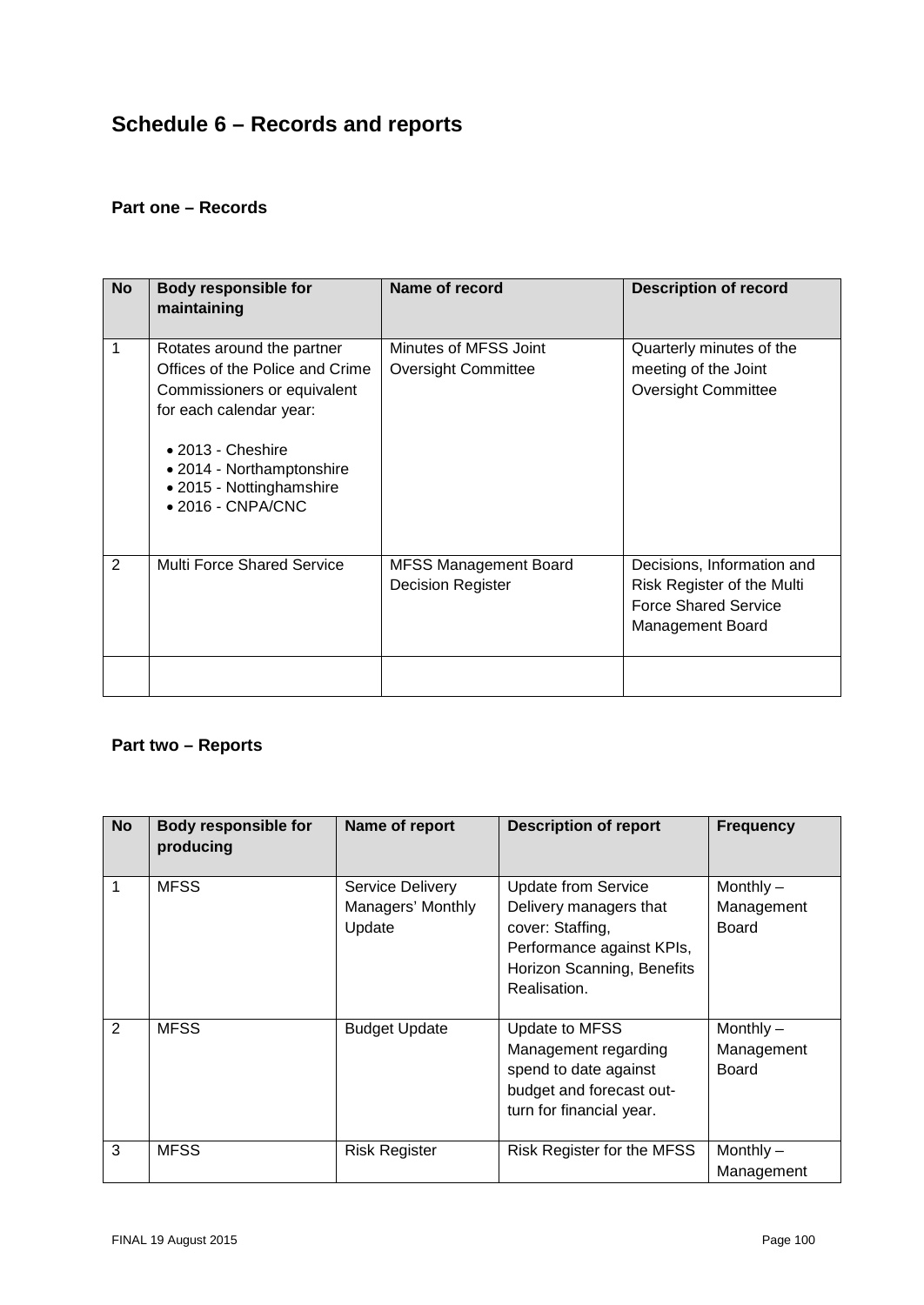|                 |             |                           |                                                                                                                                                                                                                    | <b>Board</b>                   |
|-----------------|-------------|---------------------------|--------------------------------------------------------------------------------------------------------------------------------------------------------------------------------------------------------------------|--------------------------------|
| $\overline{4}$  | <b>MFSS</b> | Programme Update          | Update to the Joint<br>Committee regarding<br>progress of any ongoing<br>Implementation<br>Programmes against<br>Project Milestones. Also<br>includes Project Budget<br>update and Project Issues<br>and Risks Log | Quarterly - Joint<br>Committee |
| 5               | <b>MFSS</b> | Performance Update        | Update to the Joint<br>Committee regarding MFSS<br>performance against<br>agreed Key Performance<br>Indicators. Also includes<br><b>Budget Update and Risk</b><br>Register                                         | Quarterly - Joint<br>Committee |
| $6\phantom{1}6$ | <b>MFSS</b> | Commercial<br>Development | Update to the Joint<br>Committee regarding<br><b>Commercial Development</b><br>of the MFSS, including a list<br>of all interactions with<br>interested forces or other<br>organisations                            | Quarterly - Joint<br>Committee |
|                 |             |                           |                                                                                                                                                                                                                    |                                |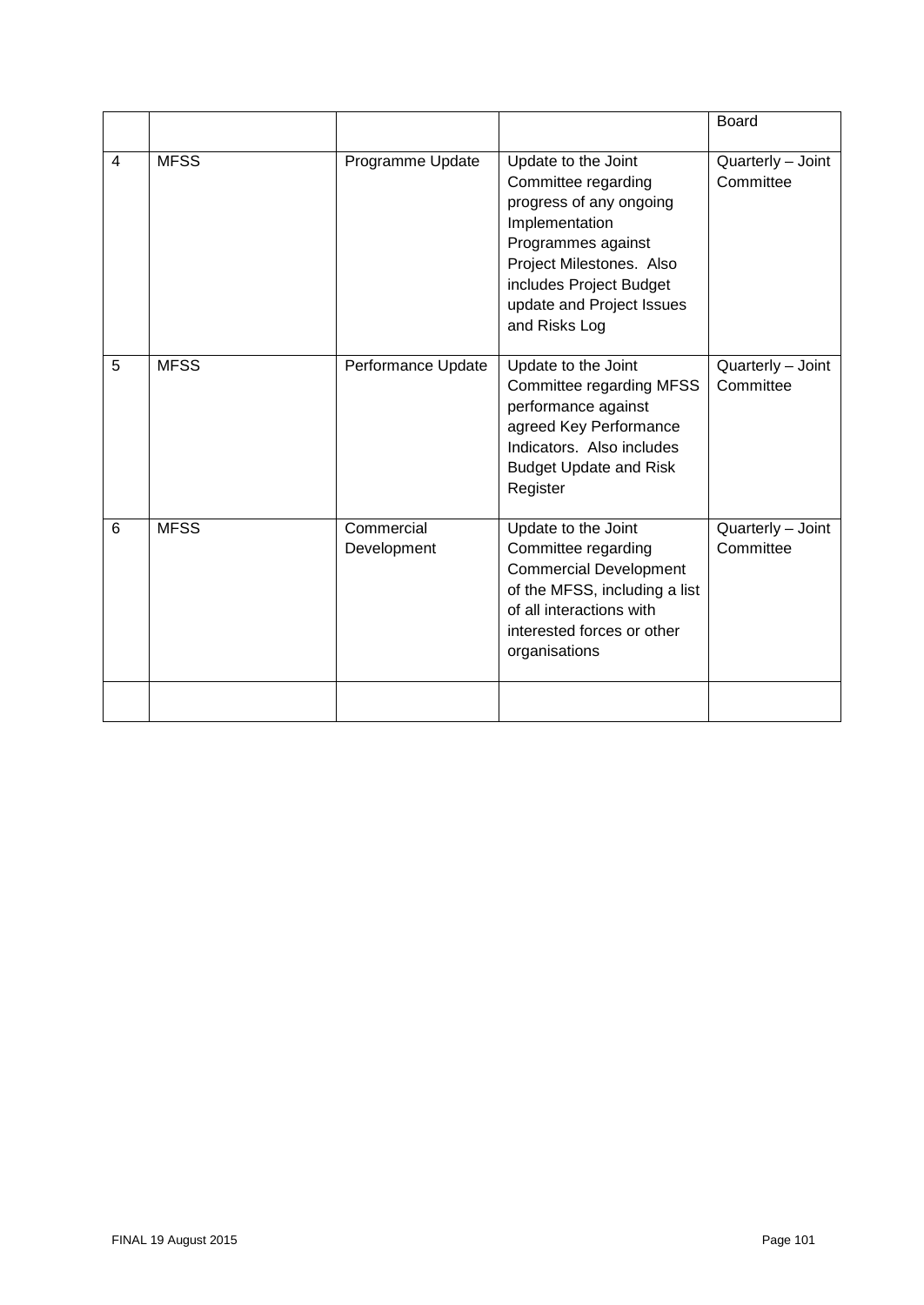# **Schedule 7 – Commercially Sensitive Information**

| <b>Commercially sensitive contractual provisions</b> | For period ending on date below              |
|------------------------------------------------------|----------------------------------------------|
| This Agreement                                       |                                              |
| Capgemini Agreement of 30 December 2010              | Six years from the MFSS Commencement<br>Date |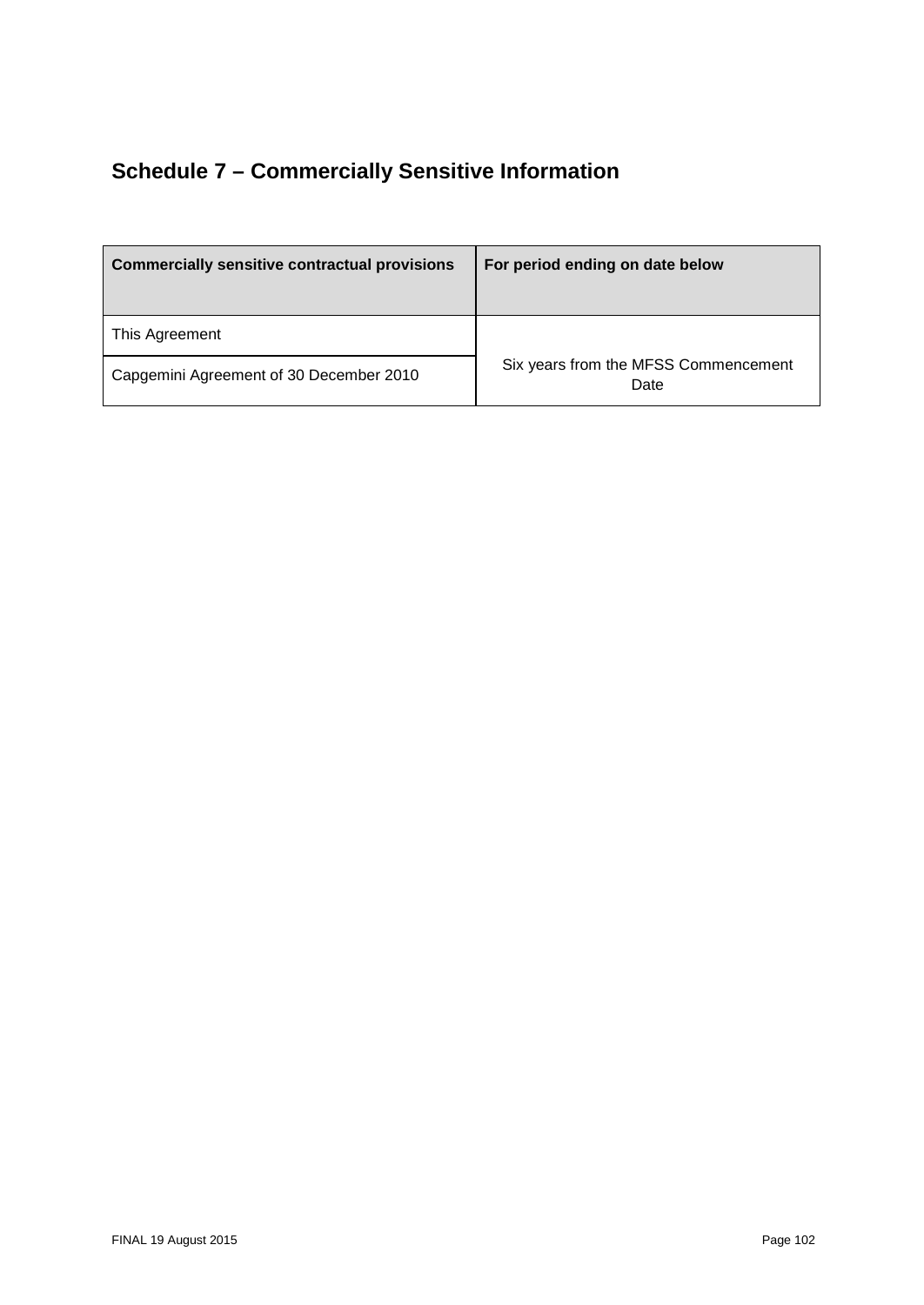# **Schedule 8 – Agreed Proportion**

#### The **Agreed Proportion** means:

- 2.1.1 Cheshire: 31.4%
- 2.1.2 Northamptonshire: 20.8%
- 2.1.3 Nottinghamshire: 35.5%%
- 2.1.4 Civil Nuclear Constabulary: 12.6%

The above proportion has been determined by comparing the number of users at each Partner. If the number of users changes, then any of the Partners will be entitled to request a change in the Agreed Proportion and the Partners will act reasonably in agreeing the amended proportion.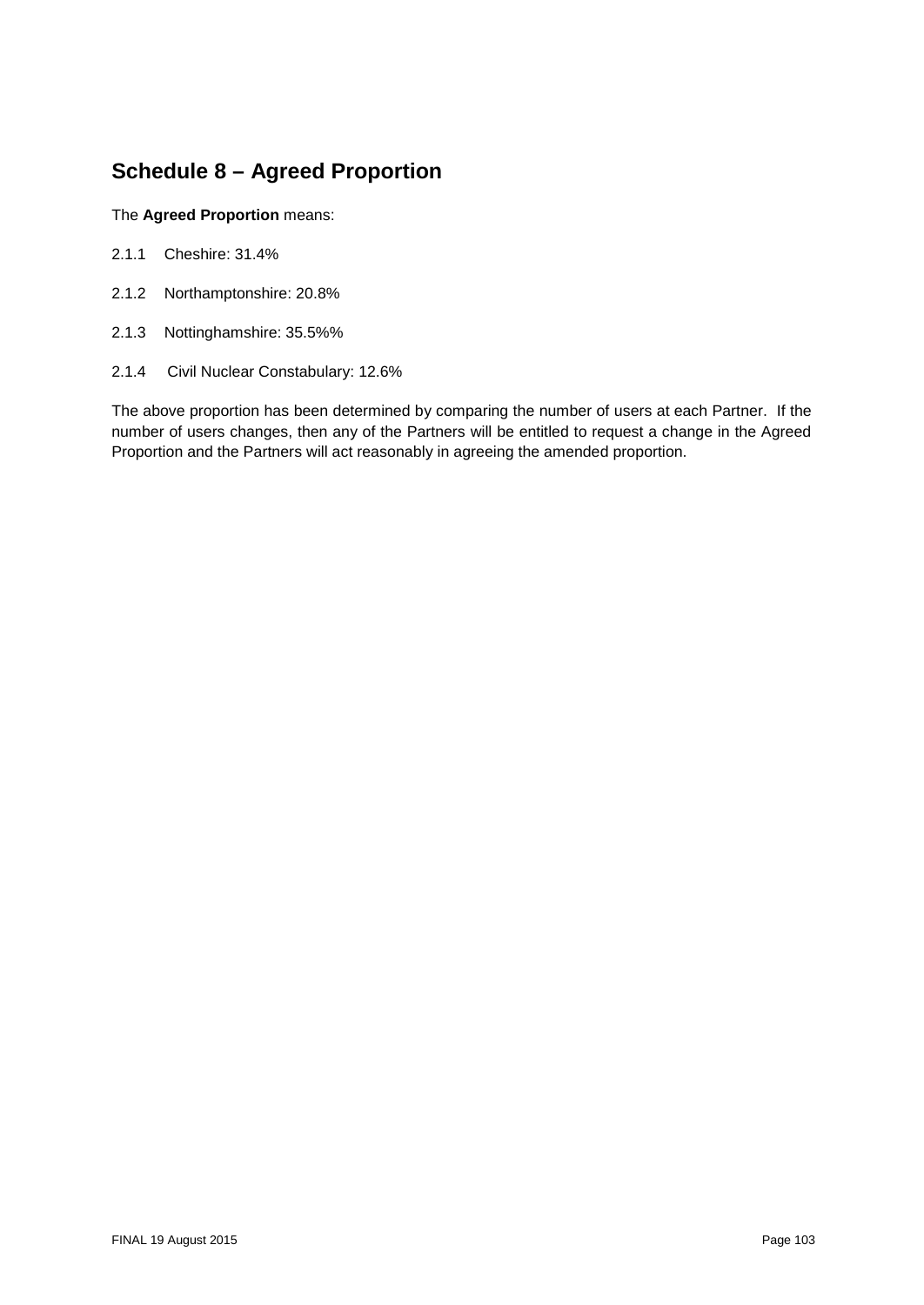## **Schedule 9 – Deed of Adherence**

This Deed of Adherence is dated

#### BETWEEN

- (1) Police and Crime Commissioner for Cheshire of Constabulary HQ, Clemonds Hey, Oakmere Road, Winsford CW7 2UA (hereinafter referred to collectively with the second party as Cheshire); and
- (2) The Chief Constable of Cheshire Constabulary of Constabulary HQ, Clemonds Hey, Oakmere Road, Winsford CW7 2UA (hereinafter referred to collectively with the first party as **Cheshire**); and
- (3) The Civil Nuclear Police Authority of F6 Culham Science Centre, Abingdon, Oxfordshire, OX14 3DB (hereinafter referred to collectively with the fourth party as **New Partner**); and
- (4) The Chief Constable of Civil Nuclear Constabulary of Civil Nuclear Constabulary Head Quarters, F6 Culham Science Centre, Abingdon, Oxfordshire, OX14 3DB (hereinafter referred to collectively with the third party as **New Partner**).

#### **Background**

- A Cheshire and Northamptonshire set up a shared services centre of excellence (MFSS) for the provision of HR, finance, purchasing services, estates and facilities and logistics services (Multi-Force Shared Services).
- B The MFSS went live with all services between 1st April 2012 and 31st March 2013.
- C This Deed of Adherence is supplemental to an agreement for the provision of MFSS Services dated 27<sup>th</sup> July 2014 (Agreement) made between Cheshire, Northamptonshire and Nottinghamshire.
- D Cheshire is acting as lead force on behalf of the MFSS and is authorised by the Partners to the Agreement to enter into and execute this Deed of Adherence on behalf of the MFSS and all Partners to the MFSS.
- E The New Partner has decided that it would like to join the MFSS on the terms set out in the Agreement.
- F Cheshire and the New Partner confirm that the Agreement is in the interests of the efficiency and/or effectiveness of one or more Policing Bodies or Policing Forces and that it has been drafted in accordance with the statutory guidance for police collaboration from the Home Office, dated October 2012.

The parties agree as follows:

#### **1. INTERPRETATION**

1.1. In this Deed, unless the context otherwise requires, expressions defined in the Agreement and used in this Deed shall have the meaning set out in the Agreement.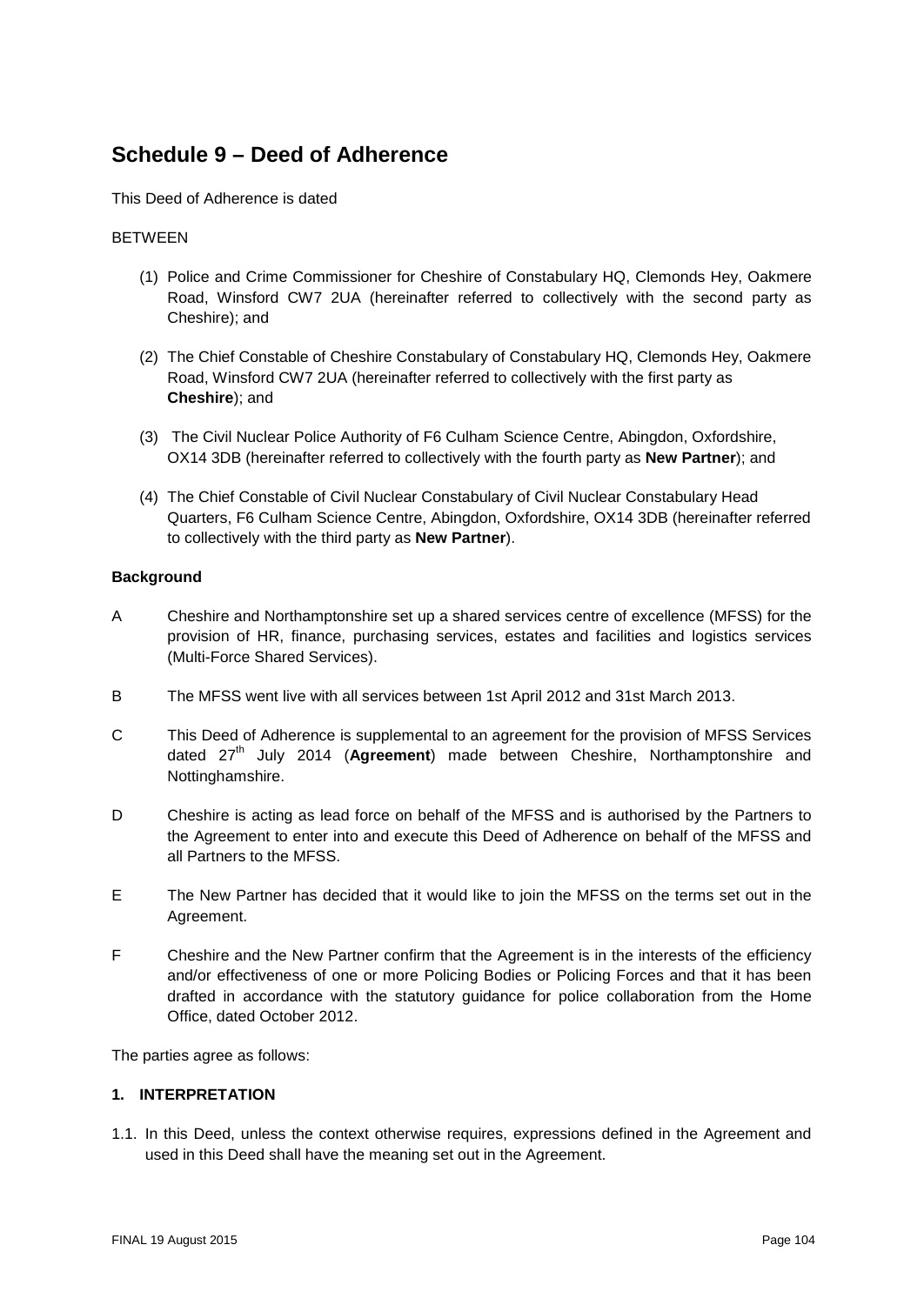#### **2. ADHERENCE TO THE AGREEMENT**

2.1. The New Partner confirms that he/she has been supplied with a copy of the Agreement and agrees that he/she shall be deemed with effect from [ ] (**Effective Date**) to be a party to the Agreement as New Partner.

#### **3. AMENDMENTS TO THE AGREEMENT**

- 3.1. With effect from the Effective Date, the parties agree the following amendments to the Agreement:
	- 3.1.1.the Relevant Services to be provided to the New Partner shall be as set out in Schedule 1 to this Deed and added to Part 2 of Schedule 1 of the Agreement;
	- 3.1.2.the support (premises, hardware, software, staff and other support) to be provided by the New Partner to the MFSS shall be as set out in Schedule 2 to this Deed and added to Part 1 of Schedule 2 as an additional paragraph;
	- 3.1.3.the Agreed Proportion shall be amended as per Schedule 3 to this Deed and Schedule 8 of the Agreement shall be deleted and replaced by a new Schedule 8 identical to Schedule 3 to this Deed;
	- 3.1.4.the On-boarding Activities and On-boarding Project Plan for the New Partner shall be as set out in Schedule 4 to this Deed and shall be added to Schedule 4 of the Agreement;
	- 3.1.5.The following persons shall represent the New Partner at the MFSS Bodies as follows:

3.1.5.1. MFSS Joint Committee: [*insert*]

3.1.5.2. MFSS Management Board: [*insert*]

and Schedule 3 of the Agreement shall be updated to reflect the addition of those persons to the relevant MFSS Body.

#### **4. GENERAL**

- 4.1. Each party shall, and shall use all reasonable endeavours to procure that any necessary third party shall, promptly execute and deliver such documents and perform such acts as may be reasonably required for the purpose of giving full effect to this Deed.
- 4.2. The New Partner's address for Notices for the purpose of Clause 92.1 of the Agreement is :

Civil Nuclear Police Authority, Building F6, Culham Science Centre, Abingdon, OX14 3DB

- 4.3. No party shall make, or permit any person to make, any public announcement concerning this Deed without the prior written consent of the other party except as required by law, any governmental or regularity authority, any court or other authority of competent jurisdiction.
- 4.4. Each party shall pay its own costs relating to the negotiation, preparation, execution and implementation by it of this Deed.
- 4.5. This Deed may be executed in counterparts or duplicates, each of which, when executed and delivered shall constitute an original of this Deed and such counterparts or duplicates together shall constitute one and the same instrument.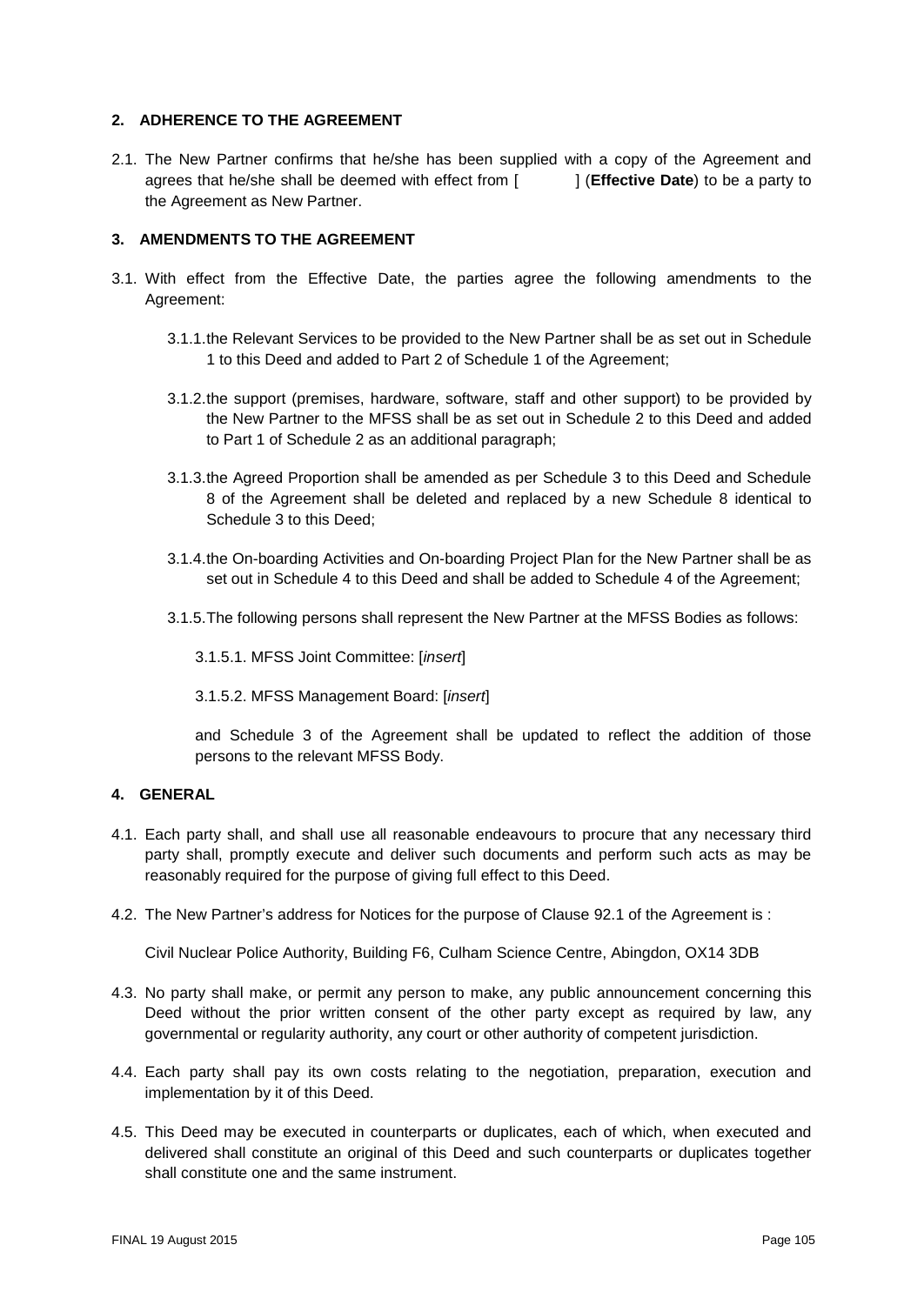- 4.6. No counterpart or duplicate shall be effective until both parties have executed and delivered at least one counterpart or duplicate.
- 4.7. This Deed shall be governed by and construed in accordance with the law of England and each party irrevocably agrees that the courts of England and Wales shall have exclusive jurisdiction to settle any dispute or claim arising out of or in connection with this Deed or its subject matter or formation (including non-contractual disputes and claims).

IN WITNESS of which this document has been duly executed as a deed and delivered on the date stated at the beginning of this document.

**Signed by** the parties on the date set out at the beginning of this document.

| Signed by                                                                                                            |  |
|----------------------------------------------------------------------------------------------------------------------|--|
| duly authorised to sign for and on behalf of<br>POLICE AND CRIME COMMISSIONER FOR<br><b>CHESHIRE</b>                 |  |
| Signed by                                                                                                            |  |
| duly authorised to sign for and on behalf of<br><b>CHIEF CONSTABLE OF CHESHIRE</b><br><b>CONSTABULARY</b>            |  |
| Signed by<br>duly authorised to sign for and on behalf of<br>THE CIVIL NUCLEAR POLICE AUTHORITY                      |  |
|                                                                                                                      |  |
| Signed by<br>duly authorised to sign for and on behalf of<br>CHIEF CONSTABLE OF CIVIL NUCLEAR<br><b>CONSTABULARY</b> |  |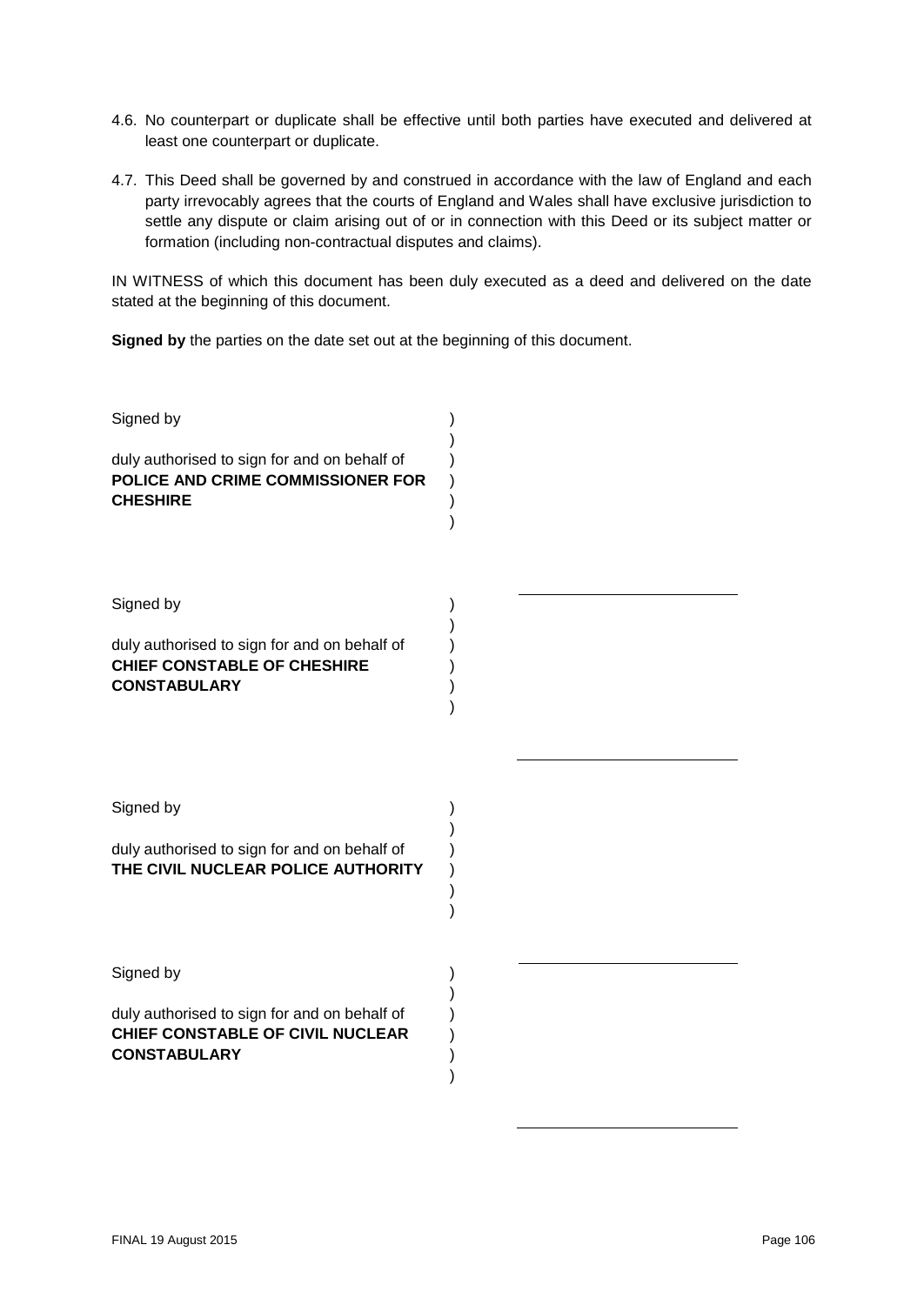#### **Schedule 1 to the Deed of Adherence**

#### **The Relevant Services**

|                                        |                                               | <b>New</b><br><b>Partner</b> |  |
|----------------------------------------|-----------------------------------------------|------------------------------|--|
|                                        | Service desk - first-level support for IT     |                              |  |
|                                        | incidents and problems, including:            |                              |  |
|                                        | user administration;                          |                              |  |
|                                        | change and release;                           |                              |  |
|                                        | reporting;                                    |                              |  |
|                                        | service assurance;                            |                              |  |
|                                        | testing; and                                  |                              |  |
|                                        | functional support.                           |                              |  |
|                                        | HR transactional services                     |                              |  |
|                                        | recruitment administration;                   |                              |  |
|                                        | joiners administration;                       |                              |  |
|                                        | maintaining employee data;                    |                              |  |
|                                        | sickness reporting;                           |                              |  |
|                                        | maintaining staff contracts;                  |                              |  |
|                                        | administering performance<br>management;      |                              |  |
|                                        | administering learning;                       |                              |  |
|                                        | administering leavers;                        |                              |  |
|                                        | post-employment administration;<br>and        |                              |  |
|                                        | workforce reporting.                          |                              |  |
| <b>Finance and accounting services</b> |                                               |                              |  |
|                                        | credit checks and customer<br>administration; |                              |  |
|                                        | invoicing;                                    |                              |  |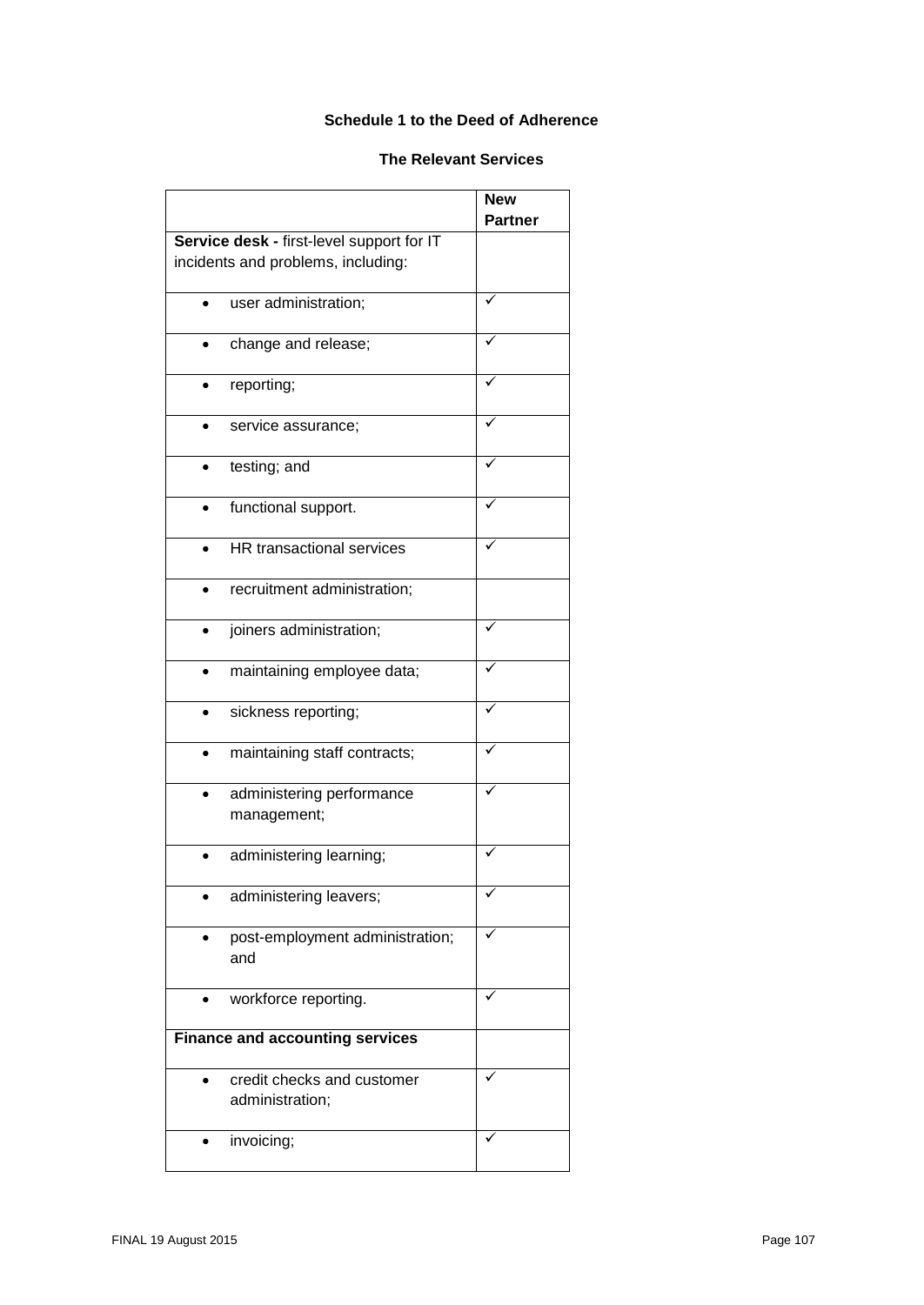|                         | debtor management;                           |  |
|-------------------------|----------------------------------------------|--|
|                         | accounts receivable;                         |  |
|                         | period end processing<br>administration;     |  |
|                         | producing management account<br>reports;     |  |
|                         | producing financial account<br>reports;      |  |
|                         | processing expense claims;                   |  |
|                         | processing payments;                         |  |
|                         | administering credit cards;                  |  |
|                         | providing supplier administration;           |  |
|                         | administering budget setting;                |  |
|                         | performing financial<br>reconciliations; and |  |
|                         | administering bank accounts.                 |  |
|                         | <b>Purchasing services</b>                   |  |
|                         | non-catalogue requisitions;                  |  |
|                         | purchasing up to £10,000;                    |  |
|                         | non-catalogue purchasing up to<br>£10,000;   |  |
|                         | catalogue management;                        |  |
|                         | invoice reconciliation; and                  |  |
|                         | expediting.                                  |  |
| <b>Payroll services</b> |                                              |  |
|                         | Payroll administration                       |  |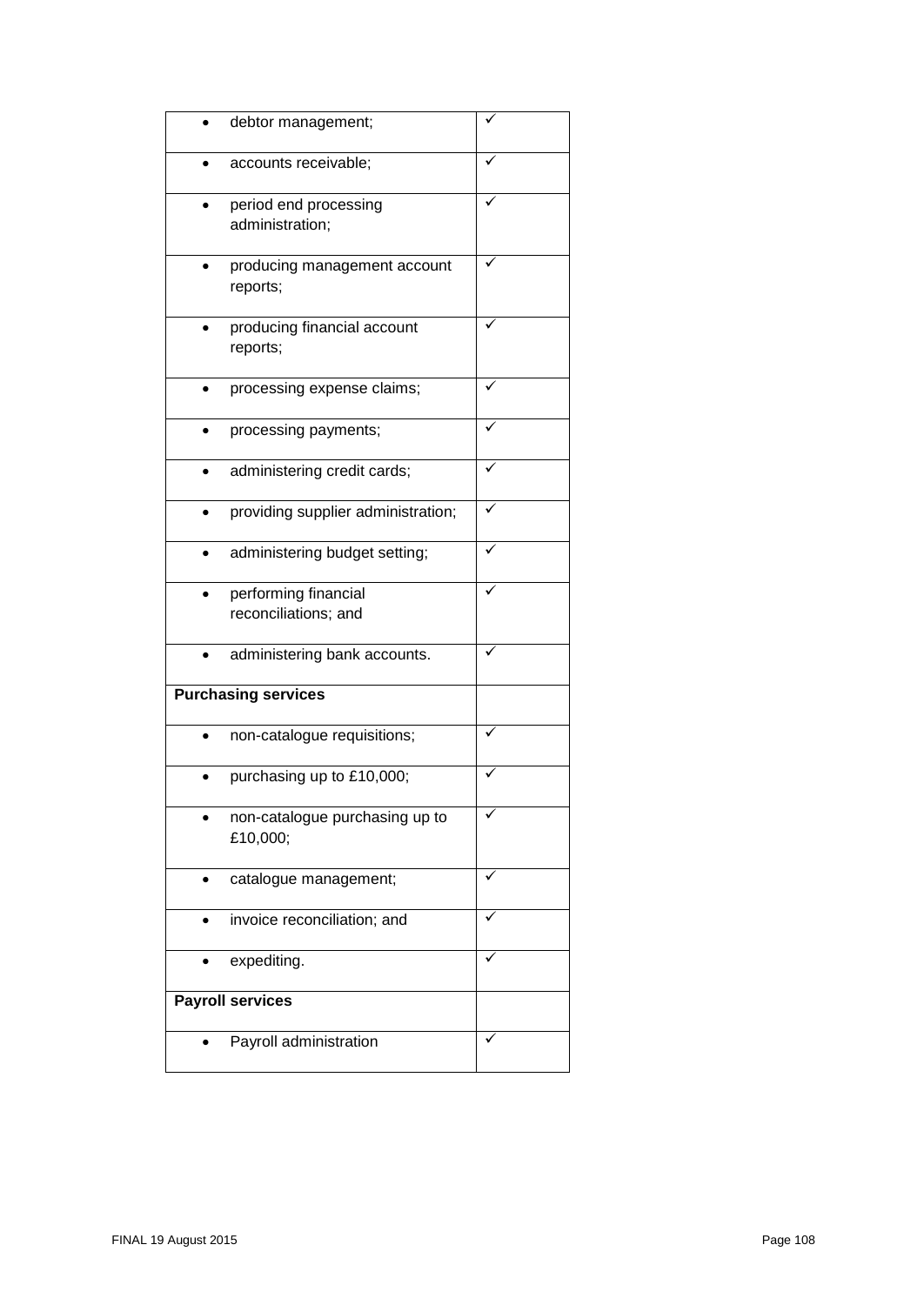### **Schedule 2 to the Deed of Adherence**

# **Support to be provided by New Partner**

The New Partner will provide the following support for the Multi-Force Shared Services:

| Premises                                                              | None |
|-----------------------------------------------------------------------|------|
| Hardware                                                              | None |
| Software                                                              | None |
| <b>Business support services</b>                                      | None |
| Staff to be seconded or<br>transferred pursuant to Clause<br>15 or 16 | None |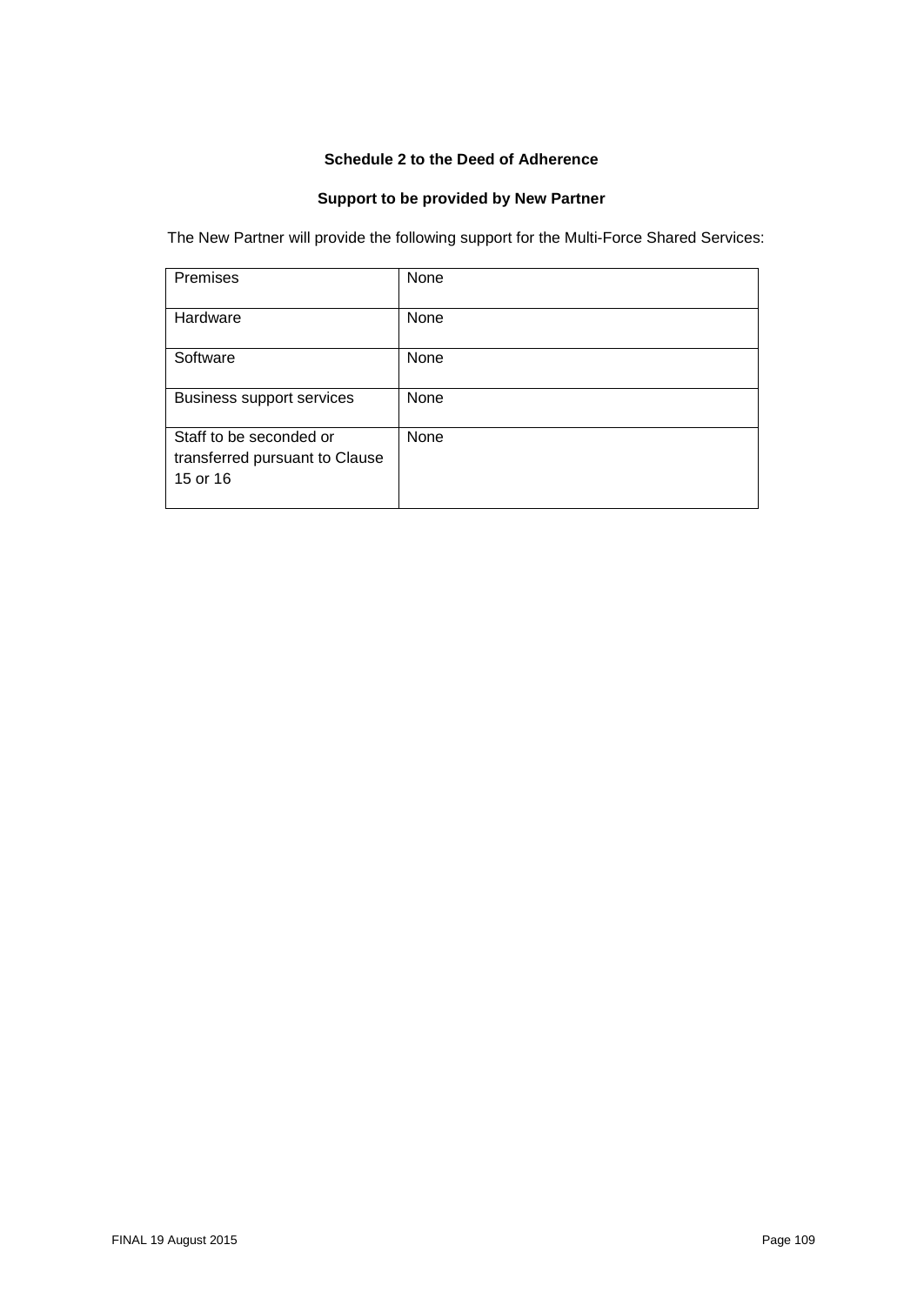#### **Schedule 3 to the Deed of Adherence**

#### **Agreed Proportion**

The Agreed Proportion means:

- Cheshire: 31.4%
- Northamptonshire: 20.8%
- Nottinghamshire: 35.5%%
- Civil Nuclear Constabulary: 12.6%

The above proportion has been determined by comparing the number of users at each party. If the number of users changes, then any of the parties will be entitled to request a change in the Agreed Proportion and the parties will act reasonably in agreeing the amended proportion.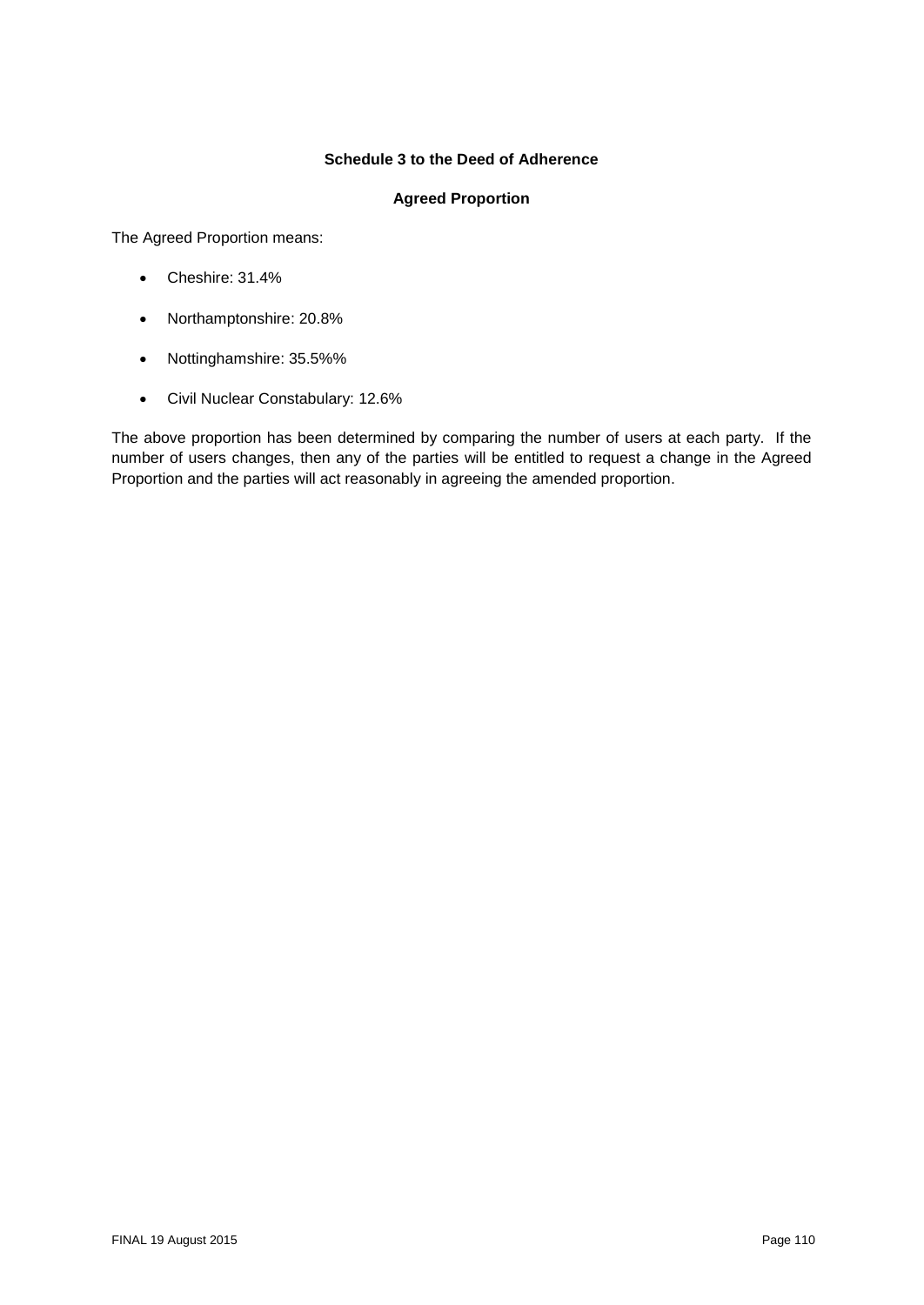### **Schedule 4 to the Deed of Adherence**

## **On-boarding Activities and On-boarding Project Plan**

# **1 On-Boarding Activities**

[*insert details*]

## **2 On-Boarding Project Plan**

2.1 The MFSS will start to provide the Relevant Services to the New Partner in the following Phases:

| <b>Key Milestone</b>                     | <b>Commencement Date</b> |
|------------------------------------------|--------------------------|
| Install and Build                        | 03 Aug 2015              |
| Data Migration Cycle 1                   | 14 Sep 2015              |
| Data Migration Cycle 2                   | 12 Oct 2015              |
| <b>System Integration Testing</b>        | 02 Nov 2015              |
| Crown DMS Bulk Load Test                 | 09 Nov 2015              |
| Data Migration Cycle 3 (Dry Run 1)       | 16 Nov 2015              |
| Regression and UAT                       | 30 Nov 2015              |
| Data Migration Cycle 4 (Dry Run 2)       | 04 Jan 2016              |
| Parallel Pay Runs                        | 18 Jan 2016              |
| Data Migration Cycle 5 (Cutover Dry Run) | 29 Feb 2016              |
| Data Migration Cycle 6 (Live Cutover)    | 21 Mar 2016              |
| Go live                                  | 04 Apr 2016              |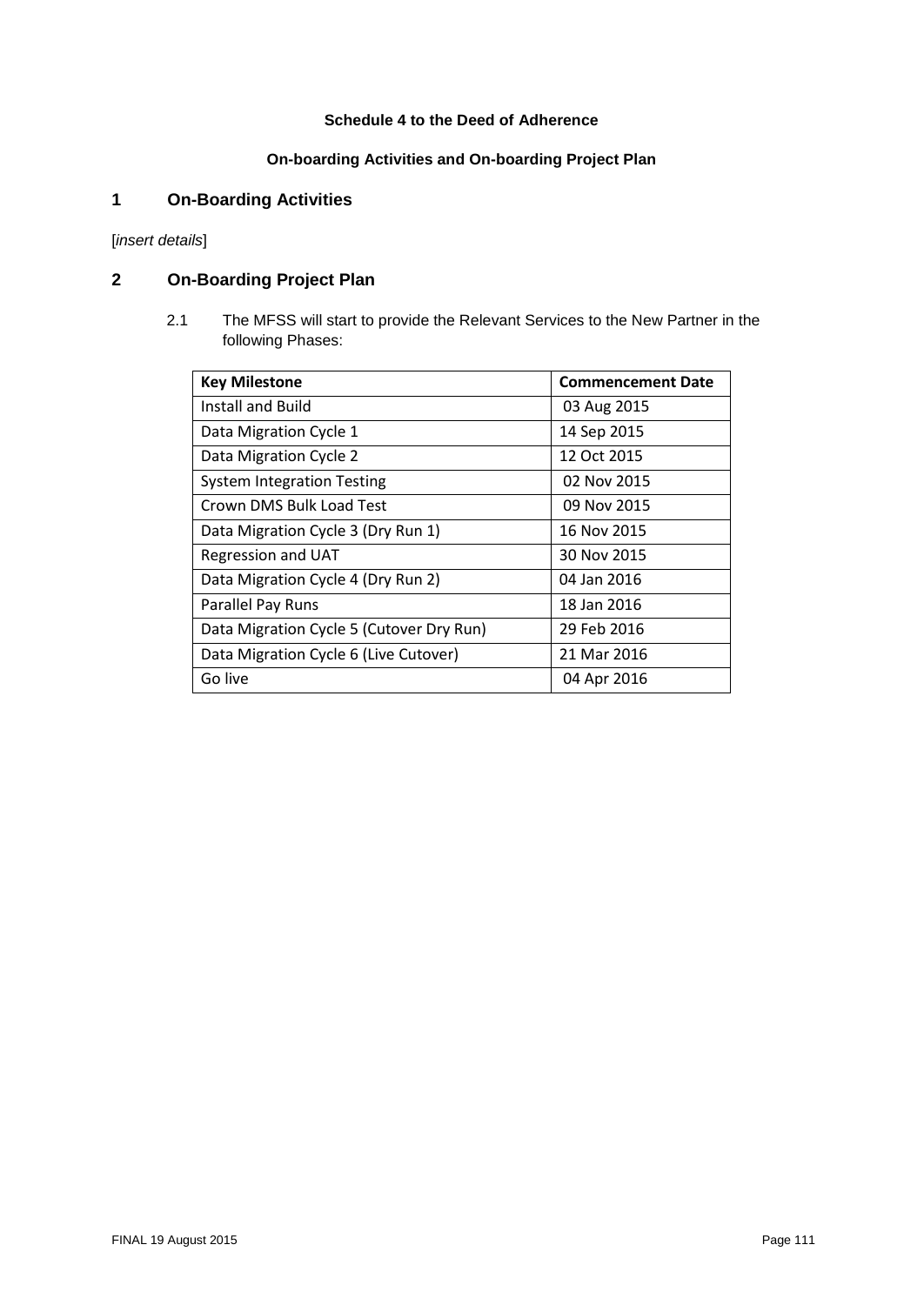### **Appendix 1**

# **Capgemini Agreement**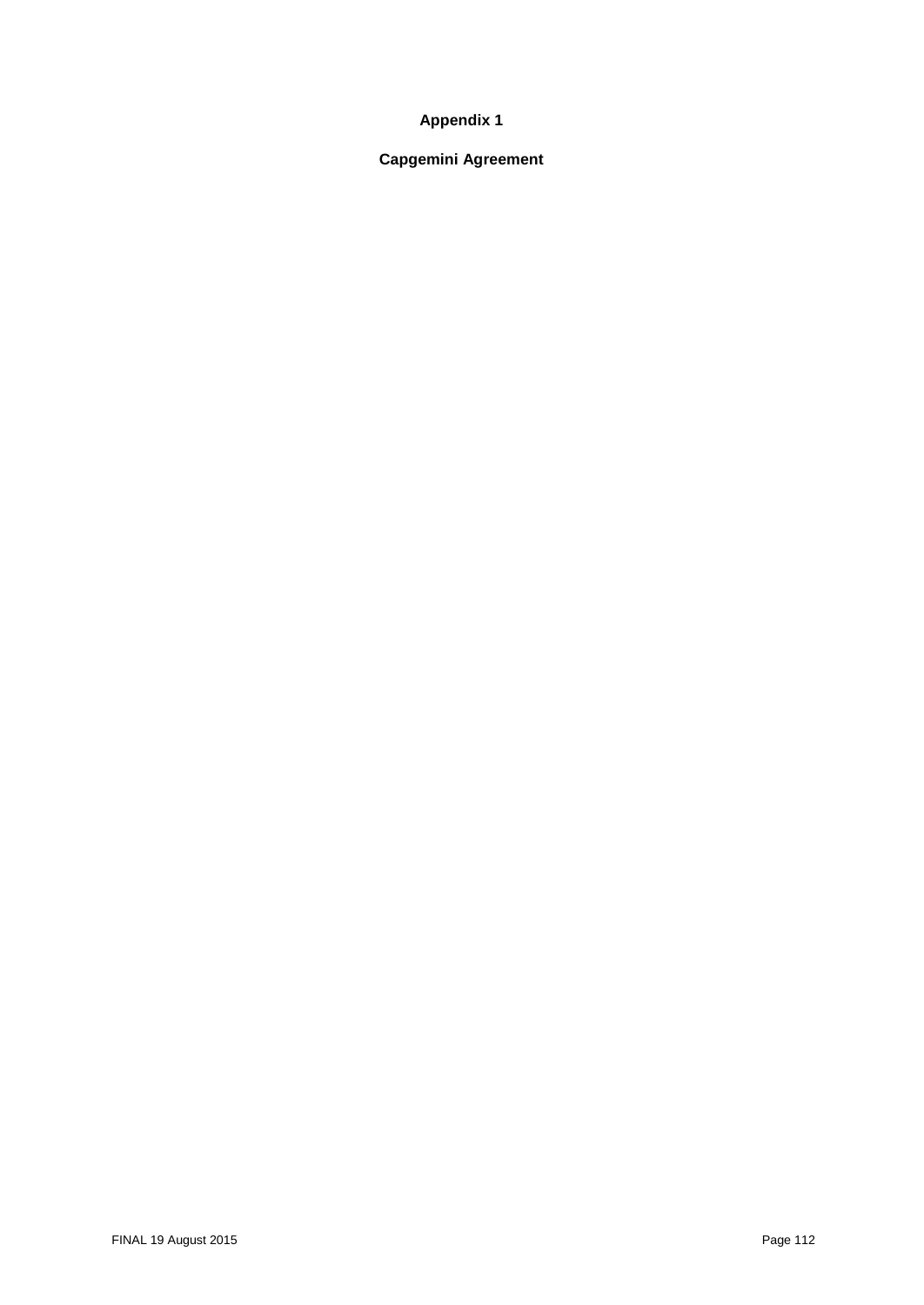### **Appendix 2**

**Current Business Continuity Plan**